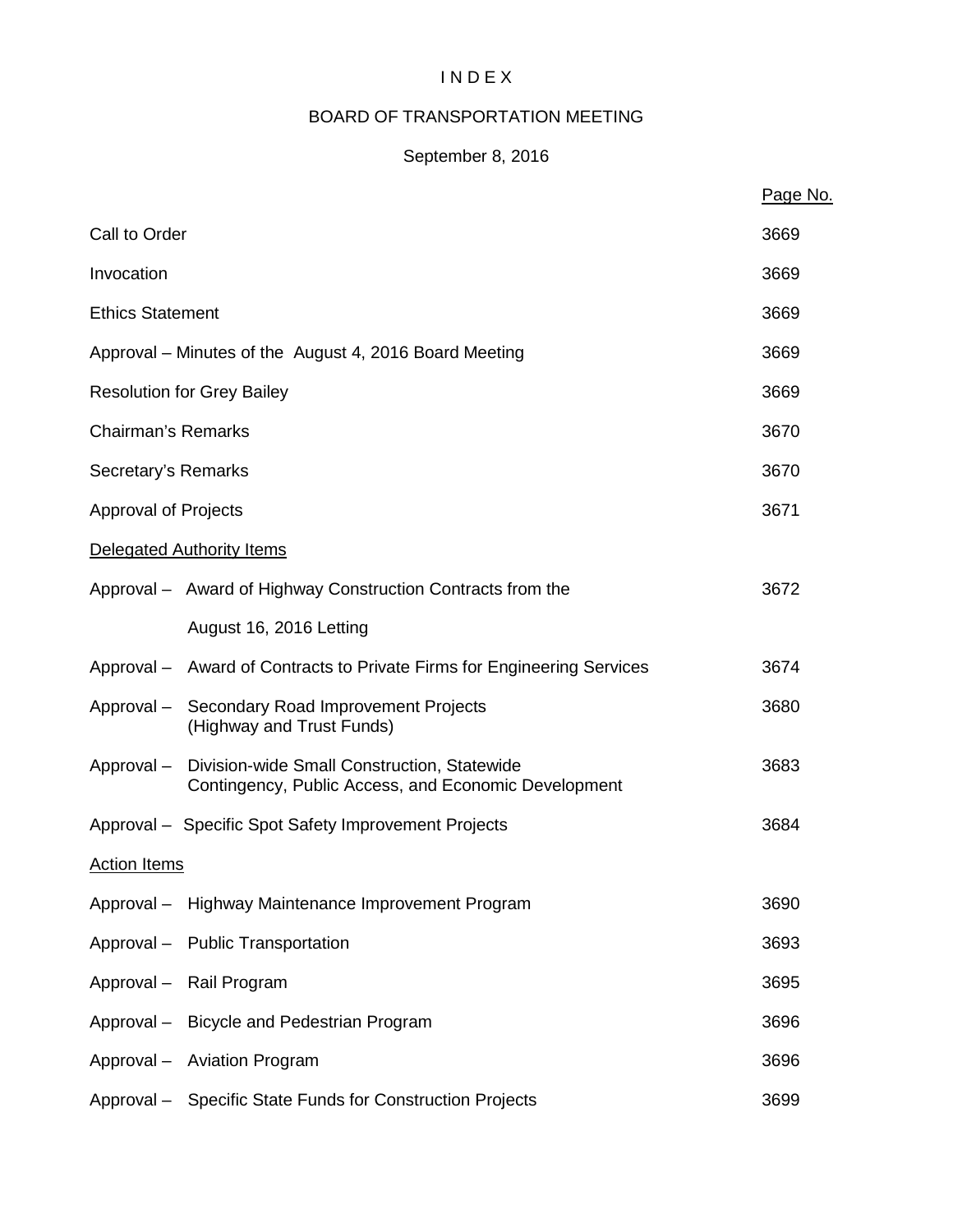|                          | Approval - State Highway Trust Funds - Strategic Transportation Investments                                                | 3699 |
|--------------------------|----------------------------------------------------------------------------------------------------------------------------|------|
|                          | Approval - State Highway Trust Funds- Intrastate System                                                                    | 3703 |
|                          | Approval - State Highway Trust Funds- Urban Loops                                                                          | 3703 |
|                          | Approval – Funds for Specific Federal – Aid Projects                                                                       | 3704 |
|                          | Approval - Revisions to the 2016 - 2025 STIPS                                                                              | 3727 |
|                          | Approval - Municipal and Special Agreements                                                                                | 3736 |
|                          | Approval - Preliminary Right of Way Plans                                                                                  | 3744 |
|                          | Approval - Final Right of Way Plans                                                                                        | 3746 |
|                          | Approval – Revisions of the Final Right of Way Plans                                                                       | 3747 |
|                          | Approval – Advance Acquisition of Highway Right of Way                                                                     | 3748 |
|                          | Approval – Conveyance of Highway Right of Way Residues                                                                     | 3748 |
|                          | Approval – Conveyance of Surplus Highway Right of WayResidues                                                              | 3749 |
|                          | Approval - Revision of Control of Access                                                                                   | 3750 |
|                          | Approval – Recommended Allocation of Highway Maintenance Appropriations<br>Fiscal Year 2016 - 2017 Supplemental Allocation | 3750 |
| <b>Committee Reports</b> |                                                                                                                            | 3751 |
| Adjournment              |                                                                                                                            | 3751 |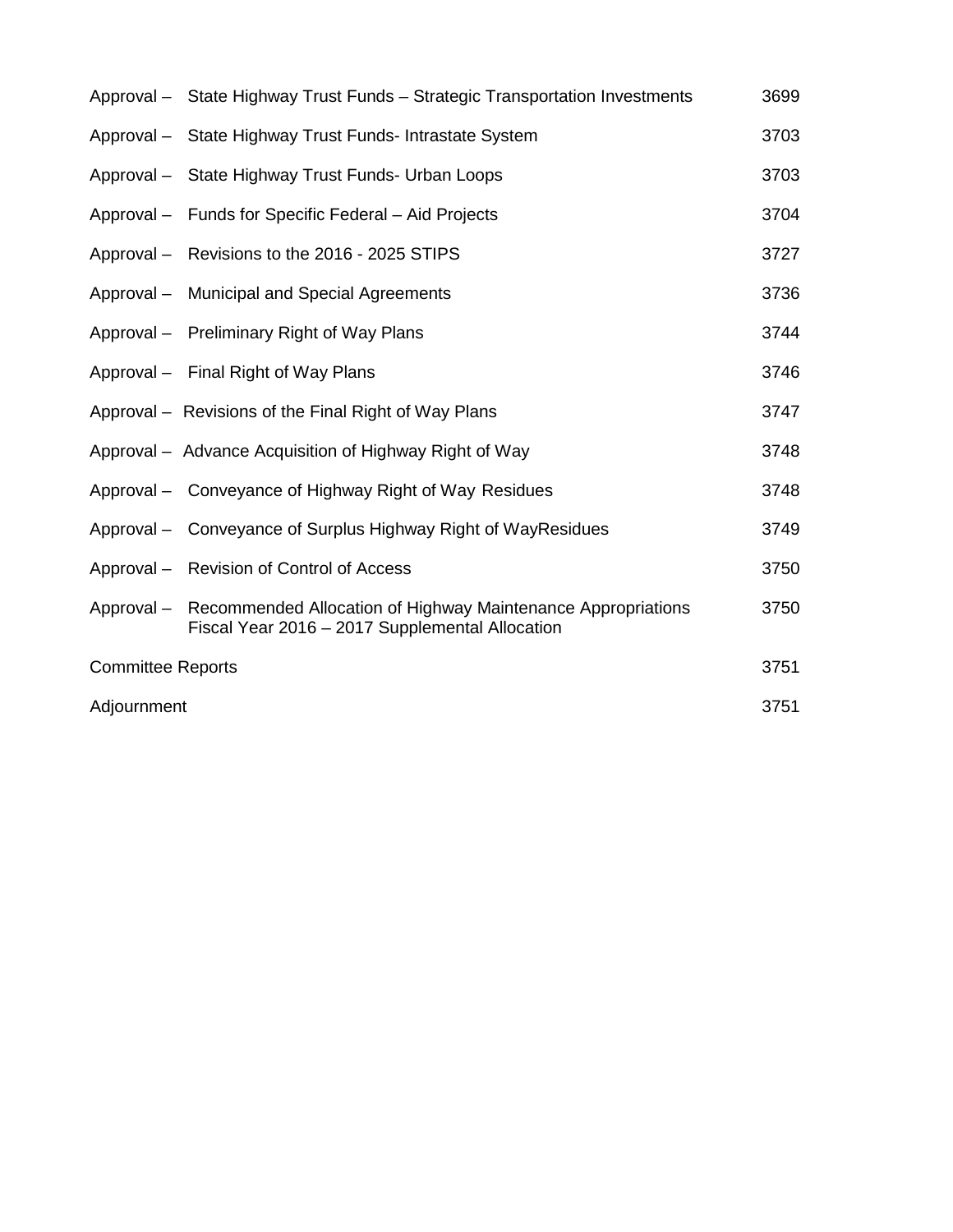# **Board of Transportation Meeting**

## **September 8, 2016**

## **Call to Order**

Chairman Curran called the meeting of the Board of Transportation to order at 8:34 a.m. Thursday, September 8, 2016 in Raleigh, North Carolina with the following members present: Fearing, Overholt, Blount, Fountain, Tulloss, Sheehan, Crawford, Hutchens, McQueary, Molamphy, Alexander, Perkins, Dodson, Wetmore, Palermo, Brown and Debnam. **Invocation**

The invocation was offered by Board Member Molamphy.

## **Ethics Statement**

Chairman Curran read the Ethics Statement advising any Board Member that may have a conflict of interest or appearance of conflict to abstain from participation in that particular item and to file the proper paper work with the Secretary to the Board.

# **Approval – Minutes of the August 4, 2016 Board Meeting**

The minutes of the August 4, 2016 Board of Transportation meeting were unanimously approved upon a motion by Board Member Brown, seconded by Board Member Fountain.

# **Resolution for Grey Bailey**

Upon the recommendation of the Road Naming Committee, a motion was made by Board Member Tulloss and

seconded by Chairman Curran, to approve the following resolution:

**WHEREAS,** William Grey Bailey cherished his family and friends and was a community servant; and

**WHEREAS,** William Grey Bailey valued the importance of giving back to his community and exemplified his public service commitment by serving the members of his community with his willingness to lend a helping hand whenever it was needed; and

**WHEREAS,** firefighting was in William Grey Bailey's blood at an early age since his grandfather helped start the Bethany Volunteer Fire Department. As a young child, Grey could be found helping around the fire department and waiting until he became of age to be a firefighter. William Grey Bailey served as a dedicated firefighter with the Bethany Volunteer Fire Department for 14 years; and

**WHEREAS,** William Grey Bailey was a faithful member of Bethany Missionary Baptist Church where he sang in the choir. His pastor said Grey's love for the Lord and his contentment and peace with the Lord overflowed in the lives of other people; and

**WHEREAS,** William Grey Bailey also volunteered his time for local charities, including the Reece Richardson Memorial Scholarship Fund, which honors a teenager killed in a car accident; and

**WHEREAS,** William Grey Bailey was an avid outdoorsman and instilled the importance of physical activity by volunteering as a recreational soccer coach for the local leagues; and

**WHEREAS,** the Wayne County Board of Commissioners request to name a portion of the new U.S. Highway 70 Goldsboro Bypass in memory of William Grey Bailey.

# **NOW, THEREFORE, BE IT RESOLVED:**

That the North Carolina Board of Transportation names U.S. 70 from Ebenezer Church Road to the U.S. 70 Goldsboro Bypass Bridge over the Little River in Wayne County as the *Grey Bailey Highway.*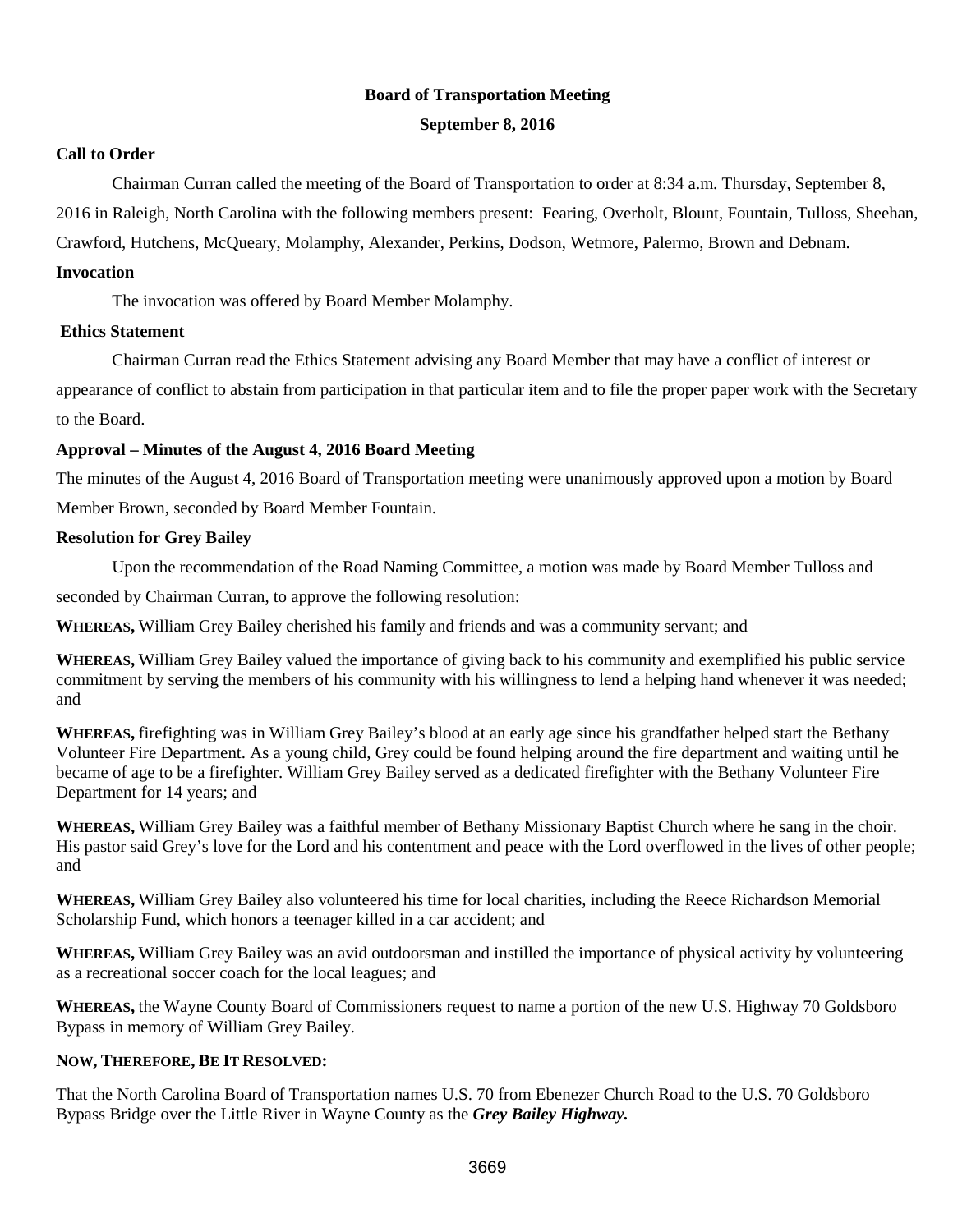That appropriate signs will be erected at a suitable time.

Adopted, this the  $8<sup>th</sup>$  day of September 2016 by the North Carolina Board of Transportation.

## **Chairman Curran's Remarks**

Chairman Curran welcomed everyone and turned the meeting over to Secretary Tennyson.

#### **Secretary Tennyson's Remarks**

Secretary Tennyson welcomed special guests and thanked everyone for attending.

He thanked everyone involved with Tropical Storm Hermine's preparation and response efforts. He said we were fortunate to have less impact than initially anticipated. The coastal divisions were the most affected. He thanked everyone who worked hard over the holiday weekend to address flooded roadways and downed trees. He also thanked the Ferry Division for assisting with evacuation efforts in Hyde County. He said Governor McCrory has declared September as North Carolina Preparedness Month and reminded everyone to plan ahead and put safety first.

He asked Ferry Director Ed Goodwin to come forward. Ed accepted the Extra Mile Award on behalf of the crew of the Motor Vessel Swan Quarter. At 1:58 p.m. on July  $5<sup>th</sup>$ , the Swan Quarter had just crossed Bluff Shoal coming out of Ocracoke when it received a distress call from a charter boat that was on fire. The Swan Quarter altered its course and notified the U.S. Coast Guard, who determined that the Swan Quarter was the closest vessel to render assistance. The crew was ready with the ferry's fire hoses and the ferry's rescue boat was used to deliver fire extinguishers to the burning charter. The Coast Guard arrived shortly thereafter and the Swan Quarter was back on course by 2:30. Thanks to the swift action by this crew a tragic situation was averted. The crew members receiving this award are David Gaskill, Jeremy Mooney, Benji Hart, Taylor Daniels, Bobby Martin, Mitchell Russell, and Joe Young.

The Secretary said the department has released the scores for the regional level projects being prioritized under the Strategic Transportation Investments law for inclusion in our next 10-year plan. The scores and a list of regional projects the department expects to include in the draft plan are available on the website at ncdot.gov/sti. The list of division-level projects will be available later this year, and a draft version of the new 10-year plan for the years 2018 through 2027 will be released in January. He thanked everyone who continues to be involved with this landmark effort. He and David Wasserman, and several others from our department attended the annual meeting of the Southeast Association of State Highway and Transportation Officials. He had the privilege of moderating a session in which David presented.

He said the department also celebrated the completion of several major highway projects this past month and the Strategic Transportation Investments law and many of our other efforts are helping to ensure that we continue to fund and complete important improvements throughout the state. In the current biennium the department has seen additional funding for both construction and maintenance which plays a critical role in the safe and efficient operation of our highway system. We have a highly successful highway program that is a national model in many areas.

The department opened the stretch of the Fayetteville Outer Loop from Ramsey Street to Bragg Boulevard which is especially significant because it completes the interstate connection between Fort Bragg and I-95. The remainder of this project is fully funded under the Strategic Transportation Investments law and the department is pleased to see this important highway become a reality.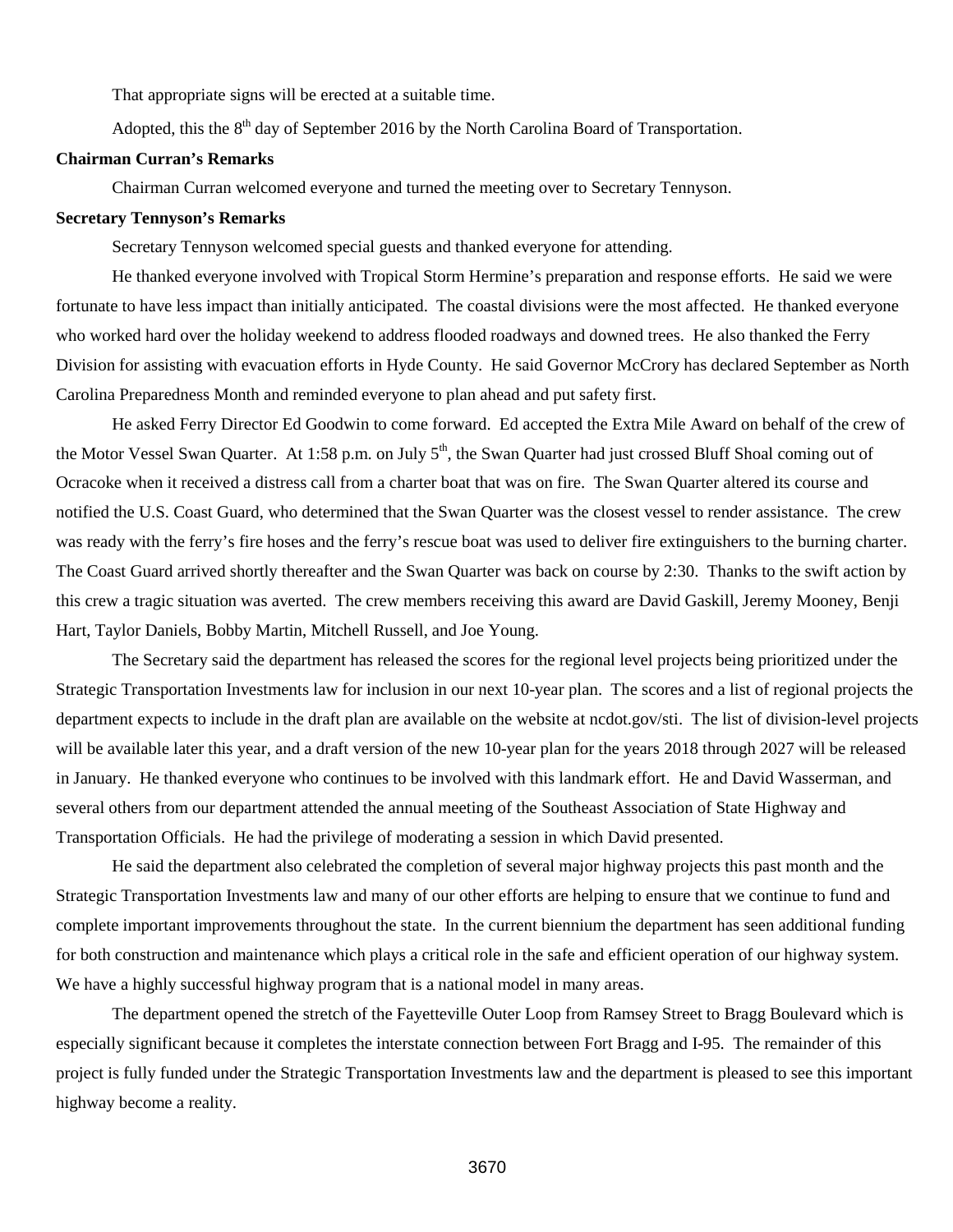The department had a couple of ribbon cuttings for projects completed under our Piedmont Improvement Program. Both the Roberta Road grade separation in Harrisburg and the Morrisville Parkway grade separation in Wake County were completed. These grade separation projects are critical to the department's efforts to improve highway and rail safety and efficiency by completely separating motor vehicles and trains. The Governor traveled to Blowing Rock to announce contingency funding the department is contributing to construct a bridge that is part of the Middle Fork Greenway connecting Boone to Blowing Rock. The bridge will also help provide access to the Blue Ridge Parkway and North Carolina's crossstate Mountains to Sea Trail.

The Secretary stated that the department will be receiving monetary support from the Federal Rail Administration to assist with implementing Positive Train Control systems.

He said the new cold storage facility out of the Port of Wilmington has received its first shipment. The facility, which is operated by USA InvestCo, is located directly on the port terminal and will help support agriculture and other critical North Carolina industries. It not only saves farmers time and money, but it also provides jobs and economic benefit to the state and gives the Port of Wilmington a competitive advantage. This is the latest in a series of recent improvements that have been made at North Carolina's ports to expand its capabilities. He thanked Paul Cozza, Ports Executive Director, for his leadership and his great team.

The department had a ribbon cutting for the Ferry Division's new Currituck Operations Center that will serve the Currituck-Knotts Island ferry route and replace the previous terminal that opened back in 1985. The new center will include the ferry terminal offices, public restrooms, a public meeting space and an exhibit on history and lifestyle of Currituck County. This is one of three new operations centers that are going online in the next fiscal year.

This past month also marked the division's  $6<sup>th</sup>$  annual Highway Safety Symposium held in partnership with the N.C. Conference of District Attorneys, the N.C. Department of Insurance's SafeKids NC and Mothers Against Drunk Driving. The symposium was held in Raleigh this year and had more than 600 attendees including law enforcement officers, district attorneys, magistrates and judges from across North Carolina. At the end of the symposium the department kicked off Labor Day Booze It & Lose It campaign, which ran through the Labor Day weekend. The Secretary said safety is always the department's top priority, and highway safety is especially critical this time of year with school starting back up and lots of highway construction going on. He thanked the team at the Governor's Highway Safety Program for their hard work to plan and host this event. GHSP Director Don Nail was also presented the Order of the Long Leaf Pine by the Governor at the end of the symposium in honor of his long-standing dedication to highway safety.

The Secretary had the opportunity to visit N.C. A  $&$  T in Greensboro and N.C. State in Raleigh to meet with students and faculty regarding the transportation industry, careers in transportation and college affordability. The state budget signed by Governor McCrory guarantees students' undergraduate tuition rate if they graduate within four or five years, depending on their field of study. The budget also caps fee increases at 3 percent annually.

#### **Approval of Projects**

A motion was made by Board Member Debnam, seconded by Board Member Palermo, to approve all the projects, excluding items C, D, E, H and L, as they are delegated authority items and require no Board action.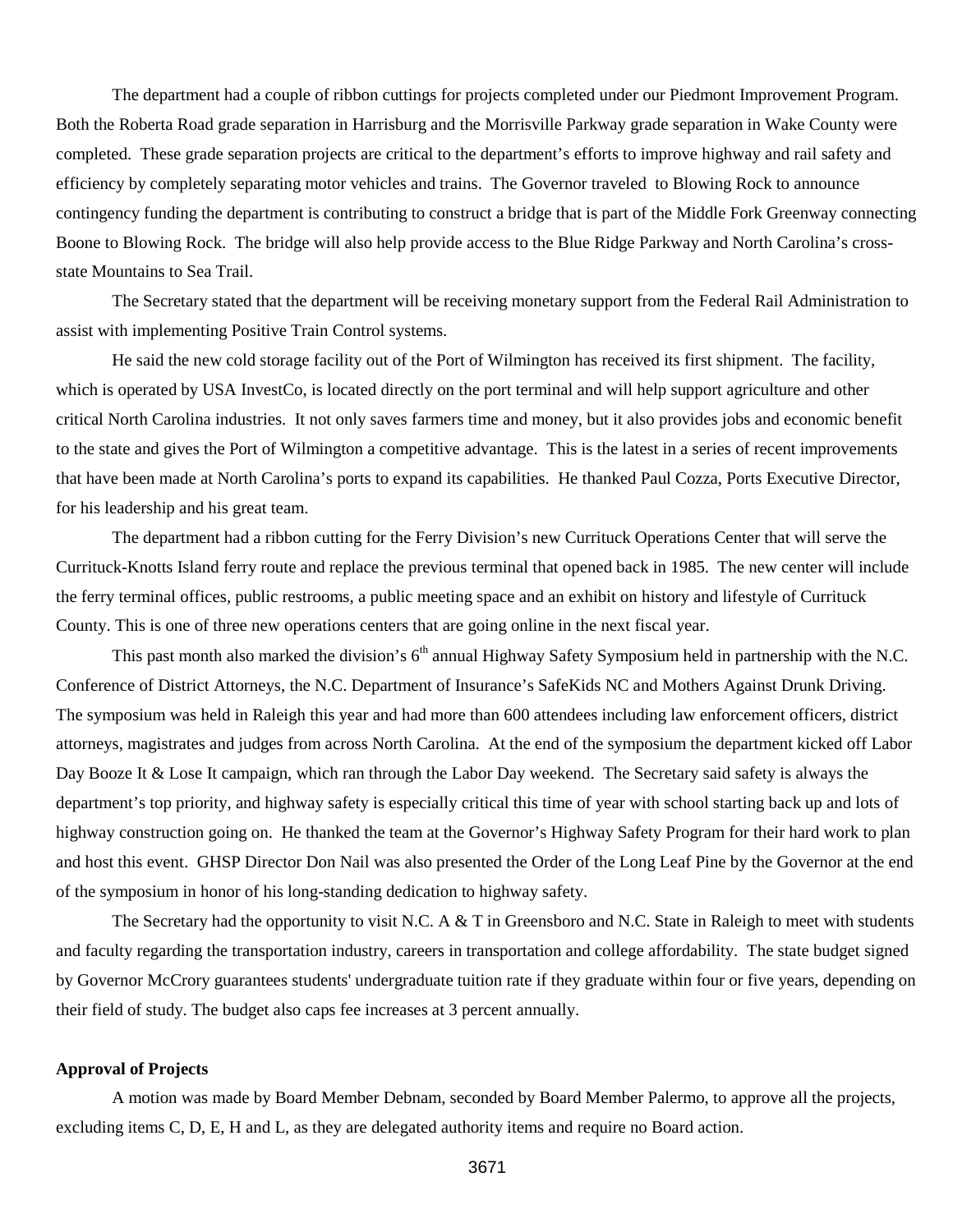# **Delegated Authority Items**

# **Approval – Award of Highway Construction Contracts in the August 16, 2016 Letting**

Projects were awarded by the Secretary to the low bidder on all projects.

| Project                                                                                                                                        | <b>Contract Awarded To</b>                                     | <b>Amount</b>     |
|------------------------------------------------------------------------------------------------------------------------------------------------|----------------------------------------------------------------|-------------------|
| C203789<br>40233.3.1<br><b>STATE FUNDED</b><br><b>PENDER</b><br>B-4929                                                                         | <b>BALFOUR BEATTY INFRASTRUCTURE</b><br>INC.<br>WILMINGTON, NC | \$53,651,508.35   |
| C203770<br>38367.3.FD1<br>BRZ-1349(1)<br><b>BRUNSWICK</b><br>B-4440                                                                            | THE TARA GROUP OF LUMBERTON INC<br>LUMBERTON, NC               | \$861,643.49      |
| C203868<br>52038.3.1<br>NHPP-0040(017)<br><b>NEW HANOVER</b><br>1-5760                                                                         | <b>BARNHILL CONTRACTING COMPANY</b><br>ROCKY MOUNT, NC         | \$4, 113, 662. 08 |
| C203888<br>2017CPT.03.01.10651,<br>36249.3622, 45333.3.27<br><b>STATE FUNDED</b><br>HSIP-0117(029)<br><b>NEW HANOVER</b><br>W-5203M, W-5601 BB | <b>BARNHILL CONTRACTING COMPANY</b><br>ROCKY MOUNT, NC         | \$3,808,362.93    |
| * C203914<br>53029.3.1<br>NHPIM-0085(3)117<br><b>GUILFORD, RANDOLPH</b><br>1-5738, 1-5789, 1-5821                                              | TRIANGLE GRADING & PAVING INC<br><b>BURLINGTON, NC</b>         | \$14,981,507.83   |
| C203862<br>34872.3.4<br>NHP-0421(087)<br><b>FORSYTH</b><br>U-2827B, C-5620A                                                                    | FLATIRON CONSTRUCTORS, INC.<br>MORRISVILLE, NC                 | \$99,190,380.00   |
| C203821<br>34605.3.2<br><b>STATE FUNDED</b><br><b>ALLEGHANY</b><br>R-4060                                                                      | <b>TRIANGLE GRADING &amp; PAVING INC</b><br>BURLINGTON, NC     | \$5,919,706.98    |
| * C203913<br>42303.3.FD1<br>BRZ-1302(41)                                                                                                       | TRIANGLE GRADING & PAVING INC<br>BURLINGTON, NC                | \$4,764,250.17    |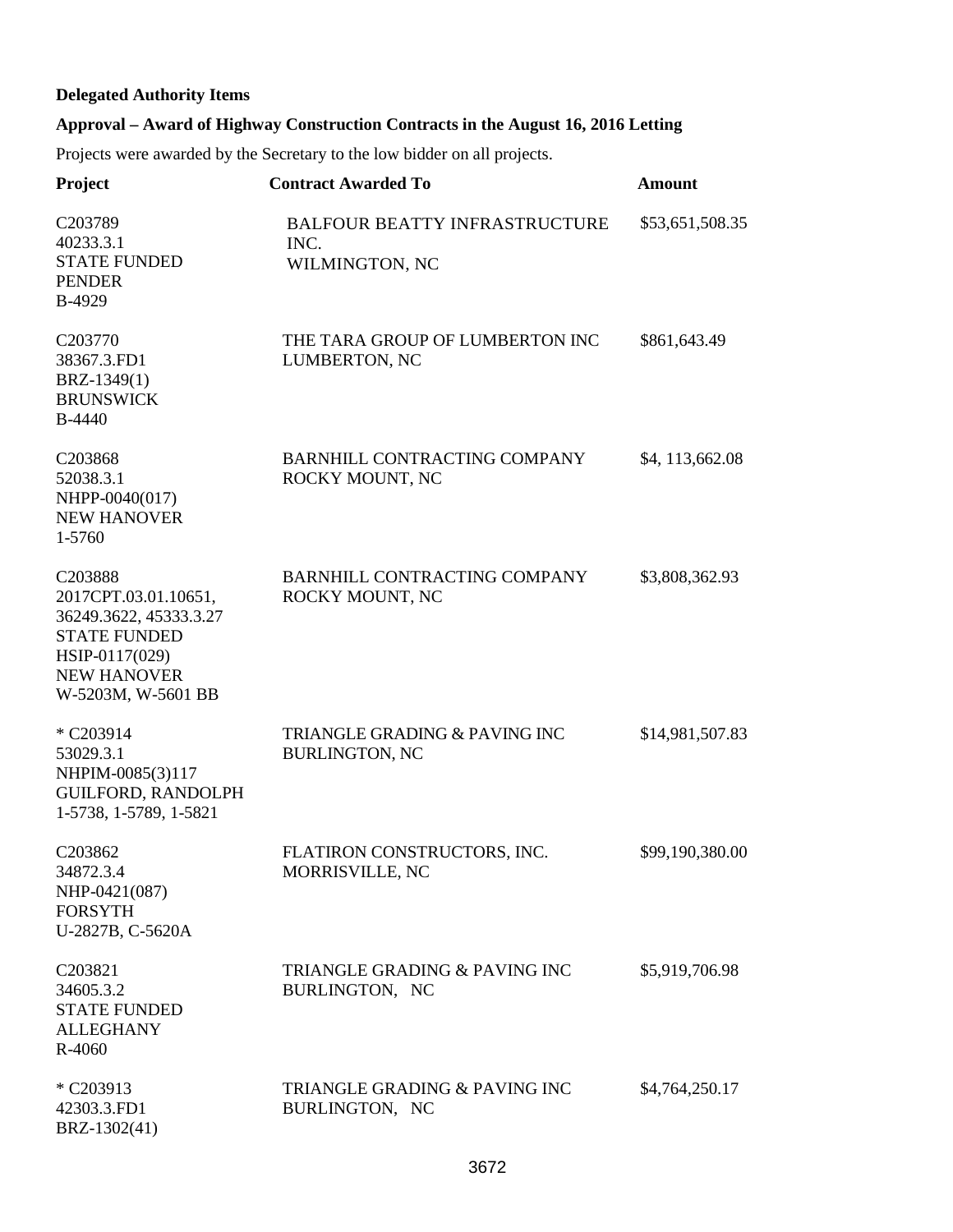| <b>IREDELL</b><br>B-5142<br><b>RPN 007</b>                                                                                                                                                                                                                                                                              |                                                                                 |                 |
|-------------------------------------------------------------------------------------------------------------------------------------------------------------------------------------------------------------------------------------------------------------------------------------------------------------------------|---------------------------------------------------------------------------------|-----------------|
| C203912<br>2017CPT.13.02.10121,<br>2017CPT.13.02.20121,<br>2017CPT.13.02.20122,<br>51209.1 B<br><b>STATE FUNDED</b><br><b>BURKE</b>                                                                                                                                                                                     | MAYMEAD, INC.<br>MOUNTAIN CITY, TN                                              | \$5,833,680.19  |
| C <sub>203900</sub><br>2017CPT.13.07.11001,<br>2017CPT.13.07.21001,<br>2017CPT.13.07.21002<br><b>STATE FUNDED</b><br><b>YANCEY</b>                                                                                                                                                                                      | MAYMEAD, INC.<br>MOUNTAIN CITY, TN                                              | \$2,341,224.59  |
| C203911<br>2017CPT.14.01.10441.1,<br>2017CPT.14.01.10501.1,<br>2017CPT.14.01.10871.1,<br>2017CPT.14.01.20441.1,<br>2017CPT.14.01.20501.1<br><b>STATE FUNDED</b><br>HAYWOOD, JACKSON,<br><b>SWAIN</b>                                                                                                                    | HARRISON CONSTRUCTION COMPANY<br>DIVISION OF APAC-ATLANTIC INC<br>KNOXVILLE, TN | \$10,302,179.50 |
| C203909<br>2017CPT.14.02.10451.1,<br>2017CPT.14.02.10751.1,<br>2017CPT.14.02.20451.1,<br>2017CPT.14.02.20751.1,<br>2017CPT.14.02.20881.1<br><b>STATE FUNDED</b><br>HENDERSON, POLK,<br><b>TRANSYLVANIA</b>                                                                                                              | <b>ROGERS GROUP INC</b><br>NASHVILLE, TN                                        | \$7,366,487.29  |
| C <sub>203910</sub><br>2017CPT.14.03.10221.1,<br>2017CPT.14.03.10501.1,<br>2017CPT.14.03.10871.1,<br>2017CPT.14.03.10871.2,<br>2017CPT.14.03.20201.1,<br>2017CPT.14.03.20221.1,<br>2017CPT.14.03.20381.1,<br>2017CPT.14.03.20561.1<br><b>STATE FUNDED</b><br>CLAY, JACKSON, SWAIN,<br>CHEROKEE, GRAHAM,<br><b>MACON</b> | HARRISON CONSTRUCTION COMPANY<br>DIVISION OF APAC-ATLANTIC INC<br>KNOXVILLE, TN | \$11,473,970.47 |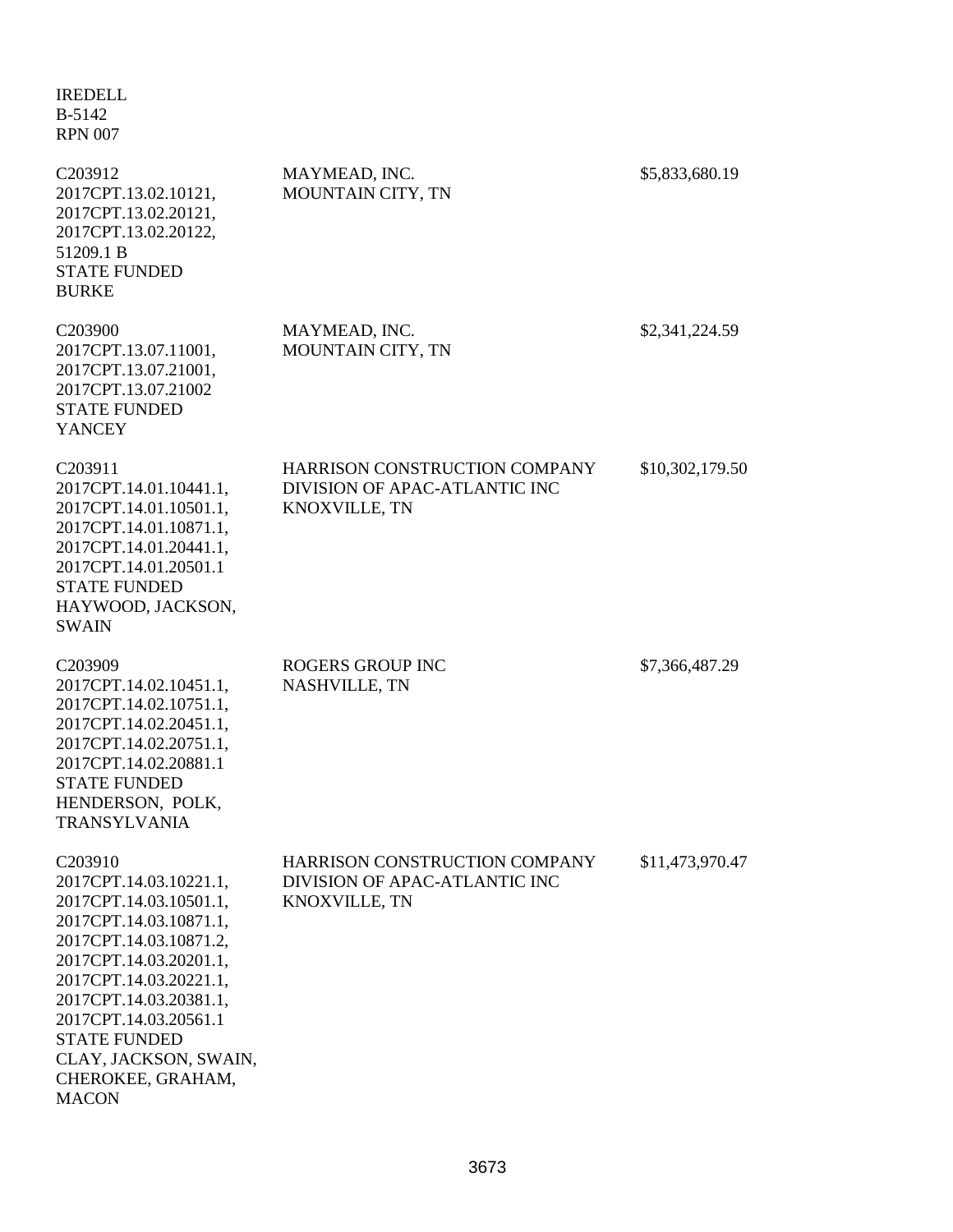### **Approval - Professional Services Management**

The Board concurred with the staff recommendations and delegated authority to the Secretary to

award the following contracts.

## **Technical Services**

# **Project Development and Environmental Analysis**

The following are supplemental contracts to previous contracts approved by the Board with the same engineering firms. These supplemental contracts are necessary due to approved additional work that was unknown at the inception and is required of the firms to complete the projects. Our staff has completed the actions in accordance with the policies and procedures adopted by the Board on May 7, 2009. These are for information only.

# **DIVISION 3**

| ט וושוטויש                       |                                                                  |
|----------------------------------|------------------------------------------------------------------|
| Description of Work:             | 2014 Statewide Bridge Group 'G' LSC                              |
| Firm:                            | Dewberry Engineers, Inc., Raleigh, NC                            |
| <b>Original Engineering Fee:</b> | \$1,050,000.00                                                   |
| <b>Supplemental Fee:</b>         | \$400,000.00                                                     |
| <b>SPSF Utilization:</b>         | EEE Consulting, Inc. \$80,000.00                                 |
|                                  | 20%                                                              |
| <b>DBE/WBE/SPSF Utilization:</b> | Planning Communities, LLC \$60,000.00                            |
|                                  | 15%                                                              |
| <b>SPSF Utilization:</b>         | Ramey Kemp & Associates, Inc. \$20,000.00                        |
|                                  | 5%                                                               |
| <b>DIVISION 13</b>               |                                                                  |
| Project:                         | 34165.1.2 (I-2513) Buncombe County                               |
|                                  | Asheville – I-240 and New Route from I-26 to US 19-23-70         |
| Description of Work:             | Updating technical studies and preliminary design, and preparing |
|                                  | a Final Environmental Impact Statement and Record of Decision    |
| Firm:                            | AECOM Technical Services of North Carolina, Inc., Raleigh, NC    |
| <b>Original Engineering Fee:</b> | \$1,150,000.00                                                   |
| <b>Supplemental Fee:</b>         | \$1,000,000.00                                                   |
| <b>SPSF Utilization:</b>         | 0%                                                               |
| <b>STATEWIDE</b>                 |                                                                  |
| Description of Work:             | 2015 Planning and Design LSC                                     |
| Firm:                            | TGS Engineers, Shelby, NC                                        |
| <b>Original Engineering Fee:</b> | \$1,500,000.00                                                   |
| Supplemental Fee:                | \$1,000,000.00                                                   |

# **Hydraulics**

After careful evaluation of the workload and schedules of the work that can be accomplished by our staff, it was determined necessary to employ private firms for Hydraulic Design on an as needed basis for various federal-aid and state funded projects to support the Hydraulics Unit. These contracts will expire 1 year after the date of execution or after the contract amount has been depleted, whichever occurs first. Our staff has completed the actions for employing private firms in accordance with the policies and procedures adopted by the Board on May 7, 2009. These are for information only.

**STATEWIDE**<br>Description of Work: Maximum Engineering Fee: \$1,250,000.00 SPSF Utilization: 0%

SPSF Utilization: 100%

2016 Hydraulic Design LSC Firm: Moffatt & Nichol, Inc., Raleigh, NC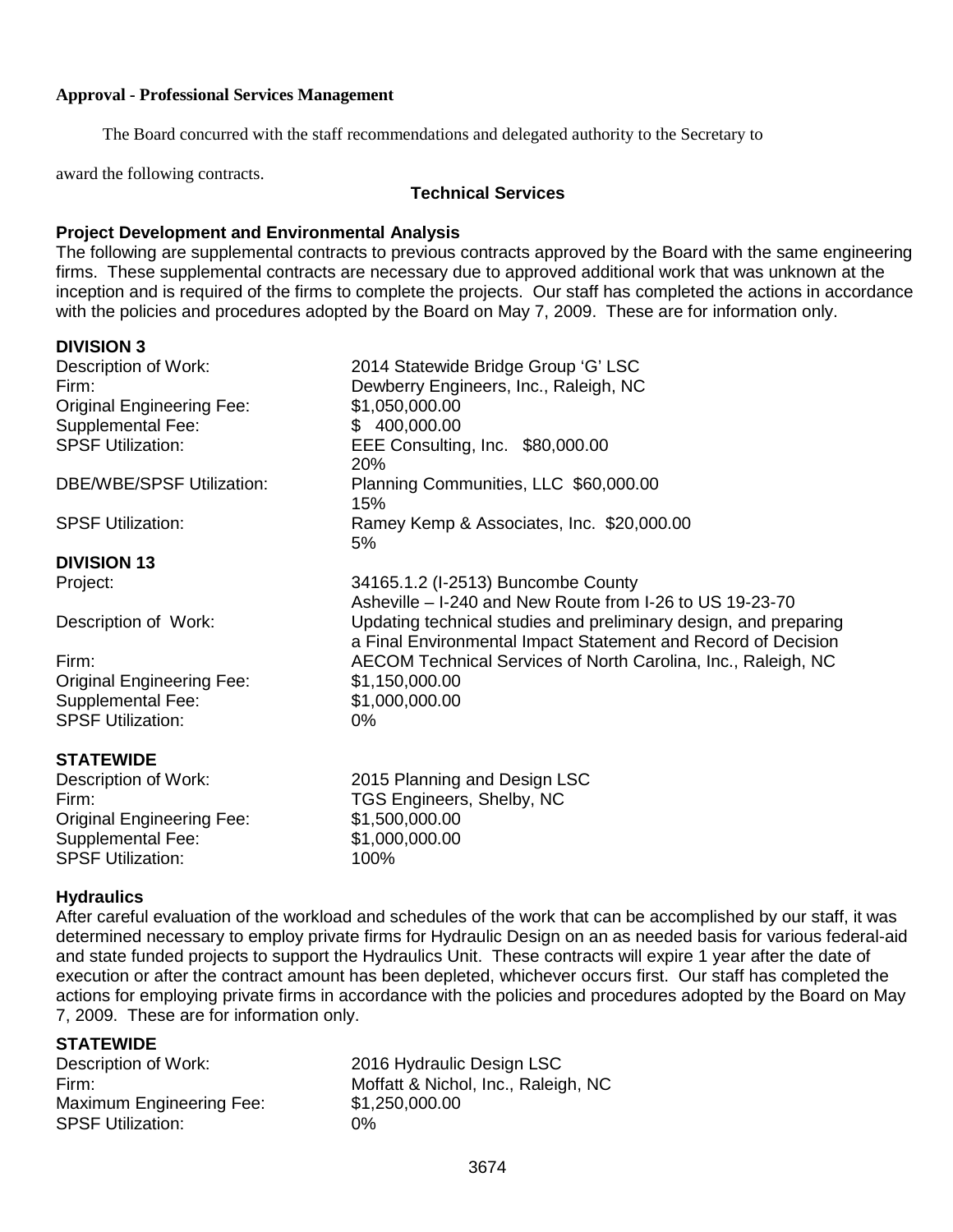Maximum Engineering Fee: \$2,400,000.00 SPSF Utilization: 0%

Maximum Engineering Fee: \$400,000.00 SPSF Utilization: 0%

Description of Work: 2016 Hydraulic Design LSC Maximum Engineering Fee: \$500,000.00 SPSF Utilization: 0%

Maximum Engineering Fee: \$2,400,000.00 SPSF Utilization: 0%

Maximum Engineering Fee: \$750,000.00 SPSF Utilization: 0%

Maximum Engineering Fee: \$1,000,000.00 SPSF Utilization: 0%

Maximum Engineering Fee: \$500,000.00 SPSF Utilization: 100%

Maximum Engineering Fee: \$500,000.00 SPSF Utilization: 0%

Maximum Engineering Fee: \$1,000,000.00 SPSF Utilization: 0%

Maximum Engineering Fee: \$900,000.00 SPSF Utilization: 0%

Maximum Engineering Fee: \$500,000.00<br>DBE/SPSF Utilization: \$100% DBE/SPSF Utilization:

Description of Work: 2016 Hydraulic Design LSC Firm: AMEC Foster Wheeler Environment & Infrastructure, Inc., Durham, NC

Description of Work: 2016 Hydraulic Design LSC Firm: ESP Associates, PA, Charlotte, NC

Firm: HNTB of North Carolina, PC, Raleigh, NC

Description of Work: 2016 Hydraulic Design LSC Firm: Atkins North America, Inc., Raleigh, NC

Description of Work: 2016 Hydraulic Design LSC Firm: Limnotech, Ann Arbor, Michigan

Description of Work: 2016 Hydraulic Design LSC Firm: HDR Engineering, Inc. of the Carolinas, Raleigh, NC

Description of Work: 2016 Hydraulic Design LSC Firm: Sungate Design Group, PA, Raleigh, NC

Description of Work: 2016 Hydraulic Design LSC Firm: The Callege of the ICA Engineering, Inc., Raleigh, NC

Description of Work: 2016 Hydraulic Design LSC Firm: Tetra Tech Engineering, PC, Research Triangle Park, NC

Description of Work: 2016 Hydraulic Design LSC<br>Firm: Dewberry Engineers, Inc., R Dewberry Engineers, Inc., Raleigh, NC

Description of Work: 2016 Hydraulic Design LSC Firm: MI Engineering, PLLC, Raleigh, NC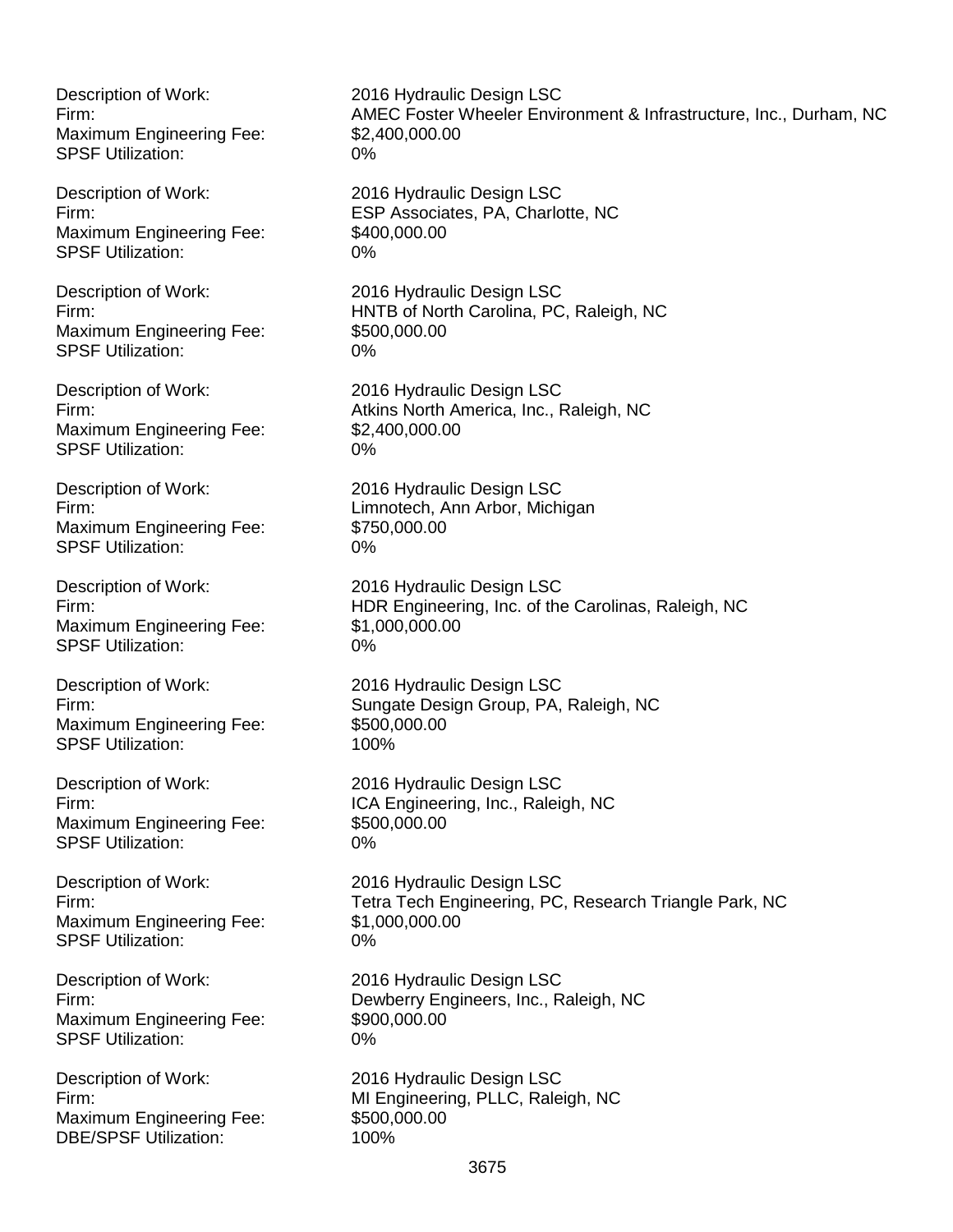Maximum Engineering Fee: \$500,000.00 DBE/WBE/SPSF Utilization: 100%

Maximum Engineering Fee: \$1,250,000.00 SPSF Utilization: 0%

Maximum Engineering Fee: \$500,000.00 SPSF Utilization: 0%

Description of Work: 2016 Hydraulic Design LSC Maximum Engineering Fee: \$500,000.00 DBE/WBE/SPSF Utilization: 100%

Maximum Engineering Fee: SPSF Utilization: 0%

Maximum Engineering Fee: \$250,000.00 SPSF Utilization: 0%

Maximum Engineering Fee: \$500,000.00 SPSF Utilization: 100%

Description of Work: 2016 Hydraulic Design LSC Maximum Engineering Fee: \$500,000.00 SPSF Utilization: 0%

Description of Work: 2016 Hydraulic Design LSC Maximum Engineering Fee: \$500,000.00<br>SPSF Utilization: \$100% SPSF Utilization:

Maximum Engineering Fee: \$500,000.00 SPSF Utilization: 0%

Maximum Engineering Fee: \$500,000.00

Description of Work: 2016 Hydraulic Design LSC Firm: Ecological Engineering, LLP, Cary, NC

Description of Work: 2016 Hydraulic Design LSC Firm: AECOM Technical Services of North Carolina, Inc., Raleigh, NC

Description of Work: 2016 Hydraulic Design LSC Firm: Kimley-Horn & Associates, Inc., Raleigh, NC

Firm: Wetherill Engineering, Inc., Raleigh, NC

Description of Work: 2016 Hydraulic Design LSC Firm: Firm: Firm: Firm: Rummel, Klepper, & Kahl, LLP, Raleigh, NC<br>Maximum Engineering Fee: \$500,000.00

Description of Work: 2016 Hydraulic Design LSC Firm: Intera NC, PLLC, Austin, Texas

Description of Work: 2016 Hydraulic Design LSC Firm: TGS Engineers, Shelby, NC

Firm: Stantec Consulting Services, Inc., Raleigh, NC

Firm: Alpha & Omega Group, PC, Raleigh, NC

Description of Work: 2016 Hydraulic Design LSC Firm: Draper Aden Associates, Coats, NC

Description of Work: 2016 Hydraulic Design LSC Firm: WSP/Parsons Brinckerhoff, Charlotte, NC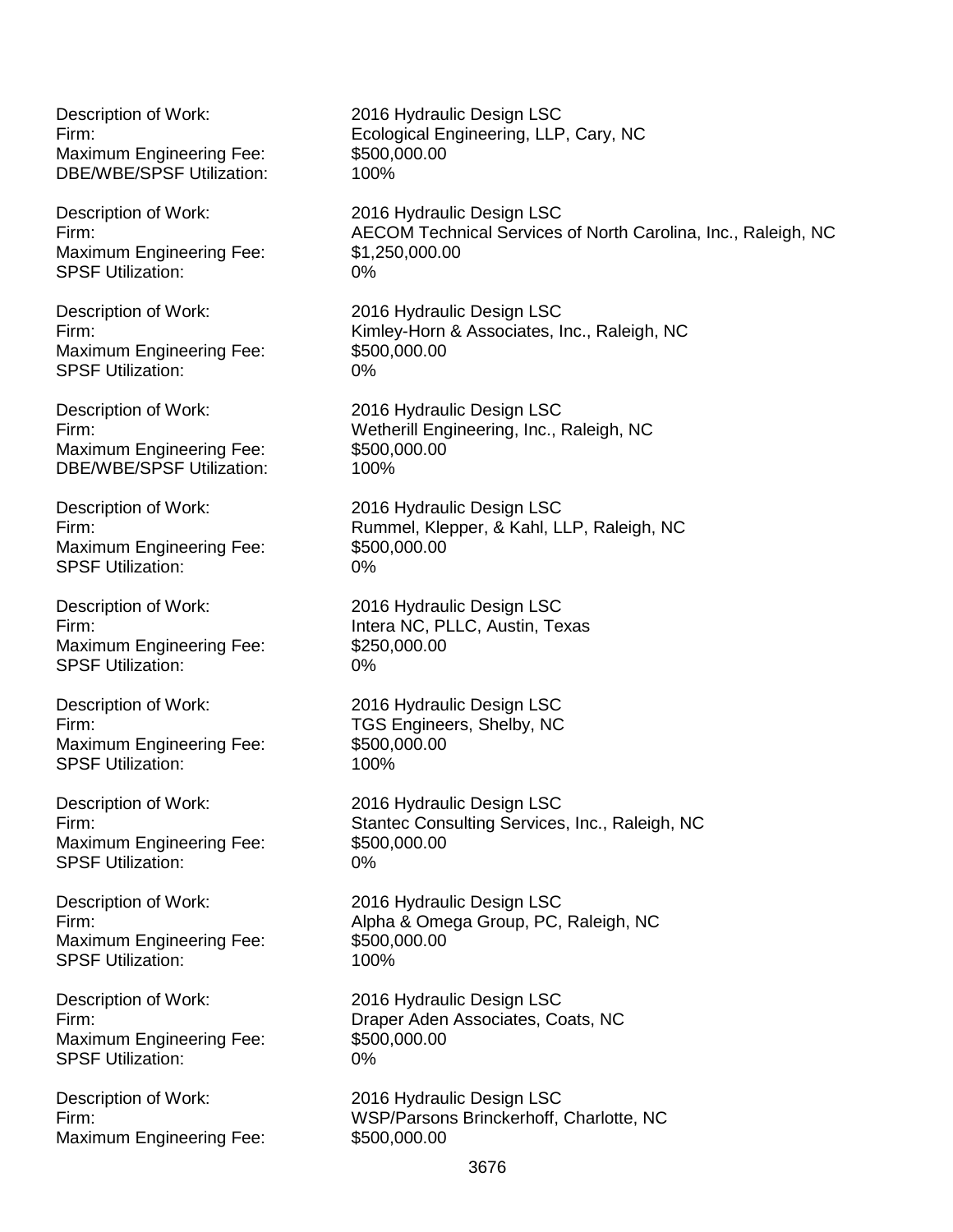SPSF Utilization: 0%

Maximum Engineering Fee: \$500,000.00 SPSF Utilization: 100%

Maximum Engineering Fee: \$500,000.00 SPSF Utilization: 0%

Maximum Engineering Fee: \$500,000.00 SPSF Utilization: 100%

Description of Work: 2016 Hydraulic Design LSC Maximum Engineering Fee: \$500,000.00 DBE/MBE/SPSF Utilization: 100%

Maximum Engineering Fee: \$500,000.00 SPSF Utilization: 0%

Maximum Engineering Fee: \$500,000.00 SPSF Utilization: 0%

Maximum Engineering Fee: \$250,000.00 SPSF Utilization: 0%

Maximum Engineering Fee: \$500,000.00 SPSF Utilization: 0%

Maximum Engineering Fee: \$500,000.00<br>DBE/WBE/SPSF Utilization: \$100% DBE/WBE/SPSF Utilization:

Maximum Engineering Fee: \$500,000.00 SPSF Utilization: 0%

Description of Work: 2016 Hydraulic Design LSC Firm: Summit Design and Engineering Services, PLLC, Hillsborough, NC

Description of Work: 2016 Hydraulic Design LSC Firm: WithersRavenel, Inc., Cary, NC

Description of Work: 2016 Hydraulic Design LSC Firm: **ICE of Carolinas, PLLC, Raleigh, NC** 

Firm: MA Engineering Consultants, Inc., Cary, NC

Description of Work: 2016 Hydraulic Design LSC<br>Firm: 2016 Formering & Constru Sepi Engineering & Construction, Inc., Raleigh, NC

Description of Work: 2016 Hydraulic Design LSC Firm: STV Engineers, Inc., Charlotte, NC

Description of Work: 2016 Hydraulic Design LSC Firm: W. K. Dickson & Co., Inc., Charlotte, NC

Description of Work: 2016 Hydraulic Design LSC Firm: Mead & Hunt, Inc., Raleigh, NC

Description of Work: 2016 Hydraulic Design LSC Firm: Calyx Engineers and Consultants, Raleigh, NC

Description of Work: 2016 Hydraulic Design LSC Firm: Vaughn & Melton Consulting Engineers, Asheville, NC

Description of Work: 2016 Hydraulic Design LSC Firm: The Louis Berger Group, Inc., Raleigh, NC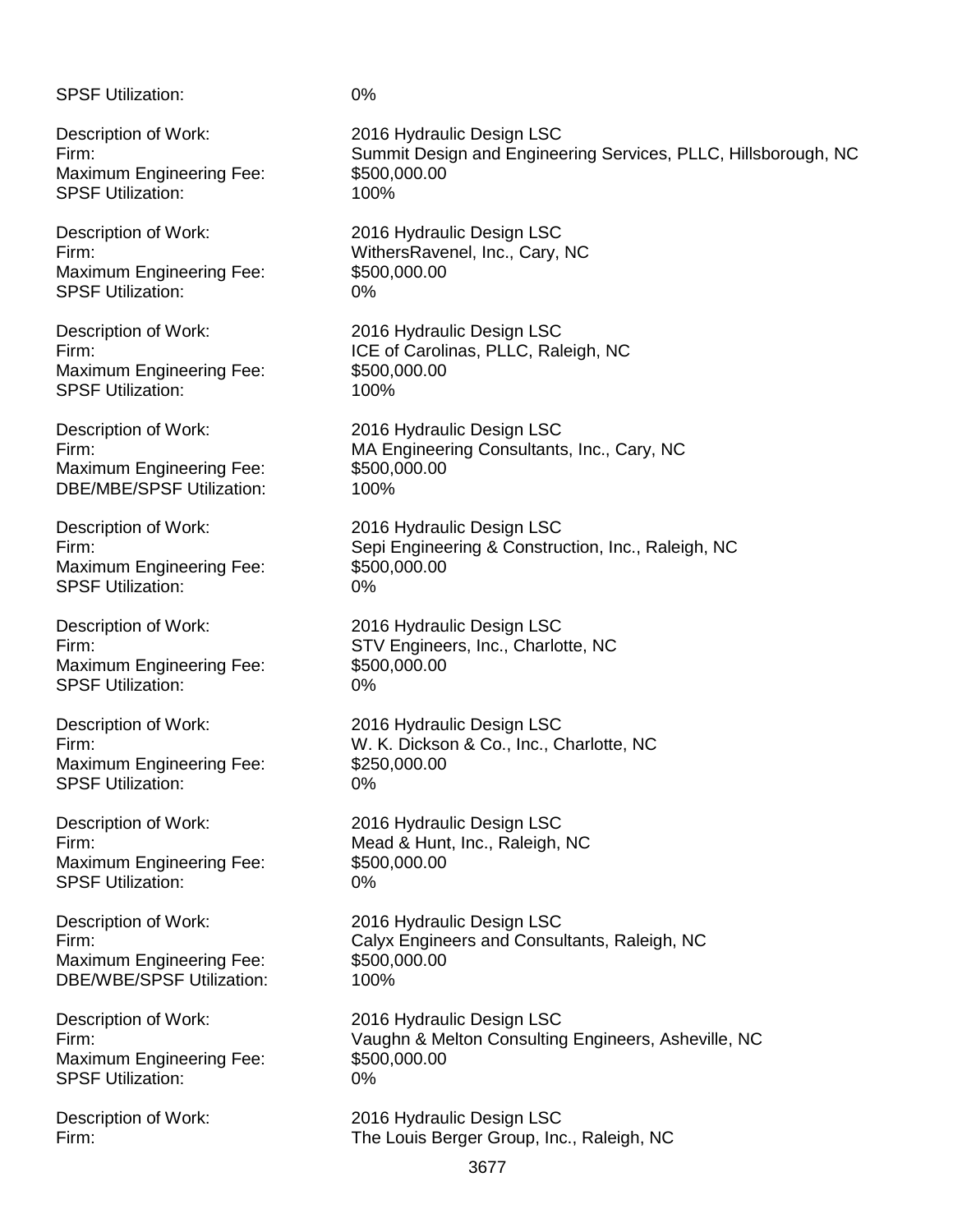| <b>Maximum Engineering Fee:</b> | \$500,000.00 |
|---------------------------------|--------------|
| <b>SPSF Utilization:</b>        | $0\%$        |

## **Photogrammetry**

After careful evaluation of the workload and schedules of the work that can be accomplished by our staff, it was determined necessary to employ private firms for Photogrammetric Mapping Services on an as needed basis for various federal-aid and state funded projects to support the Photogrammetry Unit. These contracts will expire January 7, 2018 or after the contract amount has been depleted, whichever occurs first. Our staff has completed the actions for employing private firms in accordance with the policies and procedures adopted by the Board on May 7, 2009. These are for information only.

#### **STATEWIDE**

| Description of Work:     | 2016 Photogrammetric Mapping Services LSC            |
|--------------------------|------------------------------------------------------|
| Firm:                    | Avioimage Mapping Services, Inc., Charlotte, NC      |
| Maximum Engineering Fee: | \$500,000.00                                         |
| <b>SPSF Utilization:</b> | 100%                                                 |
| Description of Work:     | 2016 Photogrammetric Mapping Services LSC            |
| Firm:                    | Independent Mapping Consultants, Inc., Charlotte, NC |
| Maximum Engineering Fee: | \$500,000.00                                         |
| <b>SPSF Utilization:</b> | 100%                                                 |
| Description of Work:     | 2016 Photogrammetric Mapping Services LSC            |
| Firm:                    | ESP Associates, PA, Charlotte, NC                    |
| Maximum Engineering Fee: | \$300,000.00                                         |
| <b>SPSF Utilization:</b> | 0%                                                   |

#### **Roadway Design**

After careful evaluation of the workload and schedules of the work that can be accomplished by our staff, it was determined necessary to employ a private firm to prepare Right of Way and Let Plans for the project listed below for our Department to obligate available funds. Our staff was authorized to proceed with the actions required to employ private engineering firms in accordance with the policies and procedures adopted by the Board on May 7, 2009. This is for information only.

#### **DIVISION 5**

| Project: |
|----------|
|          |
|          |
|          |

**Estimated Construction Cost:** Maximum Engineering Fee: \$150,000.00 SPSF Utilization: 0%

42838.1.1 (B-5237) Wake County Replace Bridge 248 over Mahler's Creek on SR 2703 Scope of Work:<br>
Estimated Construction Cost: \$2,000,000.00 Firm: Entertainment and Mead & Hunt, Inc., Raleigh, NC

#### **Field Support**

#### **Structures Management**

The following is a supplemental contract to a previous contract approved by the Board with the same engineering firm. This supplemental contract is necessary due to approved additional work that was unknown at the inception and is required of the firm to complete the project. Our staff has completed the actions in accordance with the policies and procedures adopted by the Board on May 7, 2009. This is for information only.

**STATEWIDE**<br>Description of Work: Original Engineering Fee:  $$500,000.00$ <br>Supplemental Fee:  $$1,000.000.00$ Supplemental Fee: SPSF Utilization: 0%

2015 Structures Management Support LSC Firm: Mott MacDonald I&E, LLC, Fuquay-Varina, NC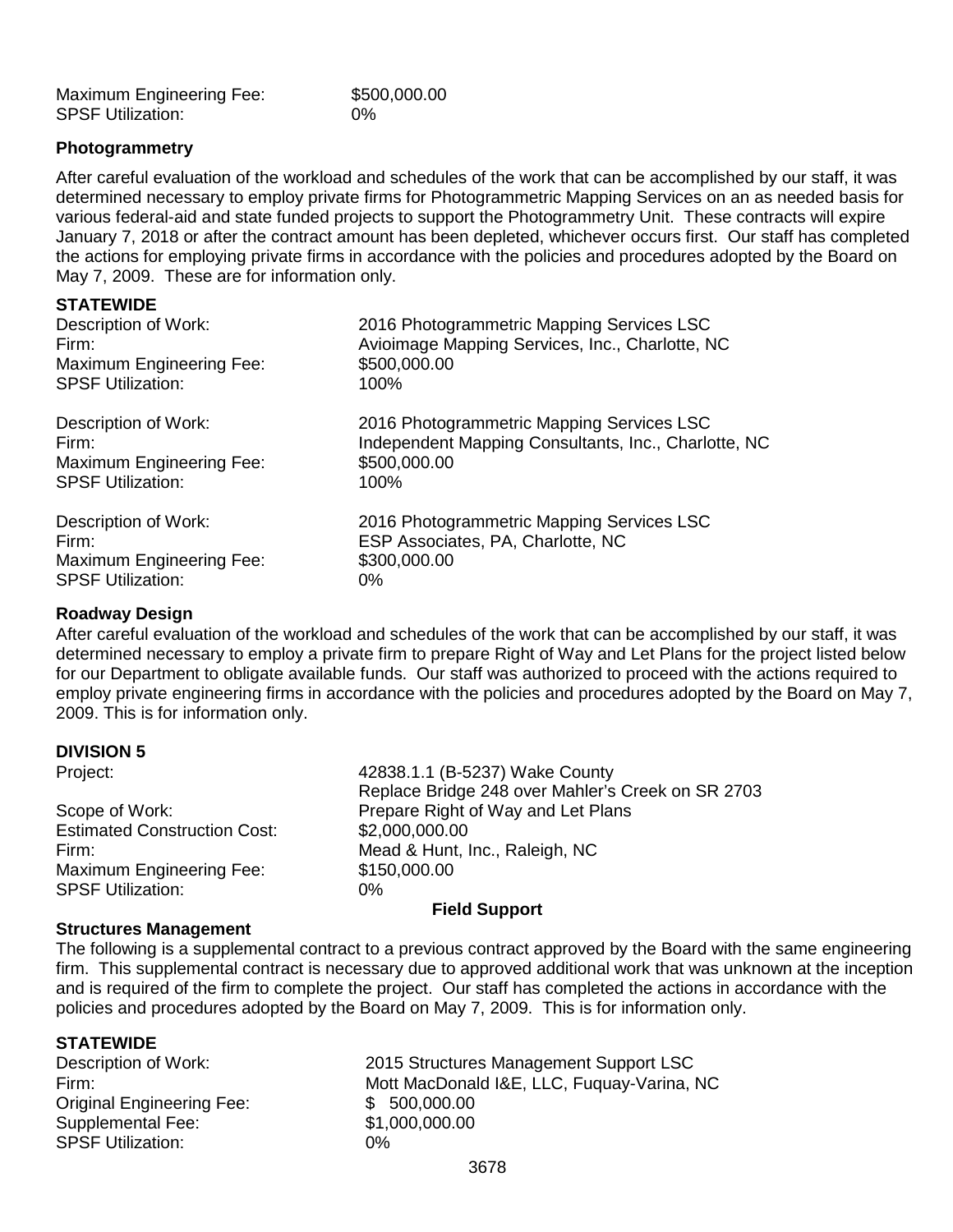# **Transit**

# **Ferry**

After careful evaluation of the workload and schedules of the work that can be accomplished by our staff, it was determined necessary to employ private firms for Naval Architecture and Related Engineering Services on an as needed basis for various federal-aid and state funded projects to support the Ferry Division. These contracts will expire two (2) years (with up to three (3) 1-year extensions) after the date of execution or after the contract amount has been depleted, whichever occurs first. Our staff has completed the actions for employing private firms in accordance with the policies and procedures adopted by the Board on May 7, 2009. These are for information only.

### **STATEWIDE**

| 2016 LSC for Naval Architecture and Related Engineering<br>Services        |
|----------------------------------------------------------------------------|
| AECOM Technical Services of North Carolina, Inc., Raleigh, NC              |
| \$4,000,000.00                                                             |
| Cheatham and Associates, PA \$400,000.00<br>$10\%$                         |
| 2016 LSC for Naval Architecture and Related Engineering<br><b>Services</b> |
| DeJong & Lebet, Inc., Jacksonville, Florida                                |
| \$6,000,000.00                                                             |
| 100%                                                                       |
| 2016 LSC for Naval Architecture and Related Engineering<br>Services        |
| Elliott Bay Design Group, Seattle, Washington                              |
| \$6,000,000.00                                                             |
| $0\%$                                                                      |
|                                                                            |

# **Rail**

The following is a supplemental contract to a previous contract approved by the Board with the same engineering firm. This supplemental contract was necessary due to approved additional work that was unknown at the inception and is required of the firm to complete the project. Our staff has completed the actions in accordance with the policies and procedures adopted by the Board on May 7, 2009. This is for information only.

# **DIVISION 10**

| Project:                            | 41141.1.1 (U-5008) Mecklenburg County                           |
|-------------------------------------|-----------------------------------------------------------------|
|                                     | Charlotte Railroad Improvement Safety Project (CRISP)           |
|                                     | Grade Separation on SR 2975 (E. Sugar Creek Road) over          |
|                                     | NS/NCRR Crossing No. 715 352H                                   |
| Scope of Work:                      | Roadway, Structure, Hydraulic Designs; Erosion Control, Utility |
|                                     | Coordination/Design; Geotechnical, Traffic Management and       |
|                                     | Signing                                                         |
| <b>Estimated Construction Cost:</b> | \$16,700,000.00                                                 |
| Firm:                               | Sepi Engineering and Construction, Inc., Raleigh, NC            |
| <b>Original Engineering Fee:</b>    | \$713,185.19                                                    |
| Supplemental Fee:                   | \$55,667.32                                                     |
| Supplemental Work:                  | Utility and Roadway Coordination                                |
| <b>SPSF Utilization:</b>            | 0%                                                              |
|                                     |                                                                 |

# **Planning & Programming**

# **Transportation Planning**

The following is a supplemental contract to a previous contract approved by the Board with the same engineering firm. This supplemental contract was necessary due to approved additional work that was unknown at the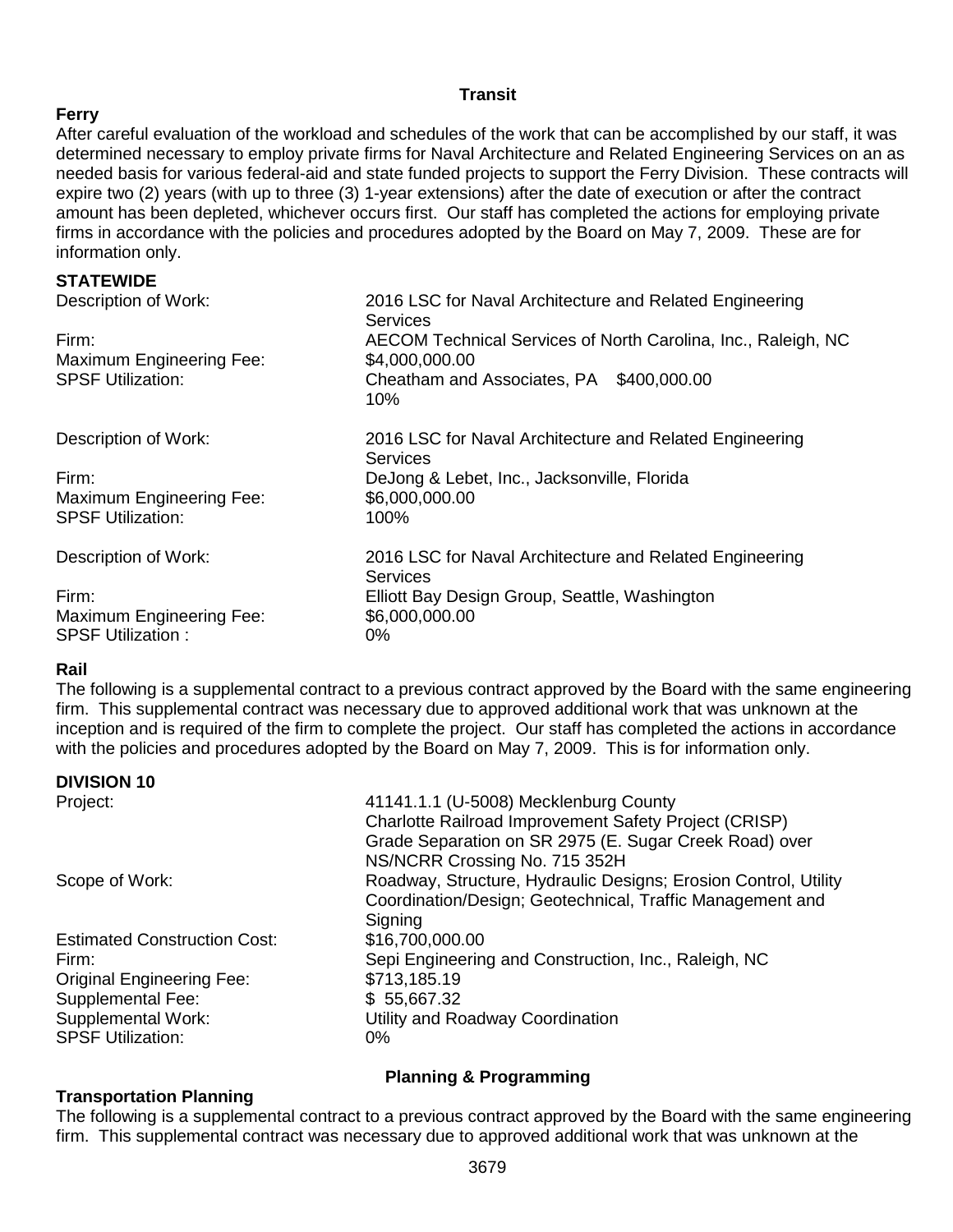inception and is required of the firm to complete the project. Our staff has completed the actions in accordance with the policies and procedures adopted by the Board on May 7, 2009. This is for information only.

| 44534.1.1 (M-0500) Statewide Freight Plan               |
|---------------------------------------------------------|
| Development of The North Carolina Statewide Multi-Modal |
| Freight Plan                                            |
| Cambridge Systematics, Inc. Cambridge, Massachusetts    |
| \$1,907,507.50                                          |
| \$ 395,569.04                                           |
| Additional work for the Truck Parking Study             |
|                                                         |
|                                                         |

# **Approval - Secondary Road Improvement Projects (Highway and Trust Funds)**

 The Board concurred with the staff recommendations and delegated authority to the Secretary to award the following:

| <b>County</b>           | SR <sub>No.</sub> /<br><b>Road Name</b> | <b>Description</b>                                                                                                                                                       | <b>Amount</b>    |
|-------------------------|-----------------------------------------|--------------------------------------------------------------------------------------------------------------------------------------------------------------------------|------------------|
| Dare<br>Div. 1          | Various                                 | Various Pipe Replacements.<br>Increase Funds.<br>WBS 1C.028034                                                                                                           | \$20,000.00      |
| Union<br>Div. 10        | Various                                 | Spot Improvements, Spot<br><b>Stabilization, Paved Road</b><br>Improvements, Replacement of Small<br>Bridges, Safety Projects, Etc.<br>Increase Funds.<br>WBS 10C.090029 | \$858,906.41     |
| Rutherford<br>Div. 13   | <b>Fleece Lane</b>                      | Upgrade to Acceptable Maintenance.<br>WBS 13C.081116                                                                                                                     | \$25,000.00      |
| <b>Closings</b>         |                                         |                                                                                                                                                                          |                  |
| <b>County</b>           | SR No./<br><b>Road Name</b>             | <b>Description</b>                                                                                                                                                       | <b>Amount</b>    |
| <b>Martin</b>           | SR 1325                                 | GDB&P.                                                                                                                                                                   | \$2,781.76       |
| Div. 1                  | <b>Old Cotton Road</b>                  | Increase and Close.<br>WBS 1C.058033                                                                                                                                     |                  |
| <b>Deletions</b>        |                                         |                                                                                                                                                                          |                  |
| County                  | SR No.                                  | <b>Reason</b>                                                                                                                                                            | <b>Amount</b>    |
| Union<br>Div. 10        | <b>SR 1336</b><br><b>Chambwood Road</b> | Reclaim and Pave.<br>Funded By Another Source.<br>WBS 10C.090136                                                                                                         | $-$ \$365,000.00 |
| Union<br>Div. 10        | SR 1620<br><b>Baucom Road</b>           | Reclaim and Pave.<br>Funded By Another Source.<br>WBS 10C.090138                                                                                                         | $-$242,640.45$   |
| Union<br><b>Div. 10</b> | SR 1514<br>Rocky River Road             | Paved Road Improvements.<br>Funded By Another Source.<br>WBS 10C.090139                                                                                                  | $-$132,000.00$   |
| <b>Buncombe</b>         | SR 3441                                 | GDB&P.                                                                                                                                                                   | $-$174,815.38$   |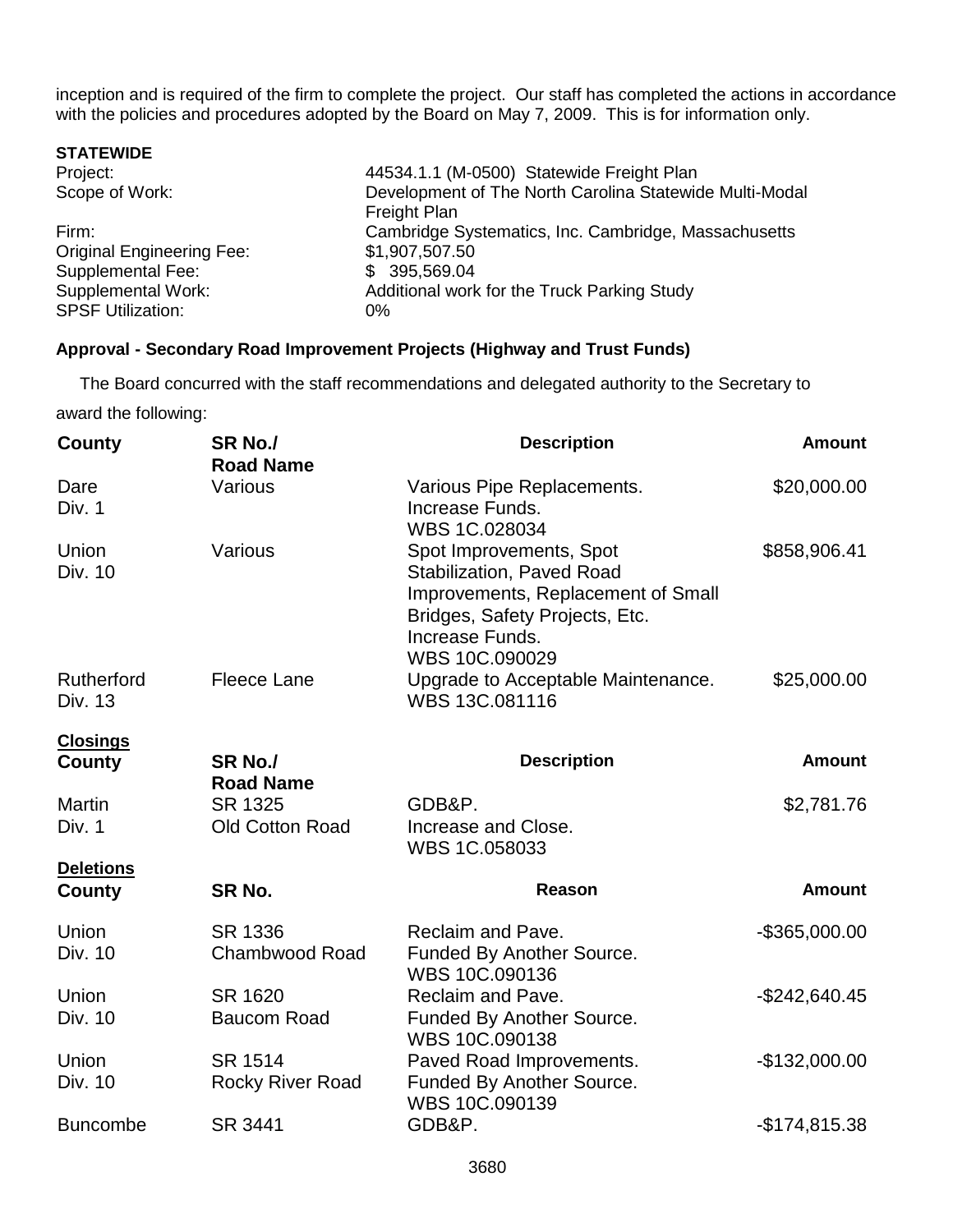| Div. 13   | <b>Moores Creek Road</b> | Unavailable Right of Way.<br>WBS 13C.011214 |                |
|-----------|--------------------------|---------------------------------------------|----------------|
| Henderson | SR 1194                  | GDB&P.                                      | $-$ \$6,781.14 |
| Div. 14   | <b>Patterson Road</b>    | Unavailable Right of Way.<br>WBS 14C.045160 |                |
| Swain     | SR 1363                  | GDB&P.                                      | $-$10,726.24$  |
| Div. 14   | <b>Hyatt Road</b>        | Unavailable Right of Way.<br>WBS 14C.087073 |                |

# **North Carolina Department of Transportation Fiscal Year 2017 Secondary Roads Statewide Paving Program**

Session Law 2013-183, Section 2.6(d) provides \$12M recurring funds for the paving of unpaved secondary roads. Section 2.5 requires the Department to develop a statewide paving priority list for the paving of unpaved secondary roads. Session Law 2016-94, Section 35.7(a) requires the Department to expend fifty percent (50%) of the funds allocated to the paving of unpaved secondary roads for the paving of unpaved secondary roads based on a statewide prioritization. Section I is a listing of the first \$6,000,000.

**SECTION I (a)**: The following roads were initially funded previous FY Allocations and require additional program funds for completion of Preliminary Engineering and Construction activity:

| <b>FY</b><br><b>Funding</b> | <b>Division</b> | <b>County</b>    | Length<br>(Miles) | SR#    | <b>Road Name</b>        | <b>Amount</b>  |
|-----------------------------|-----------------|------------------|-------------------|--------|-------------------------|----------------|
|                             |                 |                  |                   |        |                         |                |
| 2017 Const                  | 3               | <b>Brunswick</b> | 0.40              | 1131   | <b>Foot Cumbee Road</b> | \$335,000.00   |
| 2017 Const                  |                 |                  |                   |        |                         |                |
| Increase                    | 3               | Onslow           | 0.07              | 1478   | Humphrey Road Ext.      | \$10,000.00    |
| 2017 Const                  |                 |                  |                   |        | <b>Ballentyne Dairy</b> |                |
| Increase                    | 5               | Wake             | 0.82              | 1400   | Road                    | \$76,000.00    |
| 2017 Const                  |                 |                  |                   |        |                         |                |
| Increase                    | 6               | <b>Bladen</b>    | 1.80              | 1310   | Pone Loop Road          | \$900,000.00   |
| 2017 Const                  |                 |                  |                   |        |                         |                |
| Increase                    | 8               | Chatham          | 0.34              | 1914   | <b>Crosspoint Road</b>  | \$60,000.00    |
| 2017 Const                  |                 |                  |                   |        |                         |                |
| Increase                    | 11              | Caldwell         | 0.80              | 1428-B | Setzer's Gap Road       | \$800,000.00   |
| 2017-PE                     |                 |                  |                   |        |                         |                |
| Increase                    | 11              | Watauga          | 1.20              | 1137   | <b>Justus Road</b>      | \$10,000.00    |
| 2017-PE                     |                 |                  |                   |        |                         |                |
| Increase                    | 11              | Watauga          | 1.22              | 1526-C | Sampson Road            | \$25,000.00    |
| 2017 Const                  |                 |                  |                   |        | Hardin Road (Partial    |                |
| Increase                    | 11              | Watauga          | 2.05              | 1353   | Fund)                   | \$1,650,000.00 |
| 2017 Const                  |                 |                  |                   |        |                         |                |
| Increase                    | 12              | Iredell          | 0.51              | 1527   | Linden Loop             | \$50,000.00    |
| 2017 Const                  |                 |                  |                   |        |                         |                |
| Increase                    | 14              | Haywood          | 1.70              | 1338-A | <b>White Oak Road</b>   | \$10,000.00    |
| 2017 Const                  |                 |                  |                   |        |                         |                |
| Increase                    | 14              | Jackson          | 0.39              | 1584   | <b>Timbuktu Road</b>    | \$12,500.00    |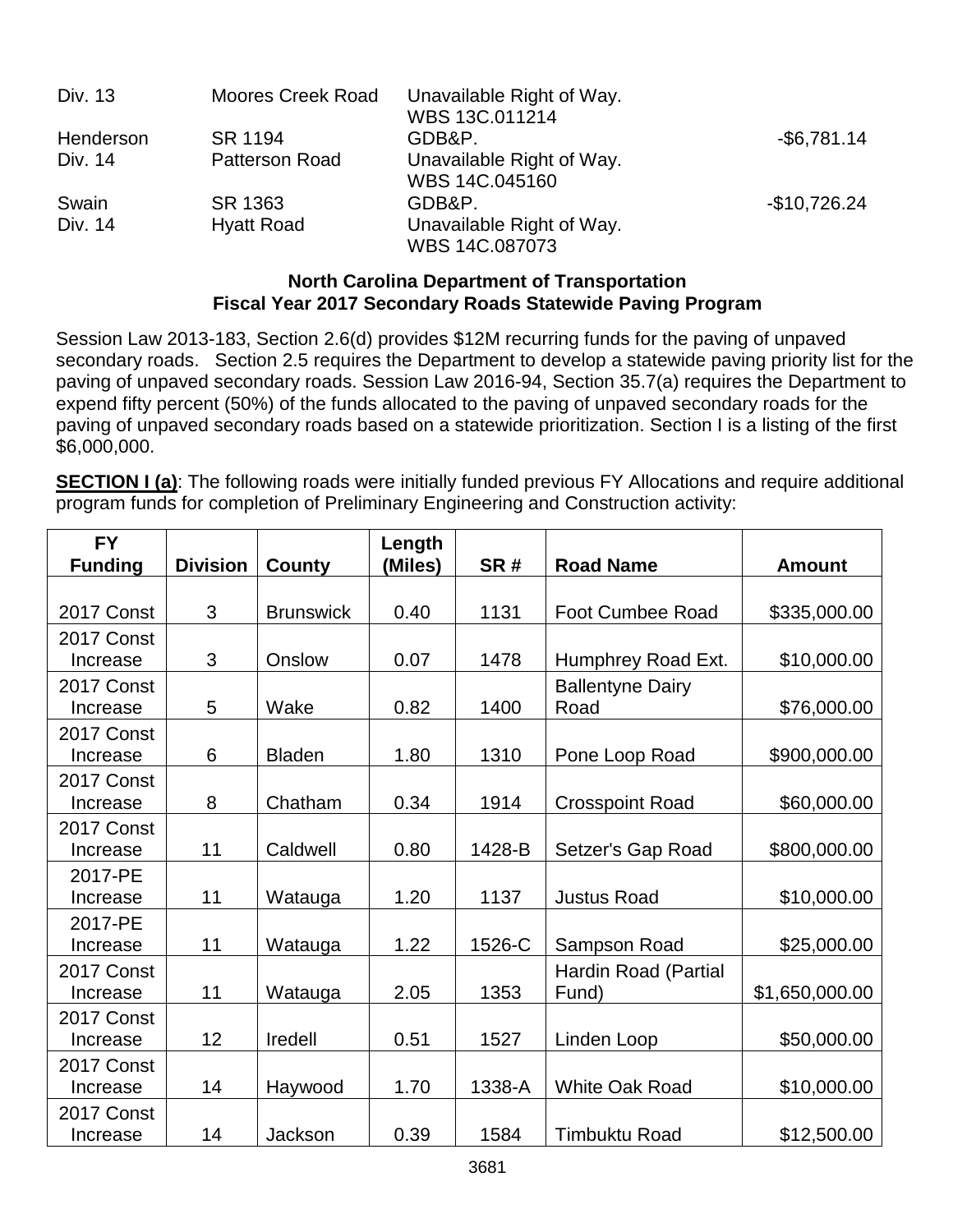| 2017<br>Const |         |      |     | Luker Branch Road |                     |
|---------------|---------|------|-----|-------------------|---------------------|
| Increase      | Jackson | 0.93 | 750 | (Woods Branch)    | .000.00  <br>\$100. |

# **\$4,038,500.00**

**SECTION I (b)**: The following roads have not been previously funded. Right of way is now available for paving or property owners have expressed a desire to donate right of way for paving:

| <b>FY</b><br><b>Funding</b> | <b>Division</b> | County      | Length<br>(Miles) | SR#  | <b>Road Name</b>          | <b>Amount</b> |
|-----------------------------|-----------------|-------------|-------------------|------|---------------------------|---------------|
| 2017 Const                  | 1               | Perquimans  | 0.09              | 1468 | <b>Sassafras Drive</b>    | \$125,000.00  |
| 2017 Const                  | 4               | <b>Nash</b> | 0.09              | 1339 | <b>Briwig Road</b>        | \$30,000.00   |
| 2017 Const                  | 7               | Guilford    | 0.15              | 1190 | <b>Bradfelt Street</b>    | \$80,000.00   |
| 2017 Const                  | 14              | Cherokee    | 0.37              | 1529 | <b>Goldie Garret Road</b> | \$346,219.00  |
| 2017 Const                  | 14              | Cherokee    | 0.15              | 1400 | <b>Griggs Road</b>        | \$120,986.00  |
| 2017 Const                  | 14              | Clay        | 0.10              | 1145 | <b>Coker Road</b>         | \$195,000.00  |
|                             |                 |             |                   |      | <b>Buchanan Branch</b>    |               |
| 2017 Const                  | 14              | Graham      | 0.60              | 1125 | Road                      | \$631,209.00  |
| 2017 Const                  | 14              | Henderson   | 0.18              | 1690 | <b>Broadpoint Drive</b>   | \$300,000.00  |

# **\$1,828,414.00**

# Total Roads Programmed **\$5,872,500.00** Funding for PE, O/D's And Contingencies **\$127,500.00 FY 2017 Appropriation for Section I \$6,000,000.00**

Session Law 2016-94, Section 35.7(a) also requires the Department to expend the remainder of the funds equally among the 14 Highway Divisions for the paving of unpaved secondary roads within each Highway Division based on the same statewide prioritization.

**SECTION II:** The following roads are listed as a part of the second \$6,000,000 divided equally among the 14 Highway Divisions and are ready for programming.

| <b>FY</b>      |                 |                  | Length  |      |                            |               |
|----------------|-----------------|------------------|---------|------|----------------------------|---------------|
| <b>Funding</b> | <b>Division</b> | County           | (Miles) | SR#  | <b>Road Name</b>           | <b>Amount</b> |
|                |                 |                  |         |      | <b>Russel Creek Road</b>   |               |
| 2017 Const     | 2               | Carteret         | 0.50    | 1168 | (Partial Fund)             | \$428,571.00  |
|                |                 |                  |         |      | <b>Watts Road (Partial</b> |               |
| 2017 Const     | 3               | <b>Brunswick</b> | 0.70    | 1153 | Fund)                      | \$428,571.00  |
| 2017-PE        | 13              | <b>Mitchell</b>  | 3.45    | 1320 | Sam's Branch Road          | \$203,000.00  |
|                |                 |                  |         |      |                            |               |
| 2017-PE        | 13              | Mitchell         | 0.21    | 1310 | Union Hill Church Road     | \$10,000.00   |
| 2017-PE        | 13              | Mitchell         | 0.39    | 1322 | <b>Peterson Road</b>       | \$15,000.00   |
| 2017 Const     | 13              | <b>Buncombe</b>  | 0.15    | 1519 | <b>Southview MHP Drive</b> | \$200,571.00  |

 **<sup>\$1,285,713.00</sup>**

 Sub-total for Section II **\$1,285,713.00** Amount to be programmed on Future Item E Agendas **\$4,714,287.00**

FY 2017 Appropriation for Section II **\$6,000,000.00**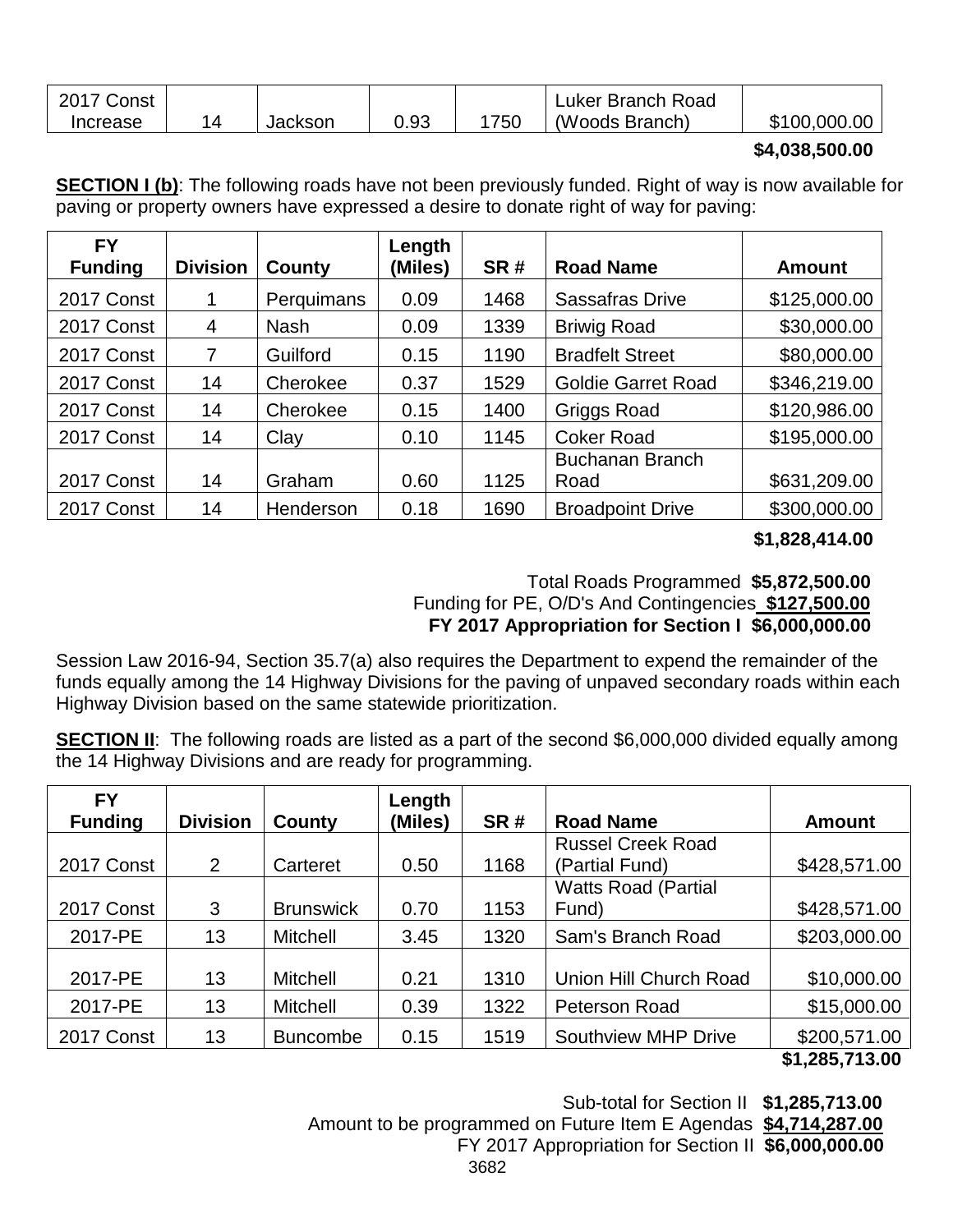**September 2016 Item E Summary:**

| 14 | <b>Projects to Increase Funds</b>     | <b>Amount:</b> | \$4,582,406.41 |
|----|---------------------------------------|----------------|----------------|
| 16 | <b>Projects to Establish Funds</b>    | Amount:        | \$3,474,127.00 |
| -1 | <b>Projects to Increase and Close</b> | Amount:        | \$2,781.76     |
| 6  | <b>Projects to Delete</b>             | <b>Amount:</b> | (\$931,963.21) |

# **Approval – Division-wide Small Construction / Statewide Contingency, Public Access, Economic Development**

The Board concurred with the staff recommendations and delegated authority to the Secretary to award

the following:

|                                | <b>Description</b>                                                                                                                                                  | <b>Type</b>           | <b>Amount</b> |
|--------------------------------|---------------------------------------------------------------------------------------------------------------------------------------------------------------------|-----------------------|---------------|
| Div 1<br>Dare                  | Hatteras - Upgrade Empire Gem Rd to minimum state<br>standards                                                                                                      | Contingency           | \$20,000.00   |
|                                | <b>WBS 44928</b>                                                                                                                                                    | <b>TOTAL</b>          | \$20,000.00   |
|                                |                                                                                                                                                                     |                       |               |
| Div 1<br>Washington            | WBS 44614 was established (04/16) to design plans for<br>replacement of bridge #26 on SR 1155 over the                                                              | Contingency           | \$400,000.00  |
|                                | Scuppernong River; revise scope to include replacement<br>Increase funds                                                                                            | <b>TOTAL</b>          | \$400,000.00  |
|                                |                                                                                                                                                                     |                       |               |
| Div 3<br><b>Brunswick</b>      | Town of Shallotte - Install 205ft of 18in pipe along US-<br>17 Business (Main St) 680ft south on intersection of US-<br>17 Business and and SR 1173                 | Small<br>Construction | \$30,000.00   |
|                                | <b>WBS 45859</b>                                                                                                                                                    | <b>TOTAL</b>          | \$30,000.00   |
|                                |                                                                                                                                                                     |                       |               |
| Div 3                          | City of Wilmington - WBS 44344 was established                                                                                                                      | Econ                  |               |
| <b>New</b><br>Hanover          | (12/14) to install new 125' crossing surface over River<br>Rd and relocate crossing signals to create new spur                                                      | Development           | \$12,218.49   |
|                                | Increase & close                                                                                                                                                    | <b>TOTAL</b>          | \$12,218.49   |
|                                |                                                                                                                                                                     |                       |               |
| Div <sub>5</sub><br>Wake       | Installation of ribbon pavement on SR 2707 (Bryan<br>Rd)for school bus travel with shoulder & ditch sections<br>between SR 2709 (Ackerman Rd) and SR 2706 (Clifford | Contingency           | \$678,054.00  |
|                                | Rd) & signalize Hebron Ch/White Oak Rd<br><b>WBS 44925</b>                                                                                                          | <b>TOTAL</b>          | \$678,054.00  |
|                                |                                                                                                                                                                     |                       |               |
| Div <sub>6</sub><br>Cumberland | City of Fayetteville - Upgrade Botanical Garden<br>directional signing                                                                                              | Contingency           | \$30,000.00   |
|                                | <b>WBS 44930</b>                                                                                                                                                    | <b>TOTAL</b>          | \$30,000.00   |
|                                |                                                                                                                                                                     |                       |               |
| Div <sub>11</sub>              | Town of Sparta - WBS 44153 was established (03/14)                                                                                                                  |                       |               |
| Alleghany                      | for milling, paving, drainage improvements, curb &                                                                                                                  | Small                 |               |
|                                | gutter, and sidewalk along NC-18 from Alleghany St to                                                                                                               | Construction          | \$23,789.49   |
|                                | Grayson St<br>Increase & close                                                                                                                                      | <b>TOTAL</b>          | \$23,789.49   |
|                                |                                                                                                                                                                     |                       |               |
| Div 11<br>Ashe                 | Upgrade Ivy Hill Rd to minimum State standards<br><b>WBS 44783</b>                                                                                                  | Contingency           | \$50,000.00   |
|                                |                                                                                                                                                                     | <b>TOTAL</b>          | \$50,000.00   |
|                                |                                                                                                                                                                     |                       |               |
| Div 11                         | Town of Pilot Mountain – Realignment of Hamlin St at                                                                                                                | Econ                  |               |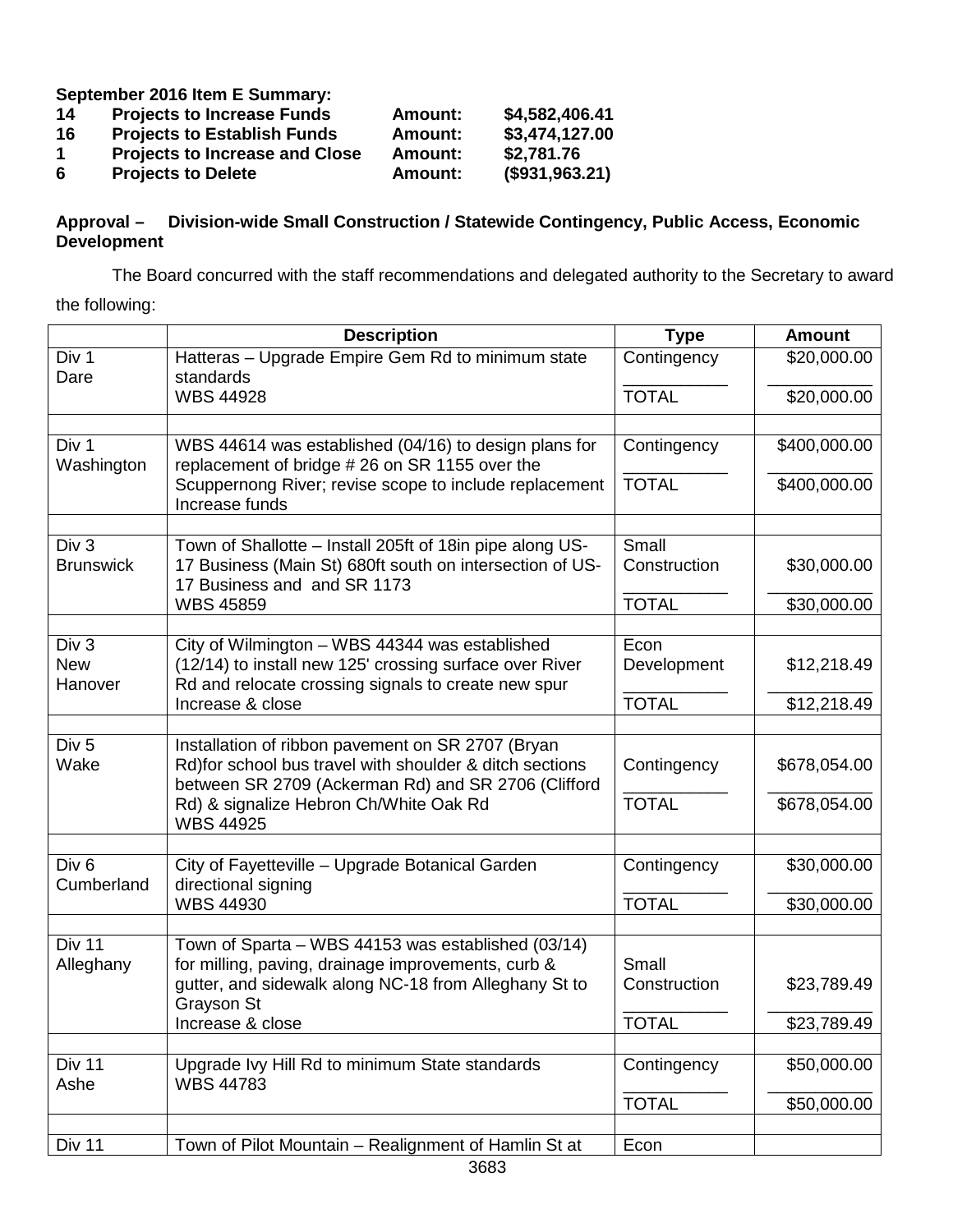| Surry             | the intersection of SR 1857 (East Main St)<br><b>WBS 44926</b>                                                                                                                                                                                                                                                                                | Development                                                               | \$200,000.00 |
|-------------------|-----------------------------------------------------------------------------------------------------------------------------------------------------------------------------------------------------------------------------------------------------------------------------------------------------------------------------------------------|---------------------------------------------------------------------------|--------------|
|                   |                                                                                                                                                                                                                                                                                                                                               | <b>TOTAL</b>                                                              | \$200,000.00 |
|                   |                                                                                                                                                                                                                                                                                                                                               |                                                                           |              |
| Div 11            | Town of Jonesville - WBS 43682 was established                                                                                                                                                                                                                                                                                                | Small                                                                     |              |
| Yadkin            | (01/13) to construct a new roundabout on NC-67 at SR<br>1432 (Philips Van-Heusen Rd)                                                                                                                                                                                                                                                          | Construction                                                              | \$14,330.45  |
|                   | Increase & close                                                                                                                                                                                                                                                                                                                              | <b>TOTAL</b>                                                              | \$14,330.45  |
| Div 12<br>Iredell | Town of Mooresville – WBS 44234 was established<br>(06/14) for the construction of Cornelius-Mazeppa Rd<br>beginning at the termini of existing SR1302 (Cornelius<br>Rd) and ending at the termini of existing SR 2395<br>(Mazeppa Rd); proposed construction is approximately 1<br>mile in length consisting of two 12' travel lanes with 6' | Small<br>Construction                                                     | \$24,076.71  |
|                   | bike lanes of each side<br>Increase & close                                                                                                                                                                                                                                                                                                   | <b>TOTAL</b>                                                              | \$24,076.71  |
| <b>Summary:</b>   | <b>Number of Projects</b><br><b>Number of Divisions</b>                                                                                                                                                                                                                                                                                       | 11<br>6                                                                   |              |
|                   | <b>Small Construction Commitment</b><br><b>Public Access Commitment</b><br><b>Contingency Commitment</b><br><b>Economic Development</b><br><b>TOTAL</b>                                                                                                                                                                                       | \$92,196.65<br>\$0.00<br>\$1,178,054.00<br>\$212,218.49<br>\$1,482,469.14 |              |

# **Approval –Specific Spot Safety Improvement Projects**

The Board concurred with the staff recommendations and delegated authority to the Secretary to award the following:

| <b>Town/County</b><br><b>Division</b><br>PROJ.<br><b>CATEGORY</b> | <b>Project</b><br><b>Description</b>                                                                                                                                                                                                                                                                    | <b>Estimated</b><br>Cost |
|-------------------------------------------------------------------|---------------------------------------------------------------------------------------------------------------------------------------------------------------------------------------------------------------------------------------------------------------------------------------------------------|--------------------------|
| Craven Co.<br>Div. 2<br><b>SS-4902CG</b>                          | WBS 44865.3.1<br>US 70 at SR 1116 (Thurman Road). Initial construction funds are needed<br>for sign and flasher installation.<br>File 02-15-36602C                                                                                                                                                      | \$54,000.00              |
| Greenville/<br>Pitt Co.<br>Div. 2<br>SS-4902BQ                    | WBS 44312.3.1<br>SR 1708 (Firetower Road) at SR 1704 (14th Street). \$24,000.00 in<br>construction funds has previously been approved for traffic signal<br>revisions. Additional funds are needed due to an increase in construction<br>costs. Increase funds and close project.<br>File 02-13-25297-1 | \$2,263.44               |
| Wilmington/<br>New Hanover<br>Co.<br>Div. 3<br><b>SS-4903CM</b>   | WBS 44867.3.1<br>SR 1209 (Independence Boulevard) and Canterbury Road. Initial<br>construction funds are needed for traffic signal revisions.<br>File 03-16-39587C                                                                                                                                      | \$20,250.00              |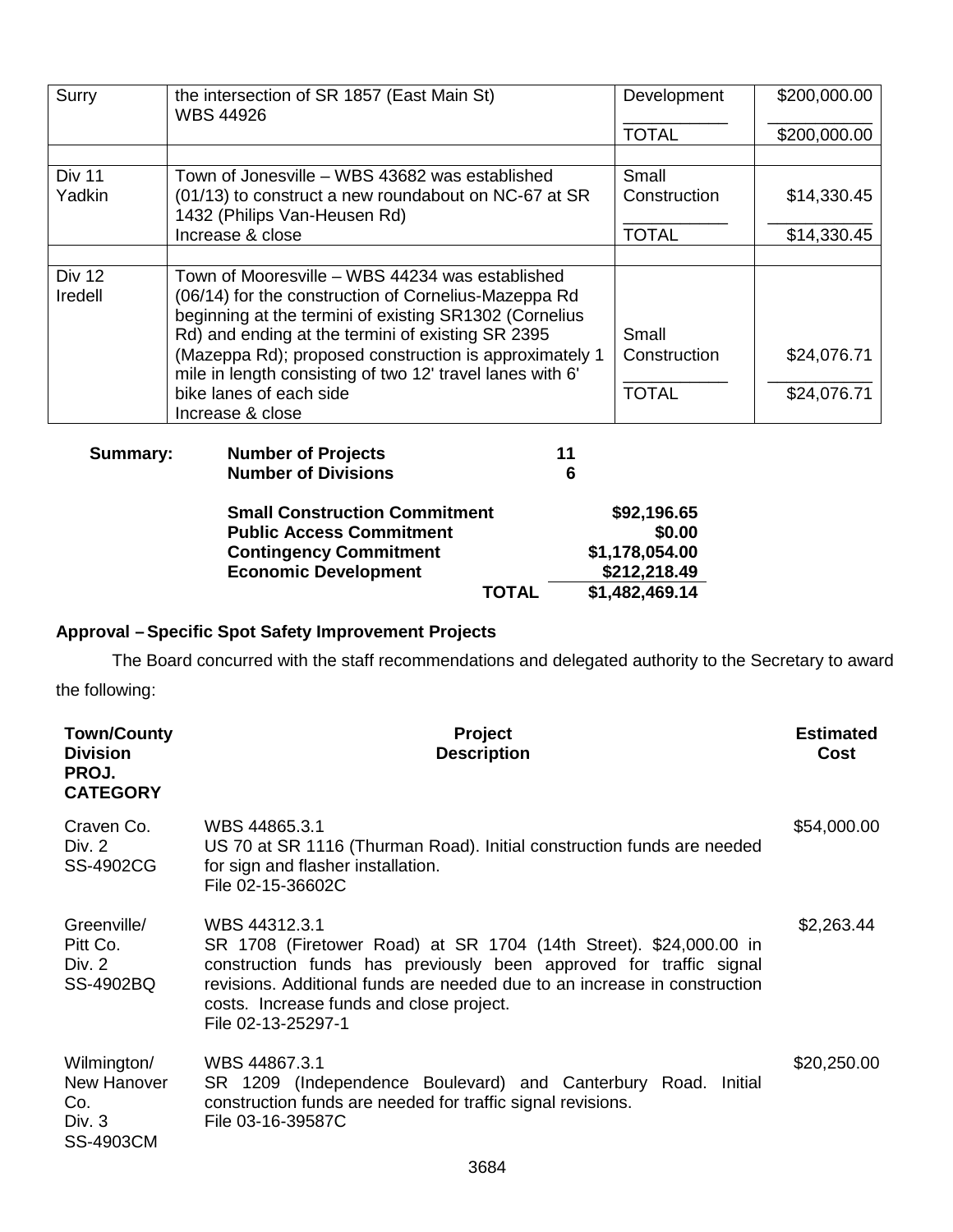| Jacksonville/<br>Onslow Co.<br>Div. 3<br><b>SS-4903CN</b> | WBS 44892.3.1<br>NC 53 (Western Boulevard) and Center/Liberty Street. Initial construction<br>funds are needed for traffic signal revisions.<br>File 03-16-39524C                                                                      | \$14,400.00  |
|-----------------------------------------------------------|----------------------------------------------------------------------------------------------------------------------------------------------------------------------------------------------------------------------------------------|--------------|
| Sampson Co.<br>Div. $3$<br><b>SS-4903CL</b>               | WBS 44866.3.1<br>US 13 (Newton Grove Highway) in vicinity of culvert between SR 1809<br>(Wrye Branch Road) and SR 1639 (Blackman Road). Initial construction<br>funds are needed for guardrail installation.<br>File 03-16-40744C      | \$27,900.00  |
| Nash/<br>Wilson Cos.<br>Div. 4<br><b>SS-4904DT</b>        | WBS 44868.3.1<br>NC 4/48 at structure #C316 in Nash County. SR 1163 (Downing Street)<br>at structure #67 in Wilson County. Initial construction funds are needed<br>for guardrail installation.<br>File 04-16-39808C                   | \$54,000.00  |
| Louisburg/<br>Franklin Co.<br>Div. 5<br><b>SS-4905DR</b>  | WBS 44899.3.1<br>SR 1229 (North Main Street) between College Street and Clifton Street.<br>Initial construction<br>funds are<br>needed for improved pedestrian<br>accommodations.<br>File 05-16-0800C                                  | \$27,000.00  |
| Oxford/<br>Granville Co.<br>Div. 5<br>SS-4905DM           | WBS 44903.3.1<br>US 158 (Oxford Loop Road) at US 15, NC 96 and US 158 Business<br>(Roxboro Road). Initial construction funds are needed for traffic signal<br>revisions to provide a Dynamic Red Extension system.<br>File 05-16-0786C | \$27,000.00  |
| Wake Co.<br>Div. 5<br><b>SS-4905DN</b>                    | WBS 44904.3.1<br>I-495 and US 64 between Rogers Lane and east of NC 96. Initial<br>construction funds are needed for pavement grooving and other drainage<br>improvements.<br>File 05-16-0739C                                         | \$243,000.00 |
| Wake Co.<br>Div. 5<br>SS-4905DO                           | WBS 44902.3.1<br>SR 1390 (Optimist Farm Road) near Talicud Trail. Initial construction<br>funds are needed for dynamic curve warning system installation.<br>File 05-16-0729C                                                          | \$22,500.00  |
| Raleigh/<br>Wake Co.<br>Div. 5<br><b>SS-4905DP</b>        | WBS 44901.3.1<br>SR 2026 (Person Street) at SR 4363 (Martin Luther King Jr. Boulevard).<br>Initial construction funds are needed for traffic signal revisions.<br>File 05-16-0801C                                                     | \$9,000.00   |
| Raleigh/<br>Wake Co.<br>Div. 5<br>SS-4905DQ               | WBS 44900.2.1<br>SR 2000 (Old Falls of Neuse Road) at Wakefield Plantation<br>Drive/Wakefalls Drive. Initial right of way and utilities funds are needed<br>for traffic signal installation.<br>File 05-16-0728R                       | \$9,000.00   |
| Raleigh/<br>Wake Co.                                      | WBS 44900.3.1<br>SR 2000 (Old Falls of Neuse Road) at Wakefield<br>Plantation<br>3685                                                                                                                                                  | \$112,500.00 |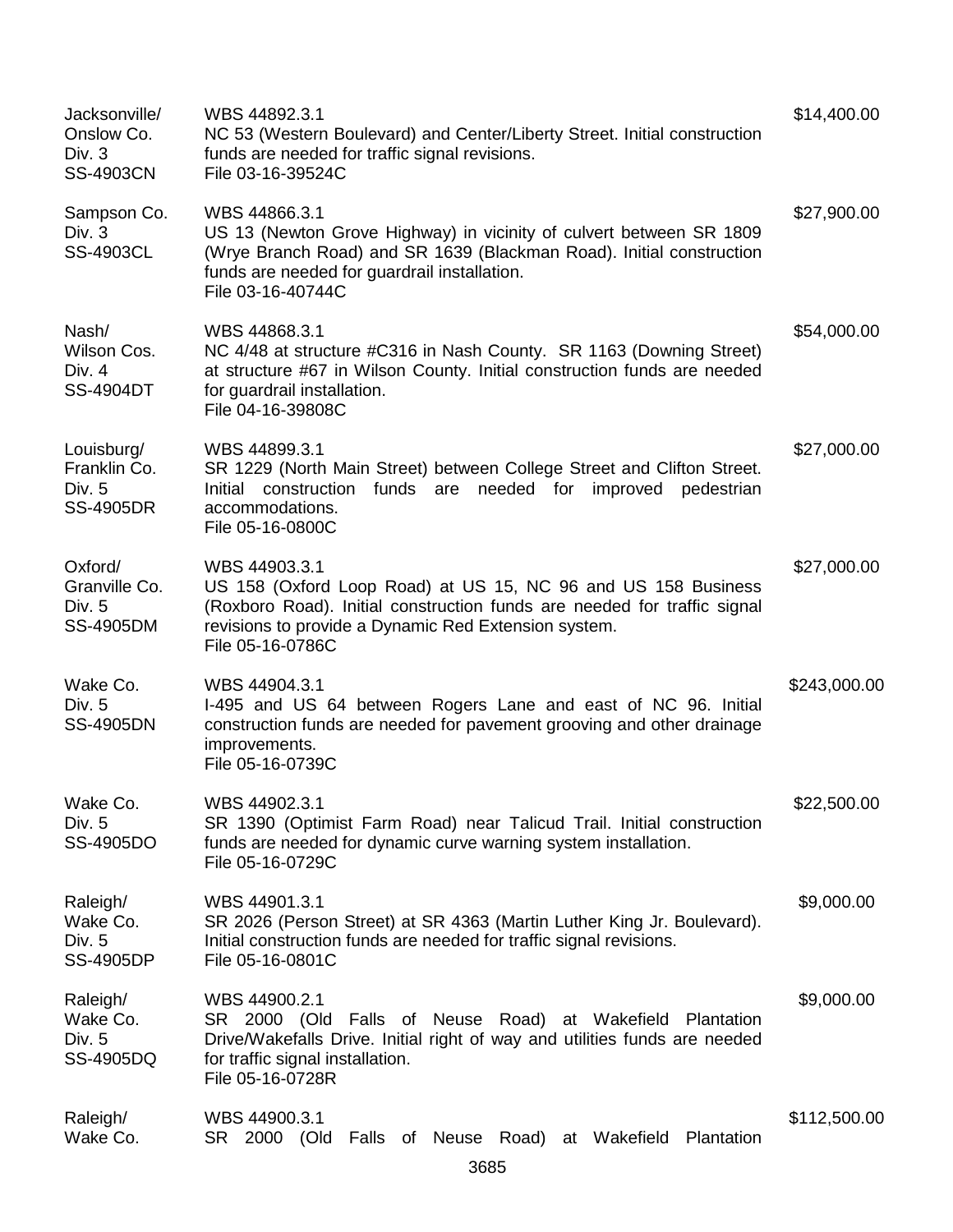| Div. 5<br>SS-4905DQ                                       | Drive/Wakefalls Drive. Initial construction funds are needed for traffic<br>signal installation.<br>File 05-16-0728C                                                                                                                                                                                        |              |
|-----------------------------------------------------------|-------------------------------------------------------------------------------------------------------------------------------------------------------------------------------------------------------------------------------------------------------------------------------------------------------------|--------------|
| Fayetteville/<br>Cumberland<br>Co.<br>Div. 6<br>SS-4906CQ | WBS 44898.2.1<br>US 401 (Ramsey Street) at Summerchase Drive. Initial right of way and<br>utilities funds are needed for traffic signal installation.<br>File 06-16-40379R                                                                                                                                  | \$45,000.00  |
| Fayetteville/<br>Cumberland<br>Co.<br>Div. 6<br>SS-4906CQ | WBS 44898.3.1<br>US 401 (Ramsey Street) at Summerchase Drive. Initial construction<br>funds are needed for traffic signal installation.<br>File 06-16-40379C                                                                                                                                                | \$157,500.00 |
| Cumberland<br>Co.<br>Div. 6<br><b>SS-4906CR</b>           | WBS 44897.3.1<br>US 13 near SR 1818 (Bud Geddie Road). Initial construction funds are<br>needed for roadside improvements.<br>File 06-16-40732C                                                                                                                                                             | \$1,800.00   |
| Cumberland<br>Co.<br>Div. 6<br><b>SS-4906CS</b>           | WBS 44896.2.1<br>I-95 Business/US 301 from SR 1728 (Middle Road) to I-95. Initial right of<br>way and utilities funds are needed for roadside improvements and<br>guardrail installation.<br>File 06-16-40459R                                                                                              | \$4,500.00   |
| Cumberland<br>Co.<br>Div. 6<br><b>SS-4906CS</b>           | WBS 44896.3.1<br>I-95 Business/US 301 from SR 1728 (Middle Road) to I-95. Initial<br>construction funds are needed for roadside improvements and guardrail<br>installation.<br>File 06-16-40459C                                                                                                            | \$297,000.00 |
| Caswell Co.<br>Div. 7<br><b>SS-4907BR</b>                 | WBS 44895.3.1<br>NC 86 at SR 1300 (Park Springs Road) north of Yanceyville. Initial<br>construction funds are needed for intersection improvements.<br>File 07-15-789C                                                                                                                                      | \$22,500.00  |
| Greensboro/<br>Guilford Co.<br>Div. 7<br><b>SS-4907BT</b> | WBS 44893.3.1<br>SR 1001 (North Church Street) near Laurel Bluff Trail (greenway), Reedy<br>Fork Trail (greenway), and Bridge 129. Initial construction funds are<br>pedestrian<br>needed<br>for<br>improved<br>accommodations,<br>roadside<br>improvements, and guardrail installation.<br>File 07-16-753C | \$18,900.00  |
| Orange Co.<br>Div. 7<br><b>SS-4907BS</b>                  | WBS 44894.2.1<br>US 70 at SR 1114 (Buckhorn Road) east of Mebane. Initial right of way<br>and utilities funds are needed for traffic signal installation.<br>File 07-16-550R                                                                                                                                | \$40,500.00  |
| Orange Co.<br>Div. 7<br><b>SS-4907BS</b>                  | WBS 44894.3.1<br>US 70 at SR 1114 (Buckhorn Road) east of Mebane. Initial construction<br>funds are needed for traffic signal installation.<br>File 07-16-550C                                                                                                                                              | \$43,200.00  |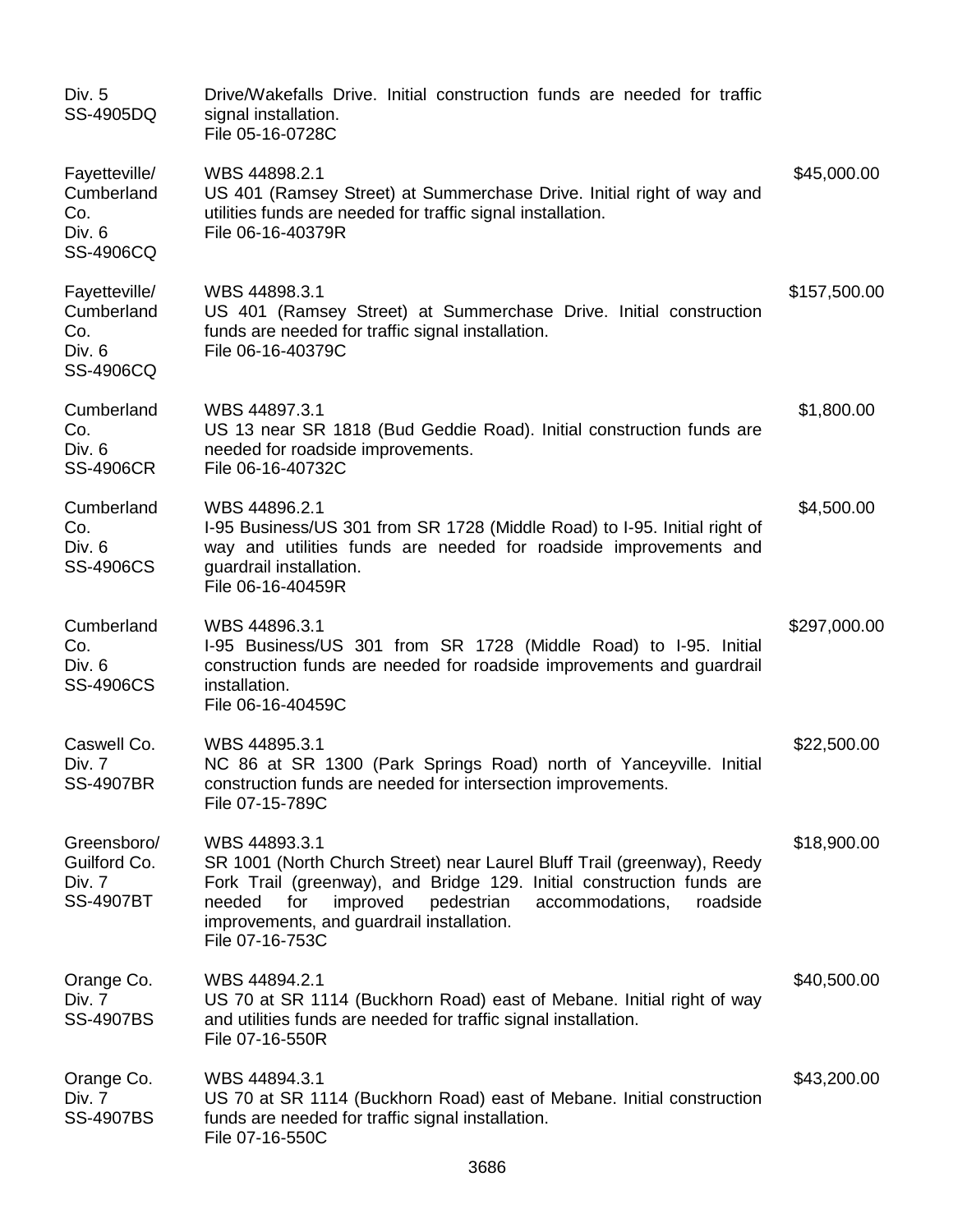| Montgomery/<br>Richmond Cos.<br>Div. 8<br><b>SS-4908BD</b>  | WBS 44890.3.1<br>I-73/74 in Richmond County. I-73/74, NC 24/27, US 220 Bus., NC 109,<br>and NC 134 in Montgomery County. Initial construction funds are needed<br>for guardrail end unit upgrades.<br>File 08-16-0825C | \$153,000.00 |
|-------------------------------------------------------------|------------------------------------------------------------------------------------------------------------------------------------------------------------------------------------------------------------------------|--------------|
| Richmond Co.<br>Div. 8<br><b>SS-4908BC</b>                  | WBS 44891.3.1<br>SR 1900 (Battley Dairy Road) at SR 1966 (Airport Road). Initial<br>construction funds are needed for All Way Stop installation.<br>File 08-16-0724C                                                   | \$13,500.00  |
| Lexington/<br>Davidson Co.<br>Div. 9<br><b>SS-4909BS</b>    | WBS 44887.3.1<br>SR 1147 (Old Salisbury Road) at I-85 Bus.<br>(SB Ramps)/SR 1232 (Odell Owen Road). Initial construction funds are<br>needed for traffic signal revisions.<br>File 09-16-757C                          | \$32,850.00  |
| Winston-Salem/<br>Forsyth Co.<br>Div. 9<br><b>SS-4909BR</b> | WBS 44888.2.1<br>SR 1120 (Clemmonsville Road/Stafford Village Boulevard) at SR 3011<br>(Old Salisbury Road). Initial right of way and utilities funds are needed for<br>traffic signal revisions.<br>File 09-16-759R   | \$45,000.00  |
| Winston-Salem/<br>Forsyth Co.<br>Div. 9<br><b>SS-4909BR</b> | WBS 44888.3.1<br>SR 1120 (Clemmonsville Road/Stafford Village Boulevard) at SR 3011<br>(Old Salisbury Road). Initial construction funds are needed for traffic<br>signal revisions.<br>File 09-16-759C                 | \$32,850.00  |
| Stokes Co.<br>Div. 9<br>SS-4909BQ                           | WBS 44889.3.1<br>SR 1134 (William Fowler Road) at culvert and ravine in vicinity of<br>Milepost 0.20. Initial construction funds are needed for guardrail<br>installation.<br>File 09-16-752C                          | \$18,900.00  |
| Concord/<br>Cabarrus Co.<br>Div. 10<br><b>SS-4910CK</b>     | WBS 44884.2.1<br>SR 1305 (Pitts School Road) in the vicinity of Morris Glen Drive in<br>Concord. Initial right of way and utilities funds are needed for shoulder<br>and curve improvements.<br>File 10-16-221R        | \$9,000.00   |
| Concord/<br>Cabarrus Co.<br>Div. 10<br><b>SS-4910CK</b>     | WBS 44884.3.1<br>SR 1305 (Pitts School Road) in the vicinity of Morris Glen Drive in<br>Concord. Initial construction funds are needed for shoulder and curve<br>improvements.<br>File 10-16-221C                      | \$144,000.00 |
| Mint Hill/<br>Mecklenburg<br>Co.<br>Div. 10<br>SS-4910CJ    | WBS 44885.3.1<br>SR 5223 (Wilgrove Mint Hill Road) and Truelight Church Road in Mint<br>Hill. Initial construction funds are needed for All Way Stop installation.<br>File 10-16-226C                                  | \$9,900.00   |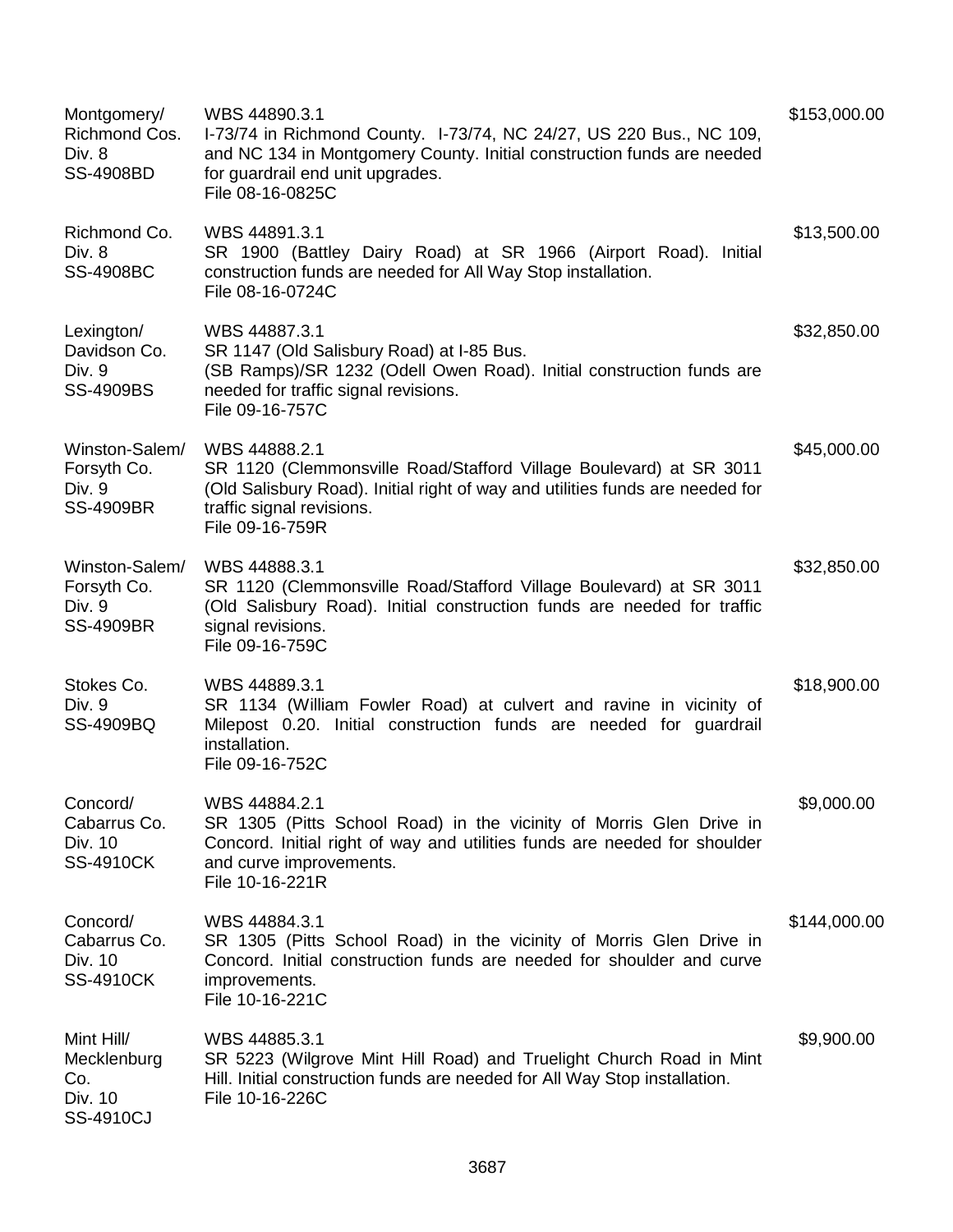| Charlotte/<br>Mecklenburg<br>Co.<br>Div. 10<br><b>SS-4910CL</b> | WBS 44882.3.1<br>I-85 NB ramp to I-77 NB. Initial construction funds are needed for<br>installation of high friction treatment on roadway surface.<br>File 10-15-244C                                               | \$103,500.00 |
|-----------------------------------------------------------------|---------------------------------------------------------------------------------------------------------------------------------------------------------------------------------------------------------------------|--------------|
| Monroe/<br>Union Co.<br>Div. 10<br><b>SS-4910CI</b>             | WBS 44886.3.1<br>SR 1501 (Secrest Shortcut Road) at the Burger King driveway in Monroe.<br>Initial construction funds are needed for median installation.<br>File 10-16-220C                                        | \$90,000.00  |
| Mount Airy/<br>Surry Co.<br>Div. 11<br>SS-4911AO                | WBS 44881.2.1<br>SR 1700 (Greenhill) in the curve near Hazelnut Court. Initial right of way<br>and utilities funds are needed for guardrail installation.<br>File 11-15-203R                                        | \$900.00     |
| Mount Airy/<br>Surry Co.<br>Div. 11<br>SS-4911AO                | WBS 44881.3.1<br>SR 1700 (Greenhill) in the curve near Hazelnut Court. Initial construction<br>funds are needed for guardrail installation.<br>File 11-15-203C                                                      | \$18,000.00  |
| Watauga Co.<br>Div. 11<br>SS-4911AP                             | WBS 44880.2.1<br>SR 1117 (Mast Gap Road). Initial right of way and utilities funds are<br>needed for guardrail installation.<br>File 11-16-212R                                                                     | \$1,800.00   |
| Watauga Co.<br>Div. 11<br><b>SS-4911AP</b>                      | WBS 44880.3.1<br>SR 1117 (Mast Gap Road). Initial construction funds are needed for<br>guardrail installation.<br>File 11-16-212C                                                                                   | \$108,450.00 |
| Buncombe Co.<br>Div. 13<br>SS-4913CG                            | WBS 44879.3.1<br>NC 151 from SR 3452 to Railroad Bridge #292 just south of<br>US 19-23. Initial construction funds are needed for centerline rumble<br>strips and pavement marking improvements.<br>File 13-16-213C | \$108,000.00 |
| Buncombe Co.<br>Div. 13<br><b>SS-4913CJ</b>                     | WBS 44874.2.1<br>SR 1338 (Emma Road) at SR 1333 (Hazel Mill Road)/Westside Drive<br>near Asheville. Initial right of way and utilities funds are needed for traffic<br>signal installation.<br>File 13-16-212R      | \$9,900.00   |
| Buncombe Co.<br>Div. 13<br>SS-4913CJ                            | WBS 44874.3.1<br>SR 1338 (Emma Road) at SR 1333 (Hazel Mill Road)/Westside Drive<br>near Asheville. Initial construction funds are needed for traffic signal<br>installation.<br>File 13-16-212C                    | \$45,000.00  |
| Glen Alpine/<br>Burke Co.<br>Div. 13<br><b>SS-4913CI</b>        | WBS 44875.3.1<br>US 70 from near SR 1138 eastward to Allen Street in<br>Glen Alpine. Initial construction funds are needed for guardrail installation<br>and superelevation improvements.<br>File 13-16-211C        | \$225,000.00 |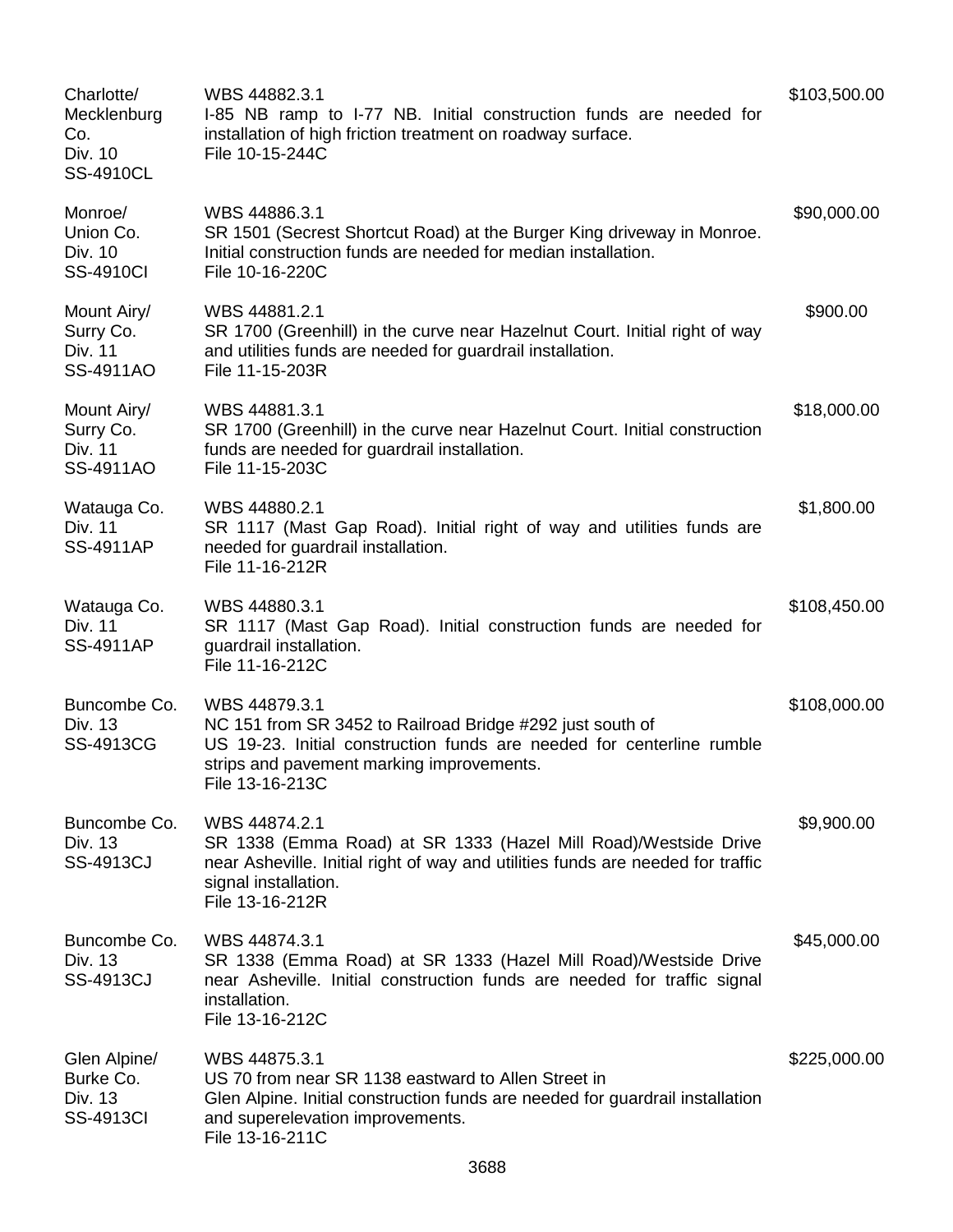| Glen Alpine/<br>Burke Co.<br>Div. 13<br><b>SS-4913CI</b> | WBS 44875.2.1<br>US 70 from near SR 1138 eastward to Allen Street in<br>Glen Alpine. Initial right of way and utilities funds are needed for guardrail<br>installation and superelevation improvements.<br>File 13-16-211R                       | \$18,000.00 |
|----------------------------------------------------------|--------------------------------------------------------------------------------------------------------------------------------------------------------------------------------------------------------------------------------------------------|-------------|
| McDowell Co.<br>Div. 13<br><b>SS-4913CH</b>              | WBS 44878.2.1<br>US 221 at Railroad Overpass Bridge #R129 (MP 30.394) near Little<br>Switzerland. Initial right of way and utilities funds are needed for guardrail<br>improvements.<br>File 13-16-214R                                          | \$1,800.00  |
| McDowell Co.<br>Div. 13<br><b>SS-4913CH</b>              | WBS 44878.3.1<br>US 221 at Railroad Overpass Bridge #R129 (MP 30.394) near Little<br>Switzerland. Initial construction funds are needed for guardrail<br>improvements.<br>File 13-16-214C                                                        | \$27,000.00 |
| Haywood Co.<br>Div. 14<br><b>SS-4914CP</b>               | WBS 44872.2.1<br>US 19 from the Jackson County line to a point 1.5 miles east near<br>Maggie Valley. Initial right of way and utilities funds are needed for<br>dynamic curve warning system installations in various curves.<br>File 14-16-204R | \$1,800.00  |
| Haywood Co.<br>Div. 14<br><b>SS-4914CP</b>               | WBS 44872.3.1<br>US 19 from the Jackson County line to a point 1.5 miles east near<br>Maggie Valley. Initial construction funds are needed for dynamic curve<br>warning system installations in various curves.<br>File 14-16-204C               | \$45,000.00 |
| Haywood Co.<br>Div. 14<br><b>SS-4914CR</b>               | WBS 44870.2.1<br>SR 1513 (Thickety Road) from SR 1550 to SR 1552 near Canton. Initial<br>right of way and utilities funds are needed for guardrail installation.<br>File 14-16-206R                                                              | \$5,400.00  |
| Haywood Co.<br>Div. 14<br><b>SS-4914CR</b>               | WBS 44870.3.1<br>SR 1513 (Thickety Road) from SR 1550 to SR 1552 near Canton. Initial<br>construction funds are needed for guardrail installation.<br>File 14-16-206C                                                                            | \$45,000.00 |
| Jackson Co.<br>Div. 14<br>SS-4914CO                      | WBS 44873.2.1<br>SR 1367 (Little Savannah Road) between SR 1552 and<br>Tiger Lilly Court. Initial right of way and utilities funds are needed for<br>guardrail installation.<br>File 14-12-206R                                                  | \$900.00    |
| Jackson Co.<br>Div. 14<br>SS-4914CO                      | WBS 44873.3.1<br>SR 1367 (Little Savannah Road) between SR 1552 and<br>Tiger Lilly Court. Initial construction funds are needed for guardrail<br>installation.<br>File 14-12-206C                                                                | \$18,000.00 |
| Jackson Co.                                              | WBS 44869.3.1                                                                                                                                                                                                                                    | \$40,500.00 |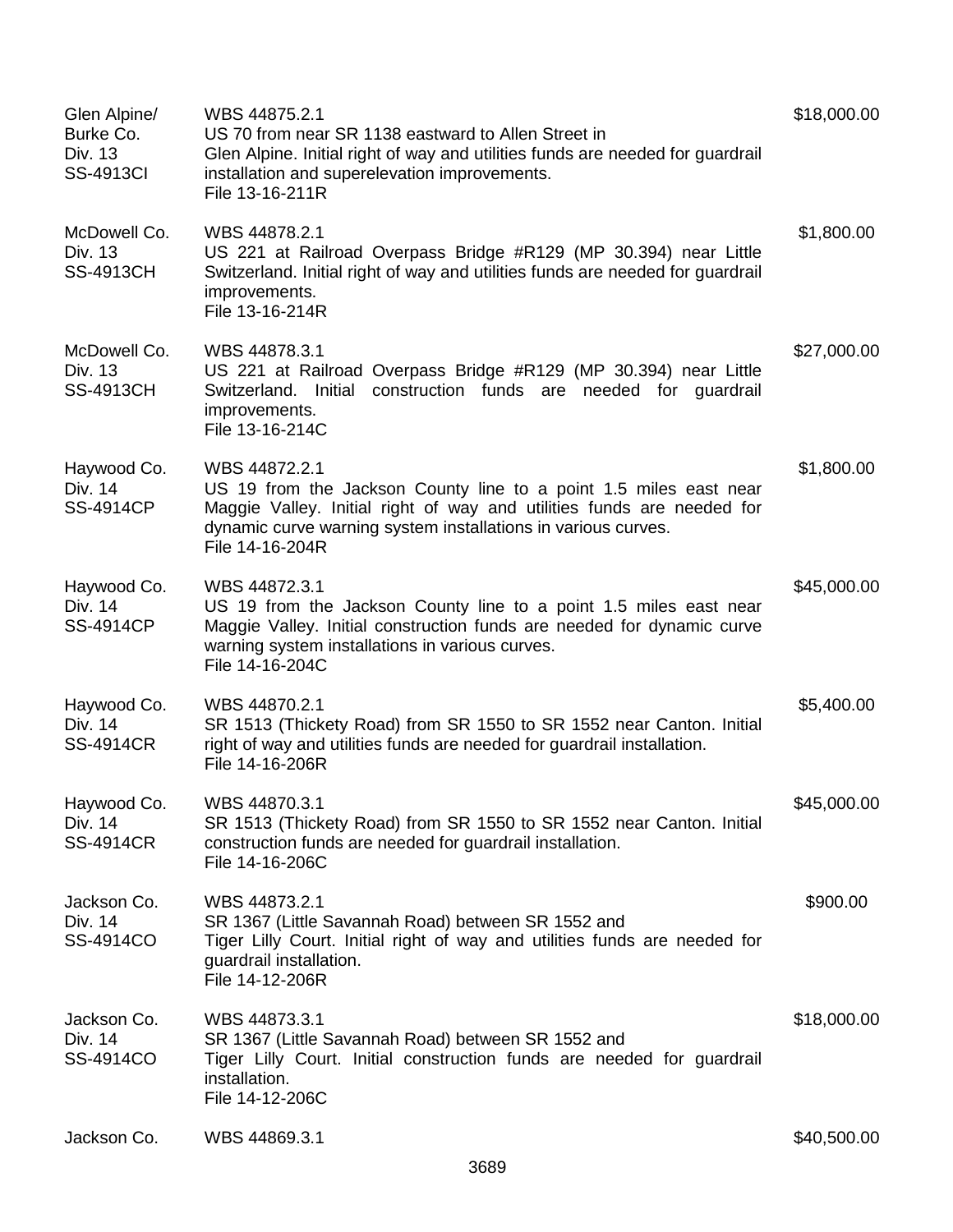| <b>ITEM L SUMMARY</b>                      | <b>54 PROJECTS</b>                                                                                                                                                                                   | \$2,637,463.44 |
|--------------------------------------------|------------------------------------------------------------------------------------------------------------------------------------------------------------------------------------------------------|----------------|
| Polk Co.<br>Div. 14<br>SS-4914CQ           | WBS 44871.2.1<br>SR 1137 (Golden Road) from Milepost 6.034-6.534 near Columbus.<br>Initial right of way and utilities funds are needed for guardrail installation.<br>File 14-16-209R                | \$900.00       |
| Polk Co.<br>Div. 14<br>SS-4914CQ           | WBS 44871.3.1<br>SR 1137 (Golden Road) from Milepost 6.034-6.534 near Columbus.<br>Initial construction funds are needed for guardrail installation.<br>File 14-16-209C                              | \$9,000.00     |
| Jackson Co.<br>Div. 14<br><b>SS-4914CS</b> | WBS 44869.2.1<br>US 74 Eastbound curve just prior to Exit 85 near Sylva. Initial right of way<br>and utilities funds are needed for dynamic curve warning system<br>installation.<br>File 14-16-208R | \$900.00       |
| Div. 14<br><b>SS-4914CS</b>                | US 74 Eastbound curve just prior to Exit 85 near Sylva. Initial<br>construction funds are needed for dynamic curve warning system<br>installation.<br>File 14-16-208C                                |                |

# **Action Items**

# **Approval – Additions, Abandonments, and Road Name Changes to State**

# **Secondary Road System**

A motion was made by Board Member Debnam, seconded by Board Member Palermo, to approve the following proposed additions and abandonments to the State Secondary Road System:

# **Road Additions:**

| County            | Pet. No. | Length<br>(Miles) | <b>Description</b>                 | Date of<br><b>Report</b> |
|-------------------|----------|-------------------|------------------------------------|--------------------------|
| <b>Division 1</b> |          |                   |                                    |                          |
| Dare              | 51156    |                   | <b>GH Balance Subdivision</b>      | 8/3/16                   |
|                   |          | 0.12              | <b>Empire Gem Lane</b>             |                          |
| Pasquotank        | 51157    |                   | <b>Queenswood Subdivision</b>      | 6/27/16                  |
|                   |          | 0.07              | <b>Camelot Court</b>               |                          |
|                   |          | 0.06              | <b>Tiara Court</b>                 |                          |
|                   |          | 0.06              | <b>Royalty Way</b>                 |                          |
|                   |          | 0.23              | Princess Anne Circle, SR 1259 Ext. |                          |
|                   |          | 0.11              | <b>Majesty Court</b>               |                          |
|                   |          | 0.09              | <b>Maidens Court</b>               |                          |
|                   |          | 0.41              | Kingswood Blvd, SR 1272 Ext.       |                          |
|                   |          | 0.11              | King Arthur Court                  |                          |
|                   |          | 0.13              | <b>Jester Court</b>                |                          |
|                   |          | 0.07              | <b>Cardinal Court</b>              |                          |
|                   |          | 0.23              | <b>Esquire Lane</b>                |                          |
|                   |          | 0.53              | Queenswood Blvd, SR 1273 Ext.      |                          |
|                   |          | 0.14              | <b>Enchanted Way</b>               |                          |
|                   |          | 0.55              | Duchess Lane, SR 1276 Ext.         |                          |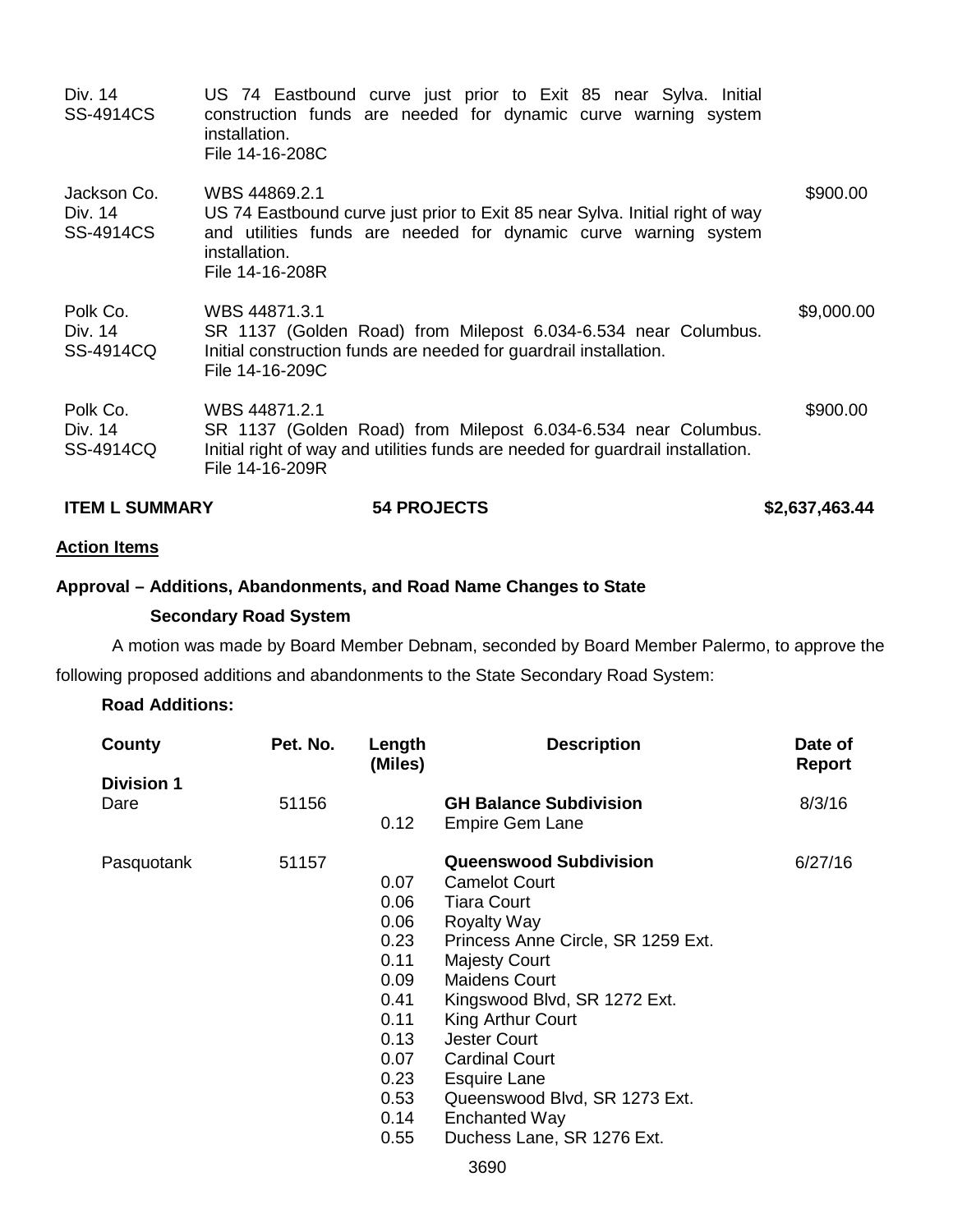| Pasquotank                    | 51158 | 0.27                                                                         | <b>Oak Ridge Subdivision</b><br>Linwood Drive, SR 1465 Ext.                                                                                                                                                                                                                       | 7/21/16 |
|-------------------------------|-------|------------------------------------------------------------------------------|-----------------------------------------------------------------------------------------------------------------------------------------------------------------------------------------------------------------------------------------------------------------------------------|---------|
| <b>Division 2</b><br>Craven   | 51159 | 0.23                                                                         | <b>Oak Creek Estates at Carolina Pines</b><br><b>Subdivision</b><br>Wadkins Blvd, SR 1923 Ext.                                                                                                                                                                                    | 5/7/15  |
| Craven                        | 51160 | 0.08<br>0.17                                                                 | <b>Heritage Farms Subdivision</b><br><b>Harvest Blvd</b><br><b>Grist Mill Drive</b>                                                                                                                                                                                               | 5/12/16 |
| <b>Division 3</b><br>Onslow   | 51161 | 0.21<br>0.20<br>0.29<br>0.19                                                 | <b>River Bluff Subdivision</b><br><b>South Bluff Circle</b><br>South Brandon Way<br><b>Cypress Manor Court</b><br><b>East Howard Drive</b>                                                                                                                                        | 6/28/16 |
| Onslow                        | 51162 | 0.20                                                                         | <b>Oakwood Subdivision</b><br>Oakwood Drive, SR 1776 Ext.                                                                                                                                                                                                                         | 6/2/16  |
| <b>Division 4</b><br>Johnston | 51163 | 0.08<br>0.52                                                                 | <b>Kyndal Subdivision</b><br>Kyndallee Lane<br><b>Colson Drive</b>                                                                                                                                                                                                                | 6/16/16 |
| Johnston                      | 51164 | 0.10<br>0.24<br>0.17<br>1.38<br>0.35<br>0.36<br>0.41<br>0.87<br>0.32<br>0.13 | <b>Kason Drive</b><br><b>Adams Point Subdivision</b><br>Fawn Hill Court<br><b>Morning Mist Drive</b><br><b>Fieldtrial Circle</b><br><b>Club Hill Drive</b><br>Suntree Lane<br><b>Meadowmist Drive</b><br><b>Adams Point Drive</b><br><b>Sporting Club Drive</b><br>Airedale Trail | 5/16/16 |
| <b>Nash</b>                   | 51165 | 0.59<br>0.31                                                                 | <b>West Hampton Subdivision</b><br><b>West Hampton Drive</b><br>Cambridge Drive                                                                                                                                                                                                   | 7/11/16 |
| <b>Division 5</b><br>Durham   | 51166 | 0.36<br>0.03<br>0.08<br>0.03                                                 | <b>Laurel Glenn Subdivision</b><br>Bungalow Avenue, SR 2036 Ext.<br>Azzi Court<br><b>Artis Lane</b><br>Featherglen Court                                                                                                                                                          | 6/9/16  |
| Granville                     | 51167 | 0.15<br>0.03<br>0.02                                                         | <b>Applewood Subdivision</b><br><b>Fireside Lane</b><br><b>Empire Court</b><br><b>Harvest Court</b>                                                                                                                                                                               | 6/28/16 |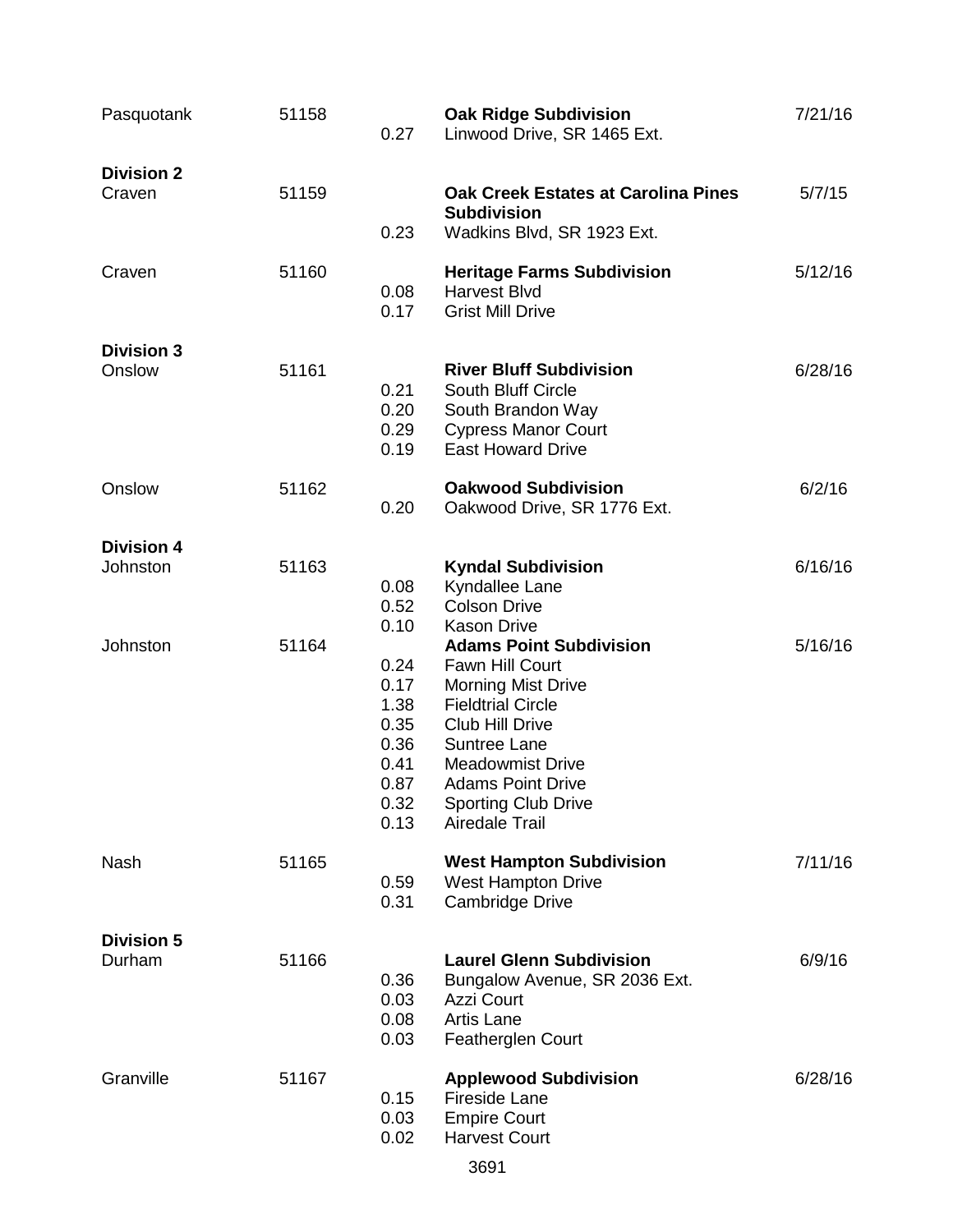| Wake                           | 51168    | 0.19                         | <b>Arranglen Subdivision</b><br><b>Marwick Court</b>                                                                                                       | 6/22/16                  |
|--------------------------------|----------|------------------------------|------------------------------------------------------------------------------------------------------------------------------------------------------------|--------------------------|
| <b>Division 6</b><br>Harnett   | 51169    | 0.29<br>0.08                 | <b>Bennett Place Subdivision</b><br>Natures Way<br><b>Beaver Creek Drive</b>                                                                               | 7/7/16                   |
| <b>Division 7</b><br>Guilford  | 51170    | 0.09                         | <b>Olde Forest Subdivision</b><br><b>Olde Province Court</b>                                                                                               | 6/28/16                  |
| Guilford                       | 51171    | 0.17<br>0.31                 | <b>Fairgrove Forest Subdivision</b><br><b>Bowling Green Drive</b><br><b>Teralda Place</b>                                                                  | 6/28/16                  |
| Guilford                       | 51172    | 0.17<br>0.16<br>0.13<br>0.04 | <b>Phoenix Place Subdivision</b><br><b>Phoenix Drive</b><br>Lizzie Lane<br><b>Edgar Street</b><br><b>Gracie Circle</b>                                     | 3/18/16                  |
| <b>Division 8</b><br>Chatham   | 51173    | 0.08                         | <b>Valley View Subdivision</b><br>Phoebe Lane                                                                                                              | 7/21/16                  |
| Chatham                        | 51174    | 0.89<br>0.15                 | <b>Horizon Subdivision</b><br><b>Horizon Drive</b><br><b>Coley Court</b>                                                                                   | 6/29/16                  |
| <b>Division 10</b><br>Cabarrus | 51175    | 0.58                         | <b>Caldwell Park Drive</b>                                                                                                                                 | 2/26/16                  |
| Mecklenburg                    | 51176    | 0.70                         | <b>Caldwell Park Drive</b>                                                                                                                                 | 1/25/16                  |
| Union                          | 51177    | 0.27<br>0.05<br>0.08<br>0.34 | <b>Lake Forest Subdivision</b><br>Lake Forest Drive, SR 3675 Ext.<br><b>Timber Top Court</b><br><b>Pine Needle Court</b><br>Twin Lakes Drive, SR 3873 Ext. | 5/26/16                  |
| <b>Division 12</b><br>Iredell  | 51178    | 0.09                         | <b>Davidson Downs Subdivision</b><br><b>Buckingham Road</b>                                                                                                | 3/10/16                  |
| <b>Deletions:</b>              |          |                              |                                                                                                                                                            |                          |
| County                         | Pet. No. | Length<br>(Miles)            | <b>Description</b>                                                                                                                                         | Date of<br><b>Report</b> |
| <b>Division 2</b><br>Lenoir    | 51179    | 0.59                         | Portion of SR 2029<br>Daly Waldrop Road                                                                                                                    | 6/6/16                   |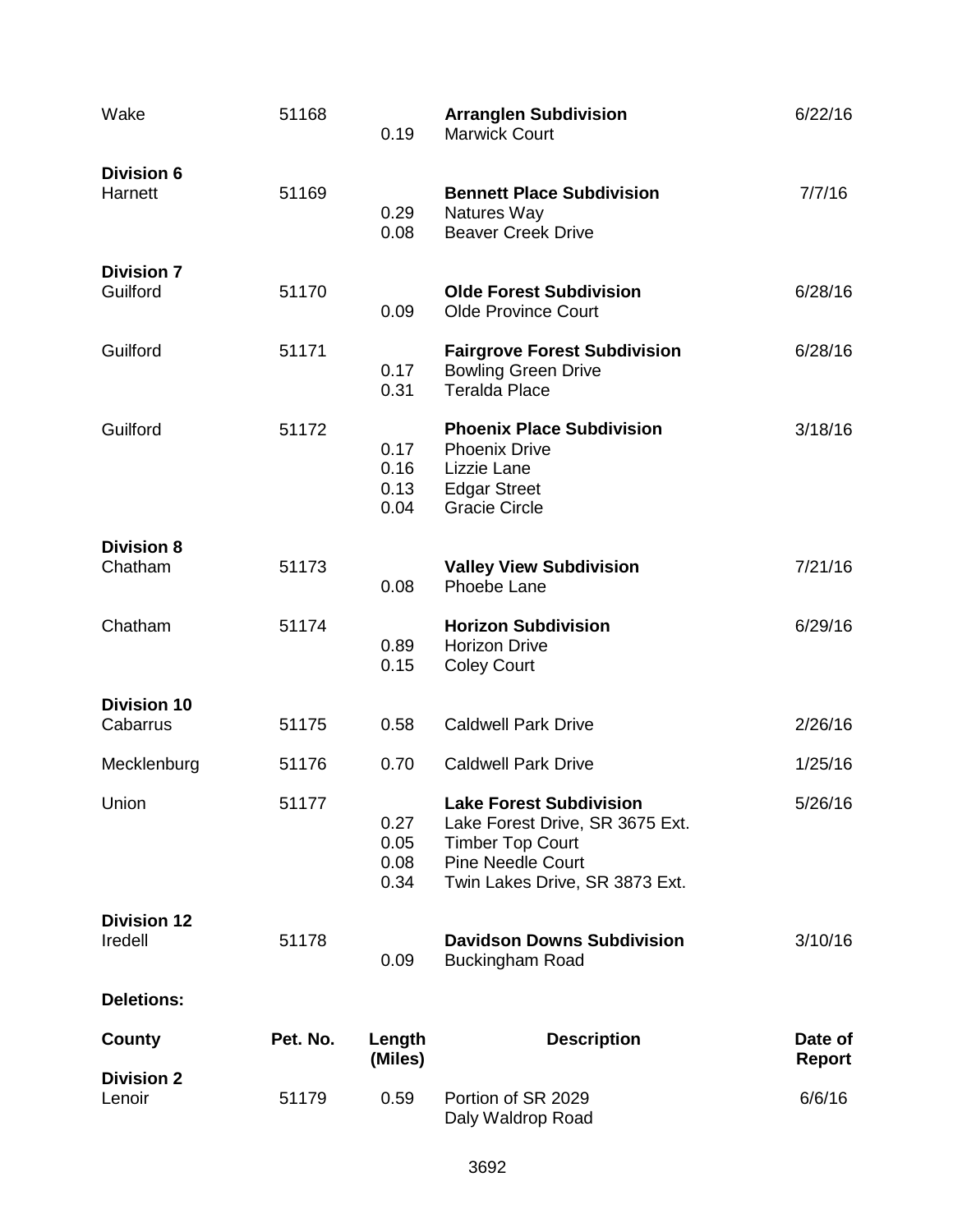| Division 4<br>Wilson            | 51180 | 0.31 | SR 1220<br>Cisterna Road                      | 6/22/16 |
|---------------------------------|-------|------|-----------------------------------------------|---------|
| <b>Division 5</b><br>Durham     | 51181 | 0.07 | SR 2078<br>Maughan Drive                      | 6/20/16 |
| Durham                          | 51182 | 0.07 | SR 2463<br><b>Rose Petal Drive</b>            | 6/23/16 |
| <b>Division 7</b><br>Rockingham | 51183 | 0.13 | Portion of SR 1930<br><b>Preston Road</b>     | 2/29/16 |
| Rockingham                      | 51184 | 0.02 | Portion of SR 2428<br><b>Beville Road</b>     | 6/9/16  |
| <b>Division 9</b><br>Forsyth    | 51185 | 0.02 | Portion of SR 4600<br><b>Water Mill Court</b> | 7/18/16 |
| <b>Division 14</b><br>Henderson | 51186 | 0.18 | Portion of SR 1530<br><b>Cloverdale Drive</b> | 7/21/16 |

**Summary: Number of Roads Petitioned for Addition – 65 Number of Roads Petitioned for Abandonment – 8**

# **Approval – Public Transportation**

A motion was made by Board Member Blount, seconded by Board Member Overholt, to approve the

following:

| <b>Division</b>     | <b>Project Description</b>                                                                                                                                                                                                                                                                                                                                                                                                                                                                                                                                                                                                                                                                                                                                     | <b>Estimated Cost</b>                    |                                           |
|---------------------|----------------------------------------------------------------------------------------------------------------------------------------------------------------------------------------------------------------------------------------------------------------------------------------------------------------------------------------------------------------------------------------------------------------------------------------------------------------------------------------------------------------------------------------------------------------------------------------------------------------------------------------------------------------------------------------------------------------------------------------------------------------|------------------------------------------|-------------------------------------------|
| 7                   | 17-DG-025 - The City of High Point in conjunction with the High<br>Point Market Authority is requesting funds to support<br>transportation for the annual Fall and Spring furniture markets<br>in High Point. The funds will be used to provide free shuttle<br>services for market attendees from Piedmont Triad area hotels<br>and designated park and ride lots to the Home Furnishings<br>Market, and for circulator services in the High Point showroom<br>district. These circulator and shuttle service will be provided by<br>numerous private transportation provides procured and<br>organized by the High Point Market Authority. This is a request<br>to disburse up to \$600,000 for each market subject to<br>appropriations by the Legislature. | \$1,200,000<br>\$0<br>\$1,200,000<br>\$0 | Total<br>Federal<br><b>State</b><br>Local |
| 7,9,5,12,<br>11, 13 | 17-DG-041, 17-DG-037, 17-DG-030, 17-DG-087, 17-DG-080 -<br>PTD is working with the NCDHHS to implement an automated                                                                                                                                                                                                                                                                                                                                                                                                                                                                                                                                                                                                                                            | \$54,000<br>\$0                          | Total<br>Federal                          |
|                     | claims process. Pilot counties have been selected to create the                                                                                                                                                                                                                                                                                                                                                                                                                                                                                                                                                                                                                                                                                                | \$54,000                                 | <b>State</b>                              |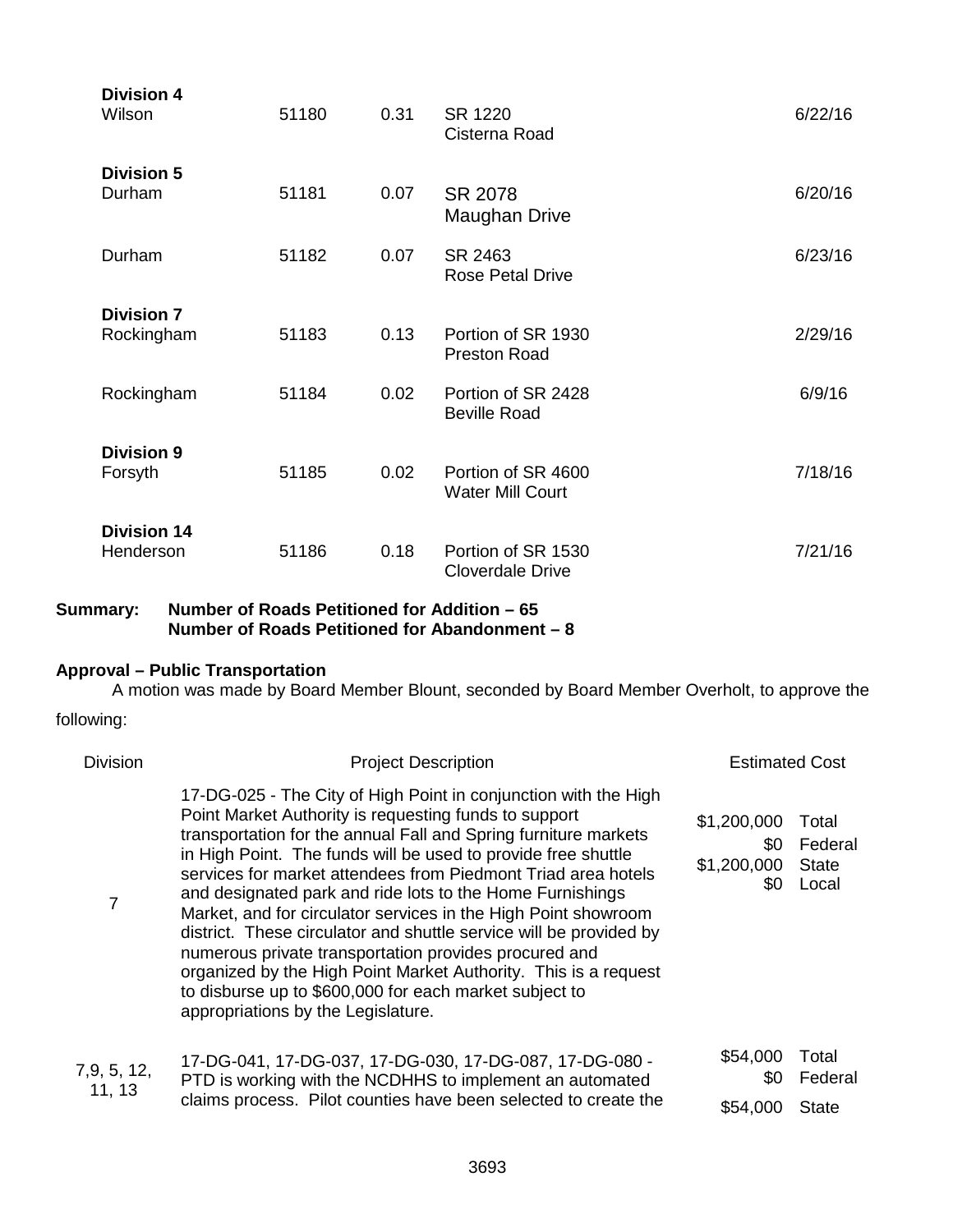interfaces required to upload the claims from our routing and scheduling software to NCTracks (DHHS Software). It involves County DHHS, County transit systems and NCDHHS. This pilot will include Alamance County Transportation, Rowan Transit System, Kerr Area Regional Transportation, Lincoln County Transportation, Western Piedmont Regional Transportation Authority. The period of performance will be August 1, 2016 - June 30, 3017.

**ITEM I-1 SUMMARY - 2 PROJECT - TOTAL STATE/FEDERAL \$1,254,000**

#### **ADDITIONS to the Transit 2016-2025 STIP**

| STIP#   | <b>Transit Partner</b>                      | <b>DESCRIPTION</b>                                                                                                                                         | match       | <b>FUND</b>  | <b>FY16</b><br>(000) | <b>FY17</b><br>(000) | <b>FY18</b><br>(000) | <b>FY19</b><br>(000) | <b>FY20</b><br>(000) | <b>FY21</b><br>(000) | <b>FY22</b><br>(000) |
|---------|---------------------------------------------|------------------------------------------------------------------------------------------------------------------------------------------------------------|-------------|--------------|----------------------|----------------------|----------------------|----------------------|----------------------|----------------------|----------------------|
| TA-5226 | Charlotte Area<br><b>Transit System</b>     | Replacement Bus - CMAQ<br>Application MU#2012-3                                                                                                            | 5307        | <b>CMAQ</b>  |                      | 3,864                | 3,864                |                      |                      |                      |                      |
|         |                                             |                                                                                                                                                            | Local       | L            |                      | 966                  | 966                  |                      |                      |                      |                      |
|         |                                             |                                                                                                                                                            |             |              |                      |                      |                      |                      |                      |                      |                      |
|         | Charlotte Area                              | Operating Projects for Enhanced<br>Mobility of Seniors and                                                                                                 |             |              |                      |                      |                      |                      |                      |                      |                      |
| TQ-6957 | <b>Transit System</b>                       | Individuals with Disabilities                                                                                                                              | <b>FEPD</b> | 5310         | 560                  | 295                  | 305                  | 314                  | 323                  | 333                  | 343                  |
|         |                                             |                                                                                                                                                            | Local       | Г            | 560                  | 295                  | 305                  | 314                  | 323                  | 333                  | 343                  |
|         |                                             |                                                                                                                                                            |             |              | <b>FY 23</b>         | <b>FY 24</b>         | <b>FY 25</b>         |                      |                      |                      |                      |
|         |                                             | CONTINUED                                                                                                                                                  | <b>FEPD</b> | 5310         | 353                  | 364                  | 375                  |                      |                      |                      |                      |
|         |                                             |                                                                                                                                                            | Local       | L            | 353                  | 364                  | 375                  |                      |                      |                      |                      |
| TQ-7009 | Charlotte Area<br><b>Transit System</b>     | Administrative Oversight for<br>5310                                                                                                                       | <b>FEPD</b> | 5310         | 70                   | 33                   | 34                   | 35                   | 36                   | 37                   | 38                   |
|         |                                             |                                                                                                                                                            |             |              | <b>FY 23</b>         | <b>FY 24</b>         | <b>FY 25</b>         |                      |                      |                      |                      |
|         |                                             | CONTINUED                                                                                                                                                  | <b>FEPD</b> | 5310         | 39                   | 41                   | 42                   |                      |                      |                      |                      |
|         |                                             |                                                                                                                                                            |             |              |                      |                      |                      |                      |                      |                      |                      |
|         | Chapel Hill                                 | Improvements to the Chapel Hill<br>Transit Campus, system-wide<br>improvements to transit stops,<br>purchase of bus stop amenities,<br>capital procurement |             |              |                      |                      |                      |                      |                      |                      |                      |
| TG-5248 | <b>Transit System</b>                       | administration                                                                                                                                             | <b>FBUS</b> | 5339         | 427                  |                      |                      |                      |                      |                      |                      |
|         |                                             |                                                                                                                                                            | Local       | L            | 107                  |                      |                      |                      |                      |                      |                      |
|         |                                             |                                                                                                                                                            |             |              |                      |                      |                      |                      |                      |                      |                      |
| TA-5193 | GoTriangle                                  | Purchase of Replacement<br>Vehicles                                                                                                                        | <b>FUZ</b>  | 5307         | 380                  |                      |                      |                      |                      |                      |                      |
|         |                                             |                                                                                                                                                            | Local       | L            | 63                   |                      |                      |                      |                      |                      |                      |
|         |                                             |                                                                                                                                                            | <b>FBUS</b> | 5339         |                      | 380                  |                      |                      |                      |                      |                      |
|         |                                             |                                                                                                                                                            | Local       | L            |                      | 95                   |                      |                      |                      |                      |                      |
|         |                                             |                                                                                                                                                            |             |              |                      |                      |                      |                      |                      |                      |                      |
| TA-5195 | GoTriangle                                  | Purchase Replacement Vehicle                                                                                                                               | <b>JARC</b> | 5316         |                      | 380                  |                      |                      |                      |                      |                      |
|         |                                             |                                                                                                                                                            | Local       | L            |                      | 95                   |                      |                      |                      |                      |                      |
|         |                                             |                                                                                                                                                            |             |              |                      |                      |                      |                      |                      |                      |                      |
|         | MODIFICATIONS to the Transit 2016-2025 STIP |                                                                                                                                                            |             |              |                      |                      |                      |                      |                      |                      |                      |
| STIP#   | <b>Transit Partner</b>                      | <b>DESCRIPTION</b>                                                                                                                                         | match       | <b>FUND</b>  | <b>FY16</b><br>(000) | <b>FY17</b><br>(000) | <b>FY18</b><br>(000) | <b>FY19</b><br>(000) | <b>FY20</b><br>(000) | <b>FY21</b><br>(000) | <b>FY22</b><br>(000) |
| TA-5144 | Durham Area<br>Transit<br>Authority         | Purchase of Buses and<br>Paratransit Vehicle                                                                                                               | <b>FBUS</b> | 5339         | 926                  | 841                  |                      |                      |                      |                      |                      |
|         |                                             |                                                                                                                                                            | Local       | Г            | 225                  | 168                  |                      |                      |                      |                      |                      |
|         |                                             |                                                                                                                                                            |             |              |                      |                      |                      |                      |                      |                      |                      |
| TA-4923 | Durham Area<br>Transit<br>Authority         | Replacement of Batteries, Bus<br>Refurbishment, Purchase<br>Replacement Paratransit Vehicles                                                               | 5307        | <b>STPDA</b> | 3,618                | 400                  | 440                  | 484                  | 533                  | 586                  | 645                  |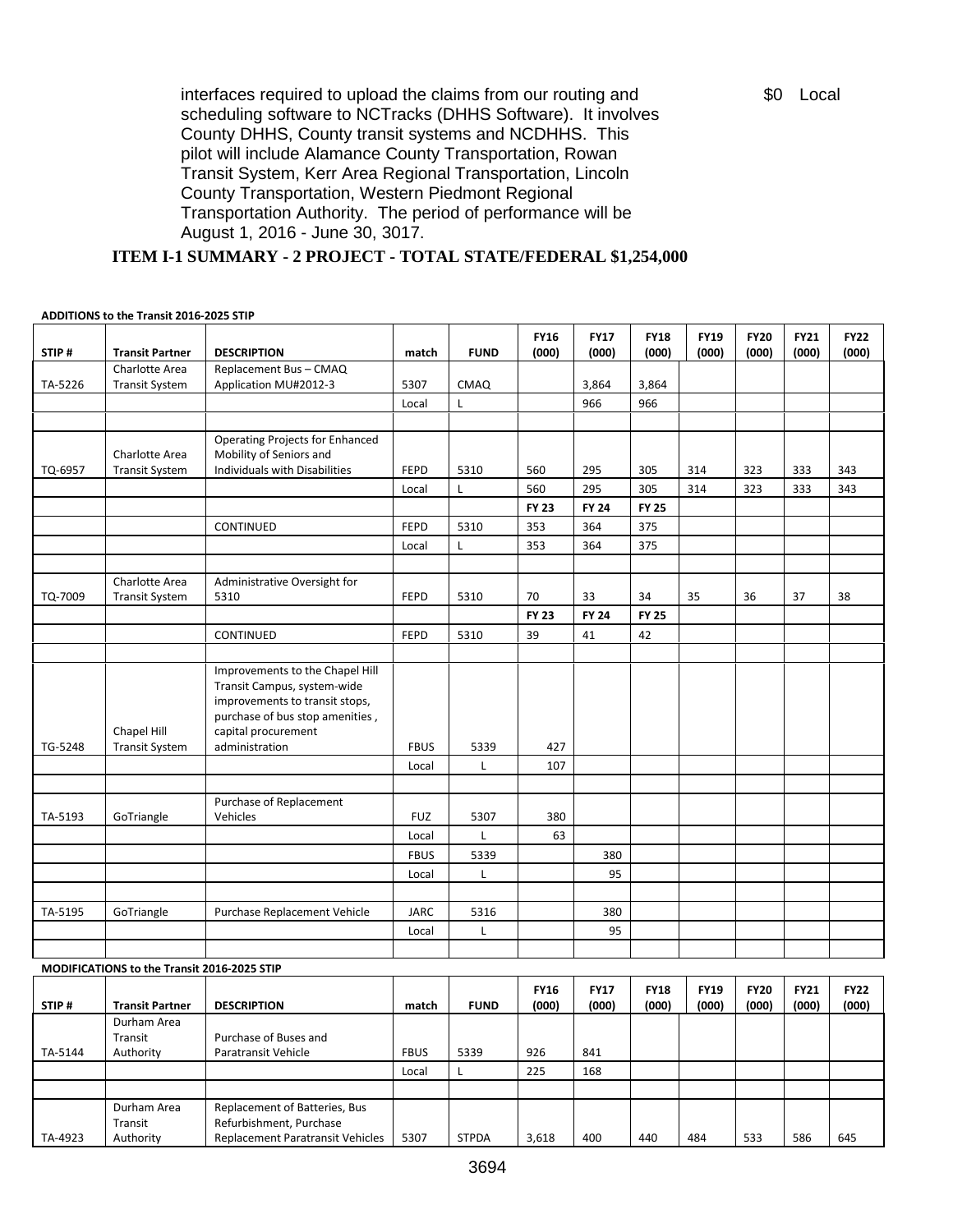|          |                                     | and Purchase of Replacement<br><b>Buses</b>                                                                           |            |              |              |       |       |       |       |       |       |
|----------|-------------------------------------|-----------------------------------------------------------------------------------------------------------------------|------------|--------------|--------------|-------|-------|-------|-------|-------|-------|
|          |                                     |                                                                                                                       | State      | S            | 285          |       |       |       |       |       |       |
|          |                                     |                                                                                                                       | Local      |              | 666          | 100   | 110   | 121   | 133   | 147   | 161   |
|          |                                     |                                                                                                                       |            |              |              |       |       |       |       |       |       |
|          | Durham Area<br>Transit              | Purchase of Paratransit Vehicless,<br>Bus Refurbishment, and Bus                                                      |            |              |              |       |       |       |       |       |       |
| TA-5019A | Authority                           | Shelters                                                                                                              | 5307       | <b>STPDA</b> | 35           |       |       |       |       |       |       |
|          |                                     |                                                                                                                       | Local      |              | 9            |       |       |       |       |       |       |
|          |                                     |                                                                                                                       |            |              |              |       |       |       |       |       |       |
| TG-4738  | Durham Area<br>Transit<br>Authority | Routine Capital - Bus Stop<br>Shelters, Benches, Shop<br>Equipment, Spare55 Parts,<br>Engines, Service Vehicles, etc. | <b>FUZ</b> | 5307         | 3,777        | 4,155 | 4,570 | 5,027 | 5,530 | 6,083 | 6,691 |
|          |                                     |                                                                                                                       | Local      |              | 944          | 1,039 | 1,142 | 1,257 | 1,382 | 1,521 | 1,673 |
|          |                                     | CONTINUED                                                                                                             |            |              | <b>FY 23</b> |       |       |       |       |       |       |
|          |                                     |                                                                                                                       | <b>FUZ</b> | 5307         | 7,360        |       |       |       |       |       |       |
|          |                                     |                                                                                                                       | Local      |              | 1,840        |       |       |       |       |       |       |
|          |                                     |                                                                                                                       |            |              |              |       |       |       |       |       |       |

### **ADMINISTRATIVE MODIFICATIONS to the Transit 2016-2025 STIP**

| STIP#   | <b>Transit Partner</b>                 | <b>DESCRIPTION</b>                                | match | <b>FUND</b>  | <b>FY16</b><br>(000) | <b>FY17</b><br>(000) | <b>FY18</b><br>(000) | <b>FY19</b><br>(000) | <b>FY20</b><br>(000) | <b>FY21</b><br>(000) | <b>FY22</b><br>(000) |
|---------|----------------------------------------|---------------------------------------------------|-------|--------------|----------------------|----------------------|----------------------|----------------------|----------------------|----------------------|----------------------|
| TG-6176 | Charlotte Area<br>Transit<br>Authority | Replacement of Fare boxes on<br><b>CATS Buses</b> | 5307  | <b>STPDA</b> | 3,.500               |                      |                      |                      |                      |                      |                      |
|         |                                        |                                                   | Local |              | 875                  |                      |                      |                      |                      |                      |                      |
|         |                                        |                                                   |       |              |                      |                      |                      |                      |                      |                      |                      |

# **Item I-1A, 11 Projects, Total Federal/State funds \$69,032,000**

#### **Approval – Rail Program**

A motion was made by Board Member Debnam, seconded by Board Member Palermo, to approve the

following:

| <b>Town/County</b><br><b>Division</b>    | <b>Project Description</b>                                                                                                                                                                                                                                                                                                                                                                                                                                                                                                                                                                                                                          | <b>Estimated</b><br>Cost |
|------------------------------------------|-----------------------------------------------------------------------------------------------------------------------------------------------------------------------------------------------------------------------------------------------------------------------------------------------------------------------------------------------------------------------------------------------------------------------------------------------------------------------------------------------------------------------------------------------------------------------------------------------------------------------------------------------------|--------------------------|
| Wake, Durham<br>and Alamance<br>Counties | The Rail Division requests approval to award a contract to the<br>lowest responsive bidder, BAR Construction Company, Inc.<br>for Passenger Information Display Systems (PIDS) at three<br>train stations: Cary, Durham, and Burlington as part of the<br>Piedmont Improvement Project. The award will be for a<br>general construction contract and includes electrical,<br>mechanical, structural, and architectural infrastructure. The<br>funding source is 100% USDOT ARRA. The total amount of<br>the bid was \$248,000 dollars. The project design, bidding,<br>and construction will comply with State Construction Office<br>requirements. | \$248,000                |
|                                          |                                                                                                                                                                                                                                                                                                                                                                                                                                                                                                                                                                                                                                                     |                          |

### TIP P-2918

# **ITEM I-2 SUMMARY – 1 PROJECT(S) – (TOTAL FEDERAL AND STATE) \$248,000**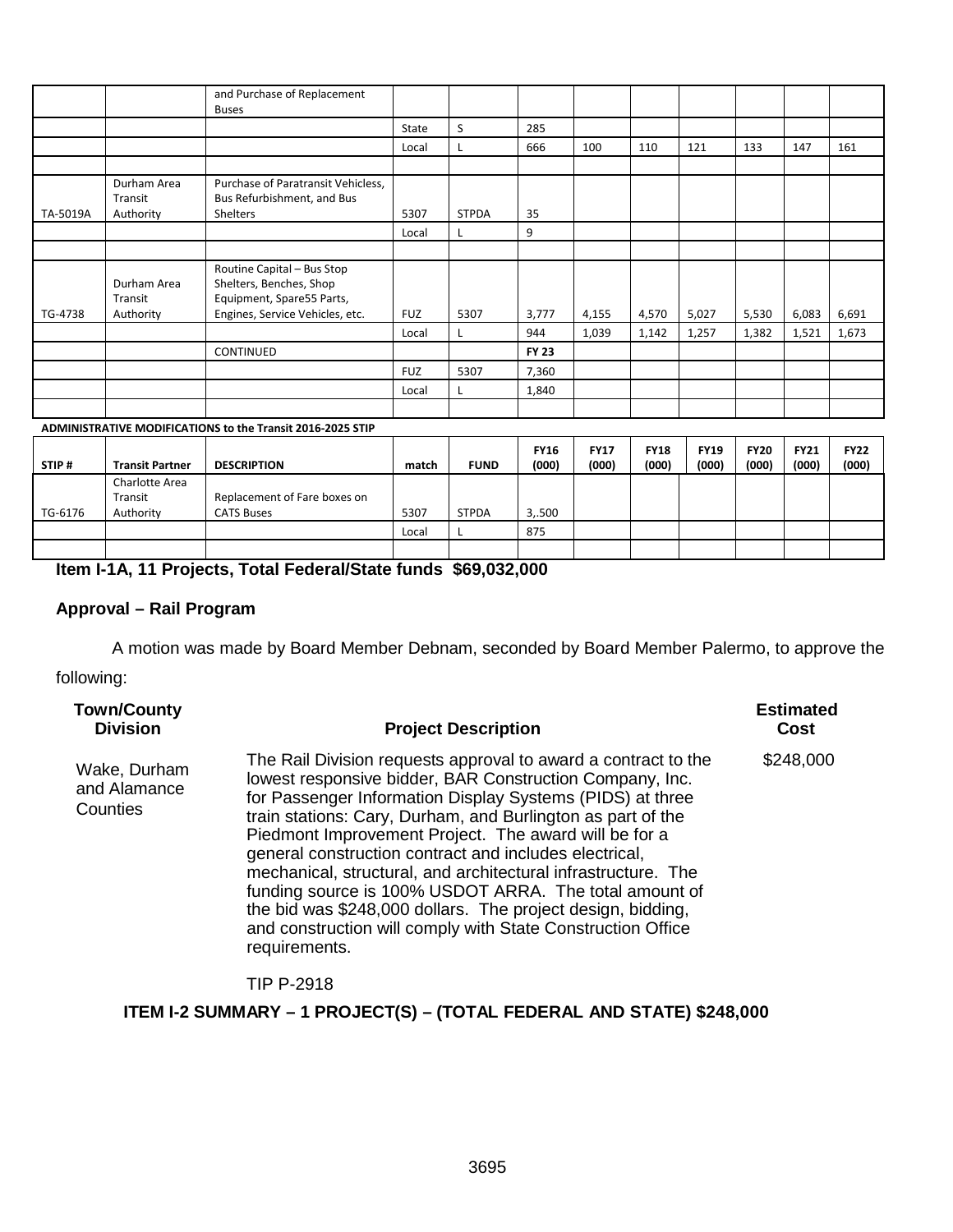# **Approval – Bicycle and Pedestrian Transportation Program**

A motion was made by Board Member Debnam, seconded by Board Member Palermo, to approve the following:

| <b>Town/County</b><br><b>Division</b>      | <b>Project Description</b>                                                                                       | <b>Estimated</b><br><b>Cost</b>                       |                                           |
|--------------------------------------------|------------------------------------------------------------------------------------------------------------------|-------------------------------------------------------|-------------------------------------------|
| Dare County<br>Division 1                  | <b>Dare County Planning Study</b><br>Population 33,920<br>NCDOT Share 80% - \$87,500<br>Local 20% - \$17,500     | \$105,000<br>\$87,500<br>\$0<br>\$17,500              | Total<br>Federal<br><b>State</b><br>Local |
| Marion<br>McDowell<br>Division 13          | <b>City of Marion Planning Study</b><br>Population 7,930<br>NCDOT Share 80% - \$87,500<br>Local 20% - \$17,500   | \$105,000<br>\$87,500<br>\$0<br>\$17,500              | Total<br>Federal<br><b>State</b><br>Local |
| Sanford<br>Lee<br>Division 6               | <b>City of Sanford Planning Study</b><br>Population 28,094<br>NCDOT Share 80% - \$87,500<br>Local 20% - \$17,500 | \$105,000<br>\$87,500<br>\$0 <sub>1</sub><br>\$17,500 | Total<br>Federal<br><b>State</b><br>Local |
| <b>Siler City</b><br>Chatham<br>Division 8 | Town of Siler City Planning Study<br>Population 7,887<br>NCDOT Share 80% - \$87,500<br>Local 20% - \$17,500      | \$105,000<br>\$87,500<br>\$0 <sub>1</sub><br>\$17,500 | Total<br>Federal<br><b>State</b><br>Local |

**ITEM I-3 SUMMARY – 4 PROJECTS – (TOTAL FEDERAL, STATE AND LOCAL) \$420,000**

# **Approval – Aviation Program**

A motion was made by Board Member Debnam, seconded by Board Member Palermo, to approve the

following:

| <b>Division</b><br>Airport<br>Division 02<br>MRH - Michael J.<br><b>Smith Field</b> | <b>Project Title</b><br>Project Description [Partner Connect #]<br><b>UPDATE ALP AND EXHIBIT A</b><br>Update Airport Layout Plan (ALP) as required by the Federal Aviation Administration. The ALP<br>maintains the current status and future objectives of the airport and provides all involved agencies<br>the opportunity to plan and communicate. Includes a Runway Length Analysis. [3014] |
|-------------------------------------------------------------------------------------|--------------------------------------------------------------------------------------------------------------------------------------------------------------------------------------------------------------------------------------------------------------------------------------------------------------------------------------------------------------------------------------------------|
| Division 02<br>OCW - Warren<br>Field                                                | <b>RUNWAY 5-23 REHABILITATION (CONSTRUCTION)</b><br>Rehabilitate and strengthen Runway 5-23 pavement and strengthen existing pavement to<br>accommodate aircraft up to 60,000 lb. The Pavement Condition Index of the Apron is 54 - Poor.<br>[3000]                                                                                                                                              |
| Division 03<br>60J - Odell<br>Williamson<br><b>Municipal Airport</b>                | <b>UPDATE ALP AND EXHIBIT A</b><br>Update Airport Layout Plan (ALP) as required by the Federal Aviation Administration. The ALP<br>maintains the current status and future objectives of the airport and provides all involved agencies<br>the opportunity to plan and communicate. [3027]                                                                                                       |
| Division 03<br>SUT - Cape Fear<br>Regional Jetport                                  | UPDATE ALP AND EXHIBIT A<br>Update Airport Layout Plan (ALP) as required by the Federal Aviation Administration. The ALP<br>maintains the current status and future objectives of the airport and provides all involved agencies<br>the opportunity to plan and communicate. [2173]                                                                                                              |
| Division 04<br>ETC - Tarboro-                                                       | <b>UPDATE ALP</b><br>Update Airport Layout Plan (ALP) as required by the Federal Aviation Administration. The ALP                                                                                                                                                                                                                                                                                |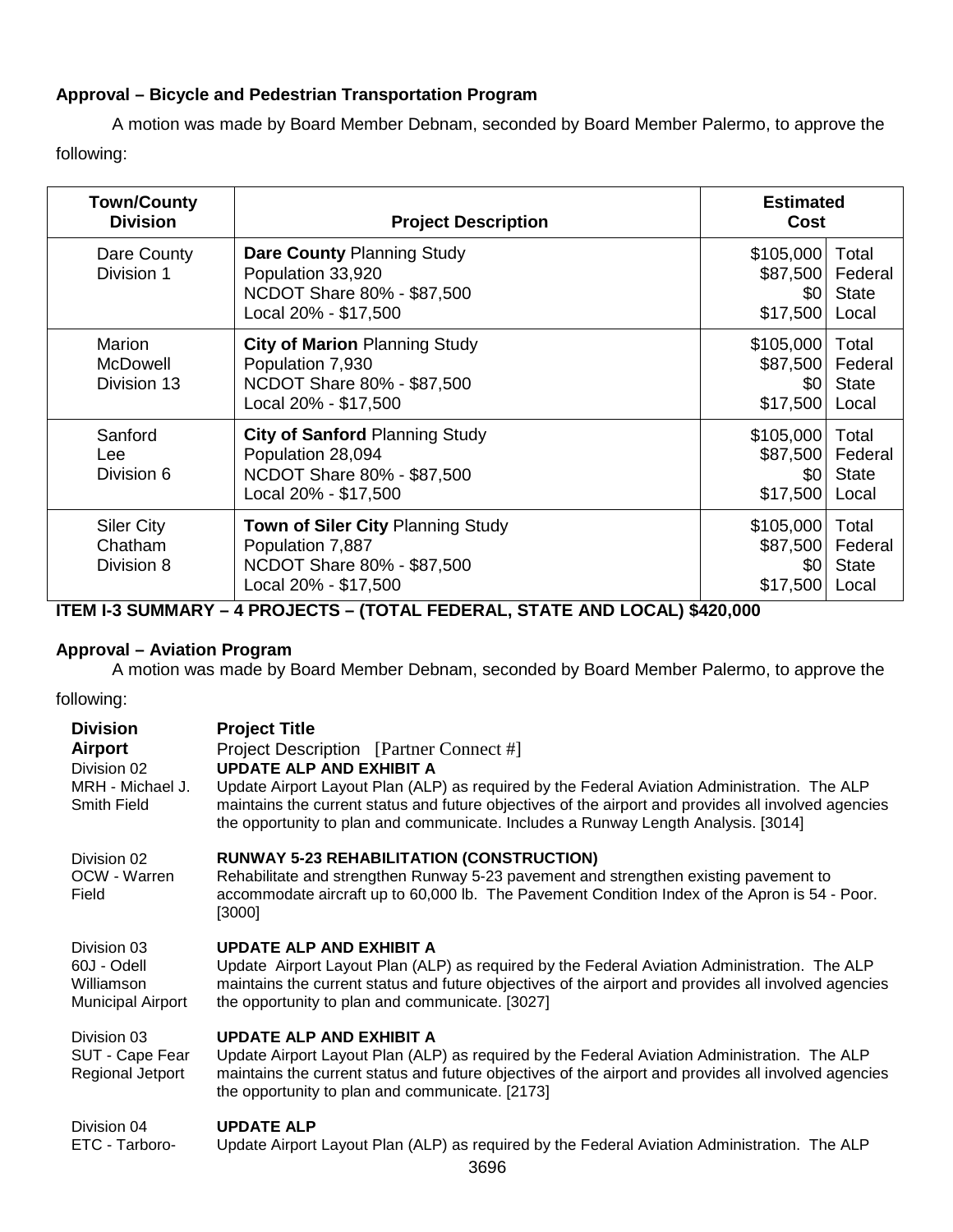| Edgecombe                                                 | maintains the current status and future objectives of the airport and provides all involved agencies                                                                                                                                                                                                                                                                                                                                                 |
|-----------------------------------------------------------|------------------------------------------------------------------------------------------------------------------------------------------------------------------------------------------------------------------------------------------------------------------------------------------------------------------------------------------------------------------------------------------------------------------------------------------------------|
| Airport                                                   | the opportunity to plan and communicate. [3699]                                                                                                                                                                                                                                                                                                                                                                                                      |
| Division 04<br>GWW - Wayne<br><b>Executive Jetport</b>    | <b>UPDATE ALP</b><br>Update Airport Layout Plan (ALP) as required by the Federal Aviation Administration. The ALP<br>maintains the current status and future objectives of the airport and provides all involved agencies<br>the opportunity to plan and communicate. [3545]                                                                                                                                                                         |
| Division 04                                               | <b>FUEL FARM</b>                                                                                                                                                                                                                                                                                                                                                                                                                                     |
| JNX - Johnson                                             | Construct fuel farm in a new location in order to reduce vehicle and aircraft interaction on an active                                                                                                                                                                                                                                                                                                                                               |
| <b>County Airport</b>                                     | taxiway and replace aging facility. [2923]                                                                                                                                                                                                                                                                                                                                                                                                           |
| Division 04                                               | UPDATE ALP, EXHIBIT A AND AC 150/5300-18B SURVEY                                                                                                                                                                                                                                                                                                                                                                                                     |
| W40 - Mount                                               | Update the Airport Layout Plan (ALP) as required by the Federal Aviation Administration. The ALP                                                                                                                                                                                                                                                                                                                                                     |
| Olive Municipal                                           | maintains the current status and future objectives of the airport and provides all involved agencies                                                                                                                                                                                                                                                                                                                                                 |
| Airport                                                   | the opportunity to plan and communicate. Includes FAA AC 150/5300-18B Survey. [3395]                                                                                                                                                                                                                                                                                                                                                                 |
| Division 05                                               | <b>T-HANGARS, TAXILANES, AND ACCESS ROAD</b>                                                                                                                                                                                                                                                                                                                                                                                                         |
| HNZ - Henderson-                                          | Relocate Taxilane and T-Hangars in order to meet separation standards. Construct T-Hangars to                                                                                                                                                                                                                                                                                                                                                        |
| <b>Oxford Airport</b>                                     | replace those damaged in the tornado last February. [3211]                                                                                                                                                                                                                                                                                                                                                                                           |
| Division 06<br>LBT - Lumberton<br><b>Regional Airport</b> | ALP UPDATE AND AC 150/5300-18B SURVEY (Grant Amendment)<br>Additional funding necessary to update the Airport Layout Plan (ALP) as required by the Federal<br>Aviation Administration. The ALP maintains the current status and future objectives of the airport<br>and provides all involved agencies the opportunity to plan and communicate. [2844]                                                                                               |
| Division 06                                               | <b>TERMINAL BUILDING REPLACEMENT</b>                                                                                                                                                                                                                                                                                                                                                                                                                 |
| LBT - Lumberton                                           | Construct new terminal building to replace the existing facility built in 1969 which no longer meets                                                                                                                                                                                                                                                                                                                                                 |
| <b>Regional Airport</b>                                   | current standards or the needs of the airport. [2421]                                                                                                                                                                                                                                                                                                                                                                                                |
| Division 07                                               | <b>LAND ACQUISITION- MILLER AND BONHAM</b>                                                                                                                                                                                                                                                                                                                                                                                                           |
| BUY - Burlington-                                         | Acquire 2 parcels adjacent to the Runway 6 RSA (Runway Safety Area) in order to remove                                                                                                                                                                                                                                                                                                                                                               |
| Alamance                                                  | obstructions in the RPZ (Runway Protection Zone). Project allows restoration of approach                                                                                                                                                                                                                                                                                                                                                             |
| <b>Regional Airport</b>                                   | minimums that were increased due to obstructions. [3564]                                                                                                                                                                                                                                                                                                                                                                                             |
| Division 07                                               | TWIN ARCH CULVERT REHABILITATION                                                                                                                                                                                                                                                                                                                                                                                                                     |
| BUY - Burlington-                                         | Rehabilitate twin steel arch culvert (Gunn Creek). Clean and apply zinc rich paint over corroded                                                                                                                                                                                                                                                                                                                                                     |
| Alamance                                                  | areas, grout foundation voids/scour holes, remove sediment build-up and improve inlet/outlet                                                                                                                                                                                                                                                                                                                                                         |
| <b>Regional Airport</b>                                   | channel geometry. [2611]                                                                                                                                                                                                                                                                                                                                                                                                                             |
| Division 07                                               | <b>APRON REHABILITATION</b>                                                                                                                                                                                                                                                                                                                                                                                                                          |
| SIF - Rockingham                                          | Rehabilitate apron pavement in order to prevent further deterioration. The Pavement Condition                                                                                                                                                                                                                                                                                                                                                        |
| County / NC                                               | index is 65 - fair. The asphalt General Aviation Apron has failed due to severe pavement distress                                                                                                                                                                                                                                                                                                                                                    |
| Shiloh Airport                                            | and heaves caused by recent frost damage [3512]                                                                                                                                                                                                                                                                                                                                                                                                      |
| Division 08<br>MEB - Laurinburg<br>/ Maxton Airport       | APRON REHABILITATION AND TAXILANE & CORPORATE HANGAR DEVELOPMENT<br>Rehabilitate a portion of the existing apron allowing aircraft to safely use the additional tiedowns<br>and provide access to new hangars and includes site preparation, paving, and parking areas. The<br>Pavement Condition Index of the Apron is 48 - poor. [2860]                                                                                                            |
| Division 09<br>INT - Smith<br>Reynolds Airport            | REHABILITATE RUNWAY 4 (APPROX. 1,100 FT.)<br>Rehabilitate a portion of Runway 4 due to its deteriorated and poor condition. Pavement failed<br>according to FAA Part 139 inspection. Over 50% of the traffic at INT operates on Runway 4-22 due<br>to the active flight school on site. This project represents the final portion of the runway requiring<br>rehabilitation. [3148 – combine with 3534 and 3311 for bidding and grant reimbursement] |
| Division 09                                               | <b>RECONSTRUCT TAXIWAY HOTEL</b>                                                                                                                                                                                                                                                                                                                                                                                                                     |
| <b>INT - Smith</b>                                        | Reconstruct Taxiway Hotel in order to prevent further deterioration or pavement. The taxiway PCI                                                                                                                                                                                                                                                                                                                                                     |

3697

Reynolds Airport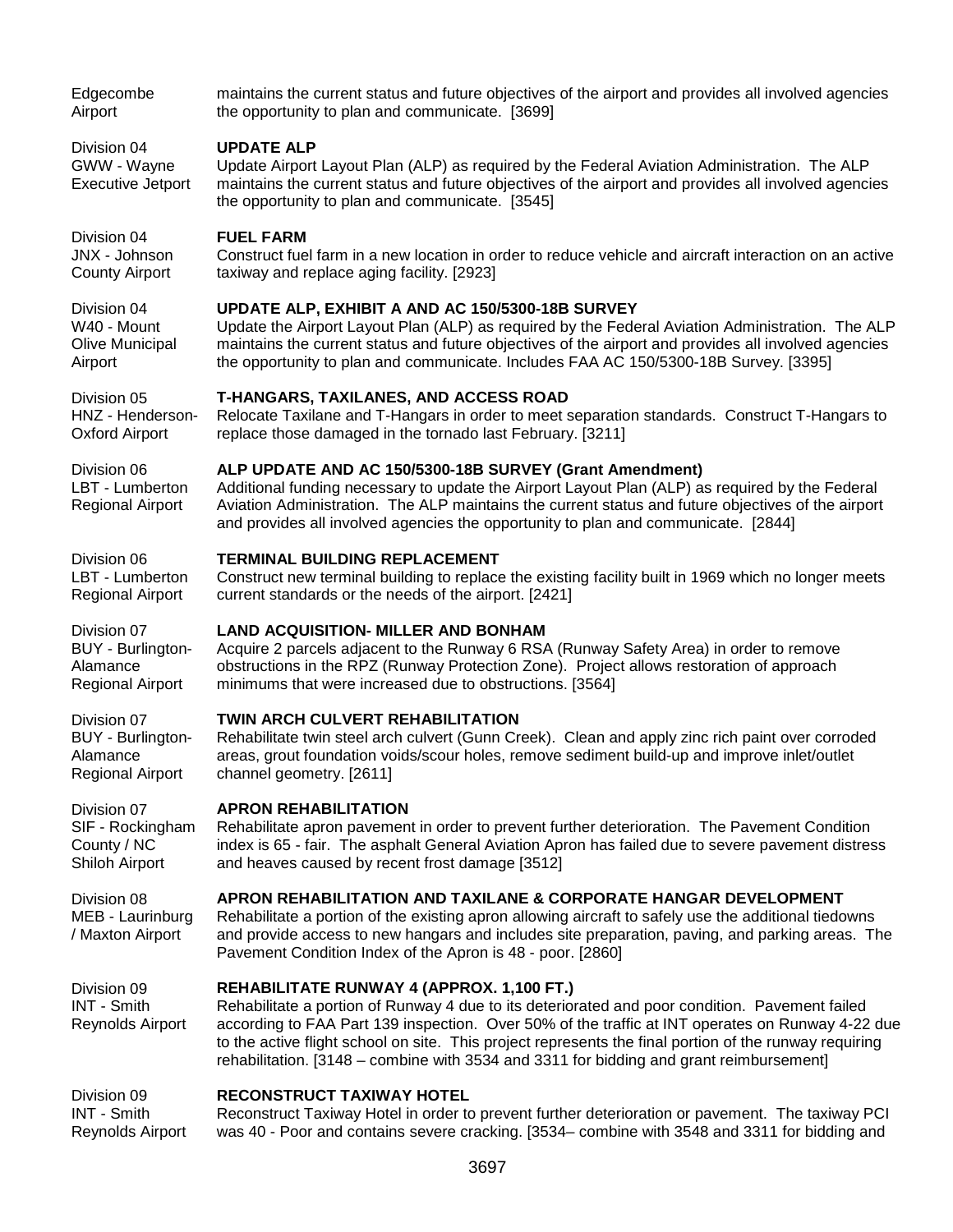grant reimbursement]

| Division 09<br>INT - Smith<br>Reynolds Airport                 | NEW PARALLEL TAXIWAY Q (RELOCATION OF TAXIWAY A) (Design Only)<br>Construct 6,655 foot taxiway parallel to Runway 15-33 on the northeast side of the Runway.<br>Relocates Taxiway in order to meet current separation standards from ILS Runway 15-33 as<br>required by FAA standards. [3311– combine with 3534 and 3348 for bidding and grant<br>reimbursement]                                            |
|----------------------------------------------------------------|-------------------------------------------------------------------------------------------------------------------------------------------------------------------------------------------------------------------------------------------------------------------------------------------------------------------------------------------------------------------------------------------------------------|
| Division 09<br>RUQ - Rowan<br><b>County Airport</b>            | <b>RUNWAY OVERLAY</b><br>Overlay Runway 02-20 and rehabilitate blast pad on Runway 02 in order to prevent further<br>deterioration of the runway pavement. The Runway Pavement Condition Index was 63 - Fair.<br>[2766]                                                                                                                                                                                     |
| Division 10<br>EQY - Charlotte-<br>Monroe Executive<br>Airport | APRON REHABILITATION (AREAS A, B AND SOUTH HALF OF C)<br>Rehabilitate apron pavement in order to prevent further deterioration of pavement. The Apron<br>Pavement Condition Index was 52 - Poor. Includes stone base rehabilitation, underdrains, and<br>repaving of bituminous concrete surface course will be required. [2810]                                                                            |
| Division 11<br>7A8 - Avery<br>County / Morrison<br>Field       | <b>RUNWAY REHABILITATION</b><br>Full depth pavement rehabilitation of Runway 17-35 in order to privent futher deterioration of<br>runway pavement. The Runway Pavement Condition Index was 49-Poor.<br>[3091]                                                                                                                                                                                               |
| Division 11<br>GEV - Ashe<br><b>County Airport</b>             | <b>WATERLINE TO TERMINAL (Design Only)</b><br>Design waterline to supply terminal area with sufficient flow in order to meet the aeronautical needs<br>of the airport. [3034]                                                                                                                                                                                                                               |
| Division 11<br>MWK - Mount Airy<br>Airport                     | <b>LAND ACQUISITION (REIMBURSEMENT)</b><br>Reimburse eligible expenses associated with land acquisition of parcels on Holly Avenue impacting<br>the Runway Object Free Area. [3366]                                                                                                                                                                                                                         |
| Division 11<br>MWK - Mount Airy<br>Airport                     | Extend Runway and Taxiway; Rehabilitate, Widen, and Strengthen Runway<br>Extend runway and taxiway to 5500 feet in order to meet current and future operational needs of<br>the airport. Project widens the existing runway to 100', rehabilitates and strengthens existing<br>pavement to achieve 30,000 lbs DWG and replaces lighting. Runway Pavement Condition Index<br>was 63 - Fair. [2596/2597/2599] |
| Division 11<br><b>UKF - Wilkes</b><br><b>County Airport</b>    | <b>PARALLEL TAXIWAY REHABILITATION</b><br>Rehabilitate existing parallel and connector taxiways in order to prevent further deterioration of<br>taxiway pavement and construct a new connector taxiway to eliminate direct access from the<br>apron. Pavement Condition Index was 63 - Fair. [3055]                                                                                                         |
| Division 12<br><b>HKY - Hickory</b><br>Regional Airport        | <b>MASTER PLAN UPDATE</b><br>Update Airport Master Plan to address differing demand on the airfield as a result of the loss of<br>scheduled airline service. The Master Plan determines the future direction of airport development<br>to assist the city in maximizing the future potential of the Airport. [2749]                                                                                         |
| Division 12<br>IPJ - Lincolnton-<br>Lincoln County<br>airport  | <b>TERMINAL AREA SITE DEVELOPMENT</b><br>Expand terminal area to accommodate additional based aircraft. Grant Award dependent on<br>Sponsor securing commitment of funding from USDA and other sources. [tbd]                                                                                                                                                                                               |
| Division 12<br>SVH - Statesville<br><b>Regional Airport</b>    | TAXIWAY A LIGHTING REHABILITATION AND GUIDANCE SIGN INSTALLATION (Grant<br>Amendment)<br>Rehabilitate existing taxiway edge lighting system with LED lights and install/upgrade required<br>taxiway guidance signs. Additional funds are required to address actual bid prices. [3374]                                                                                                                      |

**ITEM I-4 SUMMARY – 28 PROJECTS - (TOTAL STATE, FEDERAL AND LOCAL COST) \$27,360,905 \*\*Project selection and approval for award. Estimated costs are shown; only eligible costs within the project scope of work will be reimbursed.**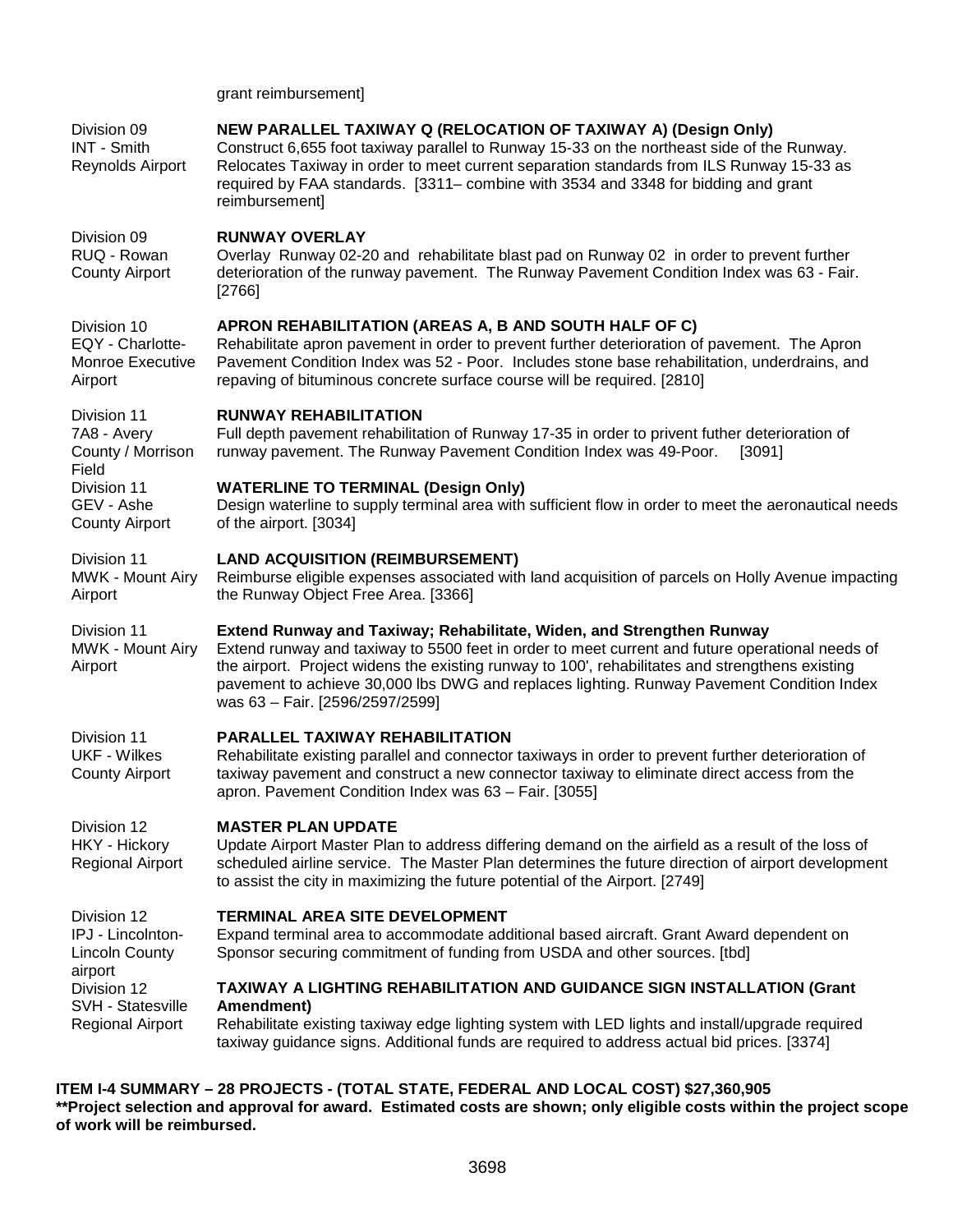# **Approval of Specific State Funds for Construction Projects**

A motion was made by Board Member Debnam seconded by Board Member Palermo, to approve the following:

| Town/<br>County<br><b>Division</b><br>PROJ.<br><b>CATEGORY</b> | Project<br><b>Description</b>                                                                                                                                                                                                                                                                                                               | <b>Estimated</b><br><b>Cost</b> |
|----------------------------------------------------------------|---------------------------------------------------------------------------------------------------------------------------------------------------------------------------------------------------------------------------------------------------------------------------------------------------------------------------------------------|---------------------------------|
| Dare Co.<br>Div. 1<br>B-2500<br><b>REGIONAL</b>                | WBS 32635.2.3<br>Replace Bridge 11 over the Oregon Inlet on NC 12.<br>\$1,516,109.00 has previously been approved for right of way<br>and utilities. Additional funds are needed to cover expenditures<br>that have exceeded the previously authorized budget. This is a<br><b>Strategic Transportation Investments Transition project.</b> | \$1,100,000.00                  |
| Alleghany Co.<br>Div. 11<br>R-4060<br><b>DIVISION</b>          | WBS 34605.1.2<br>US 21 (Sparta Western Loop) from SR 1172 (Grandview Drive)<br>to US 21. \$1,484,771.00 has previously been approved for<br>preliminary engineering. Additional funds are needed to cover<br>expenditures that have exceeded the previously authorized<br>budget.                                                           | \$500,000.00                    |
| Jackson Co.<br>Div. 14<br>R-5000                               | WBS 41156.3.1<br>New location connector from NC 116 to NC 107 in Webster.<br>\$16,974,043.00 has previously been approved for construction.                                                                                                                                                                                                 | \$800,000.00                    |
| <b>DIVISION</b>                                                | Additional funds are needed to cover expenditures that have<br>exceeded the previously authorized budget. This is a Strategic<br><b>Transportation Investments Transition project.</b>                                                                                                                                                      |                                 |
| <b>ITEM J SUMMARY</b>                                          | <b>3 PROJECTS</b>                                                                                                                                                                                                                                                                                                                           | \$2,400,000.00                  |
|                                                                | Approval - State Highway Trust Funds - Strategic Transportation Investments                                                                                                                                                                                                                                                                 |                                 |
|                                                                | A motion was made by Board Member Debnam, seconded by Board Member Palermo, to approve the following:                                                                                                                                                                                                                                       |                                 |
| Town/<br>County<br><b>Division</b><br>PROJ.<br><b>CATEGORY</b> | Project<br><b>Description</b>                                                                                                                                                                                                                                                                                                               | <b>Estimated</b><br>Cost        |
| Lenoir Co.<br>Div. 2<br>R-5703<br><b>REGIONAL</b>              | WBS 46375.1.1<br>NC 148 (Harvey Parkway) from NC 58 to NC 11. \$750,000.00 has<br>previously been approved for preliminary engineering. Additional funds are<br>requested.                                                                                                                                                                  | \$1,000,000.00                  |
| Lenoir Co.<br>Div. 2<br>R-5703<br><b>REGIONAL</b>              | WBS 46375.2.1<br>NC 148 (Harvey Parkway) from NC 58 to NC 11. Initial funds are<br>requested for full right of way.                                                                                                                                                                                                                         | \$6,690,000.00                  |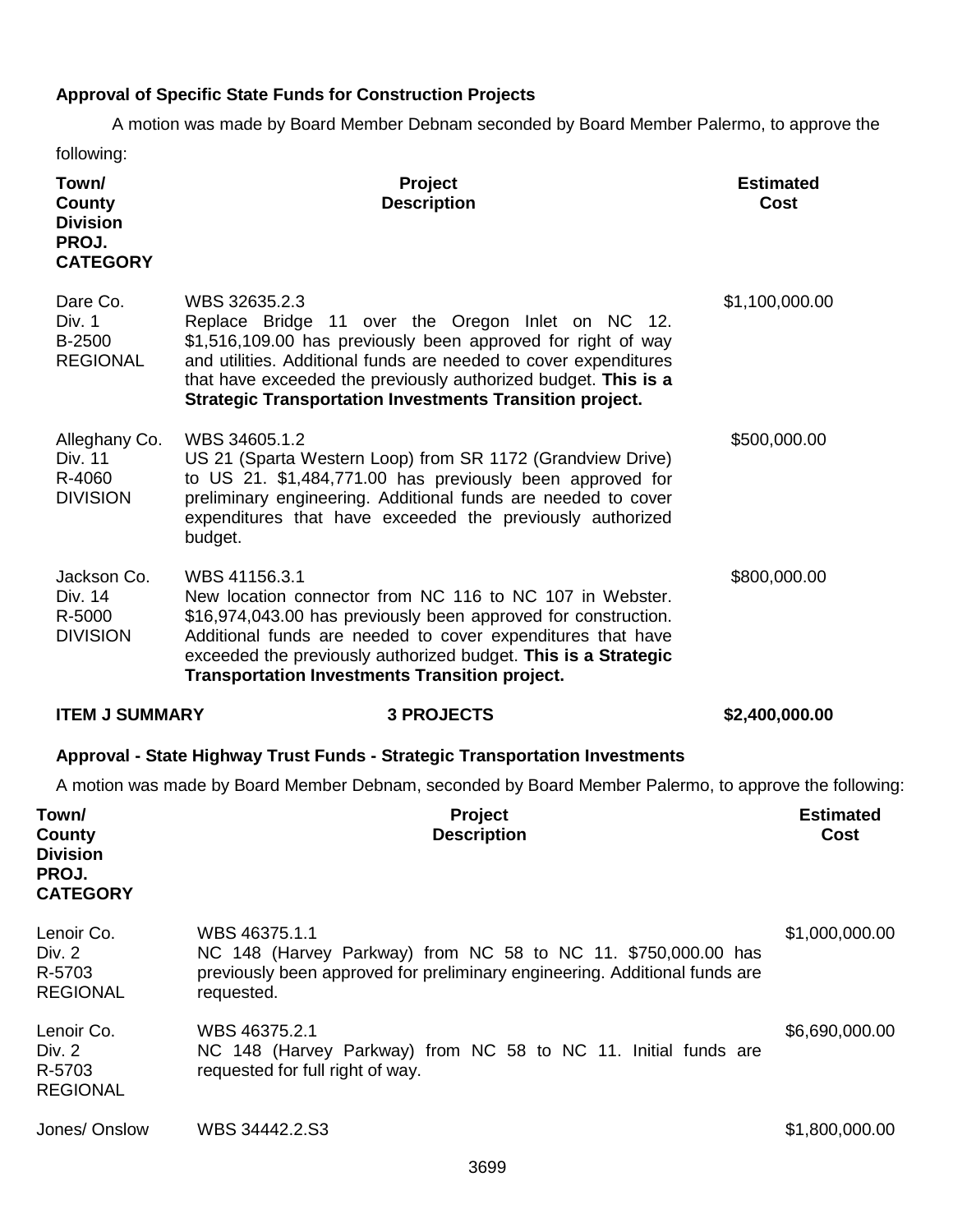| Cos.<br>Div. 2/3<br>R-2514B<br><b>STATEWIDE</b>                     | US 17 South of Belgrade to North of Maysville. \$4,900,000.00 has<br>previously been approved for right of way. Additional funds are needed to<br>cover expenditures that have or will exceed the previously authorized<br>budget. This is a Strategic Transportation Investments Transition<br>project.             |                 |
|---------------------------------------------------------------------|----------------------------------------------------------------------------------------------------------------------------------------------------------------------------------------------------------------------------------------------------------------------------------------------------------------------|-----------------|
| Jacksonville/<br>Onslow Co.<br>Div. 3<br>U-5508<br><b>STATEWIDE</b> | WBS 50015.1.2<br>NC 24 (Lejeune Boulevard) at NC 53 (Western Boulevard). Initial funds<br>are requested for preliminary engineering.                                                                                                                                                                                 | \$300,000.00    |
| Edgecombe/<br>Nash Cos.<br>Div. 4<br>P-5711<br><b>STATEWIDE</b>     | WBS 44908.1.1<br>CSX A Line. Construct freight rail and intermodal terminal infrastructure<br>(CCX) along National Gateway Corridor. Initial funds are requested for<br>preliminary engineering.                                                                                                                     | \$10,000,000.00 |
| Edgecombe Co.<br>Div. 4<br>U-4762<br><b>DIVISION</b>                | WBS 39930.2.2<br>SR 1250 (Springfield Road) from US 64 alternate to SR 1243 (Leggett<br>Road). Initial funds are requested for full right of way and utilities.                                                                                                                                                      | \$1,146,000.00  |
| Smithfield/<br>Johnston Co.<br>Div. 4<br>U-3334B<br><b>DIVISION</b> | WBS 34929.1.4<br>SR 1923 (Booker Dairy Road Extension) from SR 1003<br>(Buffalo Road) to US 301 (Brightleaf Boulevard). \$700,000.00 has<br>previously been approved for preliminary engineering. Additional funds are<br>needed to cover expenditures that have or will exceed the previously<br>authorized budget. | \$195,000.00    |
| Wayne Co.<br>Div. 4<br>R-5719<br><b>DIVISION</b>                    | WBS 50473.2.1<br>US 117 at SR 1135 (Country Club Road). Initial funds are requested for<br>full right of way.                                                                                                                                                                                                        | \$1,380,000.00  |
| Wayne Co.<br>Div. 4<br>U-2714<br><b>REGIONAL</b>                    | WBS 38979.1.2<br>US 117 alternate from US 70 Bypass to SR 1306 (Fedelon Trail) in<br>Goldsboro. Initial funds are requested for preliminary engineering.                                                                                                                                                             | \$1,000,000.00  |
| Wayne Co.<br>Div. 4<br>U-5796<br><b>DIVISION</b>                    | WBS 54039.2.1<br>US 117 at SR 1120 (O'Berry Road) interchange. Initial funds are<br>requested for full right of way.                                                                                                                                                                                                 | \$1,380,000.00  |
| Wake/<br>Johnston<br>Cos.<br>Div. 4/5<br>R-2829<br><b>STATEWIDE</b> | WBS 35517.2.1<br>Eastern Wake Freeway from I-40 to south of Garner to<br>US 64/264 Knightdale Bypass. Initial funds are requested for appraisal of<br>Specific Parcel 900.                                                                                                                                           | \$25,000.00     |
| Durham/<br>Durham Co.                                               | WBS 34745.4.2<br>East End Connector, NC 147 (Durham Freeway) to North of                                                                                                                                                                                                                                             | \$1,137,776.38  |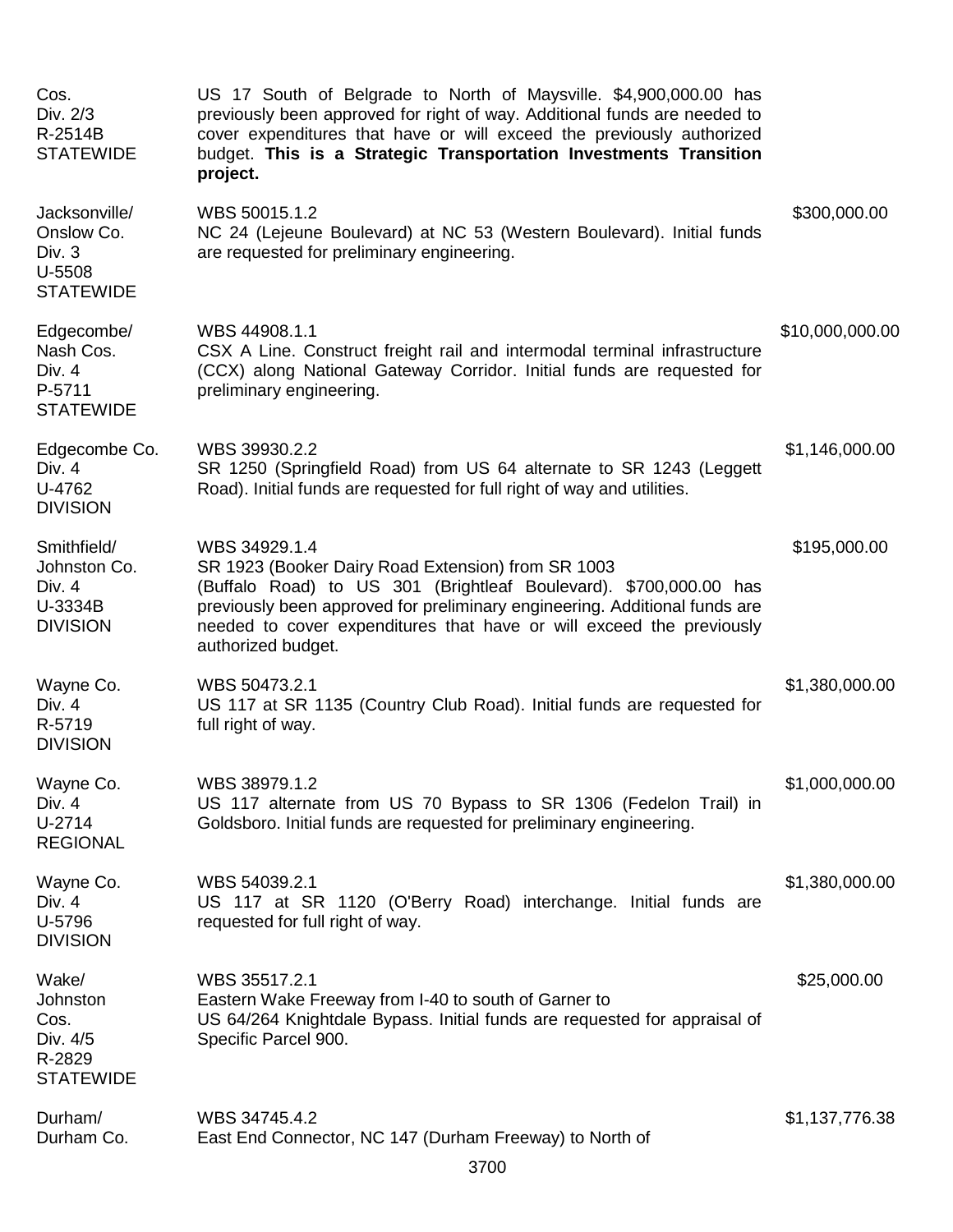| Div. 5<br>U-0071WM<br><b>STATEWIDE</b>                                    | NC 98 in Durham. \$5,412.00 has previously been approved for wetland<br>mitigation. Additional funds are needed for wetland mitigation. This is a<br><b>Strategic Transportation Investments Transition project.</b>           |                |
|---------------------------------------------------------------------------|--------------------------------------------------------------------------------------------------------------------------------------------------------------------------------------------------------------------------------|----------------|
| Wake Co.<br>Div. 5<br>U-5518B<br><b>REGIONAL</b>                          | WBS 43612.2.3<br>US 70 (Glenwood Avenue) at SR 3067 (T.W. Alexander Drive). Initial<br>funds are requested for appraisal of Specific Parcel 900.                                                                               | \$25,000.00    |
| Moore Co.<br>Div. 8<br>R-2807<br><b>DIVISION</b>                          | WBS 38835.1.2<br>NC 73 from NC 211 to proposed NC 211 Bypass of West End. Initial funds<br>are requested for preliminary engineering.                                                                                          | \$300,000.00   |
| Moore Co.<br>Div. 8<br>U-3628<br><b>REGIONAL</b>                          | WBS 44672.1.2<br>NC 24 / NC 27 from courthouse west of NC 22 (McNeill Street) to US 15 /<br>501 in Carthage. Initial funds are requested for preliminary engineering.                                                          | \$200,000.00   |
| Forsyth Co.<br>Div. 9<br>R-2247EA<br><b>REGIONAL</b>                      | WBS 34409.2.27<br>Winston-Salem Northern Beltway from NC 67 to south of US 52. Funding<br>for MapAct cases. Initial funds are requested for right of way associated<br>with the MapAct.                                        | \$100,000.00   |
| Mecklenburg/<br>Union<br>Cos.<br>Div. 10<br>U-4913<br><b>DIVISION</b>     | WBS 40543.1.2<br>SR 3174 (Idlewild Road) from I-485 to SR 1524 (Stevens Mill Road). Initial<br>funds are requested for preliminary engineering.                                                                                | \$1,500,000.00 |
| Mecklenburg Co.<br>Div. 10<br>U-5804B<br><b>DIVISION</b>                  | WBS 44376.2.2<br>SR 3448 (South Trade Street) from Four Mile Creek to Weddington Road.<br>Initial funds are requested for full right of way.                                                                                   | \$100,000.00   |
| Mecklenburg Co.<br>Div. 10<br>U-5805<br><b>DIVISION</b>                   | WBS 44377.1.1<br>Intersection of SR 1009 (Monroe Road) and Rama Road/Idlewild Road.<br>Initial funds are requested for preliminary engineering.                                                                                | \$510,000.00   |
| Mecklenburg Co.<br>Div. 10<br>U-5873<br><b>BONUS</b><br><b>ALLOCATION</b> | WBS 46425.1.1<br>Intersection of NC 115 and Potts Street. Initial funds are requested for<br>preliminary engineering. This is a Bonus Allocation project.                                                                      | \$900,000.00   |
| Mecklenburg Co.<br>Div. 10<br>U-5906<br><b>BONUS</b><br><b>ALLOCATION</b> | WBS 46451.1.1<br>Intersection improvements. SR 2195 (Torrence Chapel Road) and SR<br>5544 (West Catawba Avenue) in Corenelius. Initial funds are requested for<br>preliminary engineering. This is a Bonus Allocation project. | \$500,000.00   |
| Union Co.                                                                 | WBS 46398.1.1                                                                                                                                                                                                                  | \$660,000.00   |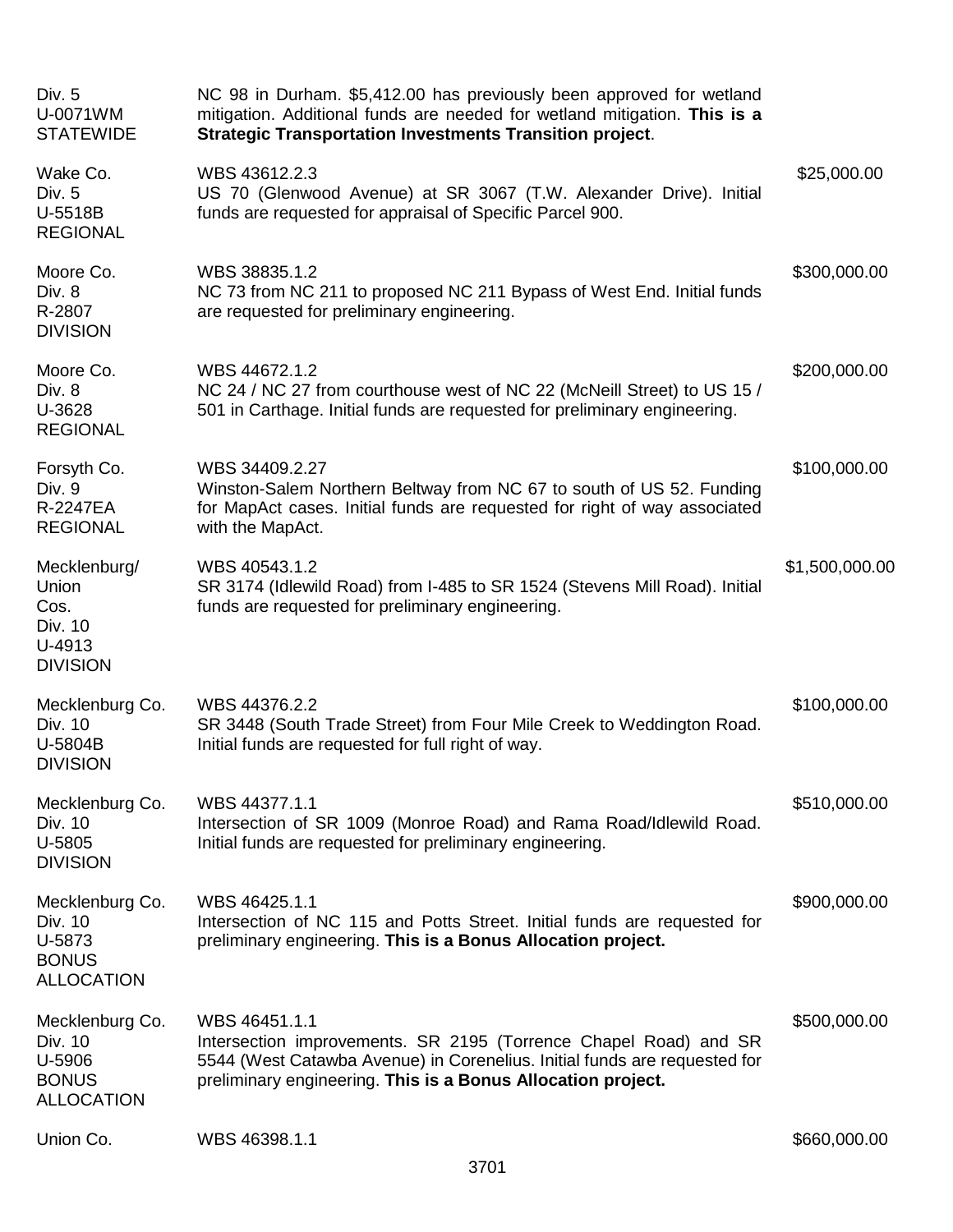| Div. 10<br>P-5704<br><b>REGIONAL</b>                                                    | CSX SF Line, Milepost 311.8 to Milepost 316.9. 10,000 feet track siding<br>extension at Stouts in Union County. \$660,000.00 has previously been<br>approved for preliminary engineering. Additional funds are requested.                                                                                                                                                                                                                                             |                    |                 |  |
|-----------------------------------------------------------------------------------------|-----------------------------------------------------------------------------------------------------------------------------------------------------------------------------------------------------------------------------------------------------------------------------------------------------------------------------------------------------------------------------------------------------------------------------------------------------------------------|--------------------|-----------------|--|
| Caldwell Co.<br>Div. 11<br>R-5745<br><b>DIVISION</b>                                    | WBS 50200.2.1<br>Intersection of US 64/NC90/NC 18 (Wilkesboro Boulevard) and US 64/NC<br>90 (Taylorsville Road). Construct intersection improvements. Initial funds<br>are requested for full right of way and utilities.                                                                                                                                                                                                                                             |                    | \$700,000.00    |  |
| Caldwell Co.<br>Div. 11<br>R-5745<br><b>DIVISION</b>                                    | WBS 50200.1.1<br>Intersection of US 64/NC90/NC 18 (Wilkesboro Boulevard) and US 64/NC<br>90 (Taylorsville Road). Construct intersection improvements. \$210,000.00<br>has previously been approved for preliminary engineering. Additional<br>funds are needed to cover expenditures that have exceeded the<br>previously authorized budget.                                                                                                                          |                    | \$125,000.00    |  |
| Alexander Co.<br>Div. 12<br>U-5801<br><b>REGIONAL</b>                                   | WBS 44373.3.1<br>\$190,000.00<br>NC 16 at intersection of NC 16 and US 64. Initial funds are requested for<br>construction.                                                                                                                                                                                                                                                                                                                                           |                    |                 |  |
| Clay Co.<br>Div. 14<br>R-4416A<br><b>STATEWIDE</b>                                      | WBS 38908.3.S3<br>US 64, from Chunky Gal Gap westward for two miles, construct truck<br>climbing lane (2 miles), clearing and grubbing. \$105,000.00 has previously<br>been approved for construction. Additional funds are needed to cover<br>expenditures that have or will exceed the previously authorized budget.<br>This is a Strategic Transportation Investments Transition project.                                                                          |                    | \$130,000.00    |  |
| Statewide<br>Div. 19<br>M-0479<br>SW/REG/DIV                                            | WBS 46314.1.S1<br>Statewide project development and environmental analysis, preliminary<br>engineering for miscellaneous projects. \$975,000.00 has previously been<br>approved for preliminary engineering. Additional funds are needed to<br>cover expenditures that have exceeded the previously authorized budget.<br>Additional funds are requested using 40% Statewide (\$98,000.00) / 30%<br>Regional (\$73,500.00) / 30% Division (\$73,500.00) Tier funding. |                    | \$245,000.00    |  |
| <b>INVESTMENTS</b>                                                                      | STATEWIDE STRATEGIC TRANSPORTATION                                                                                                                                                                                                                                                                                                                                                                                                                                    | <b>6 PROJECTS</b>  | \$13,392,776.38 |  |
| REGIONAL STRATEGIC TRANSPORTATION<br><b>INVESTMENTS</b>                                 |                                                                                                                                                                                                                                                                                                                                                                                                                                                                       | 8 PROJECTS         | \$9,865,000.00  |  |
| DIVISION STRATEGIC TRANSPORTATION<br><b>INVESTMENTS</b>                                 |                                                                                                                                                                                                                                                                                                                                                                                                                                                                       | <b>10 PROJECTS</b> | \$7,336,000.00  |  |
| STATEWIDE/REGIONAL/DIVISION STRATEGIC<br>1 PROJECT<br><b>TRANSPORTATION INVESTMENTS</b> |                                                                                                                                                                                                                                                                                                                                                                                                                                                                       | \$245,000.00       |                 |  |
| <b>EXEMPT STRATEGIC TRANSPORTAION</b><br><b>INVESTMENTS</b>                             |                                                                                                                                                                                                                                                                                                                                                                                                                                                                       | 2 PROJECTS         | \$1,400,000.00  |  |
|                                                                                         | <b>STRATEGIC TRANSPORTATION INVESTMENTS</b>                                                                                                                                                                                                                                                                                                                                                                                                                           | <b>27 PROJECTS</b> | \$32,238,776.38 |  |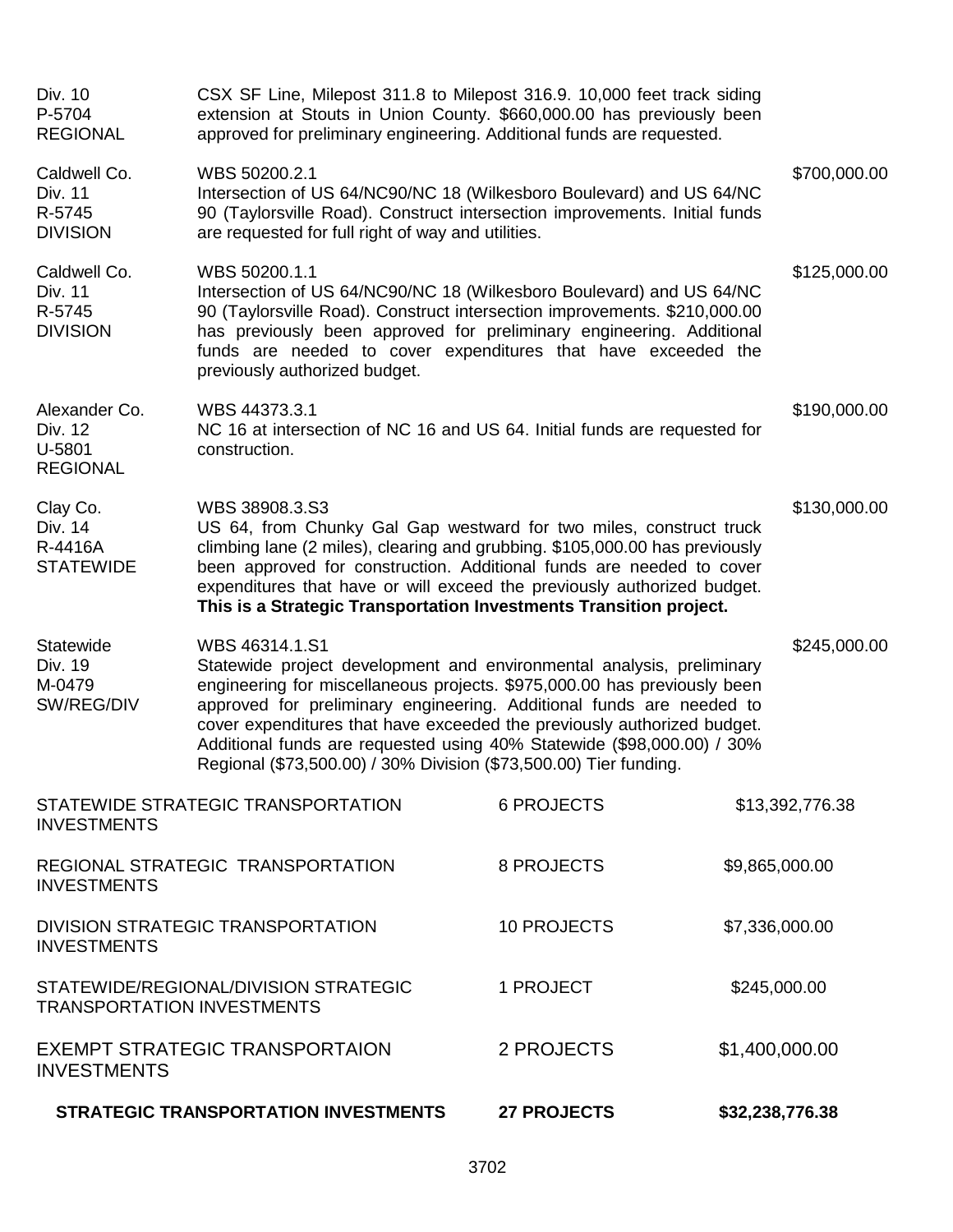### **Approval - State Highway Trust Funds - Intrastate System**

A motion was made by Board Member Debnam, seconded by Board Member Palermo, to approve the following:

| Town/<br>County<br><b>Division</b><br>PROJ.<br><b>CATEGORY</b>              | <b>Project</b><br><b>Description</b>                                                                                                                                                                                                                                                                                       |                   | <b>Estimated</b><br>Cost |
|-----------------------------------------------------------------------------|----------------------------------------------------------------------------------------------------------------------------------------------------------------------------------------------------------------------------------------------------------------------------------------------------------------------------|-------------------|--------------------------|
| Wilmington/<br>New Hanover<br>Co.<br>Div. $3$<br>U-4751<br><b>STATEWIDE</b> | WBS 40191.1.2<br>SR 1409 (Military Cutoff Road Extension) from SR 1409 (Military<br>Cutoff Road) to US 17 in Wilmington. \$8,075,302.00 has previously<br>been approved for preliminary engineering. Additional funds are<br>needed to cover expenditures that have exceeded the previously<br>authorized budget.          |                   | \$190,000.00             |
| Wilmington/<br>New Hanover<br>Co.<br>Div. $3$<br>U-4751<br><b>STATEWIDE</b> | WBS 40191.2.1<br>SR 1409 (Military Cutoff Road Extension) from SR 1409 (Military<br>Cutoff Road) to US 17 in Wilmington. \$52,950,000.00 has previously<br>been approved for acquisition of specific parcels. Additional funds are<br>needed to cover expenditures that have exceeded the previously<br>authorized budget. |                   | \$2,100,000.00           |
|                                                                             | <b>TRUST FUND INTRASTATE SUMMARY</b>                                                                                                                                                                                                                                                                                       | <b>2 PROJECTS</b> | \$2,290,000.00           |

### **Approval - State Highway Trust Funds - Urban Loops**

A motion was made by Board Member Debnam, seconded by Board Member Palermo, to approve the following:

| Town/<br>County<br><b>Division</b><br>PROJ.<br><b>CATEGORY</b>       | Project<br><b>Description</b>                                                                                                                                                                                                                                                                                                                                        | <b>Estimated</b><br><b>Cost</b> |
|----------------------------------------------------------------------|----------------------------------------------------------------------------------------------------------------------------------------------------------------------------------------------------------------------------------------------------------------------------------------------------------------------------------------------------------------------|---------------------------------|
| Greensboro/<br>Guilford Co.<br>Div. 7<br>U-2525B<br><b>STATEWIDE</b> | WBS 34821.2.3<br>Greensboro Eastern Loop from north of US 70 to US 29 north of<br>Greensboro. \$36,800,000.00 has previously been approved for right of<br>way and utilities. Additional funds are needed to cover expenditures<br>that have exceeded the previously authorized budget. This is a<br><b>Strategic Transportation Investments Transition project.</b> | \$480,000.00                    |
| Greensboro/<br>Guilford Co.<br>Div. 7<br>U-2525C<br><b>STATEWIDE</b> | WBS 34821.1.5<br>Greensboro Eastern Loop from US 29 north of Greensboro to SR<br>2303 (Lawndale Drive). \$1,345,000.00 has previously been approved<br>for preliminary engineering. Additional funds are needed to cover<br>expenditures that have exceeded the previously authorized budget.                                                                        | \$270,000.00                    |
| Forsyth Co.<br>Div. 9<br>R-2247<br><b>STATEWIDE</b>                  | WBS 34409.1.1<br>Winston Salem Northern Beltway from US 158 to US 52.<br>\$14,420,674.00 has previously been approved for preliminary<br>engineering. Additional funds are needed to cover expenditures that<br>have or will exceed the previously authorized budget.                                                                                                | \$195,000.00                    |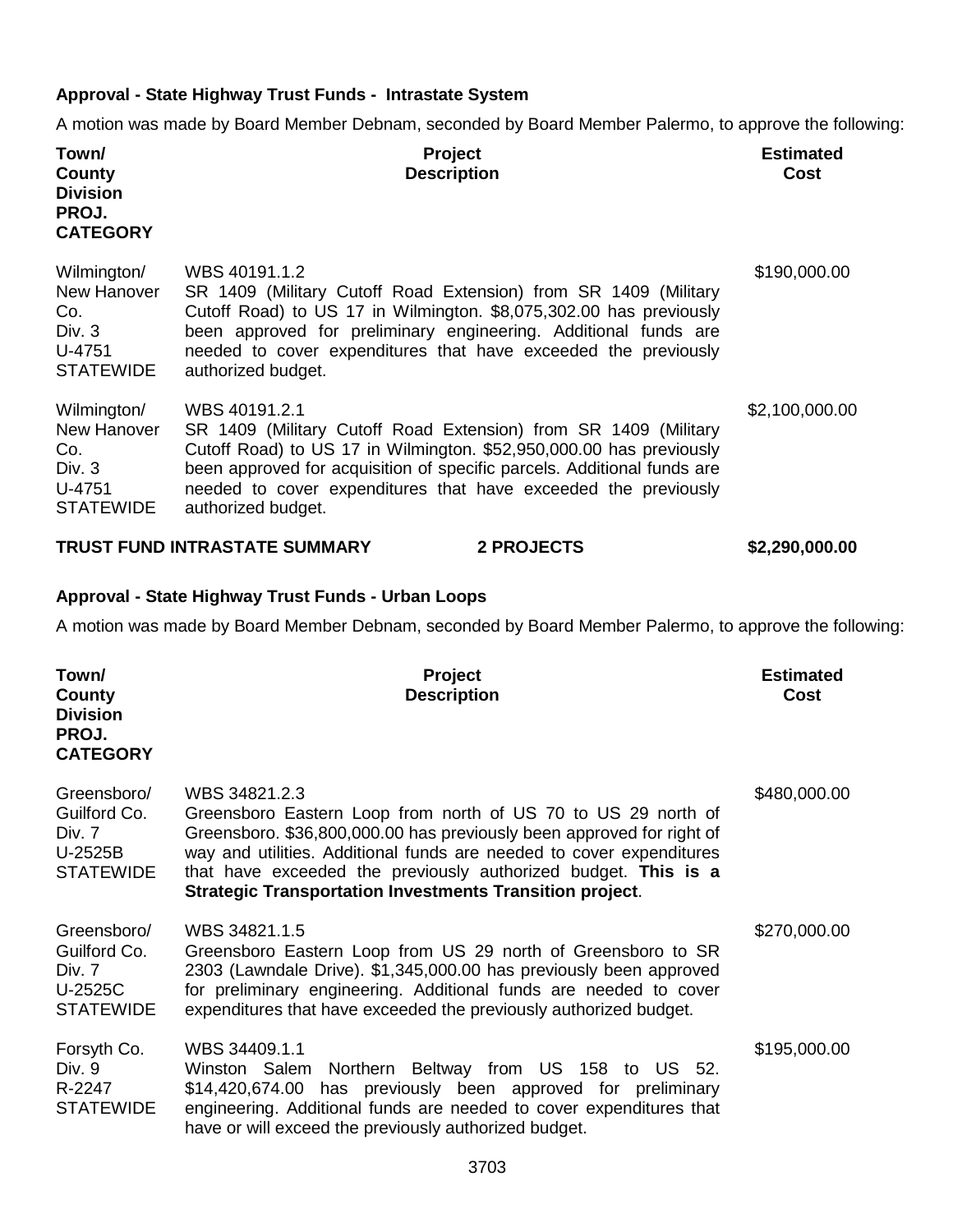| <b>TRUST FUND URBAN LOOP</b>                          | <b>3 PROJECTS</b>  | \$945,000.00    |
|-------------------------------------------------------|--------------------|-----------------|
| <b>STRATEGIC TRANSPORTATION</b><br><b>INVESTMENTS</b> | <b>27 PROJECTS</b> | \$32,238,776.38 |
| <b>TRUST FUND INTRASTATE SUMMARY</b>                  | 2 PROJECTS         | \$2,290,000.00  |
| <b>TRUST FUND URBAN LOOP</b>                          | <b>3 PROJECTS</b>  | \$945,000.00    |
| <b>SUMMARY OF FUNDS</b>                               | <b>32 PROJECTS</b> | \$35,473,776.38 |

## **Approval - Funds for Specific Federal–Aid Projects**

A motion was made by Board Member Debnam, seconded by Board Member Palermo, to approve the following:

| <b>Division 1</b><br><b>Enhancement</b>                      |                                                                                                                                                                                                                               |                                                                   |  |
|--------------------------------------------------------------|-------------------------------------------------------------------------------------------------------------------------------------------------------------------------------------------------------------------------------|-------------------------------------------------------------------|--|
| Town/<br><b>County/PROJ</b><br><b>CATEGORY</b>               | <b>Project</b><br><b>Description</b>                                                                                                                                                                                          | <b>Estimated</b><br><b>Cost</b>                                   |  |
| Northampton Co.<br><b>ER-5600DB</b><br><b>STATEWIDE</b>      | 46305.1.5, STP-0110(004)<br>Landscape improvements at the NC Welcome Center and<br>Rest Area on I-95. Funds are needed for preliminary<br>engineering.                                                                        | \$2,500.00<br>Cost<br>\$2,000.00<br>Fed.<br>\$500.00 State        |  |
| Northampton Co.<br><b>ER-5600DB</b><br><b>STATEWIDE</b>      | 46305.3.5, STP-0110(004)<br>Landscape improvements at the NC Welcome Center and<br>Rest Area on I-95. Funds are needed for construction for<br>landscape improvements.<br><b>Bridge</b>                                       | \$57,244.00<br>Cost<br>\$45,795.00<br>Fed.<br>\$11,449.00 State   |  |
| Hertford Co.<br>B-5603<br><b>DIVISION</b>                    | 45558.1.1, STP-1311(017)<br>Replace Bridge #137 over the Meherrin River overflow on<br>SR 1311. Funds are needed for preliminary engineering.                                                                                 | \$125,000.00<br>Cost<br>\$100,000.00<br>Fed.<br>\$25,000.00 State |  |
|                                                              | <b>Rail Program</b>                                                                                                                                                                                                           |                                                                   |  |
| Garysburg/<br>Northampton Co.<br>Z-5400AH<br><b>DIVISION</b> | 43600.1.91, STPRR-0113(005)<br>Railway-Highway Grade Crossing Safety Project. School<br>Road at CSX Crossing #630 120E in Garysburg. Funds are<br>needed for preliminary engineering.                                         | \$20,000.00<br>Cost<br>\$18,000.00<br>Fed.<br>\$2,000.00 State    |  |
|                                                              | <b>Rail Program</b>                                                                                                                                                                                                           |                                                                   |  |
| Washington Co.<br>Z-5400AK<br><b>DIVISION</b>                | 43600.1.93, STPRR-1357(009)<br>Railway-Highway Grade Crossing Safety Project.<br>SR 1357 (Washington Street) at Carolina Coastal Railroad<br>Crossing #466 198Y in Plymouth. Funds are needed for<br>preliminary engineering. | \$8,000.00<br>Cost<br>\$7,200.00 Fed.<br>\$800.00 State           |  |
| Washington Co.                                               | 43600.3.93, STPRR-1357(009)                                                                                                                                                                                                   | \$270,000.00<br>Cost                                              |  |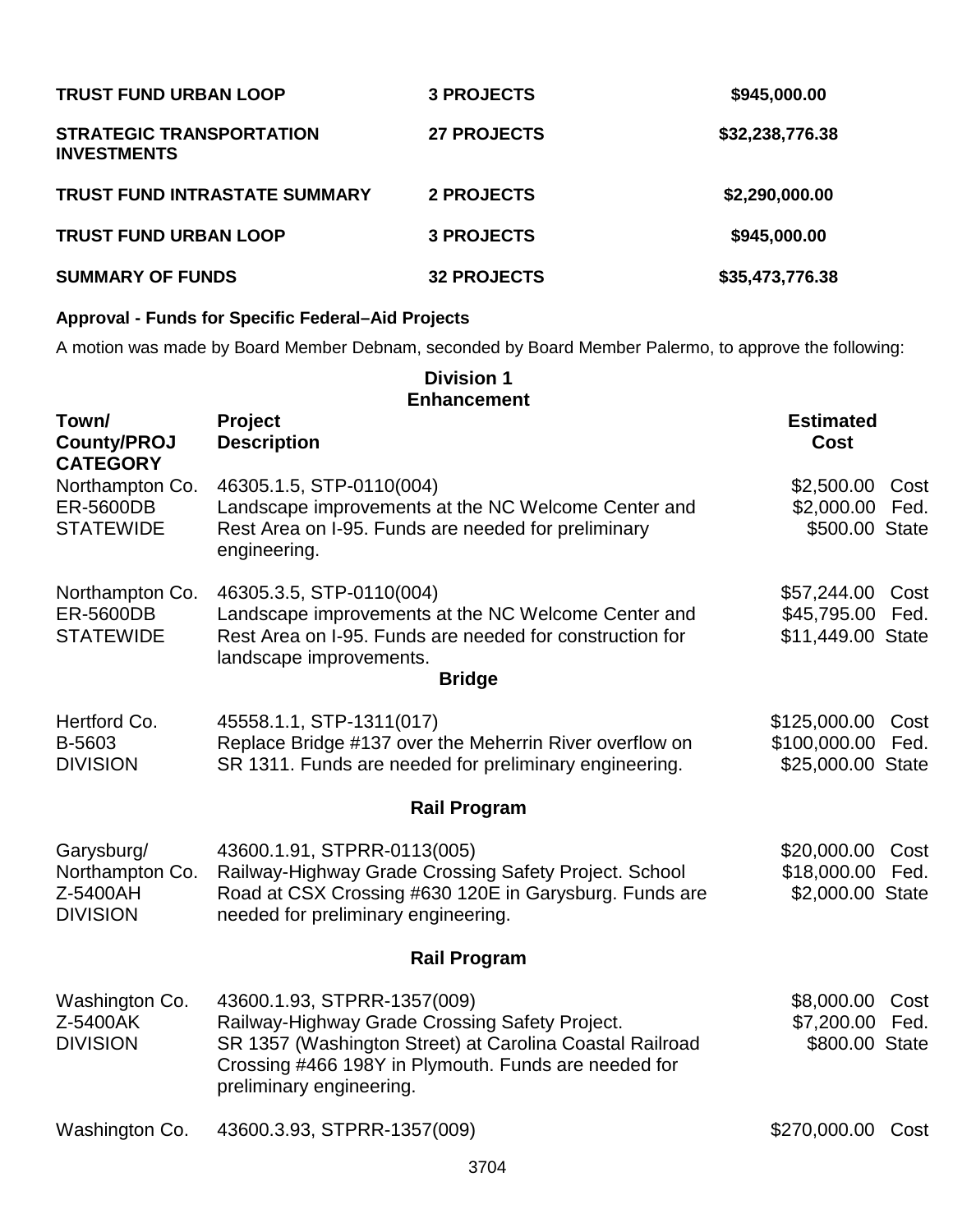| Z-5400AK<br><b>DIVISION</b>                        | Railway-Highway Grade Crossing Safety Project.<br>SR 1357 (Washington Street) at Carolina Coastal Railroad<br>Crossing #466 198Y in Plymouth. Funds are needed for<br>construction for grade crossing flashers and gates.                                                                                                                 | \$243,000.00 Fed.<br>\$27,000.00 State                        |              |
|----------------------------------------------------|-------------------------------------------------------------------------------------------------------------------------------------------------------------------------------------------------------------------------------------------------------------------------------------------------------------------------------------------|---------------------------------------------------------------|--------------|
|                                                    | <b>Project Mitigation</b>                                                                                                                                                                                                                                                                                                                 |                                                               |              |
| Bertie Co.<br><b>B-5122WM</b><br><b>STATEWIDE</b>  | 42264.4. FS1, BRNHS-0013 (024)<br>Replace Bridge #51 over Cashie River on US 13.<br>\$13,308.00 has previously been approved for project<br>mitigation. Additional funds are needed to cover charges for<br>mitigation expenses provided by the Ecosystem<br>Enhancement Program.                                                         | \$119,618.00 Cost<br>\$95,694.00<br>\$23,924.00 State         | Fed.         |
| Bertie Co.<br><b>B-5141WM</b><br><b>STATEWIDE</b>  | 42302.4.1, BRNHS-0013(025)<br>Replace Bridge #53 over White Oak Swamp on US 13.<br>Funds are needed to cover charges for mitigation expenses<br>provided by the Ecosystem Enhancement Program.                                                                                                                                            | \$11,392.00 Cost<br>\$9,114.00 Fed.<br>\$2,278.00 State       |              |
|                                                    | <b>Project Mitigation</b>                                                                                                                                                                                                                                                                                                                 |                                                               |              |
| Washington Co.<br>R-3620WM<br><b>REGIONAL</b>      | 34548.4. FR2, STP-000S(252)<br>New route from US 64 to NC 32. \$572,542.00 has previously<br>been approved for project mitigation. Additional funds are<br>needed to cover charges for mitigation expenses provided<br>by the Ecosystem Enhancement Program. This is a<br><b>Strategic Transportation Investments Transition project.</b> | \$1,073,764.00<br>\$859,011.00<br>\$214,753.00 State          | Cost<br>Fed. |
|                                                    | <b>Division 2</b><br><b>Bridge</b>                                                                                                                                                                                                                                                                                                        |                                                               |              |
| Carteret Co.<br>B-4863<br><b>DIVISION</b>          | 40212.1.1, BRSTP-1335(003)<br>Replace Bridges #73 and #96 over The Straits at Harkers<br>Island on SR 1335. \$100,000.00 has previously been<br>approved for preliminary engineering. Reduce funds. Project<br>is now State funded.<br><b>Safety</b>                                                                                      | -\$100,000.00 Cost<br>-\$80,000.00 Fed.<br>-\$20,000.00 State |              |
| Carteret Co.<br>W-5702B<br><b>DIVISION</b>         | 44848.1.2, HSIP-1124(016)<br>SR 1124 (Nine Mile Road) between SR 1125 (Lake Road)<br>and SR 1195 (Bur Oak Road). Funds are needed for<br>preliminary engineering.                                                                                                                                                                         | \$3,500.00<br>\$3,150.00<br>\$350.00 State                    | Cost<br>Fed. |
| Craven Co.<br><b>SS-4902CG</b><br><b>STATEWIDE</b> | 44865.1.1, HSIP-0070(200)<br>US 70 at SR 1116 (Thurman Road). Funds are needed for<br>preliminary engineering.                                                                                                                                                                                                                            | \$5,000.00 Cost<br>\$4,500.00<br>\$500.00 State               | Fed.         |
| Craven Co.<br>W-5601BE                             | 50138.3.58, HSIP-1004(060)<br>SR 1167 (Kelso / Williams Road) west of SR 1175 (Aviation                                                                                                                                                                                                                                                   | \$15,000.00 Cost<br>\$13,500.00 Fed.                          |              |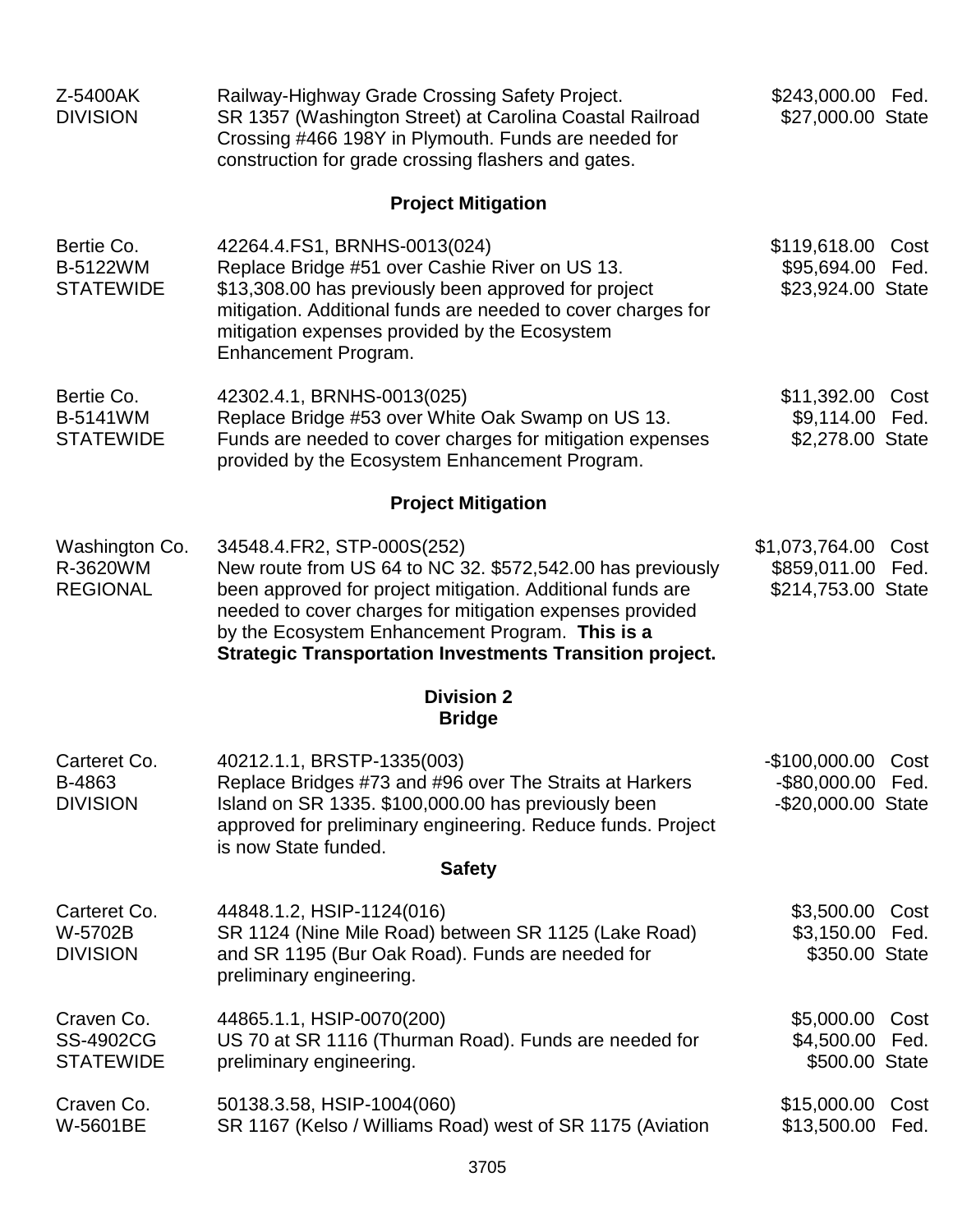| <b>DIVISION</b>                                    | Drive) toward SR 1004 (Madame Moore Lane). \$25,000.00<br>has previously been approved for construction. Funds are<br>needed for construction for safety improvements.                                                                                                                                              | \$1,500.00 State                                        |              |
|----------------------------------------------------|---------------------------------------------------------------------------------------------------------------------------------------------------------------------------------------------------------------------------------------------------------------------------------------------------------------------|---------------------------------------------------------|--------------|
|                                                    | <b>Safety</b>                                                                                                                                                                                                                                                                                                       |                                                         |              |
| Greene Co.<br><b>W-5601FR</b><br><b>REGIONAL</b>   | 50138.2.175, HSIP-0123(004)<br>NC 123 at SR 1400 (Fourway Road / Ormondsville Road).<br>Funds are needed for full right of way.                                                                                                                                                                                     | \$13,000.00<br>\$11,700.00<br>\$1,300.00 State          | Cost<br>Fed. |
| Greene Co.<br>W-5702A<br><b>REGIONAL</b>           | 44848.1.1, HSIP-0013(064)<br>US 13 at SR 1151 (Burrellfield Road) and SR 1202 (Corbett<br>Town Road). Funds are needed for preliminary engineering.                                                                                                                                                                 | \$45,000.00 Cost<br>\$40,500.00<br>\$4,500.00 State     | Fed.         |
|                                                    | <b>Rail Program</b>                                                                                                                                                                                                                                                                                                 |                                                         |              |
| Craven Co.<br>Z-5400BK<br><b>DIVISION</b>          | 43600.1.92, STPRR-0229(018)<br>Rail-Highway Grade Crossing Safety Project. Guion Street<br>at the Norfolk Southern Railway Crossing #722 705K in New<br>Bern. Funds are needed for preliminary engineering.                                                                                                         | \$20,000.00<br>\$18,000.00 Fed.<br>\$2,000.00 State     | Cost         |
|                                                    | <b>Project Mitigation</b>                                                                                                                                                                                                                                                                                           |                                                         |              |
| Carteret Co.<br><b>B-4722WM</b><br><b>REGIONAL</b> | 38496.4.1, BRNHS-0070(084)<br>Replace Bridge #33 over North River on US 70. \$81,881.00<br>has previously been requested for project mitigation.<br>Funding will not be needed, WBS 38496.4.1 to be closed.                                                                                                         | -\$81,881.00<br>-\$65,505.00 Fed.<br>-\$16,376.00 State | Cost         |
|                                                    | <b>Project Mitigation</b>                                                                                                                                                                                                                                                                                           |                                                         |              |
| Greene Co.<br><b>B-4755WM</b><br><b>DIVISION</b>   | 38527.4.1, BRZ-1215(002)<br>Replace Bridge #65 over Apple Tree Swamp on SR 1215.<br>\$1,514.00 has previously been approved for project<br>mitigation. Funds will not be needed, WBS 38527.4.1 will be<br>closed.                                                                                                   | $-$1,514.00$<br>$-$1,211.00$<br>-\$303.00 State         | Cost<br>Fed. |
| Lenoir Co.<br>B-4565WM<br><b>REGIONAL</b>          | 33773.4.1, BRSTP-070B(005)<br>Replace Bridges #42 and #43 over the Neuse River<br>Overflow<br>on US 70 Business and Bridges #26 and #28 on US 258<br>Business (South Queen Street). \$140,069.00 has previously<br>been approved for project mitigation. Funds will not be<br>needed, WBS 33773.4.1 will be closed. | -\$140,069.00<br>$-$112,055.00$<br>-\$28,014.00 State   | Cost<br>Fed. |
| Pitt Co.<br><b>B-5111WM</b><br><b>DIVISION</b>     | 42249.4.1, BRZ-1588(002)<br>Replace Bridge #111 over Briery Swamp on SR 1588.<br>\$4,703.00 has previously been approved for project<br>mitigation. Funds will not be needed, WBS 42249.4.1 will be<br>closed.                                                                                                      | -\$4,703.00<br>$-$3,762.00$<br>-\$941.00 State          | Cost<br>Fed. |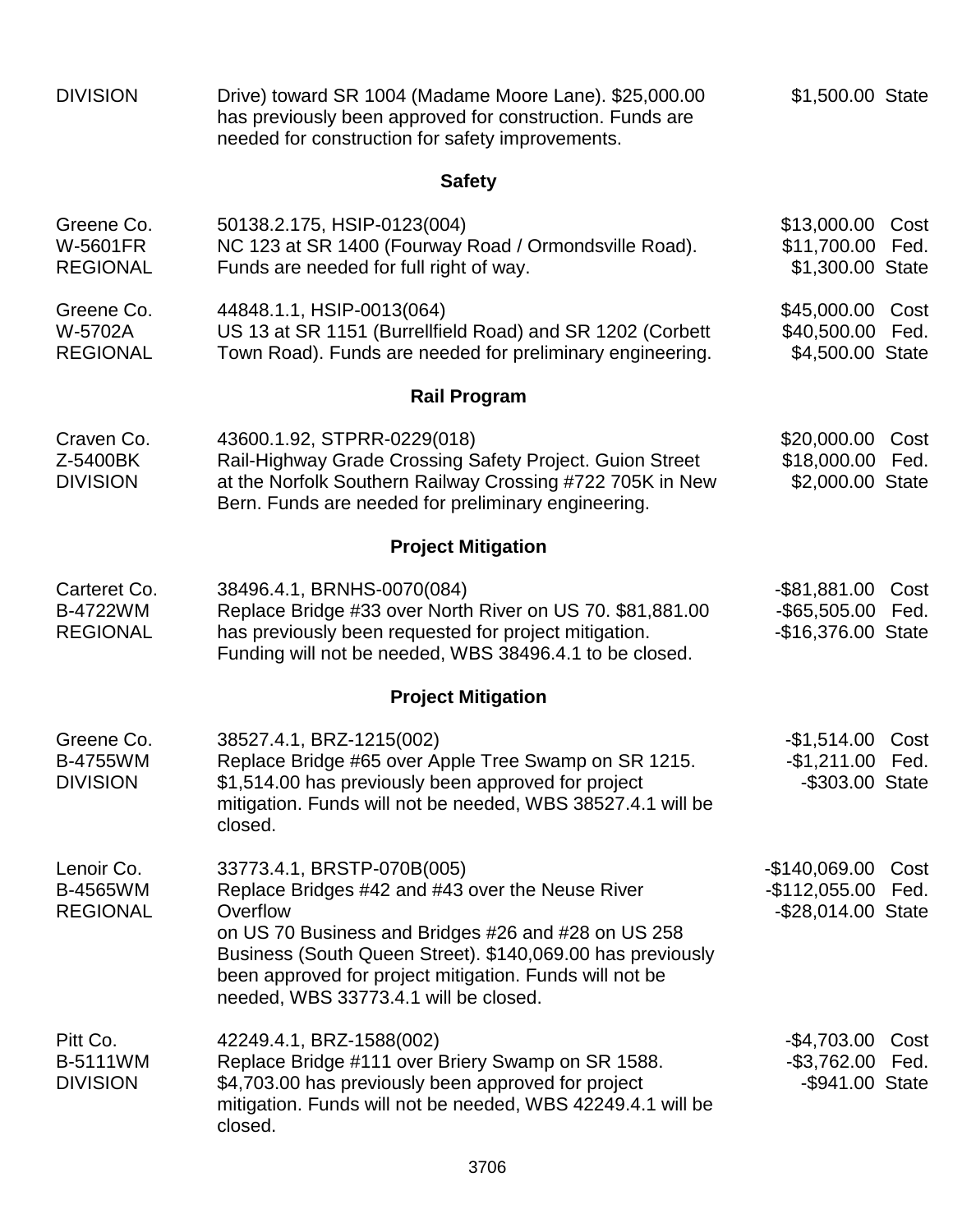## **Division 3 Urban**

| Wilmington/<br>New Hanover<br>Co.<br>U-5534N<br><b>DIVISION</b>  | 44096.1.15, STPDA-0332(058)<br>Wilmington - Shipyard Boulevard bus pullout and sidewalks<br>and loading area along Shipyard Boulevard to include<br>sidewalk from Rutledge Drive to Vance Street. \$36,000.00<br>has previously been approved for preliminary engineering.<br>Additional funds are requested. | \$20,000.00<br>\$16,000.00<br>\$4,000.00 Local              | Cost<br>Fed. |
|------------------------------------------------------------------|---------------------------------------------------------------------------------------------------------------------------------------------------------------------------------------------------------------------------------------------------------------------------------------------------------------|-------------------------------------------------------------|--------------|
|                                                                  | <b>Safety</b>                                                                                                                                                                                                                                                                                                 |                                                             |              |
| <b>New Hanover</b><br>Co.<br><b>SS-4903CM</b><br><b>DIVISION</b> | 44867.1.1, HSIP-1209(008)<br>SR 1209 (Independence Boulevard) and Canterberry Road<br>(Non-System). Funds are needed for preliminary<br>engineering.                                                                                                                                                          | \$5,625.00<br>\$5,063.00<br>\$562.00 State                  | Cost<br>Fed. |
| Onslow Co.<br><b>SS-4903CN</b><br><b>REGIONAL</b>                | 44892.1.1, HSIP-0053(020)<br>NC 53 (Western Boulevard) and Center / Liberty Street<br>(Non-System). Funds are needed for preliminary<br>engineering.                                                                                                                                                          | \$4,000.00<br>\$3,600.00<br>\$400.00 State                  | Cost<br>Fed. |
| Onslow Co.<br>W-5203X<br><b>STATEWIDE</b>                        | 45333.2.FS24, HSIP-0017(138)<br>US 17 (New Bern Highway) and SR 1407 (Wolf Swamp<br>Road) and SR 1326 (Drummer Kellum Road). Funds are<br>needed for full right of way and utilities.                                                                                                                         | \$250,000.00<br>\$225,000.00<br>\$25,000.00 State           | Cost<br>Fed. |
| Sampson Co.<br><b>SS-4903CL</b><br><b>REGIONAL</b>               | 44866.1.1, HSIP-0013(062)<br>US 13 (Newton Grove Highway) in vicinity of culvert<br>between SR 1809 (Wrye Branch Road) and SR 1639<br>(Blackmon Road). Funds are needed for preliminary<br>engineering.                                                                                                       | \$7,750.00<br>\$6,975.00<br>\$775.00 State                  | Cost<br>Fed. |
|                                                                  | <b>Project Mitigation</b>                                                                                                                                                                                                                                                                                     |                                                             |              |
| Brunswick Co.<br>R-3601WM<br><b>STATEWIDE</b>                    | 38868.4.1, NHS-0017(068)<br>US 17 / 74 / 76 from NC 133 / SR 1472 (Village Road)<br>Interchange to the US 421 / NC 133 Interchange. Funds are<br>needed to cover charges for mitigation expenses provided<br>by the Ecosystem Enhancement Program.                                                            | \$148,082.00 Cost<br>\$118,465.00 Fed.<br>\$29,617.00 State |              |
| Duplin Co.<br><b>B-5143WM</b><br><b>DIVISION</b>                 | 42304.4.FD1, BRZ-1105(020)<br>Replace Bridge #408 over Stewarts Creek on SR 1105.<br>\$5,164.00 has previously been approved for project<br>mitigation. Additional funds are needed to cover charges for<br>mitigation expenses provided by the Ecosystem<br>Enhancement Program.                             | \$18,512.00<br>\$14,810.00<br>\$3,702.00 State              | Cost<br>Fed. |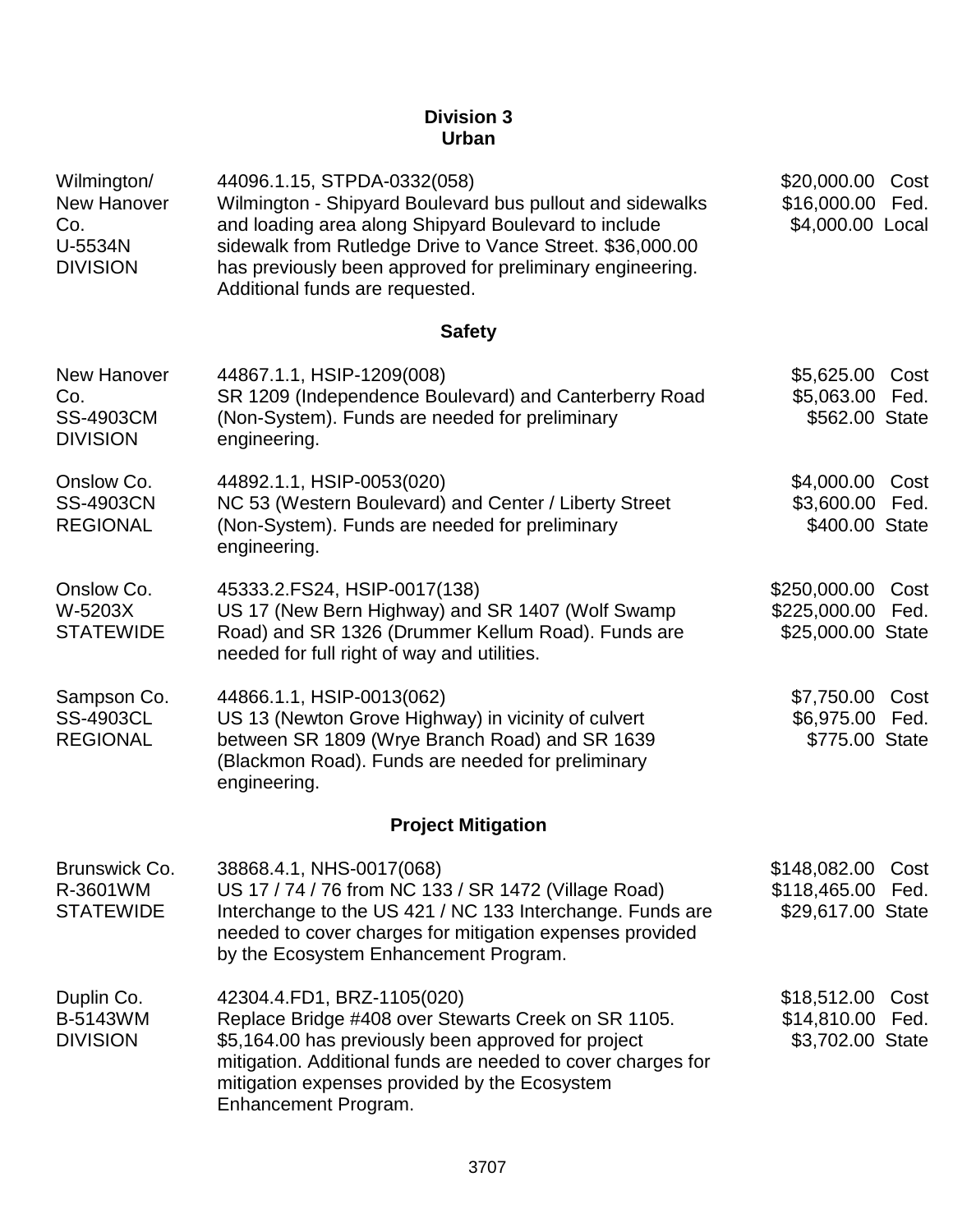# **Bicycle and Pedestrian**

| Wilmington/<br>New Hanover<br>Co.<br>U-5527A<br><b>DIVISION</b>  | 50077.1.F2, STPTAP-0332(047)<br>Military Cutoff Road Multi-Use Path. \$30,000.00 has<br>previously been approved for preliminary engineering.<br><b>Additional funds</b><br>are requested.                                                                 | \$106,666.00<br>\$80,000.00<br>\$26,666.00 Local        | Cost<br>Fed. |
|------------------------------------------------------------------|------------------------------------------------------------------------------------------------------------------------------------------------------------------------------------------------------------------------------------------------------------|---------------------------------------------------------|--------------|
| Wilmington /<br>New Hanover<br>Co.<br>U-5527B<br><b>DIVISION</b> | 50077.1.F3, TAP-0332(050)<br>5th Avenue at the Dawson Street and Wooster Street<br>Intersection. \$13,600.00 has previously been approved for<br>preliminary engineering. Additional funds are requested.                                                  | \$29,426.00<br>\$23,541.00<br>\$5,885.00 Local          | Cost<br>Fed. |
| <b>New Hanover</b><br>Co.<br>U-5527C<br><b>DIVISION</b>          | 50077.1.F4, TAP-0332(055)<br>Middle Sound Greenway - Extension to Middle Sound<br>Village. \$19,200.00 has previously been approved for<br>preliminary engineering. Additional funds are requested.                                                        | \$37,500.00<br>\$30,000.00<br>\$7,500.00 Local          | Cost<br>Fed. |
| <b>New Hanover</b><br>Co.<br>U-5527D<br><b>DIVISION</b>          | 50077.1.5, STPDA-0332(059)<br>Harper Avenue from Dow Road to 6th Street. Funds are<br>needed for preliminary engineering.                                                                                                                                  | \$62,500.00<br>\$50,000.00<br>\$12,500.00 Local         | Cost<br>Fed. |
|                                                                  | <b>Division 4</b><br><b>Urban</b>                                                                                                                                                                                                                          |                                                         |              |
| Smithfield/<br>Johnston Co.<br>U-3334B<br><b>DIVISION</b>        | 34929.1.3, STP-1923(012)<br>SR 1923 Extension (Booker Dairy Road) from SR 1003<br>(Buffalo Road) to US 301 (Brightleaf Boulevard).<br>\$500,000.00 has previously been approved for preliminary<br>engineering. Reduce funds. Project is now State funded. | $-$500,000.00$<br>$-$400,000.00$<br>-\$100,000.00 State | Cost<br>Fed. |
|                                                                  | <b>Safety</b>                                                                                                                                                                                                                                              |                                                         |              |
| Nash Co. /<br>Wilson Co.<br><b>SS-4904DT</b><br><b>REGIONAL</b>  | 44868.1.1, HSIP-0004(010)<br>Nash County - NC 4 / 48 at structure #C316; Wilson County<br>- SR 1163 (Downing Street) at structure #67. Funds are<br>needed for preliminary engineering.                                                                    | \$10,000.00 Cost<br>\$9,000.00<br>\$1,000.00 State      | Fed.         |
|                                                                  | <b>Project Mitigation</b>                                                                                                                                                                                                                                  |                                                         |              |
| Nash Co.<br><b>B-4939WM</b><br><b>DIVISION</b>                   | 40170.4.1, BRZ-1433(004)<br>Replace Bridge #156 over Basket Creek on SR 1433.<br>\$29,893.00 has previously been approved for project<br>mitigation. Funds will not be needed, WBS 40170.4.1 will be<br>closed.                                            | $-$29,893.00$<br>$-$ \$23,914.00<br>-\$5,979.00 State   | Cost<br>Fed. |
| Nash Co.<br>B-5124WM                                             | 42270.4.1, BRSTP-0301(025)<br>Replace Bridges #85, #141 and #151 over Swift Creek on                                                                                                                                                                       | \$593,816.00<br>\$475,053.00                            | Cost<br>Fed. |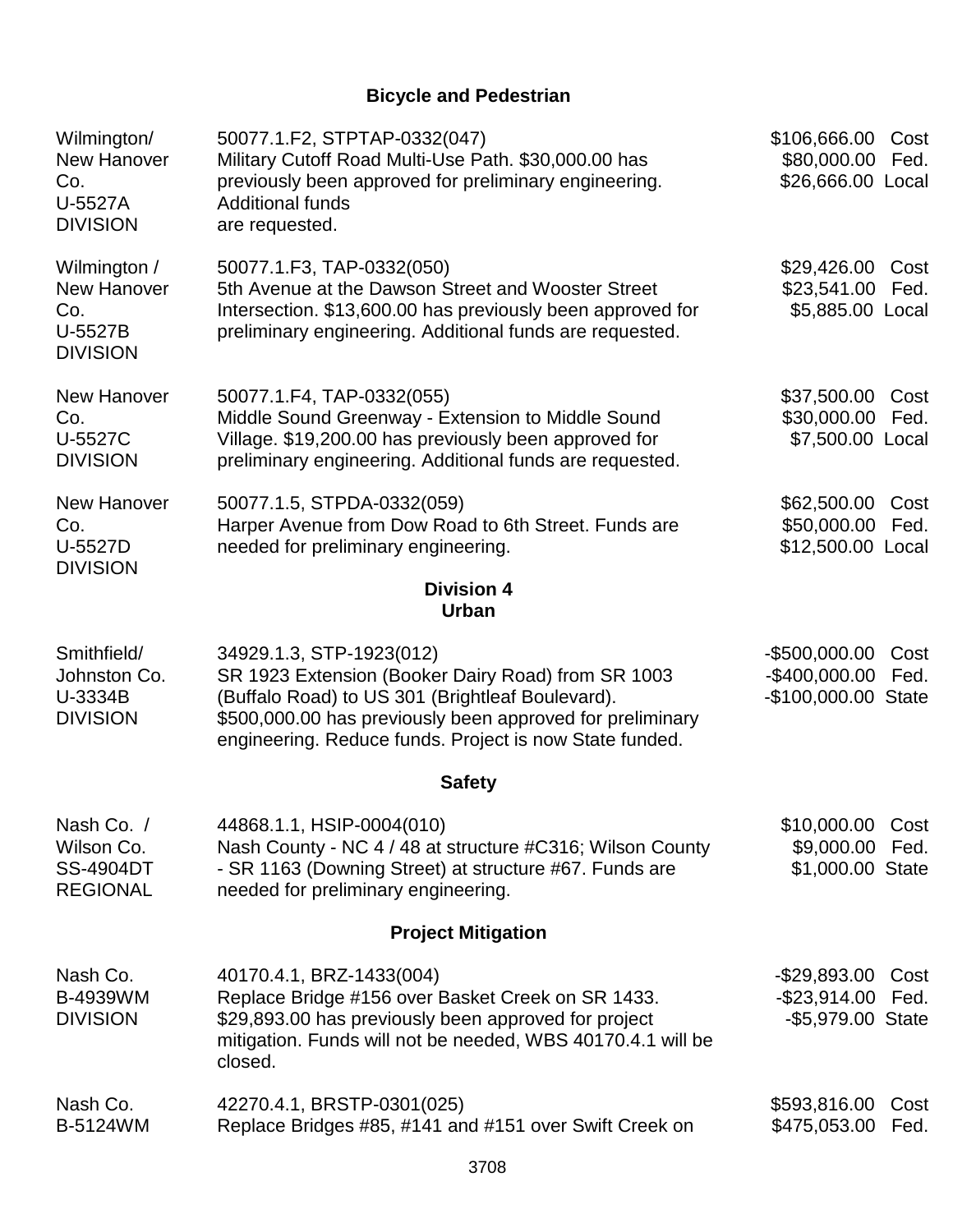| <b>STATEWIDE</b>                                                  | US 301. Funds are needed to cover charges for mitigation<br>expenses provided by the Ecosystem Enhancement<br>Program.                                                                                                                                                                                                              | \$118,763.00 State                                       |              |
|-------------------------------------------------------------------|-------------------------------------------------------------------------------------------------------------------------------------------------------------------------------------------------------------------------------------------------------------------------------------------------------------------------------------|----------------------------------------------------------|--------------|
|                                                                   | <b>Division 5</b><br><b>Interstate</b>                                                                                                                                                                                                                                                                                              |                                                          |              |
| Durham Co.<br>$I-5729$<br><b>STATEWIDE</b>                        | 52007.3.1, NHPP-0085(013)<br>I-85 - US 15 / US 501 to east of SR 1827 (Midland Terrace<br>Road) in Durham. Funds are needed for construction based<br>on the estimate from the 12-Month Tentative Letting List<br>published July 19, 2016.                                                                                          | \$8,300,000.00<br>\$6,640,000.00<br>\$1,660,000.00 State | Cost<br>Fed. |
| Raleigh/<br>Wake Co.<br>$I-5710$<br><b>STATEWIDE</b>              | 50125.3.1, NHPP-0540(030)<br>Westbound ramps along I-540 at SR 1839 (Leesville Road)<br>to NC 50 (Creedmoor Road), SR 1005 (Six Forks Road) and<br>SR 2000 (Falls of the Neuse Road) in Raleigh. Funds are<br>needed for construction based on the estimate from the<br>12-Month Tentative Letting List published on July 19, 2016. | \$2,100,000.00<br>\$1,680,000.00<br>\$420,000.00 State   | Cost<br>Fed. |
|                                                                   | <b>Surface Transportation</b>                                                                                                                                                                                                                                                                                                       |                                                          |              |
| Wake Co.<br>R-2814C<br>STATEWIDE/RE<br>GIONAL/<br><b>DIVISION</b> | 34506.2.FRU7, STP-0401(249)<br>US 401 from NC 96 to SR 1103 (Fleming Road).<br>\$880,000.00 has previously been approved for utilities.<br>Additional funds are requested.                                                                                                                                                          | \$3,500,000.00<br>\$2,800,000.00<br>\$700,000.00 State   | Cost<br>Fed. |
|                                                                   | <b>Congestion Mitigation</b>                                                                                                                                                                                                                                                                                                        |                                                          |              |
| Morrisville/ Wake<br>Co.<br>C-5168<br><b>EXEMPT</b>               | 46233.3.1, CMS-0517(006)<br>Crabtree Creek Greenway. \$2,363,488.00 has previously<br>been approved for construction. Additional funds are<br>requested.                                                                                                                                                                            | \$738,590.00<br>\$590,872.00<br>\$147,718.00 Local       | Cost<br>Fed. |
| Wake Co.<br>C-5600I<br><b>EXEMPT</b>                              | 50061.3.10, CMAQ-0505(074)<br>US 1 Cary-Apex ITS Project. Funds are needed for<br>construction.<br><b>Urban</b>                                                                                                                                                                                                                     | \$1,230,000.00<br>\$984,000.00<br>\$246,000.00 Local     | Cost<br>Fed. |
| Wake Co. /                                                        | 45431.3.1, STPDA-0501(006)                                                                                                                                                                                                                                                                                                          | \$3,400,548.00                                           | Cost         |
| <b>Holly Springs</b><br>U-5318<br><b>DIVISION</b>                 | Stephens's Grove Boulevard - SR 1101 (Piney<br>Grove/Wilbon Road) and SR 1114 (Ralph Stephens Road).<br>\$5,200,000.00<br>has previously been approved for construction. Additional<br>funds are requested.                                                                                                                         | \$1,700,274.00<br>\$1,700,274.00 Local                   | Fed.         |
|                                                                   | <b>Safety</b>                                                                                                                                                                                                                                                                                                                       |                                                          |              |
| Franklin Co.                                                      | 44899.1.1, HSIP-1229(017)                                                                                                                                                                                                                                                                                                           | \$3,000.00 Cost                                          |              |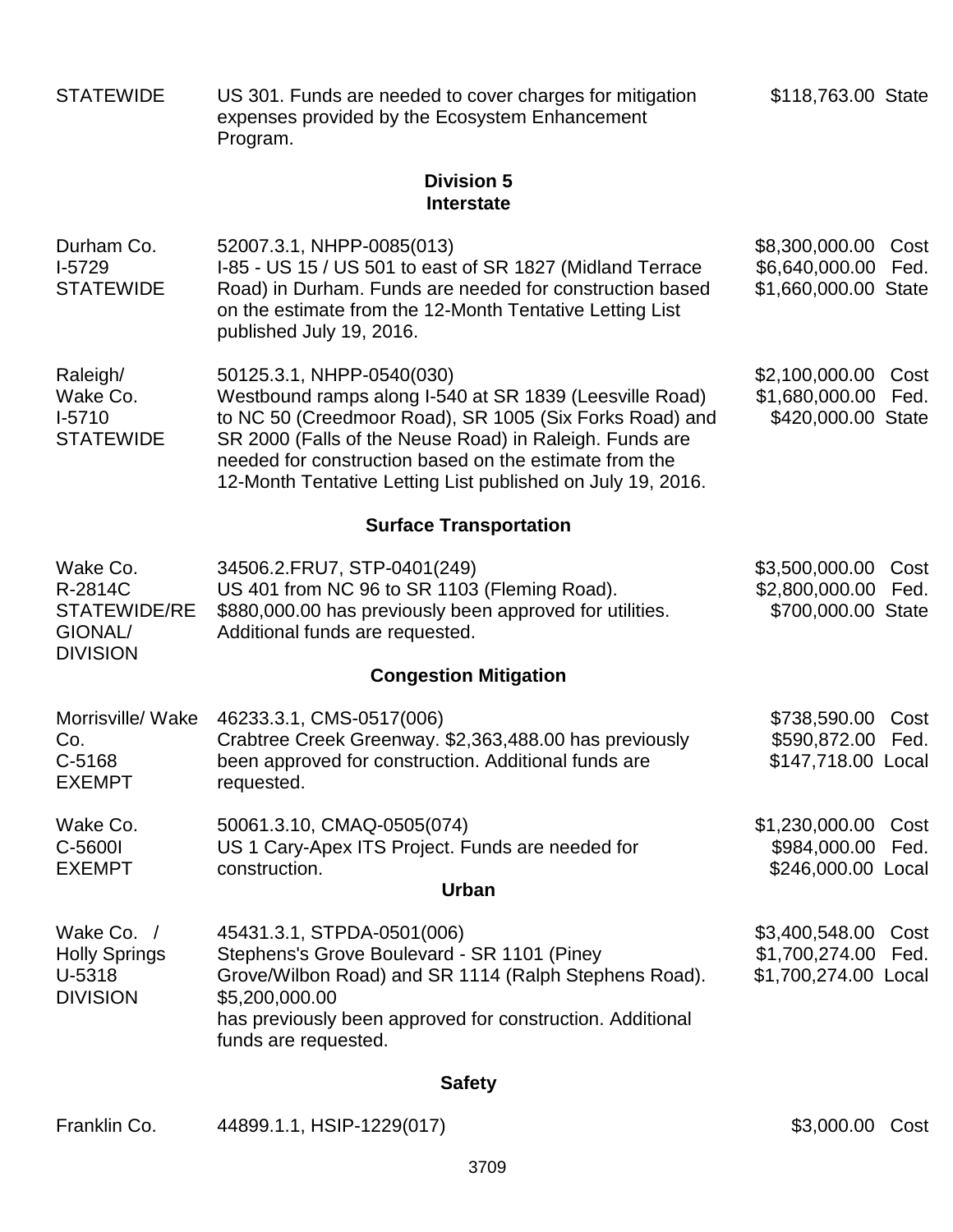| <b>SS-4905DR</b><br><b>DIVISION</b>                   | Install high visibility crosswalks and improve the curb ramps<br>as needed on SR 1229 (North Main Street) between College<br>Street and Clifton Street. Funds are needed for preliminary<br>engineering. | \$2,700.00 Fed.<br>\$300.00 State                        |              |
|-------------------------------------------------------|----------------------------------------------------------------------------------------------------------------------------------------------------------------------------------------------------------|----------------------------------------------------------|--------------|
| Granville Co.<br><b>SS-4905DM</b><br><b>STATEWIDE</b> | 44903.1.1, HSIP-0158(064)<br>US 158 (Oxford Loop Road) at US 15, NC 96 and US 158<br>Business (Roxboro Road). Funds are needed for preliminary<br>engineering.                                           | \$5,000.00<br>\$4,500.00<br>\$500.00 State               | Cost<br>Fed. |
| Wake Co.<br>SS-4905DO<br><b>DIVISION</b>              | 44902.1.1, HSIP-1390(003)<br>SR 1390 (Optimist Farm Road) near Talicud Trail. Funds are<br>needed for preliminary engineering.                                                                           | \$1,000.00 Cost<br>\$900.00 Fed.<br>\$100.00 State       |              |
| Wake Co.<br><b>SS-4905DP</b><br><b>DIVISION</b>       | 44901.1.1, HSIP-2026(002)<br>SR 2026 (Person Street) at SR 4363 (Martin Luther King Jr.<br>Boulevard). Funds are needed for preliminary engineering.                                                     | \$3,000.00<br>\$2,700.00<br>\$300.00 State               | Cost<br>Fed. |
| Wake Co.<br>SS-4905DQ<br><b>DIVISION</b>              | 44900.1.1, HSIP-2000(011)<br>SR 2000 (Old Falls of Neuse Road) at Wakefield Plantation /<br>Wakefalls Drive. Funds are needed for preliminary<br>engineering.                                            | \$5,000.00 Cost<br>\$4,500.00<br>\$500.00 State          | Fed.         |
| Wake Co.<br><b>W-5601CR</b><br><b>REGIONAL</b>        | 50138.2.97, HSIP-0070(194)<br>US 70 Business at SR 2555 (Raynor Road / Auburn-<br>Knightdale Road). Funds are needed for full right of way and<br>utilities.                                             | \$75,000.00<br>\$67,500.00<br>\$7,500.00 State           | Cost<br>Fed. |
| Durham Co.<br>W-5601E<br><b>REGIONAL</b>              | 50138.3.6, HSIP-0157(006)<br>NC 157 (Guess Road) at North Pointe Drive / Albany Street.<br>Funds are needed for construction for safety improvements.                                                    | \$76,000.00<br>\$68,400.00<br>\$7,600.00 State           | Cost<br>Fed. |
| Wake Co.<br><b>W-5601EN</b><br><b>REGIONAL</b>        | 50138.3.145, HSIP-0050(016)<br>NC 50 (Benson Road) at SR 1010 (Ten Ten Road). Funds<br>are needed for construction for safety improvements.                                                              | \$15,000.00 Cost<br>\$13,500.00 Fed.<br>\$1,500.00 State |              |
| Wake Co.<br><b>W-5601FC</b><br><b>DIVISION</b>        | 50138.1.160, HSIP-1657(003)<br>SR 1657 (Nowell Road) at SR 5808 (Hillsborough Street).<br>\$12,000.00 has previously been approved for preliminary<br>engineering. Additional funds are requested.       | \$22,000.00 Cost<br>\$19,800.00<br>\$2,200.00 State      | Fed.         |
| Wake Co.<br>W-5601HZ<br><b>STATEWIDE</b>              | 50138.3.235, HSIP-000S(855)<br>Various National Highway System (NHS) routes in Division 5<br>(Wake and Durham Counties). Funds are needed for<br>construction for guardrail end unit upgrades.           | \$270,000.00<br>\$243,000.00<br>\$27,000.00 State        | Cost<br>Fed. |
| Wake Co.<br>W-5705A<br><b>STATEWIDE</b>               | 44851.3.1, HSIP-0040(049)<br>I-40, I-495, US 64 / 264. Funds are needed for construction<br>for safety improvements.                                                                                     | \$730,000.00<br>\$657,000.00<br>\$73,000.00 State        | Cost<br>Fed. |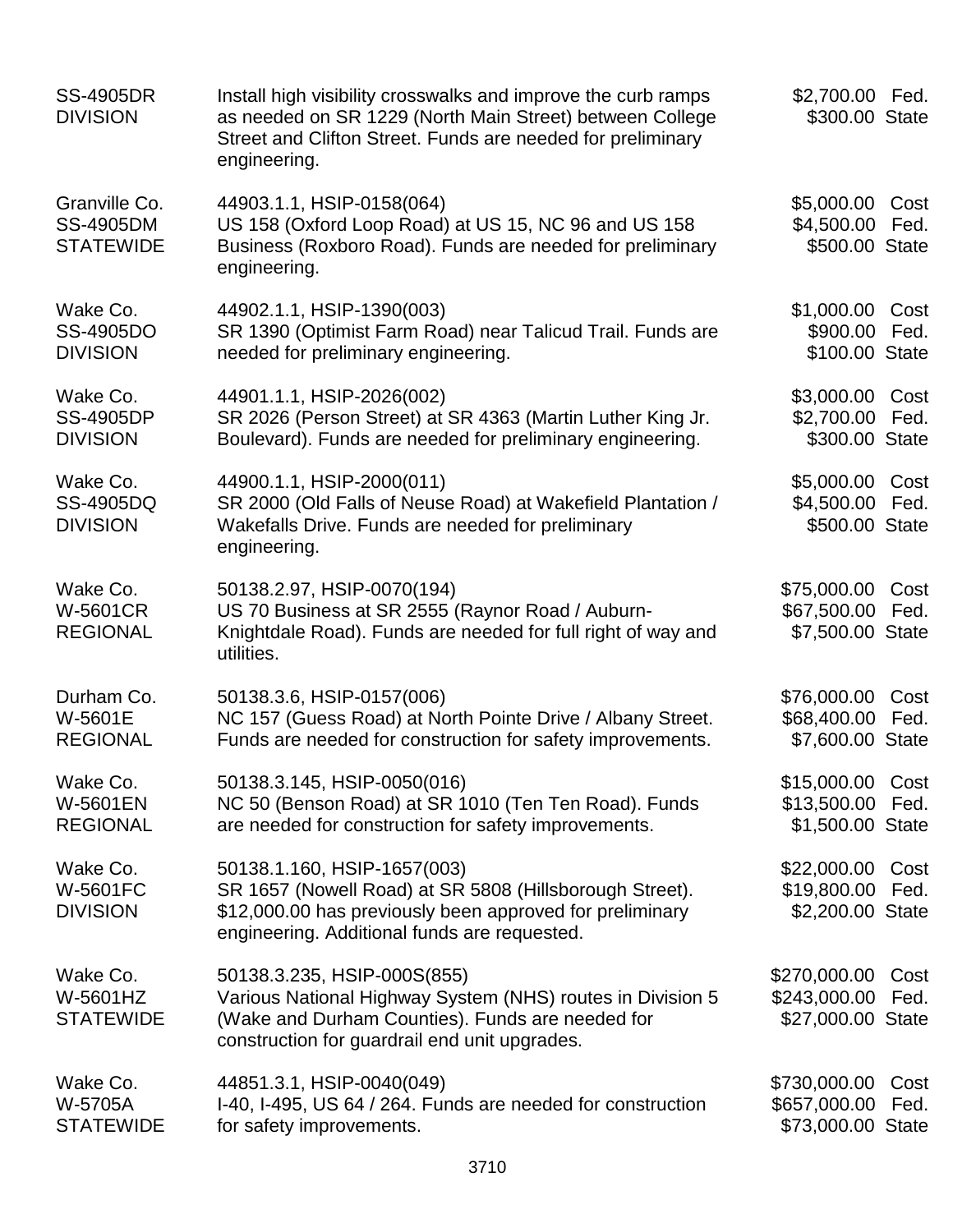# **Rail Program**

| Granville Co.<br>Y-4805IA<br><b>DIVISION</b>       | 40325.1.F73, STPRR-0523(004)<br>Railway-Higway Grade Crossing Safety Project - Proposed<br>Crossing Closure at the intersection of Tally-Ho Road and<br>the Norfolk Southern Railway tracks; Crossing #734 895A;<br>and<br>SR 1134 (Ortho Mangum Road) at the Norfolk Southern<br>Railway Crossing #734 900U. \$210,000.00 has previously<br>been approved for preliminary engineering. Additional funds<br>are requested. | \$125,194.00<br>\$112,675.00<br>\$12,519.00 State       | Cost<br>Fed. |
|----------------------------------------------------|----------------------------------------------------------------------------------------------------------------------------------------------------------------------------------------------------------------------------------------------------------------------------------------------------------------------------------------------------------------------------------------------------------------------------|---------------------------------------------------------|--------------|
|                                                    | <b>Project Mitigation</b>                                                                                                                                                                                                                                                                                                                                                                                                  |                                                         |              |
| Franklin Co.<br><b>B-4748WM</b><br><b>DIVISION</b> | 38520.4.1, BRZ-1147(010)<br>Replace Bridge #2 over Horse Creek on SR 1147.<br>\$47,852.00 has previously been approved for project<br>mitigation. Funds will not be needed, WBS 38520.4.1 will be<br>closed.                                                                                                                                                                                                               | $-$ \$47,852.00<br>$-$ \$38,282.00<br>-\$9,570.00 State | Cost<br>Fed. |
| Franklin Co.<br><b>B-4749WM</b><br><b>DIVISION</b> | 38521.4.1, BRZ-1200(005)<br>Replace Bridge #27 over Middle Creek on SR 1200.<br>\$27,206.00 has previously been approved for project<br>mitigation. Funds will not be needed, WBS 38521.4.1 will be<br>closed.                                                                                                                                                                                                             | $-$27,206.00$<br>$-$21,765.00$<br>-\$5,441.00 State     | Cost<br>Fed. |
| Person Co.<br><b>B-4785WM</b><br><b>DIVISION</b>   | 38556.4.1, BRZ-1142(007)<br>Replace Bridge #24 over the North Flat River on SR 1142.<br>\$10,048.00 has previously been approved for project<br>mitigation. Funds will not be needed, WBS 38556.4.1 will be<br>closed.                                                                                                                                                                                                     | $-$10,048.00$<br>$-$ \$8,038.00<br>$-$ \$2,010.00 State | Cost<br>Fed. |
| Wake Co.<br><b>B-4659WM</b><br><b>DIVISION</b>     | 38456.4.1, BRZ-1393(003)<br>Replace Bridge #373 over Bassal Creek on SR 1393.<br>\$45,505.00 has previously been approved for project<br>mitigation. Funds will not be needed, WBS 38456.4.1 will be<br>closed.                                                                                                                                                                                                            | $-$45,505.00$<br>$-$ \$36,404.00<br>-\$9,101.00 State   | Cost<br>Fed. |
| Wake Co.<br>B-4663WM<br><b>DIVISION</b>            | 38458.4.1, BRZ-2507(001)<br>Replace Bridge #225 over Mark's Creek on SR 2507.<br>\$23,536.00 has previously been approved for project<br>mitigation. Funds will not be needed, WBS 38458.4.1 will be<br>closed.                                                                                                                                                                                                            | $-$23,536.00$<br>$-$18,828.00$<br>-\$4,708.00 State     | Cost<br>Fed. |
| Warren Co.<br>I-0914WM<br><b>STATEWIDE</b>         | 38688.4.1, IMS-085-4(126)214<br>I-85 from US 158 in Vance County to Virginia State Line.<br>Funds are needed to cover charges for mitigation expenses<br>provided by the Ecosystem Enhancement Program.                                                                                                                                                                                                                    | \$132,210.00<br>\$105,768.00<br>\$26,442.00 State       | Cost<br>Fed. |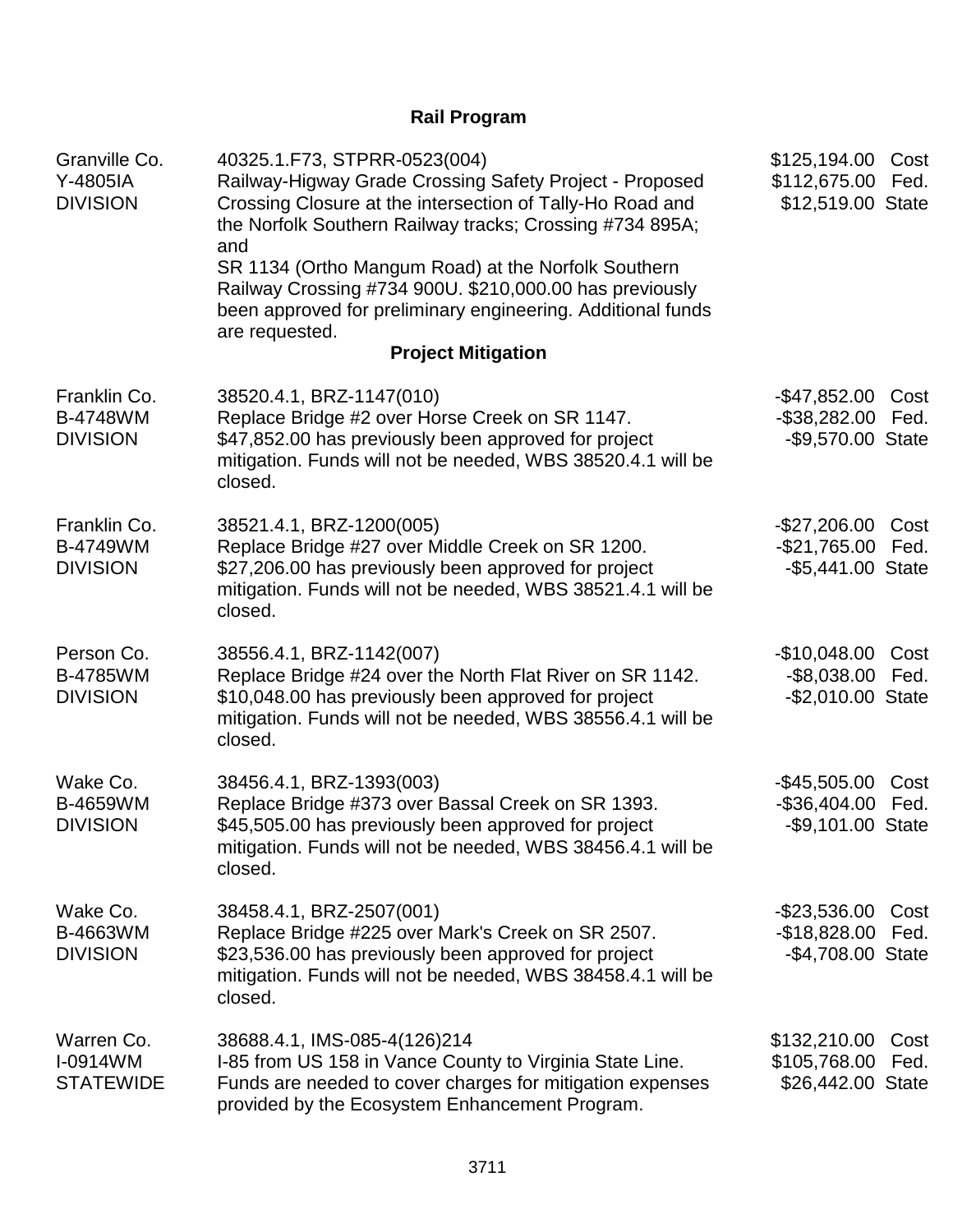### **Division 6 Urban**

| Fayetteville/<br>Cumberland Co.<br>U-4405<br><b>DIVISION</b> | 39049.2.1, STPDA-0401(230)<br>US 401 (Raeford Road) from west of Hampton Oaks Drive to<br>east of Fairway Drive in Fayetteville. Funds are needed for<br>full right of way and utilities.<br><b>Safety</b>                                         | \$32,625,000.00<br>\$26,100,000.00<br>\$6,525,000.00 State | Cost<br>Fed. |
|--------------------------------------------------------------|----------------------------------------------------------------------------------------------------------------------------------------------------------------------------------------------------------------------------------------------------|------------------------------------------------------------|--------------|
| Bladen Co.<br><b>W-5601ER</b><br><b>REGIONAL</b>             | 50138.3.149, HSIP-0211(039)<br>NC 211 at NC 242. Construction funds are needed for safety<br>improvements.                                                                                                                                         | \$28,000.00<br>\$25,200.00<br>\$2,800.00 State             | Cost<br>Fed. |
| Cumberland Co.<br>SS-4906CQ<br><b>REGIONAL</b>               | 44898.1.1, HSIP-0401(278)<br>US 401 (Ramsey Street) at Summerchase Drive. Funds are<br>needed for preliminary engineering.                                                                                                                         | \$10,000.00<br>\$9,000.00<br>\$1,000.00 State              | Cost<br>Fed. |
| Cumberland Co.<br><b>SS-4906CR</b><br><b>REGIONAL</b>        | 44897.1.1, HSIP-0013(063)<br>US 13 curve at SR 1818 (Bud Geddie Road). Funds are<br>needed for preliminary engineering.                                                                                                                            | \$1,000.00<br>\$900.00<br>\$100.00 State                   | Cost<br>Fed. |
| Cumberland Co.<br><b>SS-4906CS</b><br><b>REGIONAL</b>        | 44896.1.1, HSIP-0094(041)<br>I-95 Business / US 301 from SR 1728 (Middle Road) to I-95.<br>Funds are needed for preliminary engineering.                                                                                                           | \$65,000.00<br>\$58,500.00<br>\$6,500.00 State             | Cost<br>Fed. |
| Cumberland Co.<br><b>W-5601AG</b><br><b>REGIONAL</b>         | 50138.3.34, HSIP-0053(017)<br>NC 53 (Cedar Creek Road) from west of I-95 to east of I-95.<br>Construction funds are needed for safety improvements.                                                                                                | \$2,200,000.00<br>\$1,980,000.00<br>\$220,000.00 State     | Cost<br>Fed. |
| Robeson Co.<br>W-5601GZ<br><b>STATEWIDE</b>                  | 50138.3.209, HSIP-0095(042)<br>I-95 pavement marking / marker improvements. Construction<br>funds are needed for safety improvements.                                                                                                              | \$720,000.00<br>\$648,000.00<br>\$72,000.00 State          | Cost<br>Fed. |
|                                                              | <b>Project Mitigation</b>                                                                                                                                                                                                                          |                                                            |              |
| Bladen Co.<br><b>B-5117WM</b><br><b>REGIONAL</b>             | 42258.4.1, BRSTP-0210(019)<br>Replace Bridge #47 over Lake Creek on NC 210. Funds are<br>needed to cover charges for mitigation expenses provided<br>by the Ecosystem Enhancement Program.                                                         | \$29,904.00 Cost<br>\$23,923.00 Fed.<br>\$5,981.00 State   |              |
| Cumberland Co.<br>R-2303WM<br><b>STATEWIDE</b>               | 34416.4.1, NHS-0024(025)<br>NC 24 from west of SR 1006 (Clinton Road) in Cumberland<br>County to I-40 near Warsaw in Duplin County. Funds are<br>needed to cover charges for mitigation expenses provided<br>by the Ecosystem Enhancement Program. | \$4,470,524.00<br>\$3,576,419.00<br>\$894,105.00 State     | Cost<br>Fed. |
|                                                              | DI                                                                                                                                                                                                                                                 |                                                            |              |

#### **Rural**

Cumberland Co. 35196.3.17, NHP-0295(003) \$2,000,000.00 Cost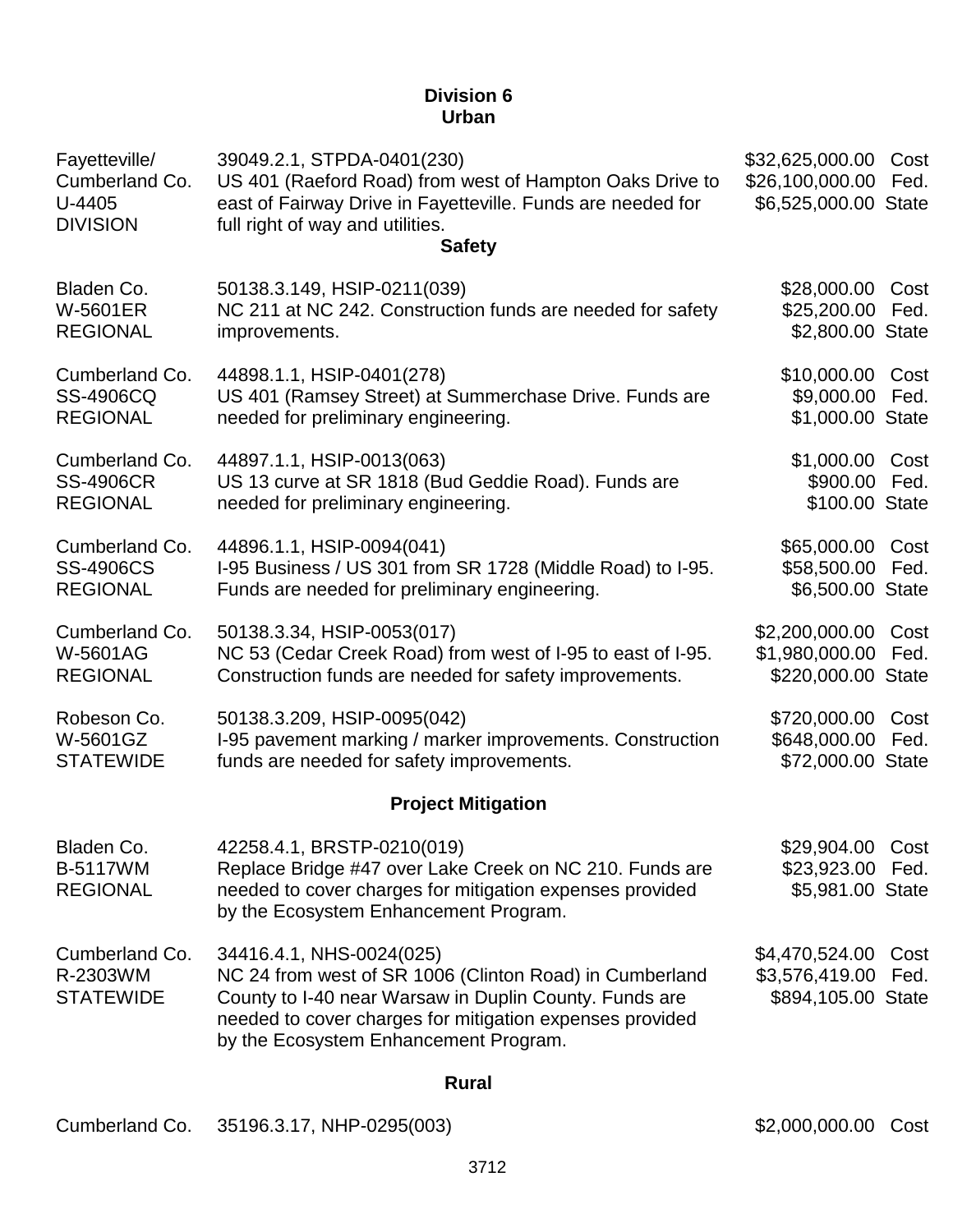| X-0002F<br><b>STATEWIDE</b>                                 | NC 295 from All American Expressway Interchange to I-95<br>Interchange. Funds are needed for construction based on<br>the estimate from the 12-Month Tentative Letting List<br>published on July 19, 2016.<br><b>Division 7</b><br><b>Interstate</b>                                     | \$1,600,000.00 Fed.<br>\$400,000.00 State                  |              |
|-------------------------------------------------------------|------------------------------------------------------------------------------------------------------------------------------------------------------------------------------------------------------------------------------------------------------------------------------------------|------------------------------------------------------------|--------------|
| Guilford Co.<br>I-5734A<br><b>STATEWIDE</b>                 | 52010.3.2, NHPIM-0040(043)<br>Bridge #384 over NC 68 on I-40. Funds are needed for<br>construction for bridge preservation.                                                                                                                                                              | \$2,000,000.00<br>\$1,600,000.00<br>\$400,000.00 State     | Cost<br>Fed. |
| Greensboro/<br>Guilford Co.<br>$I-5854$<br><b>STATEWIDE</b> | 53058.3.1, NHPIM-0085(9)123<br>I-85 from 0.3 mile north of Business 85 to SR 3300<br>(Elm-Eugene Street) in Greensboro. Funds are needed<br>for construction based on the estimate from the 12-Month<br>Tentative Letting List published on July 19, 2016.                               | \$3,390,000.00<br>\$2,712,000.00<br>\$678,000.00 State     | Cost<br>Fed. |
|                                                             | <b>Urban</b>                                                                                                                                                                                                                                                                             |                                                            |              |
| Greensboro/<br>Guilford Co.<br>U-2524D<br><b>STATEWIDE</b>  | 34820.3.30, NHF-0708(053)<br>Greensboro Western Loop from US 220 (Battleground<br>Avenue) to SR 2303 (Lawndale Drive). \$60,100,000.00 has<br>previously been approved for construction. Additional<br>construction funds are requested.<br><b>Safety</b>                                | \$15,500,000.00<br>\$12,400,000.00<br>\$3,100,000.00 State | Cost<br>Fed. |
| Caswell Co.<br><b>SS-4907BR</b><br><b>REGIONAL</b>          | 44895.1.1, HSIP-0086(020)<br>NC 86 at SR 1300 (Park Springs Road) north of Yanceyville.<br>Funds are needed for preliminary engineering.                                                                                                                                                 | \$5,000.00<br>\$4,500.00<br>\$500.00 State                 | Cost<br>Fed. |
| Guilford Co.<br><b>SS-4907BT</b><br><b>DIVISION</b>         | 44893.1.1, HSIP-1001(065)<br>Laurel Bluff Train (Greenway) Crossing with SR 1001 (North<br>Church Street), intersection of Reedy Fork Trail (Greenway)<br>crossing with SR 1001. Funds are needed for preliminary<br>engineering.                                                        | \$2,500.00<br>\$2,250.00<br>\$250.00 State                 | Cost<br>Fed. |
| Orange Co.<br><b>SS-4907BS</b><br><b>REGIONAL</b>           | 44894.1.1, HSIP-0070(201)<br>US 70 at SR 1114 (Buckhorn Road) east of Mebane. Funds<br>are needed for preliminary engineering.                                                                                                                                                           | \$7,000.00<br>\$6,300.00<br>\$700.00 State                 | Cost<br>Fed. |
| Orange Co.<br>W-5707A<br><b>DIVISION</b>                    | 44853.1.1, HSIP-2048(007)<br>SR 2048 (South Road) at Raleigh Street; SR 2048 (South<br>Road) at Country Club Road, SR 1902 (Manning Drive) at<br>Paul Hardin Drive, and SR 1902 (Manning Drive) at Ridge<br>Road / Skipper Bowles Road. Funds are needed for<br>preliminary engineering. | \$10,000.00 Cost<br>\$9,000.00<br>\$1,000.00 State         | Fed.         |

# **Project Mitigation**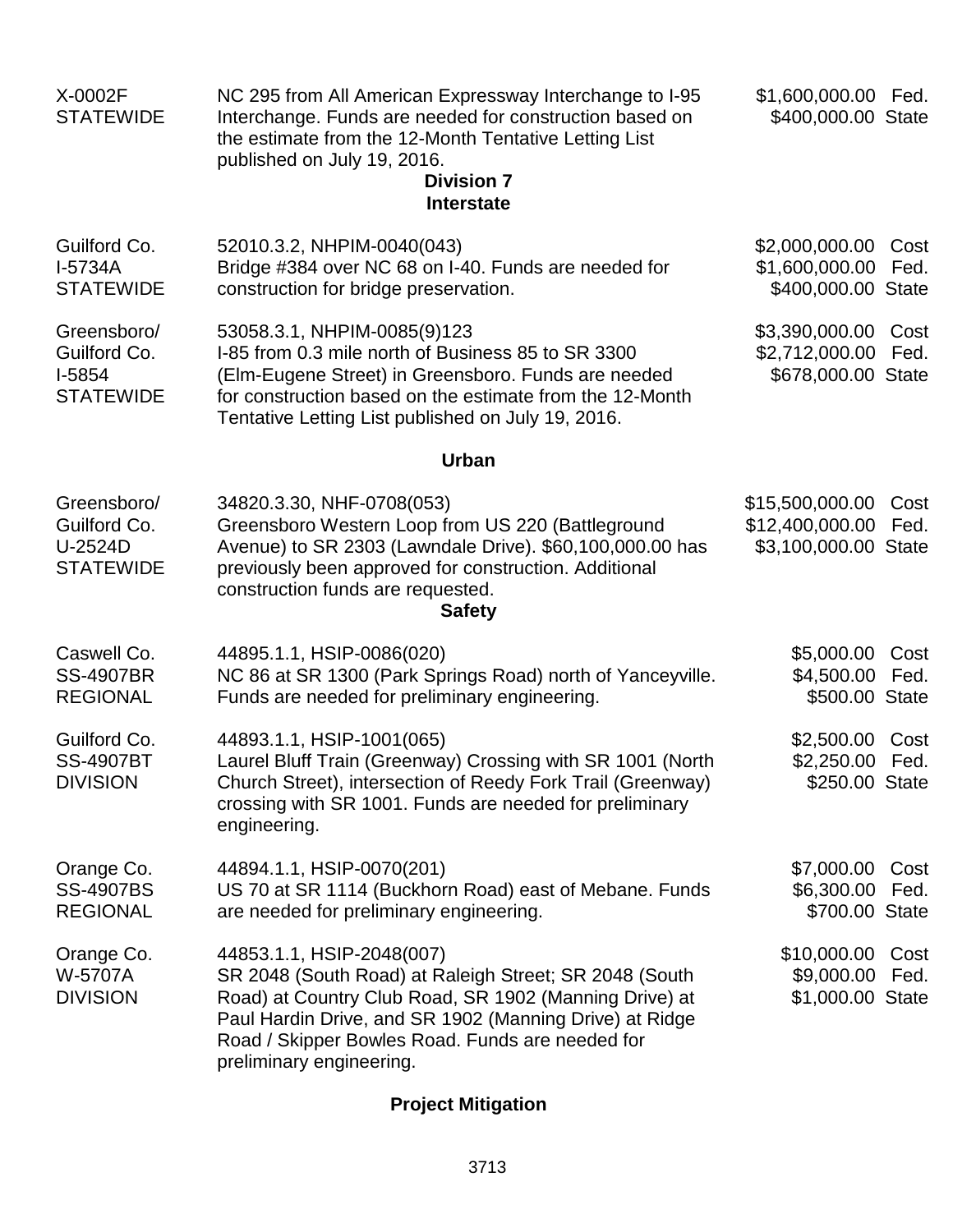| Alamance Co.<br>B-4401WM<br><b>DIVISION</b>        | 33681.4.1, BRZ-1124(005)<br>Replace Bridge #161 over North Prong Stinking Quarter<br>Creek on SR 1124. \$6,308.00 has previously been approved<br>for project mitigation. Funds will not be needed, WBS<br>33681.4.1 will be closed.                                                           | -\$6,308.00 Cost<br>$-$5,046.00$<br>-\$1,262.00 State        | Fed.         |
|----------------------------------------------------|------------------------------------------------------------------------------------------------------------------------------------------------------------------------------------------------------------------------------------------------------------------------------------------------|--------------------------------------------------------------|--------------|
| Alamance Co.<br>B-4953WM<br><b>DIVISION</b>        | 40078.4.1, BRZ-1912(002)<br>Replace Bridge #64 over Quaker Creek on SR 1912.<br>\$21,152.00 has previously been approved for project<br>mitigation. Funds will not be needed, WBS 40078.4.1 will be<br>closed.                                                                                 | -\$21,152.00 Cost<br>$-$16,922.00$<br>-\$4,230.00 State      | Fed.         |
| Guilford Co.<br><b>B-4756WM</b><br><b>DIVISION</b> | 38528.4.1, BRZ-2128(001)<br>Replace Bridge #120 over Reedy Creek on SR 2128.<br>\$6,686.00 has previously been approved for project<br>mitigation. Funds will not be needed, WBS 38528.4.1 will be<br>closed.                                                                                  | -\$6,686.00<br>$-$ \$5,349.00<br>-\$1,337.00 State           | Cost<br>Fed. |
| Guilford Co.<br><b>B-4757WM</b><br><b>DIVISION</b> | 38529.4.1, BRZ-2795(002)<br>Replace Bridge #175 over Buffalo Creek on SR 2795.<br>\$56,420.00 has previously been approved for project<br>mitigation. Funds will not be needed, WBS 38529.4.1 will be<br>closed.                                                                               | -\$56,420.00 Cost<br>-\$45,136.00 Fed.<br>-\$11,284.00 State |              |
| Guilford Co.<br><b>B-4758WM</b><br><b>DIVISION</b> | 38530.4.1, BRZ-2824(005)<br>Replace Bridge #159 over North Buffalo Creek on SR 2824.<br>\$6,826.00 has previously been approved for project<br>mitigation. Funds will not be needed, WBS 38530.4.1 will be<br>closed.                                                                          | -\$6,826.00 Cost<br>-\$5,461.00 Fed.<br>$-$1,365.00$ State   |              |
| Guilford Co.<br>I-5110WM<br><b>STATEWIDE</b>       | 42345.4.1, NHF-0073(025)<br>I-73 from NC 68 to Greensboro Western Loop Freeway on<br>new location. Funds are needed to cover charges for<br>mitigation expenses provided by the Ecosystem<br>Enhancement Program. This is a Strategic Transportation<br><b>Investments Transition project.</b> | \$220,740.00<br>\$176,592.00 Fed.<br>\$44,148.00 State       | Cost         |
| Guilford Co.<br>U-3615WM<br><b>DIVISION</b>        | 34962.4.1, STP-1820(008)<br>SR 1003 / SR 1820 (Skeet Club Boulevard) from US 311 to<br>NC 68 (EastChester Drive). Funds are needed to cover<br>charges for mitigation expenses provided by the Ecosystem<br>Enhancement Program.                                                               | \$771,970.00 Cost<br>\$617,576.00<br>\$154,394.00 State      | Fed.         |
| Rockingham Co.<br>B-4803WM<br><b>DIVISION</b>      | 38573.4.1, BRZ-1925(002)<br>Replace Bridge #97 over Wolf Island Creek on SR 1925.<br>\$74,100.00 has previously been approved for project<br>mitigation. Funds will not be needed, WBS 38573.4.1 will be<br>closed.                                                                            | -\$74,100.00<br>$-$ \$59,280.00<br>-\$14,820.00 State        | Cost<br>Fed. |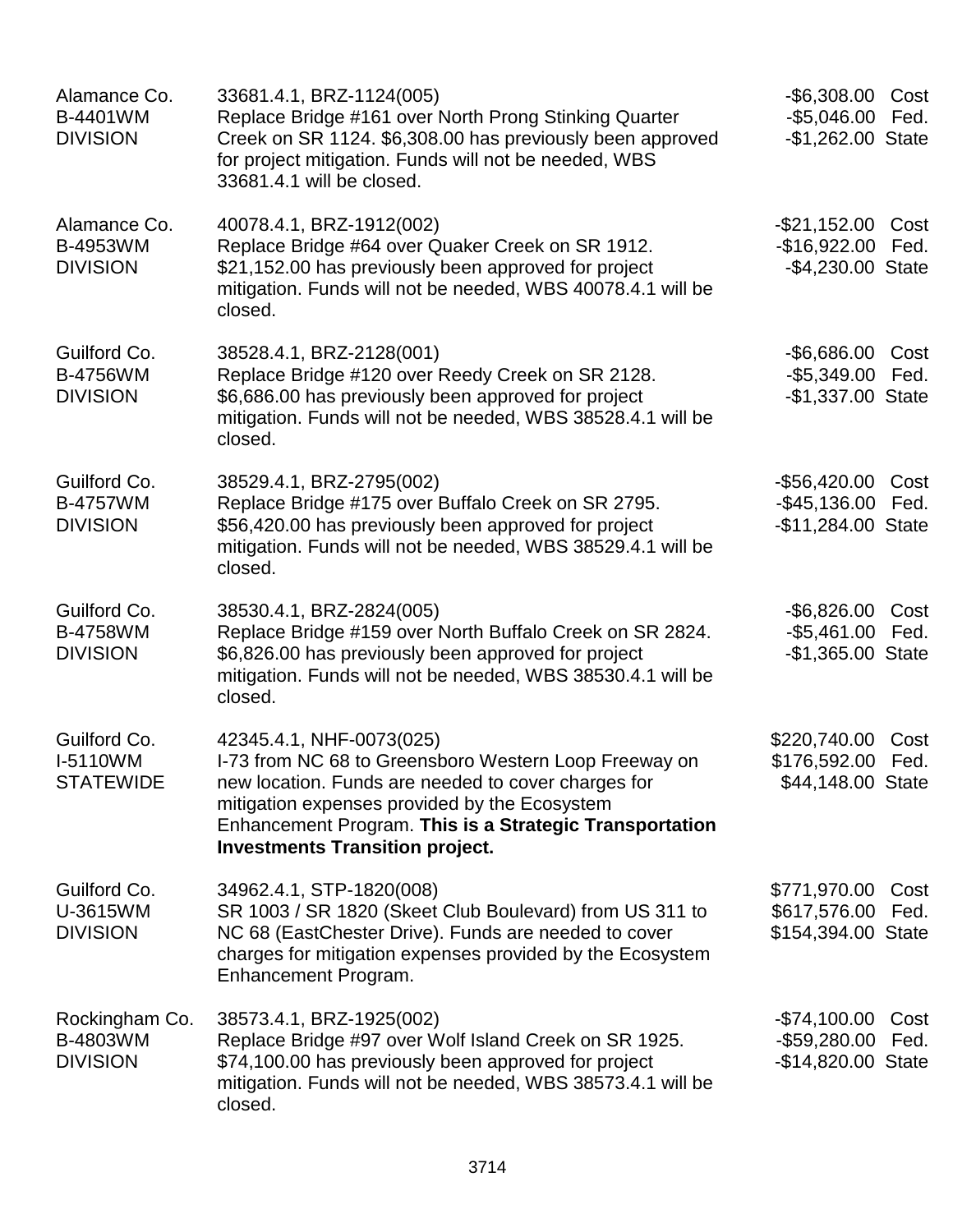# **Rural**

| Caswell Co.<br>R-5767<br><b>REGIONAL</b>                       | 44669.3.1, STP-0086(019)<br>NC 86 from SR 1503 (Walter's Mill Road). \$388,000.00 has<br>previously been approved for construction. Additional funds<br>are requested.                                                                       | \$150,000.00<br>\$120,000.00<br>\$30,000.00 State | Cost<br>Fed. |
|----------------------------------------------------------------|----------------------------------------------------------------------------------------------------------------------------------------------------------------------------------------------------------------------------------------------|---------------------------------------------------|--------------|
|                                                                | <b>Division 8</b><br><b>Enhancement</b>                                                                                                                                                                                                      |                                                   |              |
| Pinehurst/<br>Moore Co.<br><b>ER-5600HC</b><br><b>DIVISION</b> | 46305.3.21, STP-0829(007)<br>The Pinehurst Traffic Circle for Fall 2016 and Spring 2017.<br>Funds are needed for construction for annual planting.                                                                                           | \$49,000.00<br>\$39,200.00<br>\$9,800.00 State    | Cost<br>Fed. |
|                                                                | <b>Bridge</b>                                                                                                                                                                                                                                |                                                   |              |
| Randolph Co.<br>B-5739<br><b>DIVISION</b>                      | 45695.2.1, BRZ-2621(004)<br>Replace Bridge #170 over Reed Creek on SR 2621. Funds<br>are needed for full right of way and utilities.                                                                                                         | \$30,000.00<br>\$24,000.00<br>\$6,000.00 State    | Cost<br>Fed. |
| Randolph Co.<br>B-5763<br><b>DIVISION</b>                      | 45719.2.1, BRZ-2407(001)<br>Replace Bridge #129 over a Branch of Sandy Creek on<br>SR 2407. Funds are needed for full right of way and utilities.                                                                                            | \$25,000.00<br>\$20,000.00<br>\$5,000.00 State    | Cost<br>Fed. |
|                                                                | <b>Safety</b>                                                                                                                                                                                                                                |                                                   |              |
| Chatham Co.<br>W-5601IC<br><b>STATEWIDE</b>                    | 50138.3.238, HSIP-000S(856)<br>Various National Highway System (NHS) routes in Division 8<br>(Lee, Chatham, Moore, Richmond, Randolph, and Scotland<br>Counties). Funds are needed for construction for guardrail<br>end unit upgrades.      | \$240,000.00<br>\$216,000.00<br>\$24,000.00 State | Cost<br>Fed. |
| Chatham Co.<br>W-5601ID<br><b>STATEWIDE</b>                    | 50138.3.239, HSIP-000S(857)<br>Various National Highway System (NHS) routes in Division 8<br>(Lee, Chatham, Moore, Richmond, Randolph, Scotland and<br>Hoke Counties). Funds are needed for construction for<br>guardrail end unit upgrades. | \$238,000.00<br>\$214,200.00<br>\$23,800.00 State | Cost<br>Fed. |
| Montgomery Co.<br><b>SS-4908BD</b><br><b>STATEWIDE</b>         | 44890.1.1, HSIP-000S(861)<br>Replace guardrail end units at various National Highway<br>System (NHS) routes in Montgomery and Richmond<br>counties. Funds are needed for preliminary engineering.                                            | \$5,000.00<br>\$4,500.00<br>\$500.00 State        | Cost<br>Fed. |
| Montgomery Co.<br>W-5601IB<br><b>STATEWIDE</b>                 | 50138.3.237, HSIP-0073(045)<br>I-73 / 74 Pavement Marking Improvements. Construction<br>funds are needed for safety improvements.                                                                                                            | \$314,000.00<br>\$282,600.00<br>\$31,400.00 State | Cost<br>Fed. |
| Randolph Co.<br><b>W-5601EK</b><br><b>REGIONAL</b>             | 50138.2.142, HSIP-0311(034)<br>US 311 from SR 1524 (Beckerdite Road) to SR 1525<br>(Beeson Farm Road). Funds are needed for full right of way                                                                                                | \$160,000.00<br>\$144,000.00<br>\$16,000.00 State | Cost<br>Fed. |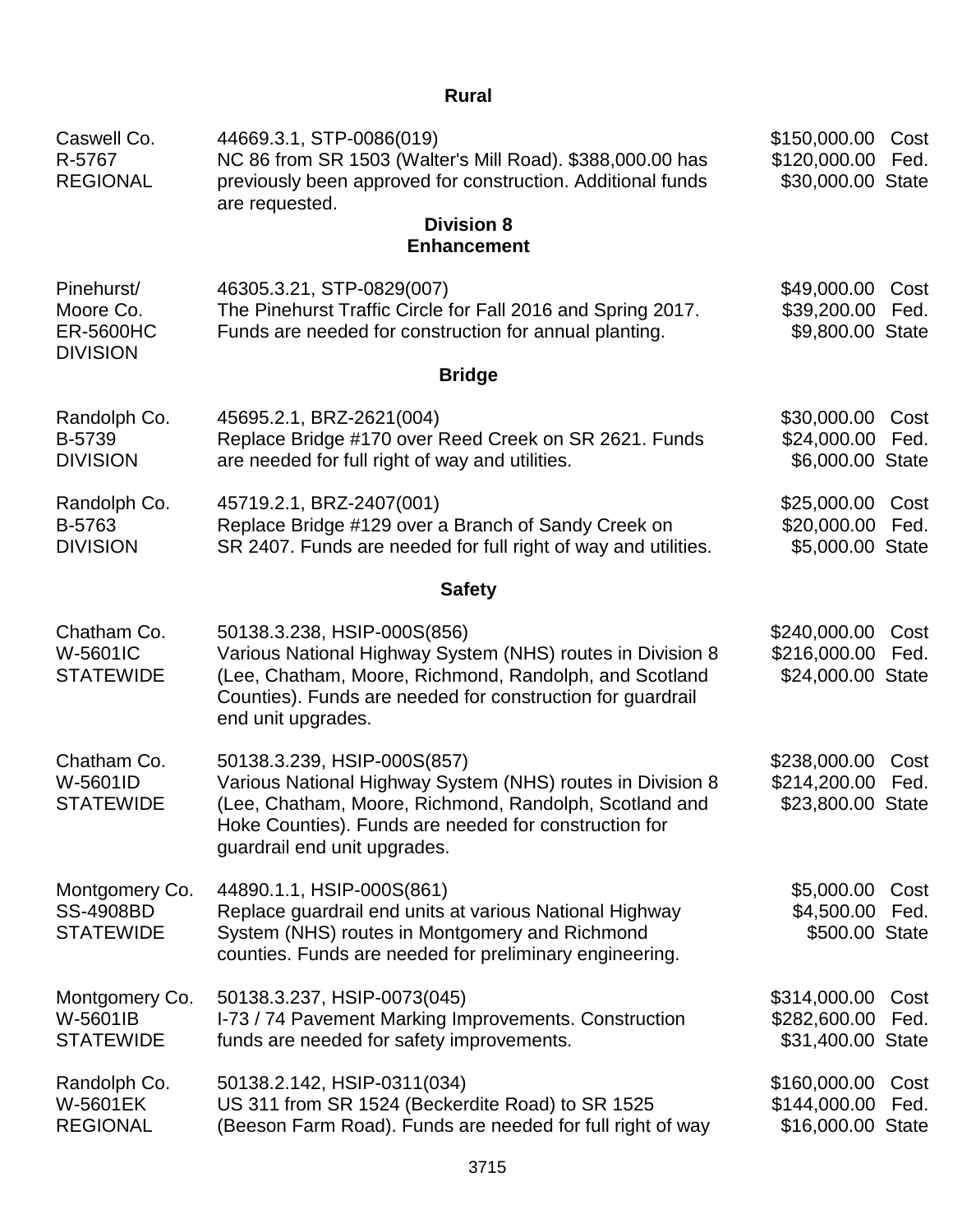and utilities.

| Randolph Co.<br>W-5601HJ<br><b>DIVISION</b>         | 50138.3.219, HSIP-000S(850)<br>Pavement markings improvements at various locations.<br>Construction funds are needed for safety improvements.                                                                                               | \$1,480,000.00<br>\$1,332,000.00<br>\$148,000.00 State   | Cost<br>Fed. |
|-----------------------------------------------------|---------------------------------------------------------------------------------------------------------------------------------------------------------------------------------------------------------------------------------------------|----------------------------------------------------------|--------------|
| Randolph Co.<br>W-5601HV<br><b>REGIONAL</b>         | 50138.2.231, HSIP-0042(070)<br>NC 42 near SR 2895 (Moffit Mill Road). Funds are needed<br>for full right of way and utilities.                                                                                                              | \$300,000.00<br>\$270,000.00<br>\$30,000.00 State        | Cost<br>Fed. |
| Richmond Co.<br><b>SS-4908BC</b><br><b>DIVISION</b> | 44891.1.1, HSIP-1900(006)<br>SR 1900 (Battley Dairy Road) at SR1966 (Airport Road).<br>Funds are needed for preliminary engineering.                                                                                                        | \$1,000.00<br>\$900.00<br>\$100.00 State                 | Cost<br>Fed. |
| Richmond Co.<br>W-5601IA<br><b>STATEWIDE</b>        | 50138.3.236, HSIP-0073(046)<br>I-73 / 74 in Richmond, Montgomery and Randolph Counties.<br>Construction funds are needed for safety improvements.                                                                                           | \$332,000.00<br>\$298,800.00<br>\$33,200.00 State        | Cost<br>Fed. |
|                                                     | <b>Project Mitigation</b>                                                                                                                                                                                                                   |                                                          |              |
| Chatham Co.<br><b>B-4730WM</b><br><b>DIVISION</b>   | 38503.4.1, BRZ-1549(006)<br>Replace Bridge #108 over Terrell Creek on SR 1549.<br>\$7,894.00 has previously been approved for project<br>mitigation. Funds will not be needed, WBS 38503.4.1 will be<br>closed.                             | $-$7,894.00$<br>$-$ \$6,315.00<br>-\$1,579.00 State      | Cost<br>Fed. |
| Hoke Co.<br>B-5127WM<br><b>REGIONAL</b>             | 42285.4.1, BRSTP-0211(024)<br>Replace Bridge #4 over Raft Swamp on NC 211. Funds are<br>needed to cover charges for mitigation expenses provided<br>by the Ecosystem Enhancement Program.                                                   | \$41,297.00<br>\$33,038.00<br>\$8,259.00 State           | Cost<br>Fed. |
| Randolph Co.<br><b>B-5114WM</b><br><b>DIVISION</b>  | 42252.4.1, BRZ-1619(005)<br>Replace Bridge #136 over US 29 / 70 / I-85 Business on<br>SR 1619 in High Point. \$85,800.00 has previously been<br>approved for project mitigation. Funds will not be needed,<br>WBS 42252.4.1 will be closed. | $-$ \$85,800.00<br>$-$ \$68,640.00<br>-\$17,160.00 State | Cost<br>Fed. |
| Richmond Co.<br>R-2501WM<br><b>STATEWIDE</b>        | 34437.4.1, NHF-0001(001)<br>US 1 from South Carolina State Line to SR 1104. Funds are<br>needed to cover charges for mitigation expenses provided<br>by the Ecosystem Enhancement Program.                                                  | \$35,601.00<br>\$28,480.00<br>\$7,121.00 State           | Cost<br>Fed. |
| Scotland Co.<br><b>B-4816WM</b><br><b>REGIONAL</b>  | 38586.4.1, BRSTP-0015(022)<br>Replace Bridge #65 over Juniper Creek on US 15-501.<br>\$73,337.00 has previously been approved for project<br>mitigation. Funds will not be needed, WBS 38586.4.1 will be<br>closed.                         | $-$73,337.00$<br>$-$ \$58,670.00<br>-\$14,667.00 State   | Cost<br>Fed. |

# **High Priority**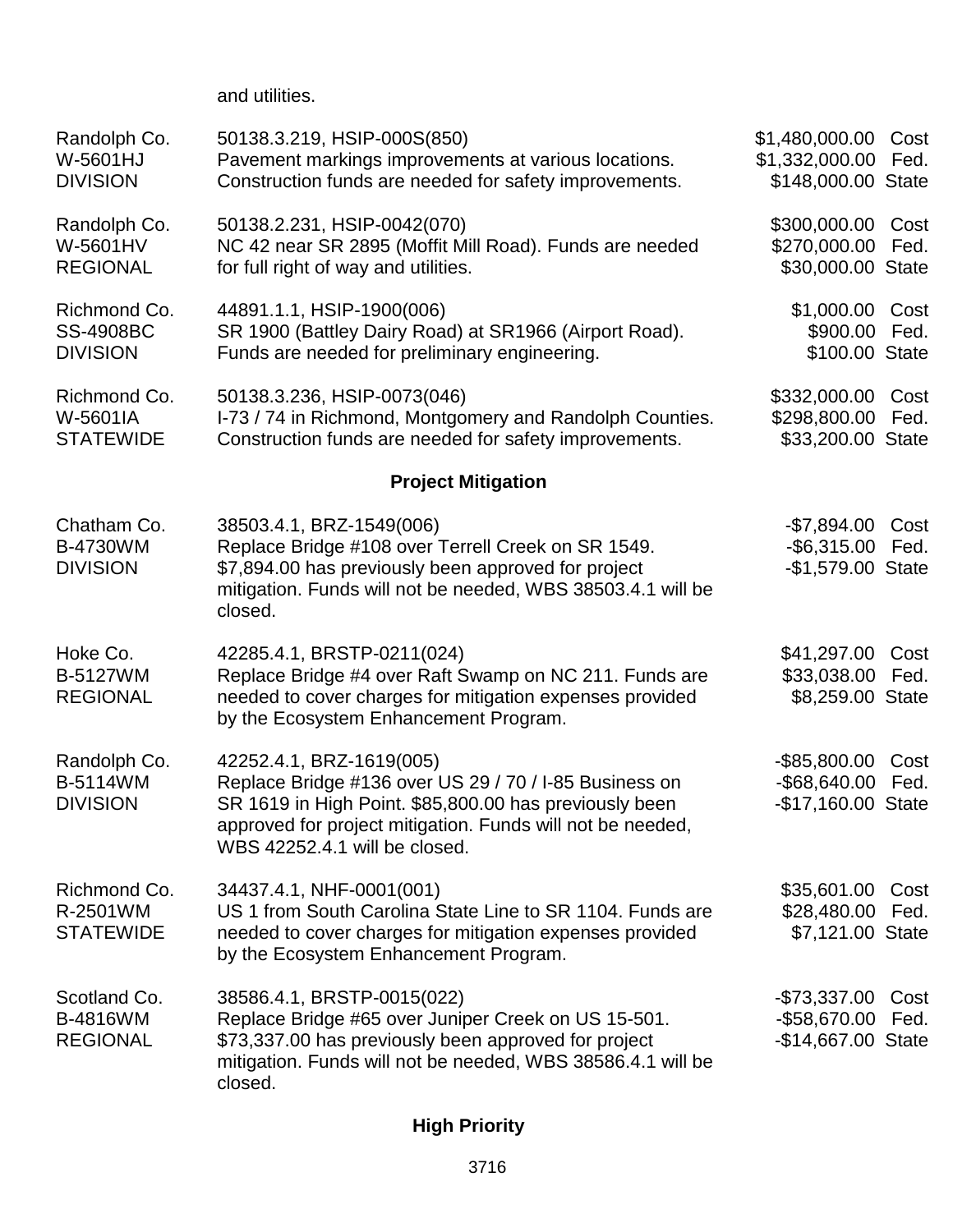| Richmond Co.<br>R-3421A<br><b>STATEWIDE</b>             | 34542.2.6, HPPF-0220(030)<br>US 220 Bypass from US 74 Bypass west of Rockingham at<br>SR 1109 (Zion Church Road) Interchange to south of SR<br>1140 (Old Charlotte Highway). \$6,836,468.00 has previously<br>been approved for utilities. Additional funds are requested.                                                                                                                                                                                                        | \$1,000,000.00<br>\$800,000.00<br>\$200,000.00 State                 | Cost<br>Fed. |
|---------------------------------------------------------|-----------------------------------------------------------------------------------------------------------------------------------------------------------------------------------------------------------------------------------------------------------------------------------------------------------------------------------------------------------------------------------------------------------------------------------------------------------------------------------|----------------------------------------------------------------------|--------------|
|                                                         | <b>Bicycle and Pedestrian</b>                                                                                                                                                                                                                                                                                                                                                                                                                                                     |                                                                      |              |
| Biscoe/<br>Montgomery Co.<br>EB-5760<br><b>DIVISION</b> | 50437.1.F1, TAP-0220(079)<br>Construct a multi-use path along US 220 Business at<br>Eastern Montgomery Middle School Greenway from<br>Montgomery Middle and High Schools to Arthur Drive in<br>Biscoe. Funds are needed for preliminary engineering.                                                                                                                                                                                                                              | \$60,000.00 Cost<br>\$48,000.00<br>\$12,000.00 Local                 | Fed.         |
|                                                         | <b>Division 9</b><br><b>Interstate</b>                                                                                                                                                                                                                                                                                                                                                                                                                                            |                                                                      |              |
| Rowan Co.<br>$I-5505$<br><b>STATEWIDE</b>               | 49012.1.1, IMS-085-2(74)76<br>I-85 from US 52 (Innes Street) and US 601 (Jake Alexander<br>Boulevard) Interchanges. \$80,000.00 has previously been<br>approved for preliminary engineering. Reduce funds. Project<br>is now State funded.                                                                                                                                                                                                                                        | $-$ \$80,000.00<br>-\$72,000.00 Fed.<br>-\$8,000.00 State            | Cost         |
|                                                         | <b>Enhancement</b>                                                                                                                                                                                                                                                                                                                                                                                                                                                                |                                                                      |              |
| Forsyth Co.<br>ER-5600IB<br><b>REGIONAL</b>             | 46305.3.20, STP-0918(106)<br>US 311 and I-40 on Union Road. Funds are needed for<br>construction for landscaping.                                                                                                                                                                                                                                                                                                                                                                 | \$225,000.00<br>\$180,000.00<br>\$45,000.00 State                    | Cost<br>Fed. |
|                                                         | <b>Urban</b>                                                                                                                                                                                                                                                                                                                                                                                                                                                                      |                                                                      |              |
| Forsyth Co.<br>U-2827B<br><b>REGIONAL</b>               | 34872.2.4, NHP-0421(087)<br>Replace Bridges #178, #269, #278, #286, #288, #291, #293,<br>#305, #312, #313, #336, US 421 / US 158 / US 421 / NC<br>150 / Business 40, west of Fourth Street to east of Church<br>Street (Combined with C-5620A: Business 40 multi-use<br>path). Initial funds are needed for right of way. This is a<br>Design-Build Project.                                                                                                                      | \$15,652,000.00 Cost<br>\$12,521,600.00 Fed.<br>\$3,130,400.00 State |              |
| Forsyth Co.<br>U-2827B<br><b>EXEMPT</b>                 | 34872.3.4, NHP-0421(087)<br>Replace Bridges #178, #269, #278, #286, #288, #291, #293,<br>#305, #312, #313, #336, US 421 / US 158 / US 421 / NC<br>150 / Business 40, west of Fourth Street to east of Church<br>Street (Combined with C-5620A: Business 40 multi-use<br>path). \$102,700,000.00 has previously been approved for<br>construction. Additional funds are needed for construction<br>based on combining the two projects. This is a Design-<br><b>Build Project.</b> | \$1,866,926.00<br>\$1,493,541.00<br>\$373,385.00 Local               | Cost<br>Fed. |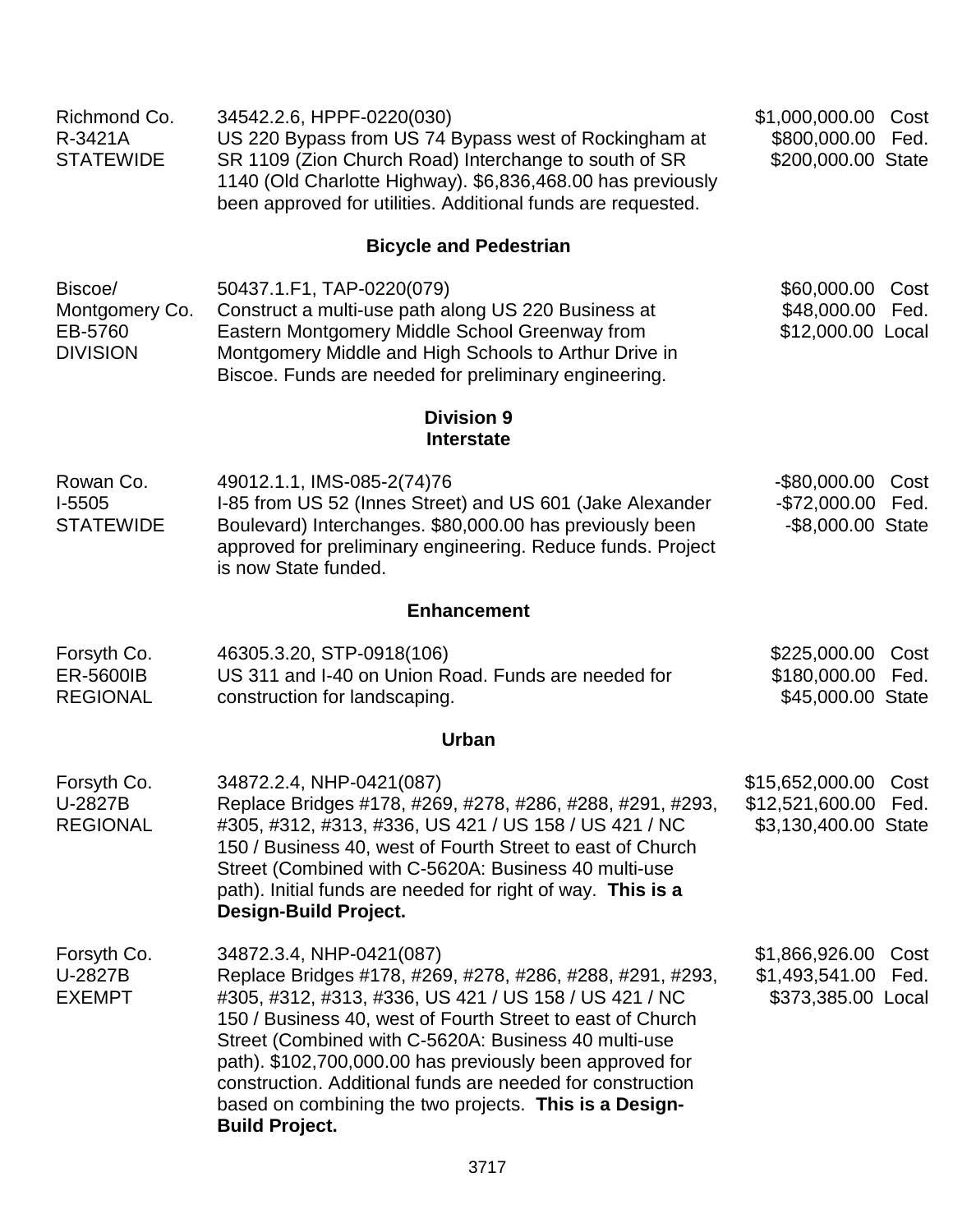# **Safety**

| Davidson Co.<br><b>SS-4909BS</b><br><b>DIVISION</b> | 44887.1.1, HSIP-1147(015)<br>SR 1147 (Old Salisbury Road) at I-85 Business (Southbound<br>Ramps) / SR 1232 (Odell Owen Road). Funds are needed<br>for preliminary engineering.                                                                                                                                 | \$3,500.00<br>\$3,150.00<br>\$350.00 State           | Cost<br>Fed. |
|-----------------------------------------------------|----------------------------------------------------------------------------------------------------------------------------------------------------------------------------------------------------------------------------------------------------------------------------------------------------------------|------------------------------------------------------|--------------|
| <b>Divisionwide</b><br>W-5601IH<br><b>REGIONAL</b>  | 50138.3.243, HSIP-000S(859)<br>Pavement marking improvements on multiple routes in<br>Division 9. Construction funds are needed for safety<br>improvements.                                                                                                                                                    | \$500,000.00<br>\$450,000.00<br>\$50,000.00 State    | Cost<br>Fed. |
| Forsyth Co.<br><b>SS-4909BR</b><br><b>DIVISION</b>  | 44888.1.1, HSIP-1120(015)<br>SR 1120 (Clemmonsville Road / Stafford Village Boulevard)<br>at SR 3011 (Old Salisbury Road). Funds are needed for<br>preliminary engineering.                                                                                                                                    | \$2,500.00<br>\$2,250.00<br>\$250.00 State           | Cost<br>Fed. |
| Stokes Co.<br><b>SS-4909BQ</b><br><b>DIVISION</b>   | 44889.1.1, HSIP-1134(008)<br>SR 1134 (William Fowler Road) at culvert (stream crossing)<br>and ravine (drop off) located in the vicinity of milepost 0.20.<br>Funds are needed for preliminary engineering.                                                                                                    | \$3,000.00<br>\$2,700.00<br>\$300.00 State           | Cost<br>Fed. |
|                                                     | <b>Project Mitigation</b>                                                                                                                                                                                                                                                                                      |                                                      |              |
| Davidson Co.<br><b>B-4740WM</b><br><b>DIVISION</b>  | 38513.4.1, BRZ-1194(009)<br>Replace Bridge #7 over Dykers Creek on SR 1194.<br>\$37,050.00 has previously been approved for project<br>mitigation. Funds will not be needed, WBS 38513.4.1 will be<br>closed.                                                                                                  | $-$37,050.00$<br>$-$29,640.00$<br>-\$7,410.00 State  | Cost<br>Fed. |
| Davidson Co.<br>B-4741WM<br><b>DIVISION</b>         | 38514.4.1, BRZ-1493(002)<br>Replace Bridge #38 over Muddy Creek on SR 1493.<br>\$54,600.00 has previously been approved for project<br>mitigation. Funds will not be needed, WBS 38514.4.1 will be<br>closed.                                                                                                  | $-$54,600.00$<br>$-$43,680.00$<br>-\$10,920.00 State | Cost<br>Fed. |
| Forsyth Co.<br>U-2800WM<br><b>DIVISION</b>          | 34858.4.1, STP-2601(005)<br>SR 2601 from Industrial Park Drive to SR 1005 (Old US 421)<br>at I-40 Business. Funds are needed to cover charges for<br>mitigation expenses provided by the Ecosystem<br>Enhancement Program.                                                                                     | \$95,550.00<br>\$76,440.00<br>\$19,110.00 State      | Cost<br>Fed. |
| Forsyth Co.<br>U-2925WM<br><b>DIVISION</b>          | 34892.4.FD1, STP-0918(016)<br>Salem Creek Connector from Salem Avenue to SR 4325<br>(Martin Luther King Drive). \$146,442.00 has previously been<br>approved for project mitigation. Additional funds are needed<br>to cover charges for mitigation expenses provided by the<br>Ecosystem Enhancement Program. | \$393,510.00<br>\$314,808.00<br>\$78,702.00 State    | Cost<br>Fed. |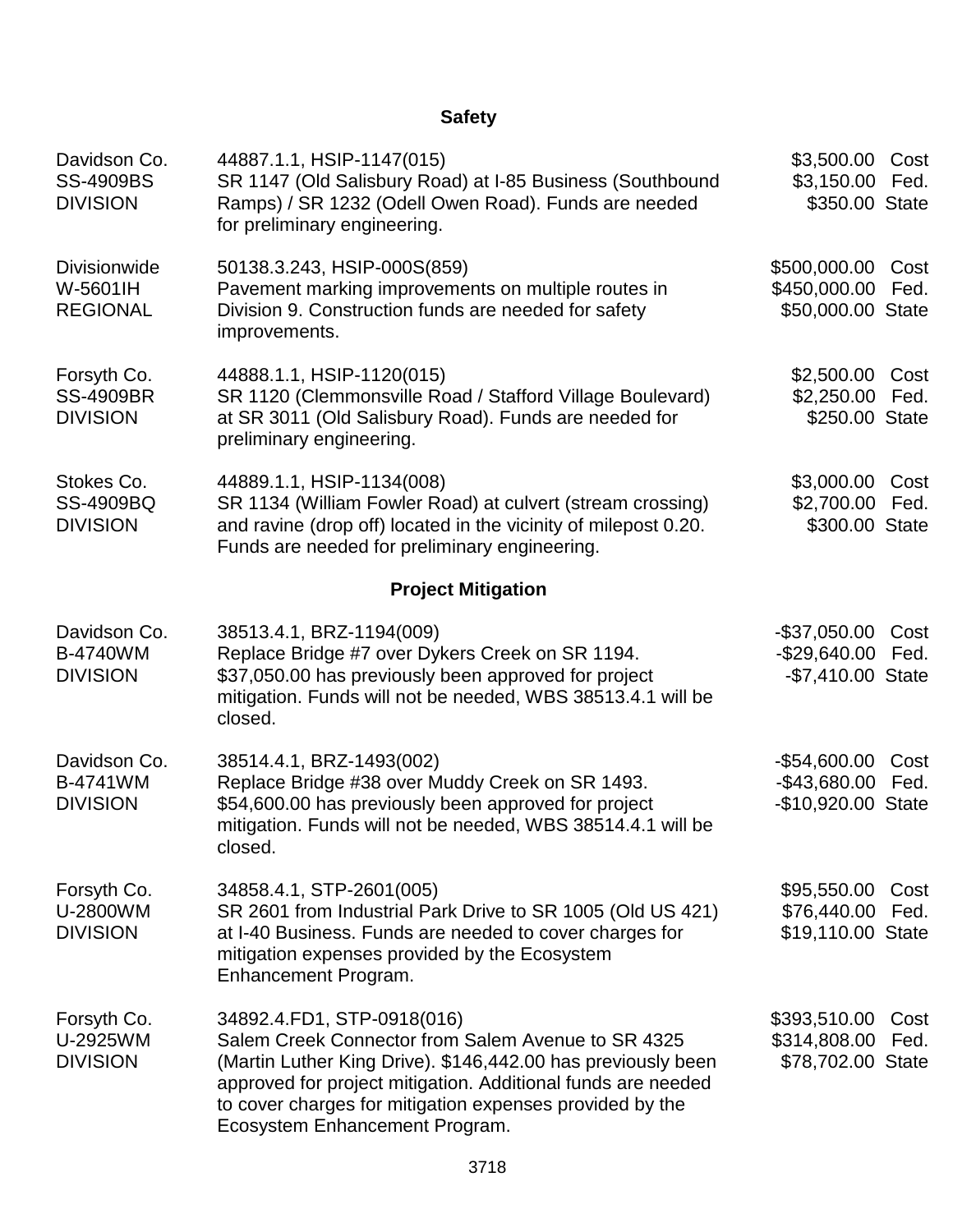| Rowan Co.<br>W-5313WM<br><b>DIVISION</b>                   | 46136.4.1, STP-1221(005)<br>SR 1221 (Old Beatty Ford Road) from SR 1337 (Lentz<br>Road) to SR 2335 (Lower Stone Church Road). Funds are<br>needed to cover charges for mitigation expenses provided<br>by the Ecosystem Enhancement Program. | \$28,080.00 Cost<br>\$22,464.00 Fed.<br>\$5,616.00 State |              |
|------------------------------------------------------------|----------------------------------------------------------------------------------------------------------------------------------------------------------------------------------------------------------------------------------------------|----------------------------------------------------------|--------------|
|                                                            | <b>Bicycle and Pedestrian</b>                                                                                                                                                                                                                |                                                          |              |
| Rural Hall /<br>Forsyth Co.<br>U-4741OJ<br><b>DIVISION</b> | 39745.2.F27, STPDA-0999(010)<br>NC 65 (Runningbrook Lane to Norvasa Street). Funds are<br>needed for full right of way.                                                                                                                      | \$66,000.00<br>\$52,800.00 Fed.<br>\$13,200.00 Local     | Cost         |
|                                                            | <b>Division 10</b><br><b>National Highway</b>                                                                                                                                                                                                |                                                          |              |
| Mecklenburg Co.<br>R-2123CE(L)<br><b>STATEWIDE</b>         | 34379.3.33, NHF-0485(046)<br>I-485 (Charlotte Eastern Outer Loop) / I-85. Funds are<br>needed for construction for Landscaping. This is a<br><b>Strategic Transportation Investments Transition project.</b>                                 | \$321,252.00<br>\$257,001.00 Fed.<br>\$64,251.00 State   | Cost         |
|                                                            | <b>Congestion Mitigation</b>                                                                                                                                                                                                                 |                                                          |              |
| Kannapolis/<br>Cabarrus Co.<br>C-4916C<br><b>EXEMPT</b>    | 44016.2.2, CMS-1034(009)<br>Sidewalk along Oakwood Avenue around Shady Brook<br>School. Funds are needed for full right of way.                                                                                                              | \$61,000.00<br>\$48,800.00<br>\$12,200.00 Local          | Cost<br>Fed. |
| Kannapolis/<br>Cabarrus Co.<br>$C-5161$<br><b>EXEMPT</b>   | 46226.1.F1, CMS-1034(020)<br>Irish Buffalo Creek Greenway. \$232,000.00 has previously<br>been approved for construction. Additional funds are<br>requested.                                                                                 | \$38,331.00 Cost<br>\$30,665.00 Fed.<br>\$7,666.00 Local |              |
| Mecklenburg Co.<br>C-5533<br><b>EXEMPT</b>                 | 45506.2.F1, CMS-1003(121)<br>The intersection of SR 5469 (Shopton Road) and SR 1156<br>(Beam Road). Funds are needed for full right of way.                                                                                                  | \$190,000.00 Cost<br>\$129,200.00<br>\$60,800.00 Local   | Fed.         |
| Mecklenburg Co.<br>$C-5542$<br><b>EXEMPT</b>               | 51012.3.F1, CMS-1003(124)<br>South Tryon Street from Queen Anne Drive to Nations Ford<br>Road. Construction funds are needed for a sidewalk.                                                                                                 | \$790,000.00 Cost<br>\$395,000.00<br>\$395,000.00 Local  | Fed.         |
| Gaston Co./<br>Mecklenburg Co.<br>C-5600G<br><b>EXEMPT</b> | 50061.3.8, CMAQ-1229(016)<br>I-85 Gaston-Mecklenburg Counties Intelligent Transportation<br>System Project. Funds are needed for construction for<br><b>Intelligent Transportation System Project.</b>                                       | \$900,000.00<br>\$720,000.00 Fed.<br>\$180,000.00 State  | Cost         |
|                                                            | $0 - 1 - 1$                                                                                                                                                                                                                                  |                                                          |              |

### **Safety**

| Cabarrus Co. | 44884.1.1, HSIP-1305(012) |
|--------------|---------------------------|
|--------------|---------------------------|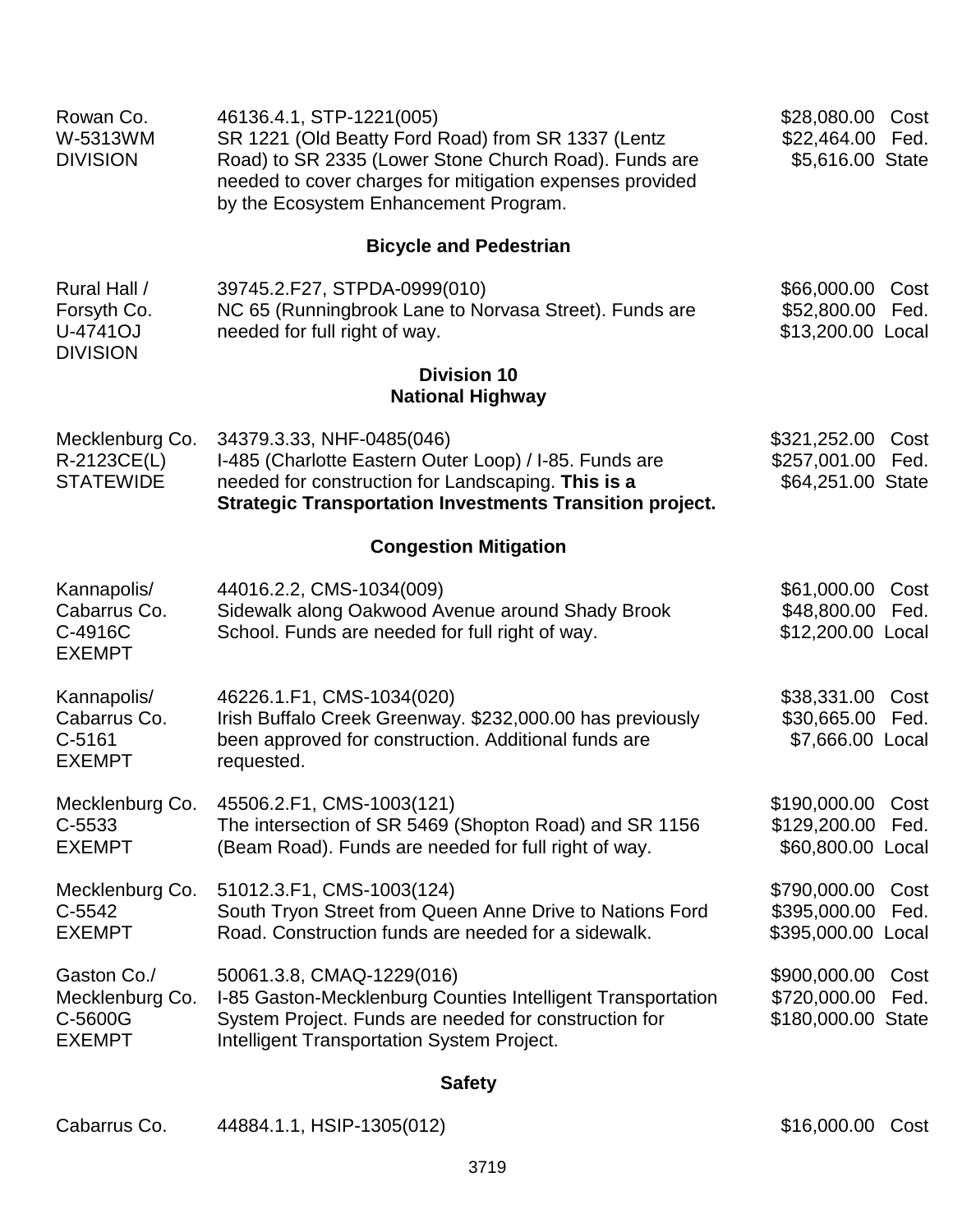| <b>SS-4910CK</b><br><b>DIVISION</b>                     | SR 1305 (Pitts School Road) in the vicinity of Morris Glen<br>Drive in Concord. Funds are needed for preliminary<br>engineering.                                                                                                                                                                                   | \$14,400.00 Fed.<br>\$1,600.00 State                    |              |
|---------------------------------------------------------|--------------------------------------------------------------------------------------------------------------------------------------------------------------------------------------------------------------------------------------------------------------------------------------------------------------------|---------------------------------------------------------|--------------|
| Cabarrus Co.<br>W-5601CW<br><b>DIVISION</b>             | 50138.3.102, HSIP-0049(034)<br>NC 49 and SR 1309 (Stough Road). Construction funds are<br>needed for safety improvements.                                                                                                                                                                                          | \$350,000.00<br>\$315,000.00<br>\$35,000.00 State       | Cost<br>Fed. |
| Mecklenburg Co.<br><b>SS-4910CL</b><br><b>STATEWIDE</b> | 44882.1.1, HSIP-0085(028)<br>I-85 Northbound Ramp to I-77 Northbound. Funds are<br>needed for preliminary engineering.                                                                                                                                                                                             | \$10,000.00 Cost<br>\$9,000.00<br>\$1,000.00 State      | Fed.         |
| Mecklenburg Co.<br>W-5601BI<br><b>STATEWIDE</b>         | 50138.3.62, HSIP-0485(038)<br>I-485 Inner Loop off-ramp to NC 49 (North Troy Street) in<br>Charlotte. Construction funds are needed for safety<br>improvements.                                                                                                                                                    | \$400,000.00 Cost<br>\$360,000.00<br>\$40,000.00 State  | Fed.         |
| Mecklenburg Co.<br>W-5601IK<br><b>STATEWIDE</b>         | 50138.1.246, HSIP-0485(045)<br>I-485 Outer Loop Ramp at NC 16 in Charlotte. Funds are<br>needed for preliminary engineering.                                                                                                                                                                                       | \$10,000.00<br>\$9,000.00 Fed.<br>\$1,000.00 State      | Cost         |
| Union Co.<br><b>SS-4910CI</b><br><b>DIVISION</b>        | 44886.1.1, HSIP-1501(020)<br>SR 1501 (Secrest Shortcut Road) at the Burger King<br>driveway in Monroe. Funds are needed for preliminary<br>engineering.                                                                                                                                                            | \$10,000.00 Cost<br>\$9,000.00<br>\$1,000.00 State      | Fed.         |
| Union Co.<br><b>W-5601BK</b><br><b>REGIONAL</b>         | 50138.2.64, HSIP-0200(004)<br>NC 200 (Lancaster) and SR 1117 (Providence Road South).<br>Funds are needed for full right of way.                                                                                                                                                                                   | \$150,000.00<br>\$135,000.00<br>\$15,000.00 State       | Cost<br>Fed. |
|                                                         | <b>Rail Program</b>                                                                                                                                                                                                                                                                                                |                                                         |              |
| Mecklenburg Co.<br>Z-5400JF<br><b>DIVISION</b>          | 43600.1.FD52, STPRR-1003(138)<br>Highway Grade Crossing Safety Project at the intersection of<br>SR 1784 (Rozzelles Ferry Road) and the CSX<br>Transportation Tracks: Crossing #631 797X in Charlotte.<br>\$16,000.00 has previously been approved for preliminary<br>engineering. Additional funds are requested. | \$11,000.00 Cost<br>\$9,900.00 Fed.<br>\$1,100.00 State |              |
| Mecklenburg Co.<br>Z-5400JF<br><b>DIVISION</b>          | 43600.3.FD52, STPRR-1003(139)<br>Highway Grade Crossing Safety Project at the intersection of<br>SR 1784 (Rozzelles Ferry Road) and the CSX<br>Transportation Tracks; Crossing #631 797X in Charlotte.<br>Construction funds are needed for safety improvements.                                                   | \$185,000.00<br>\$166,500.00<br>\$18,500.00 State       | Cost<br>Fed. |
|                                                         | <b>Municipal Bridge</b>                                                                                                                                                                                                                                                                                            |                                                         |              |
| Union Co.<br>M-0414JA                                   | 42080.1.123, BRZ-NBIS(013)<br>Municipal Bridge Inspection - 2 bridges within the                                                                                                                                                                                                                                   | \$5,814.00<br>\$4,651.00                                | Cost<br>Fed. |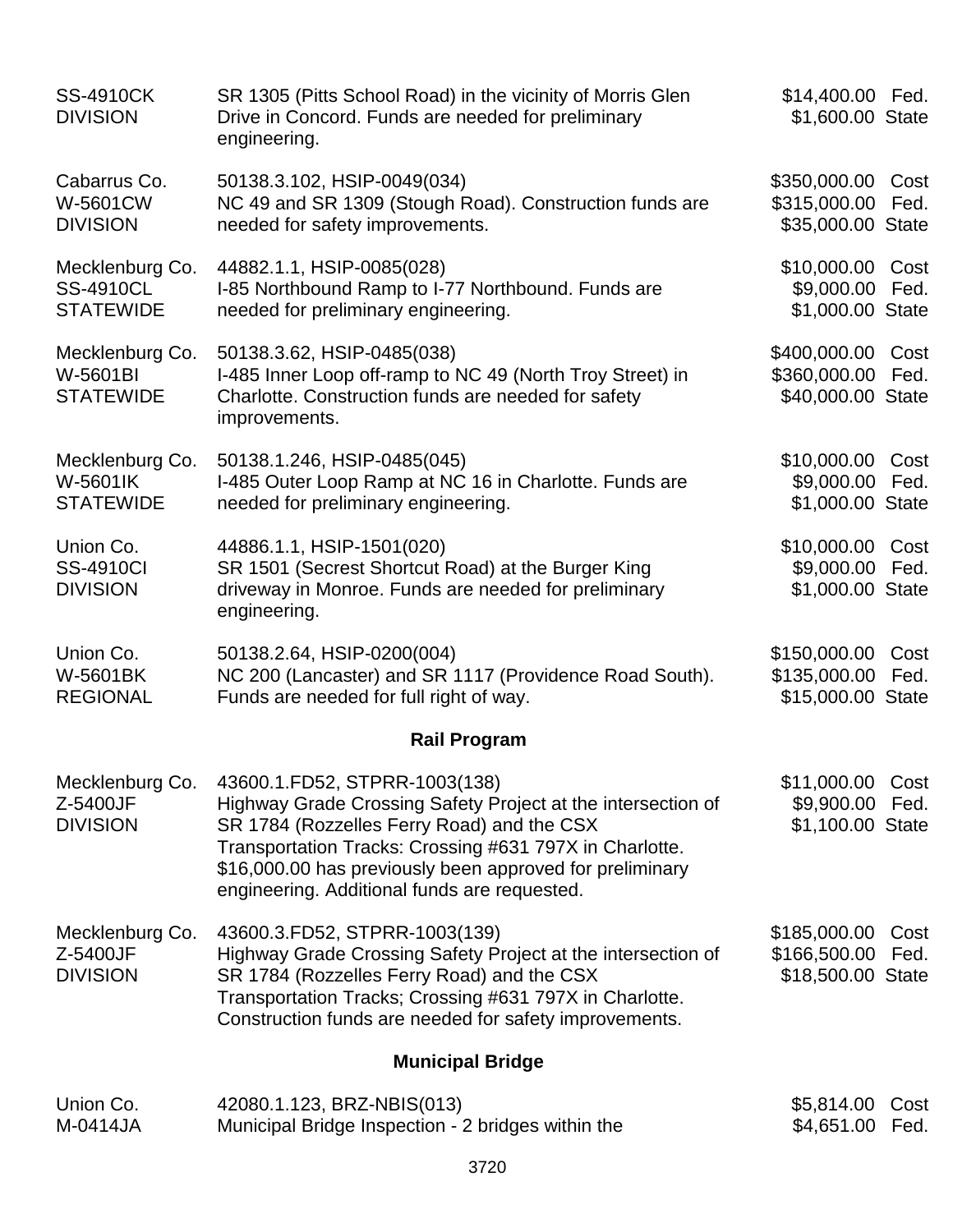| <b>DIVISION</b>                                        | <b>Municipality</b><br>of Waxhaw. Funds are needed for preliminary engineering.                                                                                                                     | \$1,163.00 Local                                       |              |
|--------------------------------------------------------|-----------------------------------------------------------------------------------------------------------------------------------------------------------------------------------------------------|--------------------------------------------------------|--------------|
|                                                        | <b>Project Mitigation</b>                                                                                                                                                                           |                                                        |              |
| Mecklenburg Co.<br>I-5405WM<br><b>STATEWIDE</b>        | 45454.4.1, NHF-077-1(229)9<br>I-77 construct a pedestrian culvert on Torrence Creek.<br>Funds are needed to cover charges for mitigation expenses<br>provided by the Ecosystem Enhancement Program. | \$144,300.00 Cost<br>\$115,440.00<br>\$28,860.00 State | Fed.         |
|                                                        | <b>Bicycle and Pedestrian</b>                                                                                                                                                                       |                                                        |              |
| Concord/<br>Cabarrus Co.<br>EB-5732<br><b>DIVISION</b> | 51055.1.1, TAP-1004(063)<br>Bruton Smith Boulevard / Concord Mills Boulevard and<br>portions of Weddington Road from US 29 to Weddington<br>Road. Funds are needed for preliminary engineering.     | \$240,656.00<br>\$240,656.00                           | Cost<br>Fed. |
|                                                        | <b>Division 11</b><br><b>Interstate</b>                                                                                                                                                             |                                                        |              |
| Surry Co.<br>I-5801<br><b>STATEWIDE</b>                | 50444.3.1, NHPP-0077(004)<br>I-77 from 1.2 miles north of US 21 to 0.4 mile north of SR<br>1136 (Ebenezer Church Road). Funds are needed for<br>construction<br>for pavement rehabilitation.        | \$850,000.00<br>\$680,000.00<br>\$170,000.00 State     | Cost<br>Fed. |
| Surry Co.<br>I-5802<br><b>STATEWIDE</b>                | 50445.3.1, NHPP-0077(005)<br>I-77 from SR 1131 (Fax Welborn Road) to 1 mile north of<br>SR 1131 (Fax Welborn Road). Construction funds are<br>needed for pavement rehabilitation.                   | \$800,000.00<br>\$640,000.00<br>\$160,000.00 State     | Cost<br>Fed. |
|                                                        | <b>Safety</b>                                                                                                                                                                                       |                                                        |              |
| Surry Co.<br>SS-4911AO<br><b>DIVISION</b>              | 44881.1.1, HSIP-1700(021)<br>SR 1700 (Green Hill Road) in the curve near Hazel Court.<br>Funds are needed for preliminary engineering.                                                              | \$5,000.00 Cost<br>\$4,500.00 Fed.<br>\$500.00 State   |              |
| Surry Co.<br>W-5601AV<br><b>REGIONAL</b>               | 50138.3.49, HSIP-0052(050)<br>US 52 Business / NC 89 (Renfro Street) and NC 103 / SR<br>2432 (Pine Street). Funds are needed for construction for<br>safety improvements.                           | \$140,000.00<br>\$126,000.00<br>\$14,000.00 State      | Cost<br>Fed. |
| Watauga Co.<br><b>SS-4911AP</b><br><b>DIVISION</b>     | 44880.1.1, HSIP-1117(016)<br>SR 1117 (Mast Gap Road). Funds are needed for<br>preliminary engineering.                                                                                              | \$2,500.00 Cost<br>\$2,250.00<br>\$250.00 State        | Fed.         |
|                                                        | <b>Project Mitigation</b>                                                                                                                                                                           |                                                        |              |
| Alleghany Co.                                          | 37044.4. FR1, STP-0021 (014)                                                                                                                                                                        | \$1,344,233.00                                         | Cost         |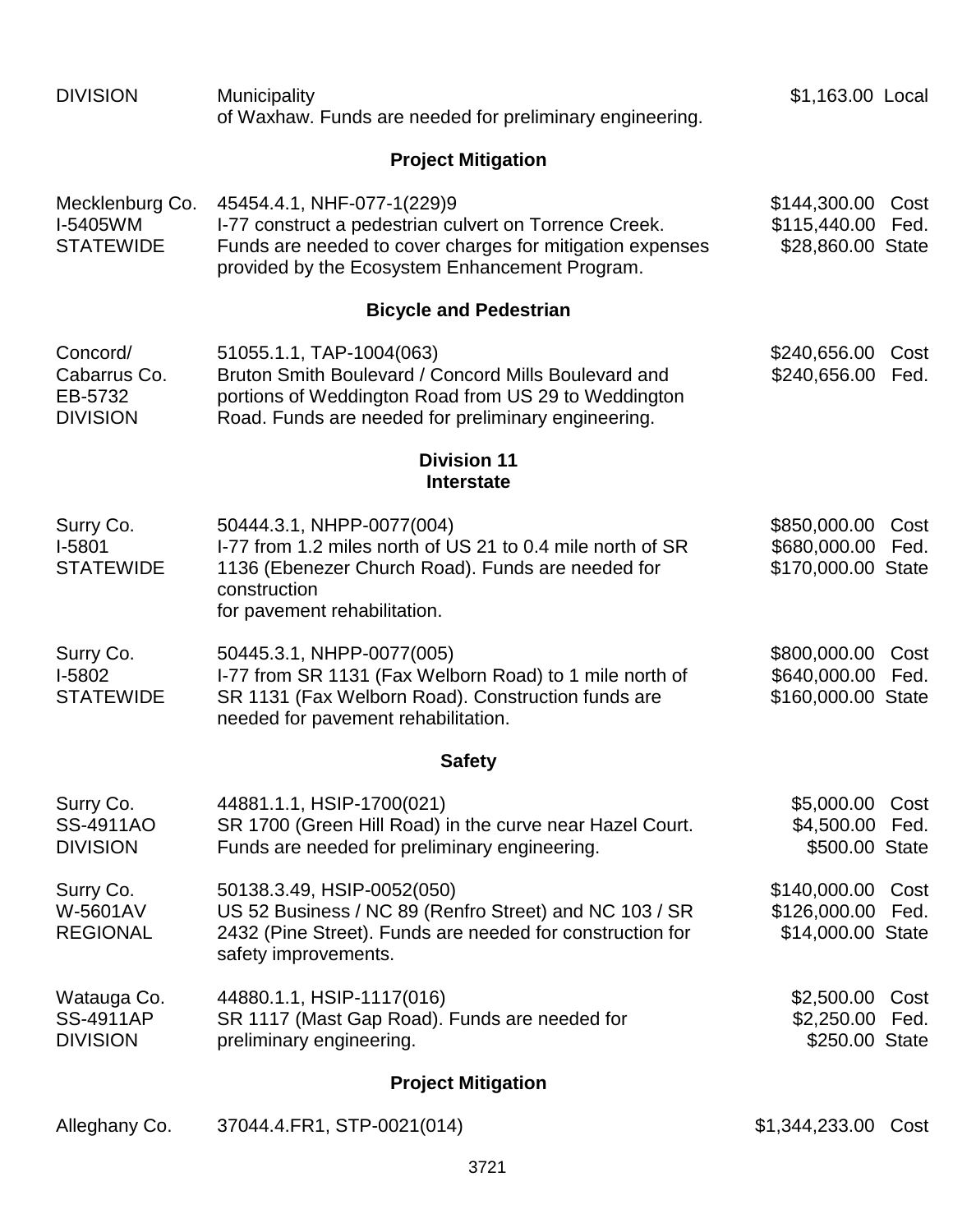| R-3101WM<br><b>REGIONAL</b>                              | US 21 from SR 1100 (Oklahoma Road) to SR 1121 (Pine<br>Swamp Road). \$482,799.00 has previously been approved<br>for project mitigation. Additional funds are needed to cover<br>charges for mitigation expenses provided by the Ecosystem<br>Enhancement Program. This is a Strategic Transportation<br><b>Investments Transition project.</b> | \$1,075,386.00 Fed.<br>\$268,847.00 State                               |
|----------------------------------------------------------|-------------------------------------------------------------------------------------------------------------------------------------------------------------------------------------------------------------------------------------------------------------------------------------------------------------------------------------------------|-------------------------------------------------------------------------|
| Caldwell Co.<br><b>B-5138WM</b><br><b>REGIONAL</b>       | 42299.4.FR1, BRSTP-321A(003)<br>Replace Bridge #6 over Little Gunpowder Creek on US<br>321A. \$16,980.00 has previously been approved for project<br>mitigation. Additional funds are needed to cover charges for<br>mitigation expenses provided by the Ecosystem<br>Enhancement Program.                                                      | \$46,800.00 Cost<br>\$37,440.00<br>Fed.<br>\$9,360.00 State             |
| Watauga Co.<br>R-2915WM<br><b>STATEWIDE</b>              | 34518.4.1, HPPSTP-0221(013)<br>US 421 in Watauga County to US 221 Business / NC 88 in<br>Jefferson. Funds are needed to cover charges for mitigation<br>expenses provided by the Ecosystem Enhancement<br>Program. This is a Strategic Transportation Investments<br><b>Transition project.</b>                                                 | \$3,667,993.00<br>Cost<br>\$2,934,394.00<br>Fed.<br>\$733,599.00 State  |
|                                                          | <b>Division 12</b><br><b>Surface Transportation</b>                                                                                                                                                                                                                                                                                             |                                                                         |
| Catawba Co.<br>R-5113<br><b>DIVISION</b>                 | 42364.1.FD2, STP-1005(037)<br>SR 1005 (Startown Road) from US 70 to NC 10.<br>\$500,000.00 has previously been approved for preliminary<br>engineering. Reduce Funds. Project is now State funded.                                                                                                                                              | $-$500,000.00$<br>Cost<br>$-$400,000.00$<br>Fed.<br>-\$100,000.00 State |
|                                                          | <b>Congestion Mitigation</b>                                                                                                                                                                                                                                                                                                                    |                                                                         |
| Hickory/<br>Catawba Co.<br>C-5196<br><b>EXEMPT</b>       | 46248.1.F1, CMS-1143(012)<br>16th Street (Sandy Ridge Road) at 29th Avenue NE and<br>21st Street Avenue NE. Funds are needed for preliminary<br>engineering.                                                                                                                                                                                    | \$10,000.00<br>Cost<br>\$8,000.00 Fed.<br>\$2,000.00 Local              |
| Mooresville/<br>Iredell Co.<br>$C-5529$<br><b>EXEMPT</b> | 51043.2.F1, CMS-1226(018)<br>Intersection of NC 115 and Faith Road Campus Lane in<br>Mooresville, realign Faith Road to tie into existing NC 115 /<br>Campus Lane intersection and construct dedicated turn<br>lanes on Faith Road and Campus Lane approaches to the<br>intersection. Funds are needed for full right of way and<br>utilities.  | \$109,000.00<br>Cost<br>\$81,750.00<br>Fed.<br>\$27,250.00 Local        |
| Mooresville/<br>Iredell Co.<br>C-5701<br><b>EXEMPT</b>   | 46446.2.1, CMS-0801(012)<br>Intersection of NC 801 / 150. Funds are needed for full right<br>of way and utilities.                                                                                                                                                                                                                              | \$500,719.00<br>Cost<br>\$395,568.00<br>Fed.<br>\$105,151.00 Local      |

**Rail Program**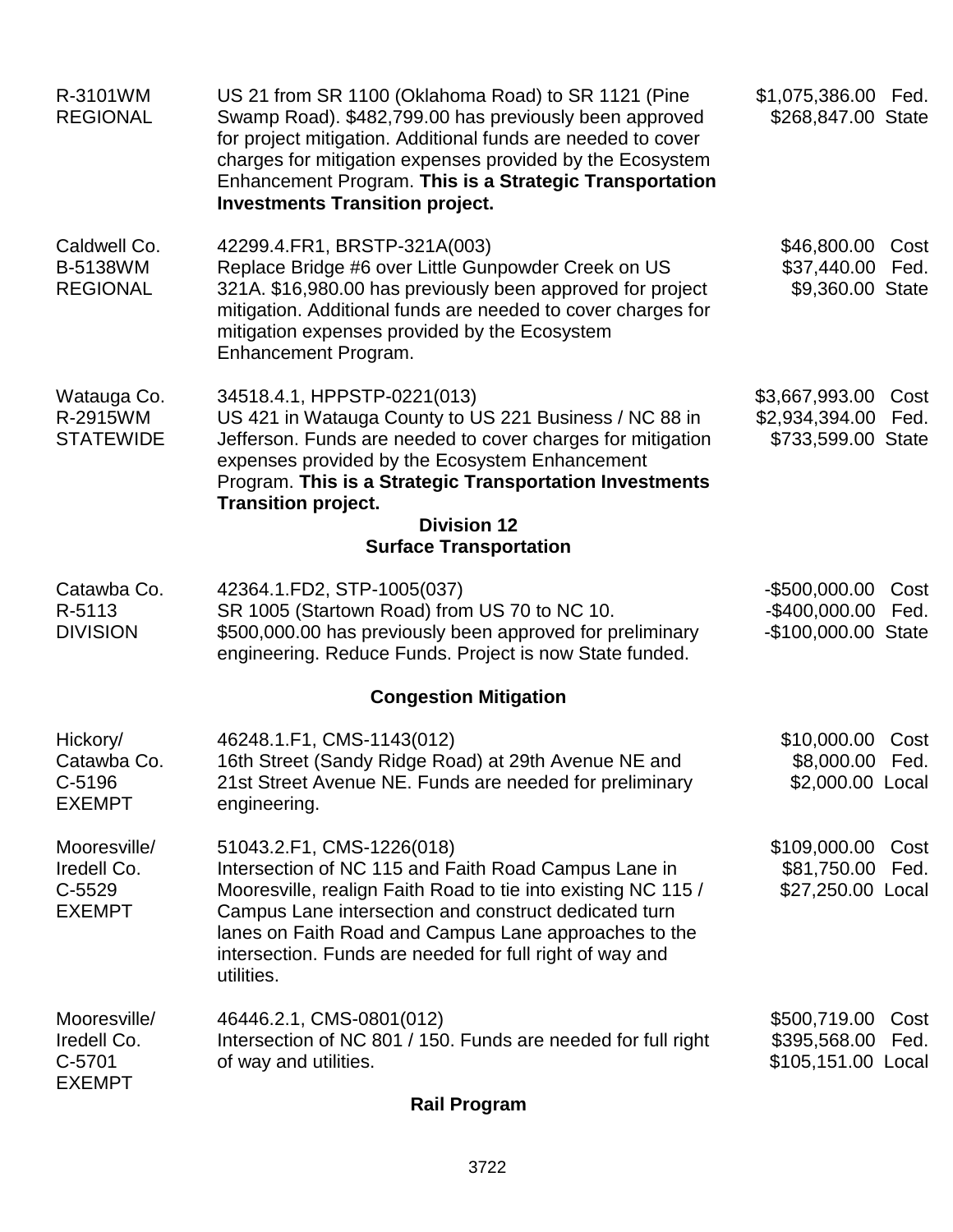| Gaston Co.<br>Z-5400LF<br><b>DIVISION</b>         | 43600.3.61, RR-2466(001)<br>Railway-Highway Grade Crossing Safety Project. SR 2466<br>(Garrison Boulevard) at Norfolk Southern Railway Tracks;<br>Crossing #729 950M in Gastonia. Construction funds are<br>needed for safety improvements.                                                                    | \$270,000.00<br>\$243,000.00<br>\$27,000.00 State         | Cost<br>Fed. |
|---------------------------------------------------|----------------------------------------------------------------------------------------------------------------------------------------------------------------------------------------------------------------------------------------------------------------------------------------------------------------|-----------------------------------------------------------|--------------|
| Iredell Co.<br>Z-5400LH<br><b>DIVISION</b>        | 43600.3.75, RR-1226(021)<br>Railway-Highway Grade Crossing Safety Project on Penske<br>Way at Norfolk Southern Railway Tracks; Crossing #721<br>616P near Mooresville. Construction funds are needed for<br>safety improvements.                                                                               | \$279,000.00<br>\$251,100.00<br>\$27,900.00 State         | Cost<br>Fed. |
|                                                   | <b>Project Mitigation</b>                                                                                                                                                                                                                                                                                      |                                                           |              |
| Catawba Co.<br><b>B-5150WM</b><br><b>DIVISION</b> | 42311.4.1, BRZ-1404(013)<br>Replace Bridge #34 over Falling Creek on SR 1404. Funds<br>are needed to cover charges for mitigation expenses<br>provided by the Ecosystem Enhancement Program.                                                                                                                   | \$53,820.00<br>\$43,056.00<br>\$10,764.00 State           | Cost<br>Fed. |
| Iredell Co.<br>K-4908WM<br><b>STATEWIDE</b>       | 39894.4.1, IMS-77-1(177)39<br>New Rest Area pair Iredell County (Lake Norman) and<br>Iredell / Yadkin County Line. Funds are needed to cover<br>charges for mitigation expenses provided by the Ecosystem<br>Enhancement Program. This is a Strategic Transportation<br><b>Investments Transition project.</b> | \$147,420.00<br>\$117,936.00<br>\$29,484.00 State         | Cost<br>Fed. |
|                                                   | <b>Division 13</b><br><b>Interstate</b>                                                                                                                                                                                                                                                                        |                                                           |              |
| Madison Co.<br>$1-5753$<br><b>STATEWIDE</b>       | 52031.3.1, NHPP-0026(008)<br>I-26 from the Tennessee State Line to Tributary of Little<br>Creek. Funds are needed for construction for pavement<br>rehabilitation.                                                                                                                                             | \$400,000.00<br>\$320,000.00<br>\$80,000.00 State         | Cost<br>Fed. |
| Buncombe Co.<br>I-5750<br><b>STATEWIDE</b>        | 52028.3.1, NHPP-0040(025)<br>I-40 from 0.2 mile east of US 25 (Hendersonville Road) to<br>0.2 mile east of SR 3075 (Onteora Boulevard). Funds are<br>needed for construction for bridge rehabilitation.                                                                                                        | \$4,000,000.00<br>\$3,200,000.00<br>\$800,000.00 State    | Cost<br>Fed. |
|                                                   | <b>Surface Transportation</b>                                                                                                                                                                                                                                                                                  |                                                           |              |
| Buncombe Co.<br>U-4739<br><b>DIVISION</b>         | 39741.1.FD1, STP-3556(002)<br>SR 3556 (Amboy Road / Meadow Road) from I-240 to US 25<br>(Biltmore Avenue). \$600,000.00 has previously been<br>approved for preliminary engineering. Reduce Funds.<br>Project is now State funded.                                                                             | $-$ \$600,000.00<br>$-$480,000.00$<br>-\$120,000.00 State | Cost<br>Fed. |
|                                                   |                                                                                                                                                                                                                                                                                                                |                                                           |              |

## **Appalachian**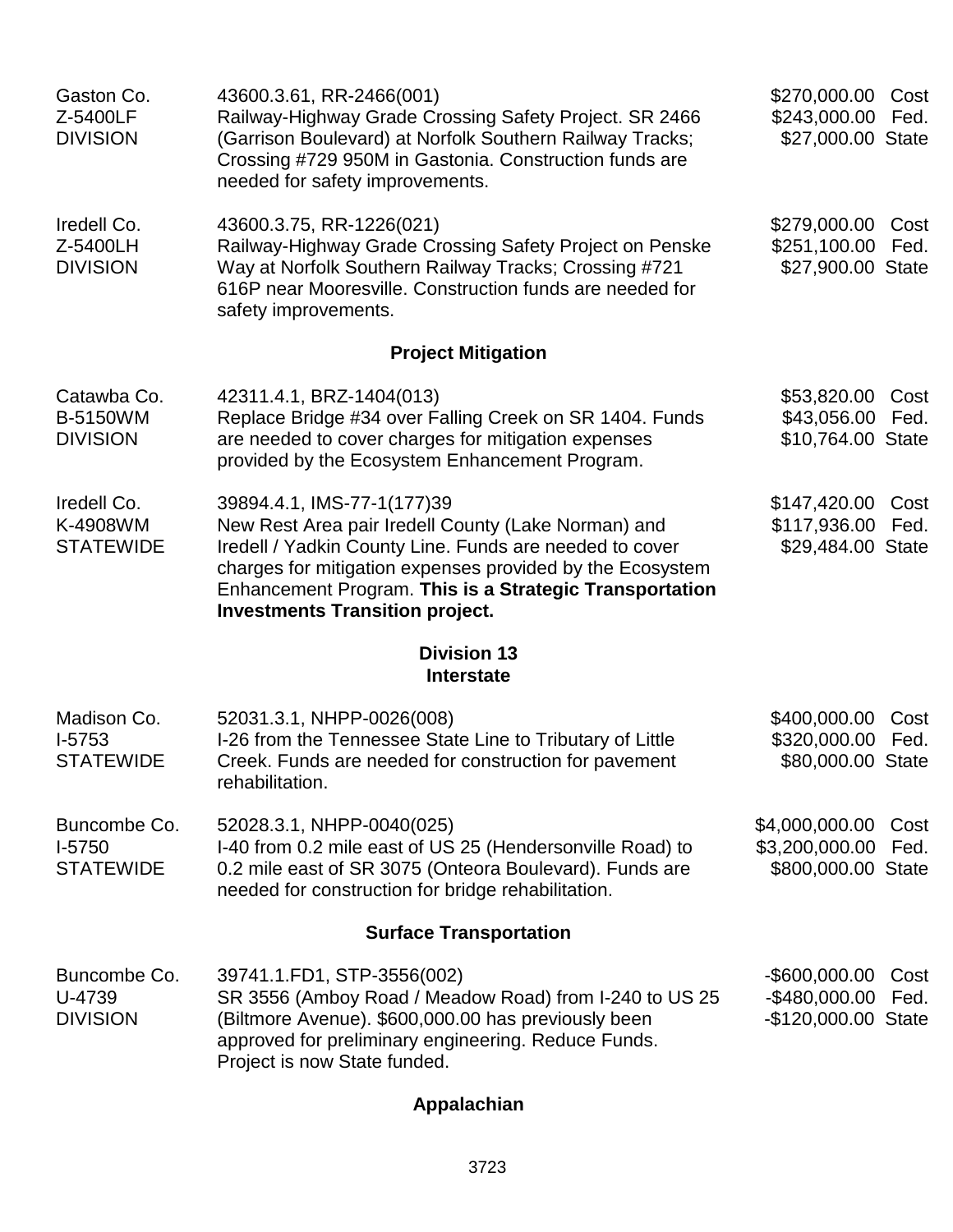| Madison Co.<br>R-5779<br><b>EXEMPT</b>               | 44834.1.1, APD-1631(004)<br>SR 1631 (Crossroads Parkway) to SR 1632 in Madison<br>County. Funds are needed for preliminary engineering.                                                                                                                                                | \$250,000.00<br>\$250,000.00                              | Cost<br>Fed. |
|------------------------------------------------------|----------------------------------------------------------------------------------------------------------------------------------------------------------------------------------------------------------------------------------------------------------------------------------------|-----------------------------------------------------------|--------------|
|                                                      | <b>Safety</b>                                                                                                                                                                                                                                                                          |                                                           |              |
| Buncombe Co.<br><b>SS-4913CG</b><br><b>REGIONAL</b>  | 44879.1.1, HSIP-0151(016)<br>NC 151 from SR 3452 to Railroad Bridge #292, just south of<br>US 19 / 23. Funds are needed for preliminary engineering.                                                                                                                                   | \$5,000.00<br>\$4,500.00<br>\$500.00 State                | Cost<br>Fed. |
| Buncombe Co.<br><b>SS-4913CJ</b><br><b>DIVISION</b>  | 44874.1.1, HSIP-1338(005)<br>SR 1338 (Emma Road) at SR 1333 (Hazel Mill Road) /<br>Westside Drive near Asheville. Funds are needed for<br>preliminary engineering.                                                                                                                     | \$7,000.00 Cost<br>\$6,300.00 Fed.<br>\$700.00 State      |              |
| Burke Co.<br><b>SS-4913CI</b><br><b>REGIONAL</b>     | 44875.1.1, HSIP-0070(202)<br>US 70 from near SR 1138 eastward to Allen Street in Glen<br>Alpine. Funds are needed for preliminary engineering.                                                                                                                                         | \$25,000.00<br>\$22,500.00<br>\$2,500.00 State            | Cost<br>Fed. |
| McDowell Co.<br><b>SS-4913CH</b><br><b>STATEWIDE</b> | 44878.1.1, HSIP-0221(048)<br>US 221 at Railroad Overpass Bridge #R129 (MP 30.394)<br>near Little Switzerland. Funds are needed for preliminary<br>engineering.                                                                                                                         | \$5,000.00 Cost<br>\$4,500.00<br>\$500.00 State           | Fed.         |
|                                                      | <b>Project Mitigation</b>                                                                                                                                                                                                                                                              |                                                           |              |
| Buncombe Co.<br><b>B-4715WM</b><br><b>DIVISION</b>   | 38489.4.1, BRZ-2797(001)<br>Replace Bridge #655 over the Broad River on SR 2797.<br>\$48,360.00 has previously been approved for project<br>mitigation. Funds will not be needed, WBS 38489.4.1 will be<br>closed.                                                                     | $-$ \$48,360.00<br>$-$ \$38,688.00<br>-\$9,672.00 State   | Cost<br>Fed. |
| Buncombe Co.<br>B-5167WM<br><b>DIVISION</b>          | 42324.4.FD1, BRSTP-2806(001)<br>Replace Bridge #108 over Upper Flat Creek on SR 2806.<br>\$22,641.00 has previously been approved for project<br>mitigation. Additional funds are needed to cover charges for<br>mitigation expenses provided by the Ecosystem<br>Enhancement Program. | \$60,840.00 Cost<br>\$48,672.00 Fed.<br>\$12,168.00 State |              |
| Buncombe Co.<br>B-5396WM<br><b>DIVISION</b>          | 46111.4.1, BRZ-1103(024)<br>Replace Bridge #416 over Stony Fork Creek on SR 1103.<br>Funds are needed to cover charges for mitigation expenses<br>provided by the Ecosystem Enhancement Program.                                                                                       | \$95,550.00 Cost<br>\$76,440.00<br>\$19,110.00 State      | Fed.         |
|                                                      | <b>Division 14</b><br><b>Safety</b>                                                                                                                                                                                                                                                    |                                                           |              |
| Haywood Co.<br><b>SS-4914CP</b>                      | 44872.1.1, HSIP-0019(052)<br>US 19 from Jackson County Line to a point 1.5 miles east,                                                                                                                                                                                                 | \$5,000.00<br>\$4,500.00                                  | Cost<br>Fed. |

\$500.00 State

3724

near Maggie Valley. Funds are needed for preliminary

REGIONAL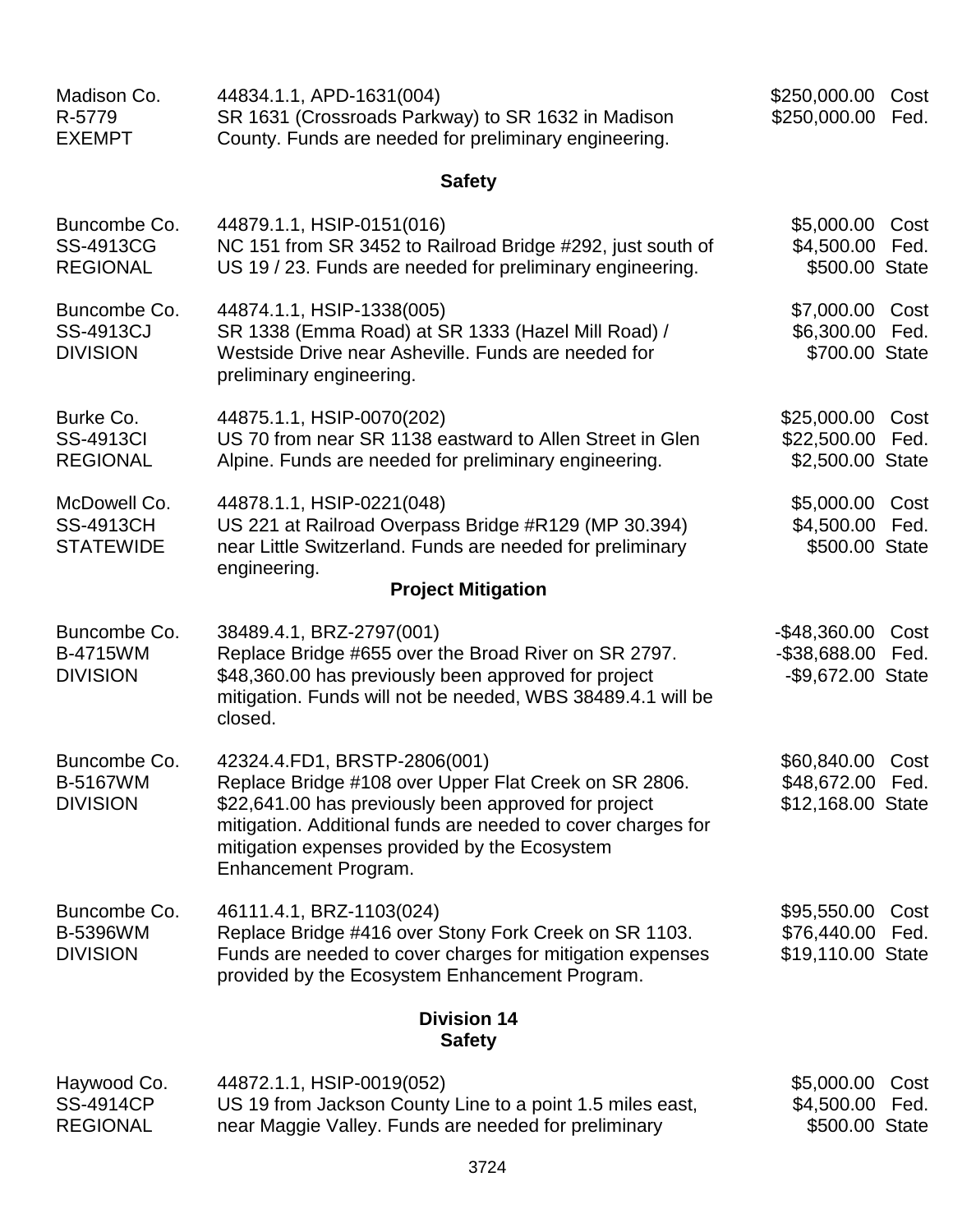engineering.

| Haywood Co.<br><b>SS-4914CR</b><br><b>DIVISION</b>  | \$5,000.00<br>\$4,500.00<br>\$500.00 State                                                                                                                                                                                                                                                                                                                        | Cost<br>Fed.                                                |              |
|-----------------------------------------------------|-------------------------------------------------------------------------------------------------------------------------------------------------------------------------------------------------------------------------------------------------------------------------------------------------------------------------------------------------------------------|-------------------------------------------------------------|--------------|
| Henderson Co.<br>W-5601FP<br><b>STATEWIDE</b>       | 50138.3.173, HSIP-0026(009)<br>I-26 / US 74 / US 64 / US 25 and NC 280 in Henderson and<br>Polk Counties. Construction funds are needed for safety<br>improvements.                                                                                                                                                                                               | \$250,000.00<br>\$225,000.00<br>\$25,000.00 State           | Cost<br>Fed. |
| Jackson Co.<br>SS-4914CO<br><b>DIVISION</b>         | 44873.1.1, HSIP-1367(004)<br>SR 1367 (Little Savannah Road) between SR 1552 and<br>Tiger Lilly Court. Funds are needed for preliminary<br>engineering.                                                                                                                                                                                                            | \$2,000.00<br>\$1,800.00<br>\$200.00 State                  | Cost<br>Fed. |
| Jackson Co.<br><b>SS-4914CS</b><br><b>STATEWIDE</b> | 44869.1.1, HSIP-0074(191)<br>US 74 eastbound curve just prior to Exit 85 near Sylva.<br>Funds are needed for preliminary engineering.                                                                                                                                                                                                                             | \$4,000.00<br>\$3,600.00<br>\$400.00 State                  | Cost<br>Fed. |
| Polk Co.<br>SS-4914CQ<br><b>DIVISION</b>            | 44871.1.1, HSIP-1137(009)<br>SR 1137 (Golden Road) from milepost 6.034 to milepost<br>6.534 near Columbus. Funds are needed for preliminary<br>engineering.                                                                                                                                                                                                       | \$5,000.00<br>\$4,500.00<br>\$500.00 State                  | Cost<br>Fed. |
| Transylvania Co.<br>W-5601DU<br><b>REGIONAL</b>     | 50138.3.125, HSIP-0276(016)<br>US 276 from the South Carolina State Line to SR 1118<br>(Gallimore Road), near Brevard. Construction funds are<br>needed for safety improvements.                                                                                                                                                                                  | \$500,000.00<br>\$450,000.00<br>\$50,000.00 State           | Cost<br>Fed. |
|                                                     | <b>Project Mitigation</b>                                                                                                                                                                                                                                                                                                                                         |                                                             |              |
| Clay Co.<br>B-4734WM<br><b>DIVISION</b>             | 38507.4.1, BRZ-1300(008)<br>Replace Bridge #9 over Iver Tusquitee Creek on SR 1300.<br>\$31,980.00 has previously been approved for project<br>mitigation. Funds will not be needed, WBS 38507.4.1 will be<br>closed.                                                                                                                                             | -\$31,980.00 Cost<br>-\$25,584.00 Fed.<br>-\$6,396.00 State |              |
| Haywood Co.<br>K-5002WM<br><b>STATEWIDE</b>         | 41534.4. FS1, NHS-0023 (018)<br>US 23 / US 74 Southbound Rest Area on new location.<br>\$11,037.00 has previously been approved for project<br>mitigation. Additional funds are needed to cover charges for<br>mitigation expenses provided by the Ecosystem<br>Enhancement Program. This is a Strategic Transportation<br><b>Investments Transition project.</b> | \$3,172,712.00<br>\$2,538,170.00<br>\$634,542.00 State      | Cost<br>Fed. |
| Haywood Co.<br>R-4047WM                             | 34599.4.FR2, STP-0209(006)<br>NC 209 from US 23 Business to north of SR 1523 (Old                                                                                                                                                                                                                                                                                 | \$169,260.00<br>\$135,408.00                                | Cost<br>Fed. |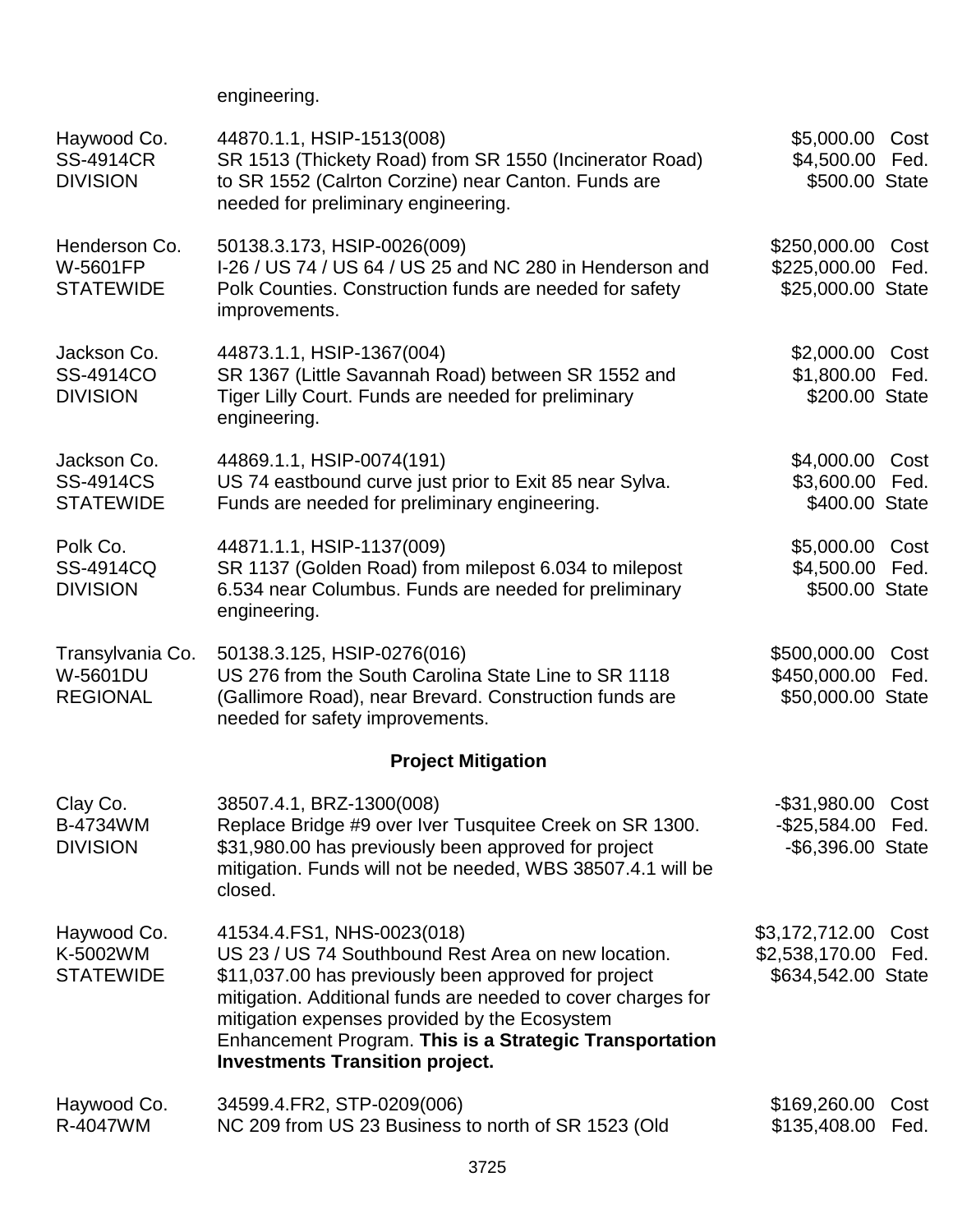| <b>REGIONAL</b>                                 | \$33,852.00 State                                                                                                                                                                                  |                                         |              |
|-------------------------------------------------|----------------------------------------------------------------------------------------------------------------------------------------------------------------------------------------------------|-----------------------------------------|--------------|
| Henderson Co.<br><b>B-5149WM</b>                | 42310.4.FD1, BRZ-1574(003)<br>Replace Bridge #38 over Clear Creek on SR 1574. \$775.00                                                                                                             | \$2,848.00<br>\$2,278.00                | Cost<br>Fed. |
| <b>DIVISION</b>                                 | has previously been approved for project mitigation.<br>Additional funds are needed to cover charges for mitigation<br>expenses provided by the Ecosystem Enhancement<br>Program.                  | \$570.00 State                          |              |
| Jackson Co.<br>B-5404WM                         | 46119.4.1, BRZ-1163(010)<br>Replace Bridge #136 over Pine Creek on SR 1163. Funds                                                                                                                  | \$51,201.00<br>\$40,960.00 Fed.         | Cost         |
| <b>DIVISION</b>                                 | are needed to cover charges for mitigation expenses<br>provided by the Ecosystem Enhancement Program.                                                                                              | \$10,241.00 State                       |              |
| Macon Co.                                       | 33313.4.1, BRZ-1456(006)                                                                                                                                                                           | -\$349,440.00                           | Cost         |
| <b>B-3868WM</b><br><b>DIVISION</b>              | Replace Bridge #172 over Little Tennessee River on SR<br>1456. \$349,440.00 has previously been approved for project<br>mitigation. Funds will not be needed, WBS 33313.4.1 will be<br>closed.     | $-$ \$279,552.00<br>-\$69,888.00 State  | Fed.         |
| Transylvania Co.                                | 33627.4.1, BRZ-1107(009)                                                                                                                                                                           | $-$50,700.00$                           | Cost         |
| <b>B-4288WM</b><br><b>DIVISION</b>              | Replace Bridge #85 over East Fork French Broad River on<br>SR 1107. \$50,700.00 has previously been approved for<br>project mitigation. Funds will not be needed, WBS 33627.4.1<br>will be closed. | -\$40,560.00 Fed.<br>-\$10,140.00 State |              |
| Transylvania Co.                                | 46118.4.1, BRZ-1532(005)                                                                                                                                                                           | \$17,160.00                             | Cost         |
| B-5403WM<br><b>DIVISION</b>                     | Replace Bridge #196 over Crab Creek on SR 1532. Funds<br>are needed to cover charges for mitigation expenses<br>provided by the Ecosystem Enhancement Program.                                     | \$13,728.00 Fed.<br>\$3,432.00 State    |              |
|                                                 | <b>Statewide</b><br><b>Congestion Mitigation</b>                                                                                                                                                   |                                         |              |
| <b>Statewide</b>                                | 50061.3.11, CMAQ-000S(852)                                                                                                                                                                         | \$1,835,403.00                          | Cost         |
| C-5600J<br><b>REGIONAL</b>                      | Rebuild two additional Cab Control Units (CCU's) for<br>Piedmont Passenger Rail Service. Funds are needed for<br>construction to rebuild two Cab Control Units.                                    | \$1,468,322.00<br>\$367,081.00 State    | Fed.         |
|                                                 | <b>Planning and Research</b>                                                                                                                                                                       |                                         |              |
| <b>Statewide</b><br>M-0478C<br><b>STATEWIDE</b> | 50141.1.3, 0JT-00JT(020)<br>FY 2016 On-The-Job Training. Funds are needed for<br>Training.                                                                                                         | \$400,000.00<br>\$400,000.00            | Cost<br>Fed. |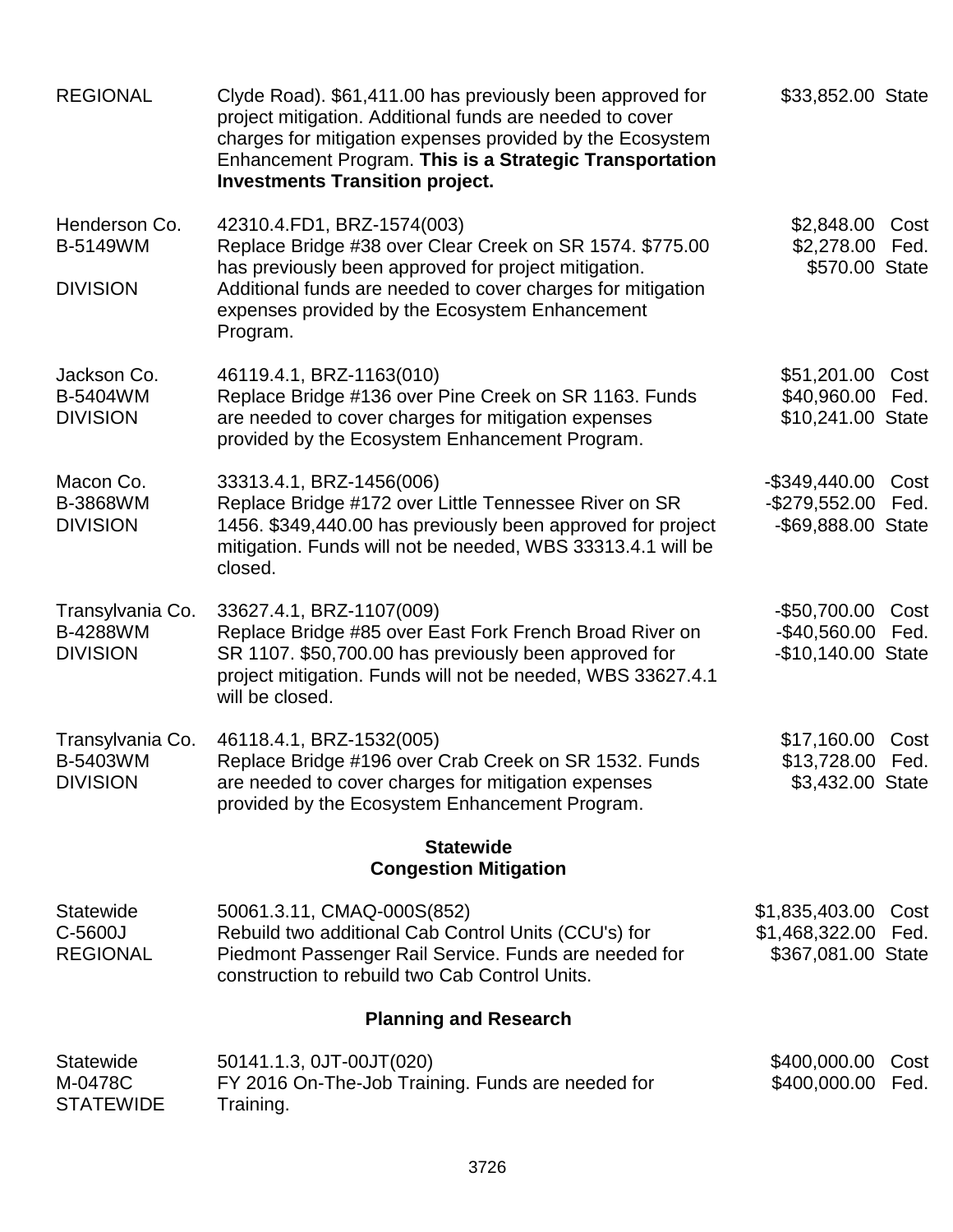| <b>Statewide</b> | 47520.4.6, ASAP-FY16(002)                                 |
|------------------|-----------------------------------------------------------|
| NO ID            | Accelerating Safety Activities Program (ASAP) 2016. Funds |
| <b>EXEMPT</b>    | are needed for FY 2016 allocation.                        |

\$15,000.00 Cost \$15,000.00 Fed.

## **ITEM M SUMMARY - 181 PROJECT(S) - (TOTAL FEDERAL AND STATE) \$128,247,633.00**

Funding for Transition Period projects is excluded from the Transportation Investment Strategy Formula.

#### **Approval - Revisions to the 2016-2025 STIPS**

A motion was made by Board Member Debnam, seconded by Board Member Palermo, to approve the

following additions, modifications and deletions to the 2016 – 2025 State Transportation Improvement Plans.

#### **HIGHWAY PROGRAM STIP ADDITIONS**

| <b>DIVISION 1</b><br>R-5781<br><b>BERTIE</b><br><b>CAMDEN</b>                                                                                                                                                                                            | Various, Division 1<br><b>Transportation Alternatives</b><br>Program.                                                                   | Construction | FY16        | \$340,000 (TAP) |
|----------------------------------------------------------------------------------------------------------------------------------------------------------------------------------------------------------------------------------------------------------|-----------------------------------------------------------------------------------------------------------------------------------------|--------------|-------------|-----------------|
| <b>CHOWAN</b><br><b>CURRITUCK</b><br><b>DARE</b><br><b>GATES</b><br><b>HERTFORD</b><br><b>HYDE</b><br><b>MARTIN</b><br><b>NORTHAMPTON</b><br><b>PASQUOTANK</b><br><b>PERQUIMANS</b><br>TYRRELL<br><b>WASHINGTON</b><br>Proj. Category<br><b>DIVISION</b> | <b>Add Construction in FY 16</b><br>not previously programmed.                                                                          |              |             |                 |
| <b>DIVISION 2</b><br>R-5782<br><b>BEAUFORT</b><br>CARTERET<br><b>CRAVEN</b><br><b>GREENE</b><br><b>JONES</b><br><b>LENOIR</b><br><b>PAMLICO</b><br><b>PITT</b><br>Proj. Category<br><b>DIVISION</b>                                                      | Various, Division 2<br><b>Transportation Alternatives</b><br>Program.<br><b>Add Construction in FY 16</b><br>not previously programmed. | Construction | <b>FY16</b> | \$340,000 (TAP) |
| <b>DIVISION 3</b><br>R-5783<br><b>BRUNSWICK</b><br><b>DUPLIN</b><br><b>NEW HANOVER</b><br><b>ONSLOW</b><br><b>PENDER</b><br><b>SAMPSON</b><br>Proj. Category<br><b>DIVISION</b>                                                                          | Various, Division 3<br><b>Transportation Alternatives</b><br>Program.<br>Add Construction in FY 16<br>not previously programmed.        | Construction | <b>FY16</b> | \$340,000 (TAP) |

#### **DIVISION 4**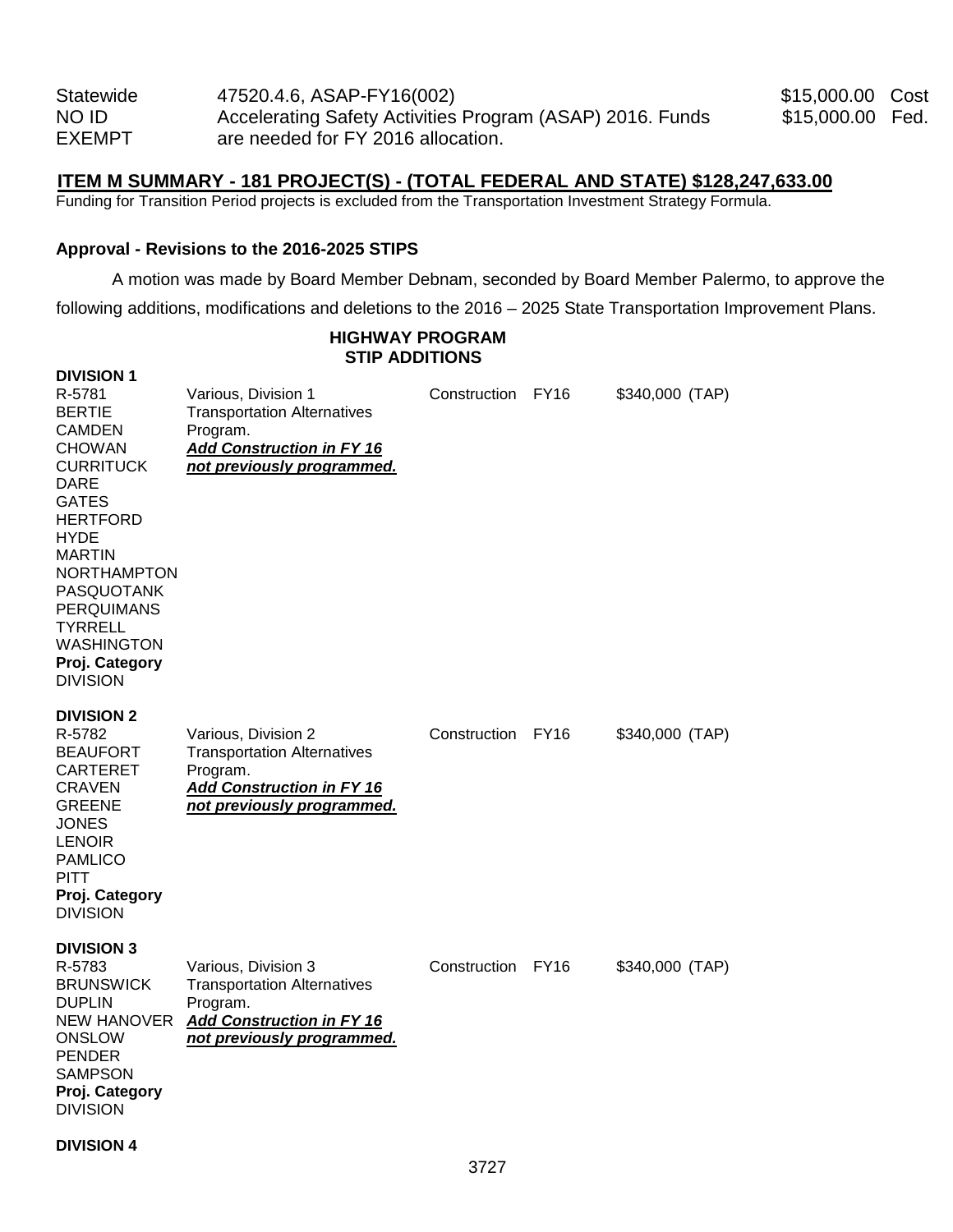| P-5711<br><b>EDGECOMBE</b><br><b>NASH</b><br>Proj. Category<br><b>STATEWIDE</b>                                                                                                    | CSX A Line, Construct freight<br>rail and intermodal terminal<br>infrastructure (CCX) along<br>national gateway corridor.<br><b>Programmed for Planning</b><br>and Environmental Study only. |              |             |                 |
|------------------------------------------------------------------------------------------------------------------------------------------------------------------------------------|----------------------------------------------------------------------------------------------------------------------------------------------------------------------------------------------|--------------|-------------|-----------------|
| R-5784<br><b>EDGECOMBE</b><br><b>HALIFAX</b><br><b>JOHNSTON</b><br><b>NASH</b><br><b>WAYNE</b><br><b>WILSON</b><br>Proj. Category<br><b>DIVISION</b>                               | Various, Division 4<br><b>Transportation Alternatives</b><br>Program.<br><b>Add Construction in FY 16</b><br>not previously programmed.                                                      | Construction | <b>FY16</b> | \$340,000 (TAP) |
| <b>DIVISION 5</b><br>R-5785<br><b>DURHAM</b><br><b>FRANKLIN</b><br><b>GRANVILLE</b><br><b>PERSON</b><br><b>VANCE</b><br>WAKE<br><b>WARREN</b><br>Proj. Category<br><b>DIVISION</b> | Various, Division 5<br><b>Transportation Alternatives</b><br>Program.<br>add Construction in FY 16<br>not previously programmed.                                                             | Construction | <b>FY16</b> | \$340,000 (TAP) |
| <b>DIVISION 6</b><br>R-5786<br><b>BLADEN</b><br><b>COLUMBUS</b><br><b>CUMBERLAND</b><br><b>HARNETT</b><br><b>ROBESON</b><br>Proj. Category<br><b>DIVISION</b>                      | Various, Division 6<br><b>Transportation Alternatives</b><br>Program.<br>add Construction in FY 16<br>not previously<br>programmed.                                                          | Construction | <b>FY16</b> | \$340,000 (TAP) |
| <b>DIVISION 7</b><br>R-5787<br><b>ALAMANCE</b><br><b>CASWELL</b><br><b>GUILFORD</b><br><b>ORANGE</b><br><b>ROCKINGHAM</b><br>Proj. Category<br><b>DIVISION</b>                     | Various, Division 7<br><b>Transportation Alternatives</b><br>Program.<br>Add Construction in FY 16<br>not previously programmed.                                                             | Construction | FY16        | \$340,000 (TAP) |
| <b>DIVISION 8</b><br>R-5788<br>CHATHAM<br>HOKE<br>LEE<br><b>MONTGOMERY</b><br><b>MOORE</b><br><b>RANDOLPH</b><br><b>RICHMOND</b><br><b>SCOTLAND</b>                                | Various, Division 8<br><b>Transportation Alternatives</b><br>Program.<br>add Construction in FY 16<br>not previously programmed.                                                             | Construction | FY16        | \$340,000 (TAP) |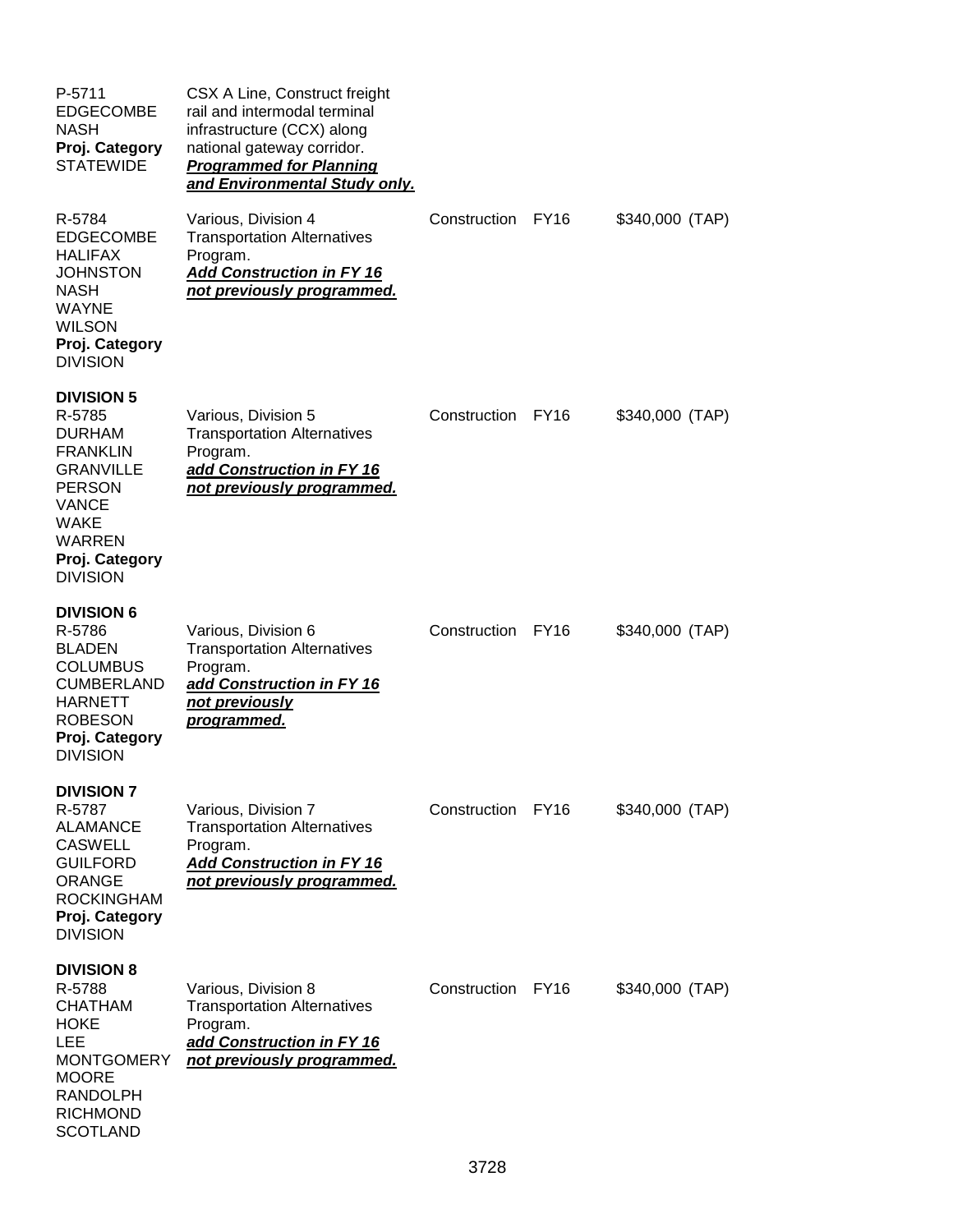**DIVISION DIVISION 9** R-5789 Various, Division 9 Construction FY16 \$340,000 (TAP) DAVIDSON Transportation Alternatives DAVIE Program.<br>FORSYTH **Add Con Add Construction in FY 16** ROWAN *not previously programmed.* **STOKES Proj. Category** DIVISION **DIVISION 10** R-5790 Various, Division 10 Construction FY16 \$340,000 (TAP)<br>ANSON Transportation Alternatives **Transportation Alternatives** CABARRUS Program. MECKLENBURG *Add Construction in FY 16*  not previously programmed. UNION **Proj. Category** DIVISION **DIVISION 11**<br>R-5791 Various, Division 11 **Construction FY16** \$340,000 (TAP) ALLEGHANY Transportation Alternatives ASHE Program.<br>AVERY **Add Con** AVERY *Add Construction in FY 16*  not previously programmed. CALDWELL SURRY WATAUGA WILKES **Proj. Category** DIVISION **DIVISION 12** R-5792 Various, Division 12 Construction FY16 \$340,000 (TAP) ALEXANDER Transportation Alternatives<br>CATAWBA Program. **CATAWBA** CLEVELAND *add Construction in FY 16*  GASTON *not previously programmed.* IREDELL LINCOLN **Proj. Category** DIVISION **DIVISION 13** R-5793 Various, Division 13 Construction FY16 \$340,000 (TAP) BUNCOMBE Transportation Alternatives BURKE Program. MADISON *add Construction in FY 16*  not previously programmed. **MITCHELL** RUTHERFORD YANCEY **Proj. Category DIVISION** 

**Proj. Category**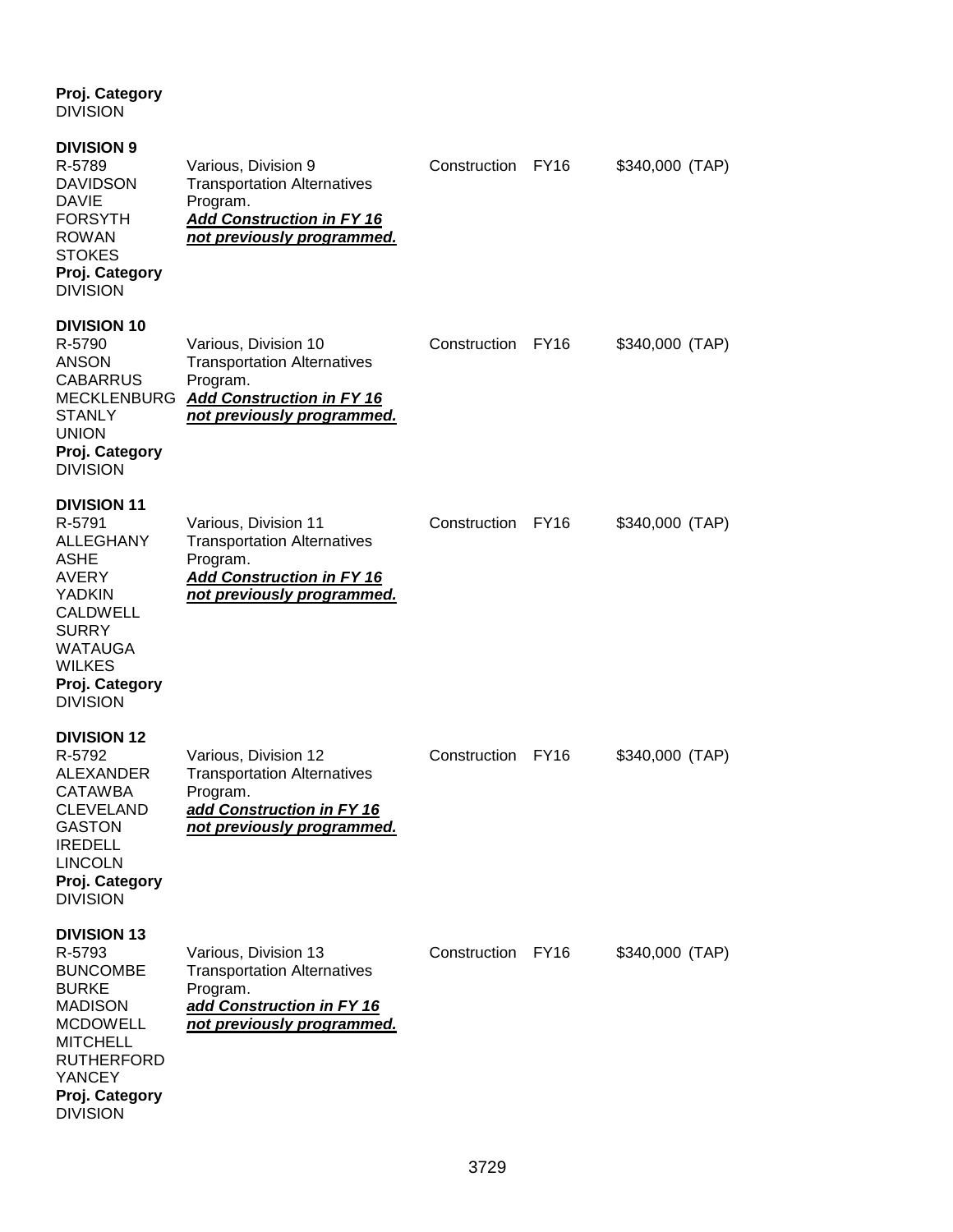| <b>DIVISION 14</b><br>R-5780<br><b>HENDERSON</b><br>Proj. Category<br><b>EXEMPT</b>                                                                                                                                          | SR 1345 (North Mills River<br>Road), NC 280 to end<br>of pavement. Resurface.<br><b>Add engineering in FY 16</b><br>and Construction in FY 17<br>not previously programmed.<br>This is a federal lands access<br>program (flap) project. | Engineering<br>Construction | FY16<br><b>FY16</b><br><b>FY17</b><br><b>FY17</b>        | $$1,000$ (S(M))<br>\$463,000 (FLAP)<br>$$116,000$ (S(M))<br>\$584,000                                | \$4,000 (FLAP) |
|------------------------------------------------------------------------------------------------------------------------------------------------------------------------------------------------------------------------------|------------------------------------------------------------------------------------------------------------------------------------------------------------------------------------------------------------------------------------------|-----------------------------|----------------------------------------------------------|------------------------------------------------------------------------------------------------------|----------------|
| R-5794<br><b>CHEROKEE</b><br><b>CLAY</b><br><b>GRAHAM</b><br><b>HAYWOOD</b><br><b>HENDERSON</b><br><b>JACKSON</b><br><b>MACON</b><br><b>POLK</b><br><b>SWAIN</b><br><b>TRANSYLVANIA</b><br>Proj. Category<br><b>DIVISION</b> | Various, Division 14<br><b>Transportation Alternatives</b><br>Program.<br><b>Add Construction in FY 16</b><br>not previously programmed.                                                                                                 | Construction                | <b>FY16</b>                                              | \$340,000 (TAP)                                                                                      |                |
| <b>STATEWIDE</b><br><b>B-9000DIV</b><br><b>STATEWIDE</b><br>Proj. Category<br><b>DIVISION</b>                                                                                                                                | Bridge Inspection Program.<br>This project will replace<br>B-9999div.                                                                                                                                                                    | Implement                   | FY17<br><b>FY18</b><br><b>FY19</b><br><b>FY20</b>        | \$3,300,000 (STBG)<br>\$3,300,000 (STBG)<br>\$3,300,000 (STBG)<br>\$3,300,000 (STBG)<br>\$13,200,000 |                |
| <b>B-9000REG</b><br><b>STATEWIDE</b><br>Proj. Category<br><b>REGIONAL</b>                                                                                                                                                    | <b>Bridge Inspection Program</b><br>This project will replace<br><b>B-9999reg.</b>                                                                                                                                                       | Implement                   | <b>FY17</b><br><b>FY18</b><br><b>FY19</b><br><b>FY20</b> | \$3,300,000 (STBG)<br>\$3,300,000 (STBG)<br>\$3,300,000 (STBG)<br>\$3,300,000 (STBG)<br>\$13,200,000 |                |
| <b>STATEWIDE</b><br>B-9000SW<br><b>STATEWIDE</b><br>Proj. Category<br><b>STATEWIDE</b>                                                                                                                                       | <b>Bridge Inspection Program</b><br>This project will replace<br>B-9999SW.<br><b>STIP MODIFICATIONS</b>                                                                                                                                  | Implement                   | FY17<br><b>FY18</b><br><b>FY19</b><br><b>FY20</b>        | \$4,400,000 (STBG)<br>\$4,400,000 (STBG)<br>\$4,400,000 (STBG)<br>\$4,400,000 (STBG)<br>\$17,600,000 |                |
| <b>DIVISION 3</b><br>EB-5543<br>NEW HANOVER<br>Proj. Category<br><b>TRANSITION</b>                                                                                                                                           | SR 1403 (Middle Sound Loop<br>Road), Ogden Elementary<br>school to SR 1986 (Oyster<br>Drive). Construct multi-use path.<br>To allow additional time<br>for Right of Way acquisition,<br>delay Construction from<br>FY 16 to FY 17.       | Construction FY17           | <b>FY17</b>                                              | \$165,000 (DP)<br>$$41,000$ (L)<br>\$206,000                                                         |                |
| U-4751A<br>NEW HANOVER<br>Proj. Category<br><b>STATEWIDE</b>                                                                                                                                                                 | Lendire Road, Lendire Road,<br>west of US 17 Business<br>(Market Street) to US 17<br><b>Business (Market Street)/</b>                                                                                                                    | Construction FY17           |                                                          | $$1,000,000$ (T)                                                                                     |                |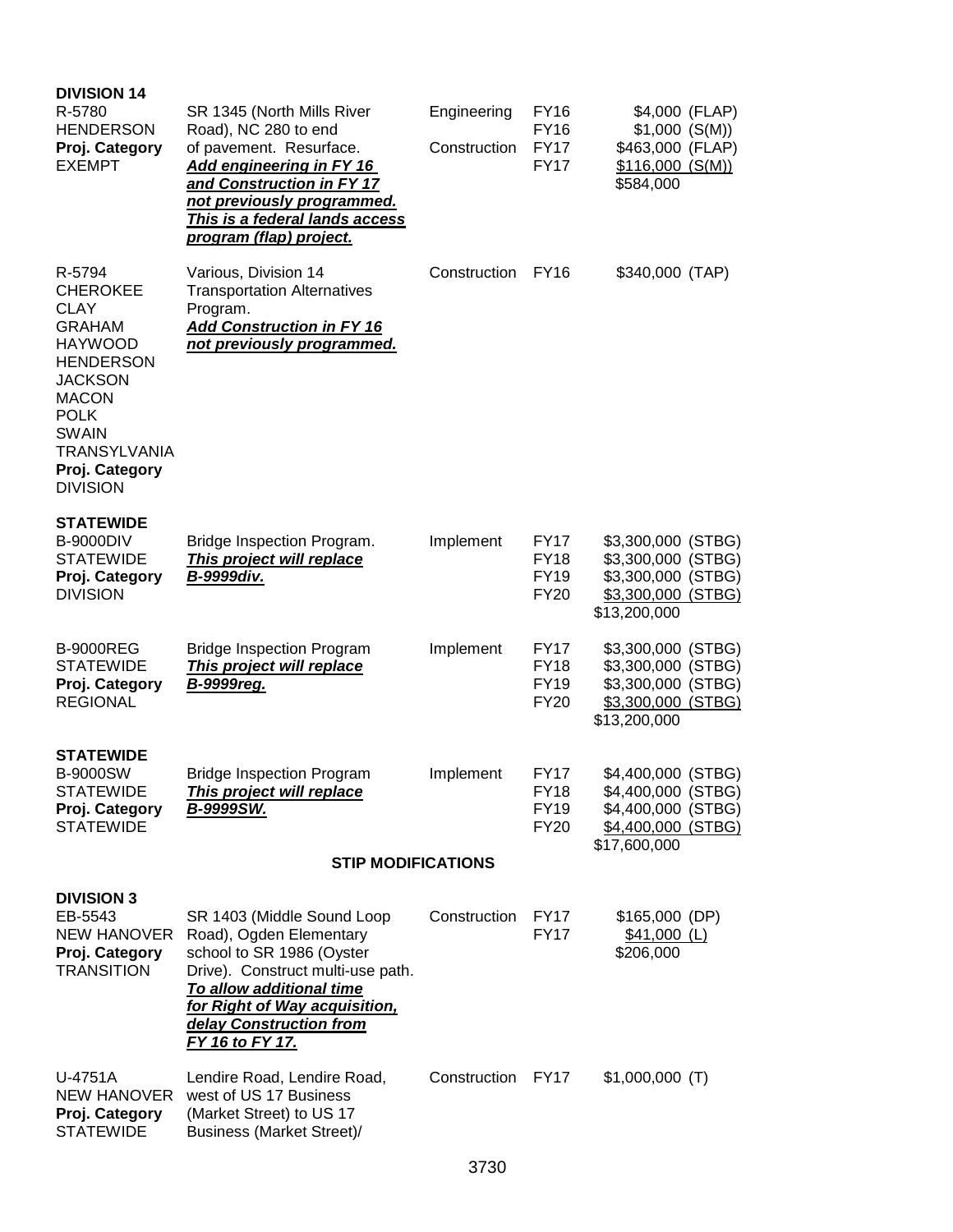SR 1403 (Middle Sound Loop Road). Realign roadway. *To allow additional time for Utility relocations, delay Construction from FY 16 to FY 17.*

**DIVISION 4**

| <b>I-5111REG</b><br><b>JOHNSTON</b><br>Proj. Category<br><b>REGIONAL</b>                        | I-40, Wake county line<br>to NC 42.<br>cost increase exceeding \$2<br>million and 25% thresholds                                                                                                                                                                | Right-of-WayFY18<br>Construction<br><b>FY18</b><br><b>FY19</b><br><b>FY20</b><br>FY21                 | \$15,000,000 (NHP)<br>\$9,990,000 (NHP)<br>\$9,990,000 (NHP)<br>\$9,990,000 (NHP)<br>\$9,990,000 (NHP)<br>\$54,960,000      |
|-------------------------------------------------------------------------------------------------|-----------------------------------------------------------------------------------------------------------------------------------------------------------------------------------------------------------------------------------------------------------------|-------------------------------------------------------------------------------------------------------|-----------------------------------------------------------------------------------------------------------------------------|
| <b>DIVISION 5</b><br>$C-5527$<br><b>FRANKLIN</b><br>Proj. Category<br><b>EXEMPT</b>             | SR 1229 (South Main Street),<br>Existing sidewalk to NC 56<br>West in Louisburg.<br>Construct sidewalk.<br>At the request of the town<br>for additional time to<br>complete the R/W phase,<br>delay Construction from<br><b>FY 16 to FY 17</b>                  | Construction<br><b>FY17</b><br><b>FY17</b>                                                            | \$473,000 (CMAQ)<br>\$118,000 (L)<br>\$591,000                                                                              |
| I-5111SW<br><b>WAKE</b><br>Proj. Category<br><b>STATEWIDE</b>                                   | I-40, I-440 / US 64 (exit 301)<br>to Johnston County line<br><b>Cost increase exceeding</b><br>\$2 million and 25% thresholds                                                                                                                                   | Right-of-WayFY18<br>ConstructionFY18<br><b>FY19</b><br><b>FY20</b><br><b>FY21</b>                     | \$20,000,000 (NHP)<br>\$45,510,000 (NHP)<br>\$45,510,000 (NHP)<br>\$45,510,000 (NHP)<br>\$45,510,000 (NHP)<br>\$202,040,000 |
| U-4727<br><b>CHATHAM</b><br><b>DURHAM</b><br><b>ORANGE</b><br>Proj. Category<br><b>DIVISION</b> | Various, Durham-Chapel Hill-<br>Carrboro Metropolitan Planning<br>Organization (DCHC/CAMPO)<br>Planning allocation and unified<br>work program.<br><b>Add planning funds in FY16</b><br>and FY 17 not previously<br>programmed at the request<br>of MPO.        | Planning<br><b>FY16</b><br><b>FY16</b><br><b>FY17</b><br><b>FY17</b>                                  | \$1,666,000 (STBGDA)<br>\$417,000 (L)<br>\$1,873,000 (STBGDA)<br>\$468,000 (L)<br>\$4,424,000                               |
| U-5317<br><b>WAKE</b><br>Proj. Category<br><b>DIVISION</b>                                      | North Judd Parkway, NC 55<br>(North Broad Street) to NC 42<br>(West Academy Street) in<br>Fuquay-Varina, Wake County.<br>Multilane facility on new<br>location.<br>To allow time to complete<br>the Design phase, delay<br>Right-of-Way from FY 16 to<br>FY 17. | Right-of-WayFY17<br><b>FY17</b><br><b>Utilities</b><br><b>FY17</b><br><b>FY17</b><br>ConstructionFY18 | \$2,950,000 (STBGDA)<br>\$2,600,000 (L)<br>\$650,000 (L)<br>\$650,000 (L)<br>$$18,800,000$ (L)<br>\$25,000,000              |
| W-5522<br><b>WAKE</b><br>Proj. Category<br><b>DIVISION</b>                                      | SR 1656 (Trinity Road),<br>SR 1658 (Youth Center Drive)<br>intersection in Raleigh.<br>Construct pedestrian tunnel<br>under SR 1656 (Trinity Road).<br>To allow time for stakeholder                                                                            | Right-of-WayFY18<br>Construction FY19                                                                 | \$300,000 (HSIP)<br>\$3,200,000 (HSIP)<br>\$3,500,000                                                                       |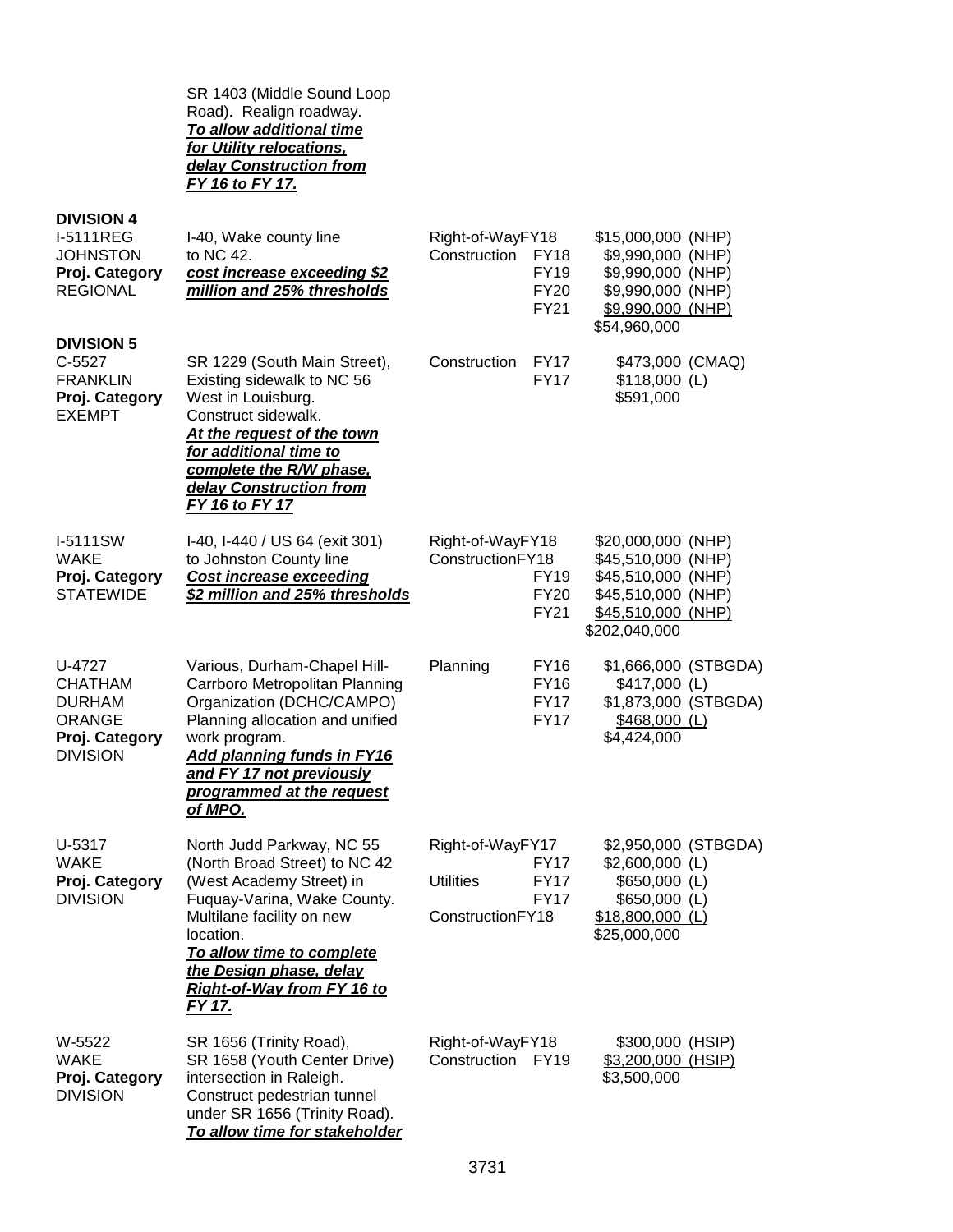|                                                                                            | meetings and other<br>pre-construction activities,<br>and to acquire R/W and relocate<br>Utilities, add Right-of-Way<br>in FY 18 not previously<br>programmed, and delay<br><b>Construction from FY 17 to FY 19</b>                                                                                                            |                                                  |                                                                         |                                                                                                                    |                             |     |
|--------------------------------------------------------------------------------------------|--------------------------------------------------------------------------------------------------------------------------------------------------------------------------------------------------------------------------------------------------------------------------------------------------------------------------------|--------------------------------------------------|-------------------------------------------------------------------------|--------------------------------------------------------------------------------------------------------------------|-----------------------------|-----|
| <b>DIVISION 6</b><br>EB-4539BC<br><b>CUMBERLAND</b><br>Proj. Category<br><b>TRANSITION</b> | Cape Fear River Greenway in<br>Fayetteville, North of CSX rail<br>line to south of CSX rail line.<br>To allow additional time for<br><b>Design, delay Construction</b><br>from FY 16 to 17.                                                                                                                                    | Construction FY17                                |                                                                         | \$600,000 (TAP)                                                                                                    | FY17 \$150,000<br>\$750,000 | (L) |
| <b>DIVISION 7</b><br>B-5351<br><b>GUILFORD</b><br>Proj. Category<br><b>HWY FUNDS</b>       | US 29 / US 70 / Business 85,<br>Replace Bridge 400237 and<br>Bridge 400242 over<br>Deep River in High Point.<br>To allow time to complete the<br><b>Environmental document,</b><br>complete the R/W phase and<br><b>Construction plans, delay</b><br>Right-of-Way from FY 17 to FY 18,<br>and Construction from FY 18 to FY 19 | Right-of-Way FY18<br>Construction                | <b>FY19</b>                                                             | \$537,000 (HFB)<br>\$6,895,000 (HFB)<br>\$7,432,000                                                                |                             |     |
| U-5864<br><b>GUILFORD</b><br><b>RANDOLPH</b><br>Proj. Category<br><b>DIVISION</b>          | SR 1595 / SR 4053, I-85 in Trinity<br>to SR 1961 (West Market<br>Center Drive) in High Point.<br>Widen to multilanes.<br><b>Project expanded to incorporate</b><br>scope of U-5894 for Planning /<br><b>Environmental Study. See</b><br>project breaks below for<br>schedules and funding.                                     |                                                  |                                                                         |                                                                                                                    |                             |     |
| U-5864A<br><b>GUILFORD</b><br><b>RANDOLPH</b><br>Proj. Category<br><b>DIVISION</b>         | SR 1595 / SR 4053<br>(Surrett Drive), I-85 in Trinity<br>to SR 1300 (West Fairfield<br>Road) in High Point.<br>Widen to multilanes.<br>Project expanded to incorporate<br>new break added to reflect<br>prior scope of U-5864 with<br>revised northern terminus.                                                               | Right-of-Way FY20<br>Utilities<br>Construction   | FY20<br><b>FY22</b>                                                     | $$2,517,000$ (T)<br>\$302,000 (T)<br>\$31,920,000 (T)<br>\$34,739,000                                              |                             |     |
| U-5864B<br><b>GUILFORD</b><br>Proj. Category<br><b>DIVISION</b>                            | SR 4053 (Surrett Drive),<br>SR 1300 (West Fairfield Road)<br>to SR 1961 (West Market<br>Center Drive) in high point.<br>widen to multilanes.<br><b>New break added to reflect</b><br><u>prior scope of U-5894 with </u><br>revised southern terminus.                                                                          | Right-of-Way<br><b>Utilities</b><br>Construction | <b>FY23</b><br><b>FY23</b><br><b>FY25</b><br><b>FY26</b><br><b>FY27</b> | $$1,066,000$ (T)<br>$$128,000$ (T)<br>$$5,206,000$ (T)<br>$$5,206,000$ (T)<br>$$5,206,000$ (T)<br>\$16,812,000 (T) |                             |     |
| <b>DIVISION 8</b><br>B-5741                                                                | SR 1425 (Lee's Mill Road),                                                                                                                                                                                                                                                                                                     | Right-of-Way FY17                                |                                                                         | \$60,000 (HFB)                                                                                                     |                             |     |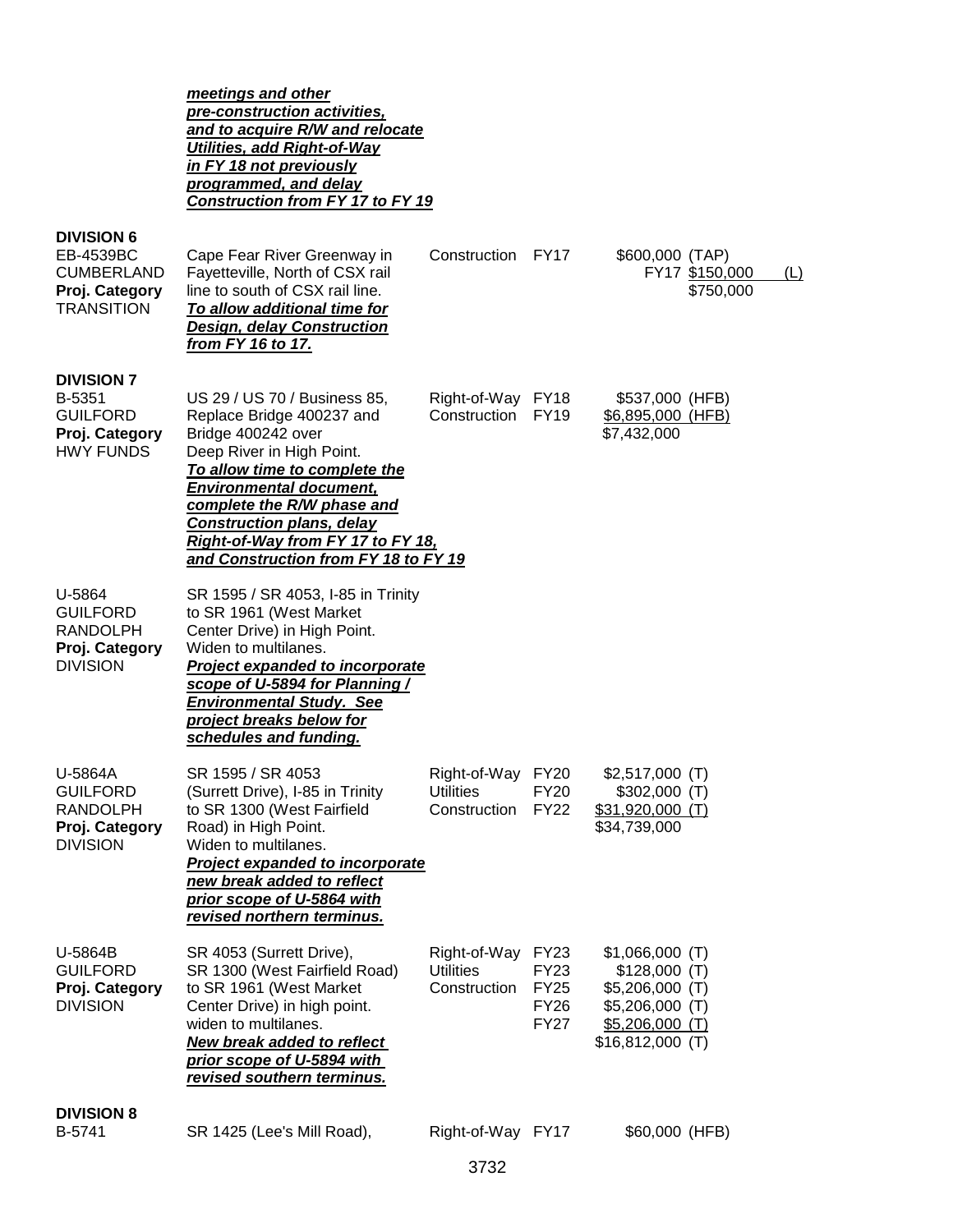| <b>SCOTLAND</b><br>Proj. Category<br><b>HWY FUNDS</b>                            | Replace Bridge 820030 over<br>Juniper Creek.<br><b>Accelerate Right-of-Way</b><br>from FY 23 to FY 17 to reflect<br>early completion of Design phase.                                                                                                                                          | Construction                                     | <b>FY24</b>                                              | \$588,000 (HFB)<br>\$648,000                                                     |
|----------------------------------------------------------------------------------|------------------------------------------------------------------------------------------------------------------------------------------------------------------------------------------------------------------------------------------------------------------------------------------------|--------------------------------------------------|----------------------------------------------------------|----------------------------------------------------------------------------------|
| B-5744<br><b>SCOTLAND</b><br>Proj. Category<br><b>HWY FUNDS</b>                  | SR 1615 (Hasty Road),<br>Replace Bridge 820050 over<br>Bridge Creek.<br><b>Accelerate Right-of-Way</b><br>from FY 20 to FY 17 to reflect<br>early completion of Design phase.                                                                                                                  | Right-of-Way<br>Construction                     | <b>FY17</b><br><b>FY21</b>                               | \$145,000 (HFB)<br>\$1,450,000 (HFB)<br>\$1,595,000                              |
| B-5746<br><b>SCOTLAND</b><br>Proj. Category<br><b>HWY FUNDS</b>                  | SR 1645 (Dixie Guano Road),<br>Replace Bridge 820043 over<br>Leiths Creek.<br><b>Accelerate Right-of-Way</b><br>from FY 23 to FY 17 to reflect<br>early completion of Design phase.                                                                                                            | Right-of-Way<br>Construction                     | <b>FY17</b><br><b>FY24</b>                               | \$60,000 (HFB)<br>\$575,000 (HFB)<br>\$635,000                                   |
| <b>B-5749</b><br><b>SCOTLAND</b><br>Proj. Category<br><b>HWY FUNDS</b>           | SR 1421 (McIntosh Road),<br>replace bridge 820036 over<br>big shoe heel creek.<br><b>Accelerate Right-of-Way</b><br>from FY 21 to FY 17 to reflect<br>early completion of Design phase.                                                                                                        | Right-of-Way<br>Construction                     | <b>FY17</b><br><b>FY22</b>                               | \$130,000 (HFB)<br>\$1,300,000 (HFB)<br>\$1,430,000                              |
| <b>B-5755</b><br>HOKE<br>Proj. Category<br><b>DIVISION</b>                       | SR 1406 (Rockfish Road),<br>Replace Bridge 460057 over<br>Puppy Creek.<br><b>Accelerate Right-of-Way</b><br>from FY 22 to FY 17 to reflect<br>early completion of Design phase.                                                                                                                | Right-of-Way<br>Construction                     | FY <sub>17</sub><br><b>FY23</b>                          | $$45,000$ (T)<br>$$893,000$ (T)<br>\$938,000                                     |
| B-5928<br><b>RANDOLPH</b><br>Proj. Category<br><b>HWY FUNDS</b>                  | SR 2614 (Grantville Lane),<br>Replace Bridge 750175 over<br>Mill Creek.<br><b>Accelerate Right-of-Way</b><br>from FY 21 to FY 17 to reflect<br>early completion of Design phase.                                                                                                               | Right-of-Way<br><b>Utilities</b><br>Construction | <b>FY17</b><br><b>FY17</b><br><b>FY22</b>                | \$25,000 (HFB)<br>\$50,000 (HFB)<br>\$725,000 (HFB)<br>\$800,000                 |
| B-5160<br><b>ROWAN</b><br>Proj. Category<br><b>DIVISION</b>                      | SR 1986 (Mt. Vernon Road),<br>Replace Bridge 790050 over<br>Nails Branch.<br>To allow additional time to<br>complete the R/W phase,<br>delay Construction from FY 16<br>to FY 17                                                                                                               | Construction                                     | <b>FY17</b>                                              | \$450,000 (STPOFF)                                                               |
| <b>DIVISION 9</b><br>$C-5158$<br><b>ROWAN</b><br>Proj. Category<br><b>EXEMPT</b> | Various, Construct sidewalks<br>on Kern Street, Salisbury<br>Avenue, Crook Street, Oak<br><b>Street and Balfour Quarry Road</b><br>in Granite Quarry.<br>At the request of the town for<br>additional time, delay Right-of-Way<br>from FY 15 to FY 17, and Construction<br>from FY 16 to FY 17 | Right-of-Way<br>Construction                     | <b>FY17</b><br><b>FY17</b><br><b>FY17</b><br><b>FY17</b> | \$4,000 (CMAQ)<br>$$1,000$ (L)<br>\$325,000 (CMAQ)<br>$$81,000$ (L)<br>\$411,000 |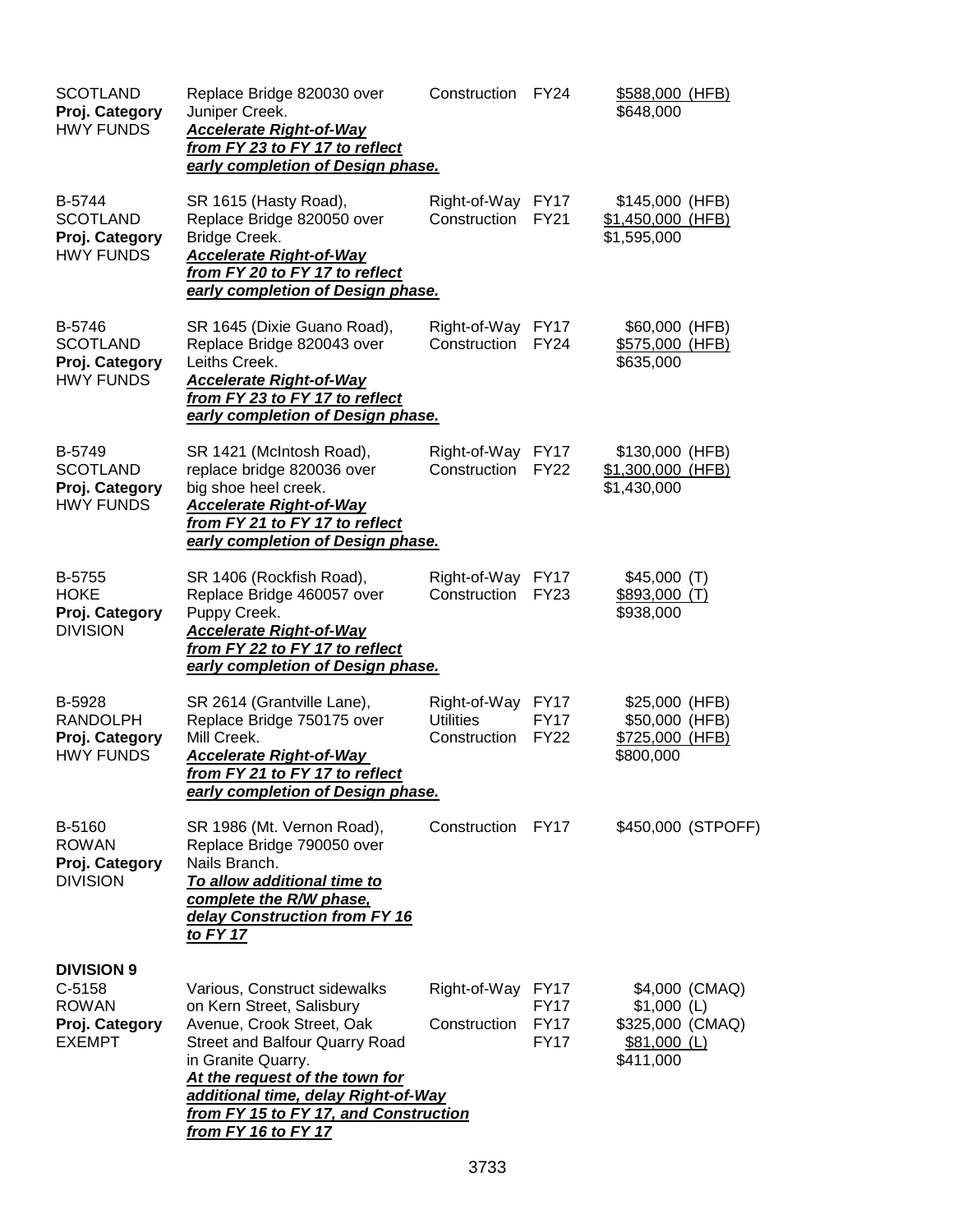| <b>DIVISION 10</b><br>C-5536<br><b>CABARRUS</b><br><b>GASTON</b><br><b>IREDELL</b><br><b>LINCOLN</b><br><b>MECKLENBURG</b><br><b>ROWAN</b><br><b>UNION</b><br>Proj. Category<br><b>EXEMPT</b> | Charlotte, Mecklenburg<br>County Air Quality - Grade<br>(Grants to replace aging<br>diesel engins). Replace,<br>repower or retrofit aging<br>diesel vehicles and equipment.<br>Add additional funding in FY 17<br>at the request of the MPO.                                                  | Implement    | <b>FY17</b><br><b>FY17</b> | \$500,000 (CMAQ)<br>$$125,000$ (L)<br>\$625,000       |
|-----------------------------------------------------------------------------------------------------------------------------------------------------------------------------------------------|-----------------------------------------------------------------------------------------------------------------------------------------------------------------------------------------------------------------------------------------------------------------------------------------------|--------------|----------------------------|-------------------------------------------------------|
| EB-5775<br><b>MECKLENBURG</b><br>Proj. Category<br><b>DIVISION</b>                                                                                                                            | Cornelius, South Prong Rocky<br>River Greenway (South Street -<br>Main Street).<br>Construct greenway.<br>increase funding for<br><b>Construction based on a</b><br><u>request from the MPO.</u>                                                                                              | Construction | <b>FY17</b><br><b>FY17</b> | \$840,000 (STBGDA)<br>$$210,000$ (L)<br>\$1,050,000   |
| EB-5781<br><b>MECKLENBURG</b><br>Proj. Category<br><b>DIVISION</b>                                                                                                                            | Charlotte, Stewart Creek<br>Greenway, State Street to<br>Rozzelles Ferry Road<br>Construct greenway.<br><b>Increase funding for</b><br><b>Construction based on a</b><br><u>request from the MPO.</u>                                                                                         | Construction | <b>FY18</b><br><b>FY18</b> | \$1,090,000 (STBGDA)<br>$$273,000$ (L)<br>\$1,363,000 |
| EB-5782<br><b>MECKLENBURG</b><br>Proj. Category<br><b>DIVISION</b>                                                                                                                            | Charlotte, Calpine Creek<br>Greenway, Green REA Road<br>to Johnston Road.<br>Construct greenway.<br><b>Accelerate Construction</b><br>from FY 21 to FY 19 at the<br>request of the MPO.                                                                                                       | Construction | <b>FY19</b><br><b>FY19</b> | \$1,100,000 (STBGDA)<br>$$275,000$ (L)<br>\$1,375,000 |
| <b>DIVISION 10</b><br>EB-5784<br><b>MECKLENBURG</b><br>Proj. Category<br><b>DIVISION</b>                                                                                                      | Charlotte, Irvins Creek<br>Greenway, Idlewild Road to<br>.Lakeview circle.<br>Construct greenway<br><b>Accelerate Construction from FY 21</b><br>to FY 19 at the request of the MPO.                                                                                                          | Construction | <b>FY19</b><br><b>FY19</b> | \$879,000 (STBGDA)<br>$$220,000$ (L)<br>\$1,099,000   |
| EB-5785<br><b>MECKLENBURG</b><br>Proj. Category<br><b>DIVISION</b>                                                                                                                            | Huntersville, McDowell Creek<br>Greenway, Chilgrove Lane to<br><b>Torrence Creek Greenway</b><br>.Construct greenway.<br><b>Accelerate Construction from FY 21</b><br>to FY 18 and adjust the southern<br>project limit from Sam Furr Road<br>to Chilgrove Lane at the request<br>of the MPO. | Construction | <b>FY18</b><br><b>FY18</b> | \$1,600,000 (STBGDA)<br>$$400,000$ (L)<br>\$2,000,000 |
| EB-5786<br><b>MECKLENBURG</b><br>Proj. Category<br><b>DIVISION</b>                                                                                                                            | Mecklenburg County, Little<br><b>Sugar Creek Greenway</b><br>Extension, Ramblewood Lane in<br>Charlotte to Cadillac Street in                                                                                                                                                                 | Construction | <b>FY17</b><br><b>FY17</b> | \$2,200,000 (STBGDA)<br>\$550,000 (L)<br>\$2,750,000  |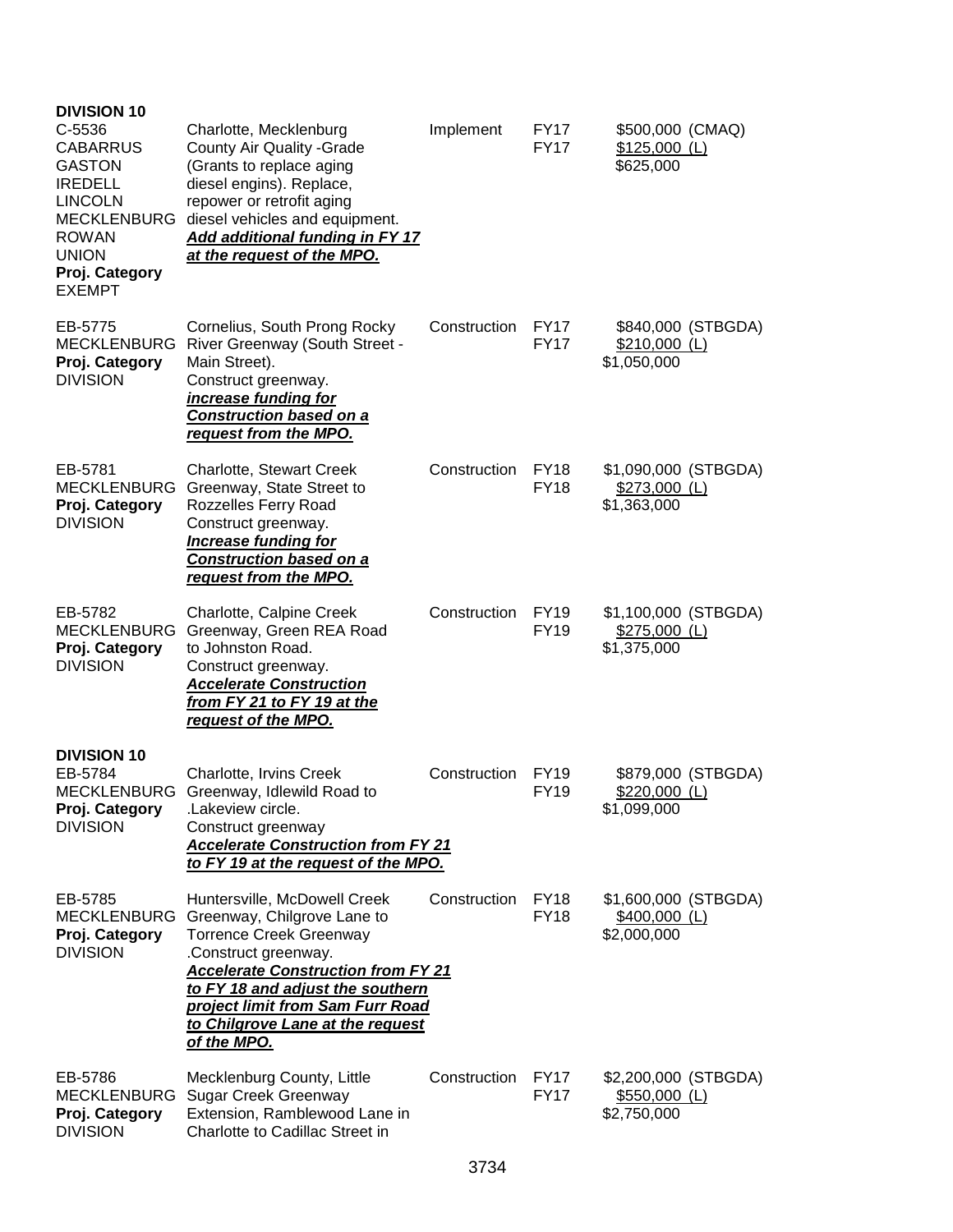|                                                                                       | Pineville. Construct greenway.<br><b>Accelerate Construction from FY 20</b><br>to FY 17 and adjust the southern<br>project limit from Burnt Mill Road to<br>Ramblewood Lane at the request<br>of the MPO.                                                                                                                                            |                                   |                                                                                 |                                                                                                                              |
|---------------------------------------------------------------------------------------|------------------------------------------------------------------------------------------------------------------------------------------------------------------------------------------------------------------------------------------------------------------------------------------------------------------------------------------------------|-----------------------------------|---------------------------------------------------------------------------------|------------------------------------------------------------------------------------------------------------------------------|
| $U-5115$<br><b>MECKLENBURG</b><br>Proj. Category<br><b>TRANSITION</b>                 | Matthews Mint Hill, Intersection<br>of NC 51 and Idlewild Road.<br>Construct intersection<br>improvements.<br><b>Add Right-of-Way in FY 16</b><br>not previously programmed<br>at the request of the MPO.                                                                                                                                            | Right-of-Way FY16<br>Construction | <b>FY16</b><br><b>FY17</b><br><b>FY17</b>                                       | \$300,000 (STBGDA)<br>$$75,000$ (L)<br>\$1,200,000 (STBGDA)<br>\$300,000 (L)<br>\$1,875,000                                  |
| U-5874<br>Proj. Category<br><b>DIVISION</b>                                           | North University Research Park<br>MECKLENBURGI-85 overpass, SR 2722 (Louis<br>Rose Place) to Doug Mayes Place.<br>Construct new route.<br>increase funding for Construction<br>based on a request from the MPO.                                                                                                                                      | Construction                      | <b>FY17</b><br><b>FY17</b>                                                      | \$7,400,000 (STBGDA)<br>$$1,850,000$ (L)<br>\$9,250,000                                                                      |
| <b>DIVISION 11</b><br>EB-5806<br><b>CALDWELL</b><br>Proj. Category<br><b>DIVISION</b> | Lenoir, Hospital Avenue,<br>Harper Avenue to US 321<br>(Blowing Rock Boulevard).<br><b>Construct sidewalk</b><br><b>Add Preliminary Engineering Construction</b><br>in FY 16 and Right-of-Way in<br><b>FY 17. Total funding remains</b><br>the same because funding<br>for Construction was<br>decreased. Delay Construction<br>from FY 16 to FY 19. | Engineering<br>Right-of-Way       | FY16<br><b>FY16</b><br><b>FY17</b><br><b>FY17</b><br><b>FY19</b><br><b>FY19</b> | \$240,000 (TAPDA)<br>\$60,000 (L)<br>\$40,000 (TAPDA)<br>$$10,000$ (L)<br>\$520,000 (TAPDA)<br>$$130,000$ (L)<br>\$1,000,000 |
| <b>STATEWIDE</b><br>C-5702B<br><b>STATEWIDE</b><br>Proj. Category<br><b>EXEMPT</b>    | North Carolina Clean Energy<br>Technology Center. Emissions-<br>reducing sub-awards in all<br>CMAQ-eligible counties.<br><b>Project break added at</b><br>request of Transportation<br><b>Planning Branch.</b>                                                                                                                                       | Other                             | <b>FY17</b><br><b>FY17</b>                                                      | \$1,500,000 (CMAQ)<br>$$375,000$ (L)<br>\$1,875,000                                                                          |
| C-5702C<br><b>STATEWIDE</b><br>Proj. Category<br><b>EXEMPT</b>                        | North Carolina Clean Energy<br>Technology Center. Emissions-<br>reducing sub-awards in all<br>CMAQ-eligible counties.<br>Project break added at<br>request of Transportation<br><b>Planning Branch.</b>                                                                                                                                              | Other                             | <b>FY18</b><br><b>FY18</b>                                                      | \$1,500,000 (CMAQ)<br>$$375,000$ (L)<br>\$1,875,000                                                                          |
|                                                                                       | <b>STIP DELETIONS</b>                                                                                                                                                                                                                                                                                                                                |                                   |                                                                                 |                                                                                                                              |
| <b>DIVISION 5</b><br>$C-5169$<br><b>WAKE</b><br>Proj. Category                        | Park-and-Ride lot, North<br>Carolina State University.<br>Construct parking lot near<br><b>NC State University Centennial</b>                                                                                                                                                                                                                        | Construction                      | <b>FY16</b><br><b>FY16</b>                                                      | \$277,446 (CMAQ)<br>$$69,362$ (L)<br>\$346,808                                                                               |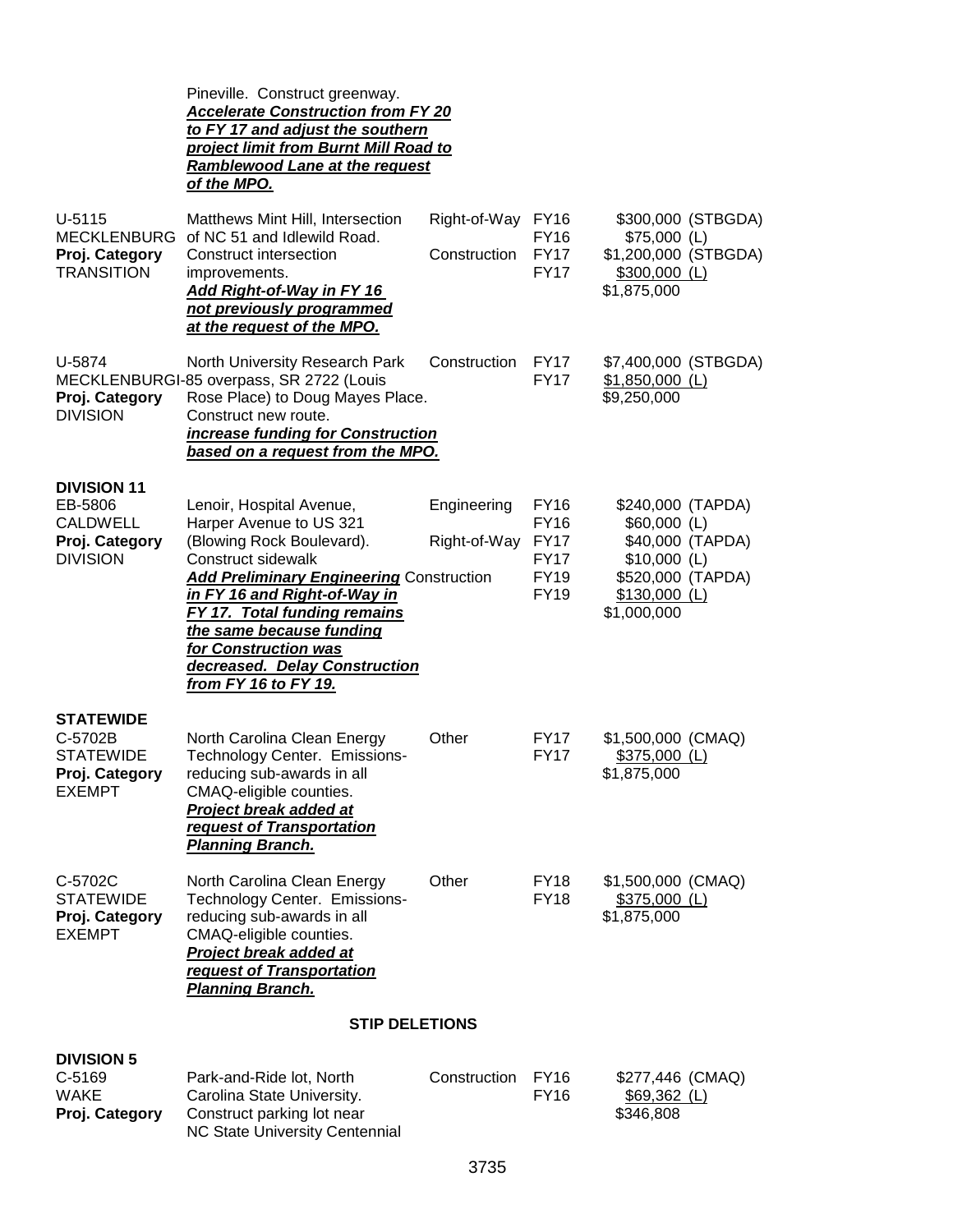Campus. *At the request of the university, and due to higher than expected cost, project was deleted.*

| <b>DIVISION</b> (<br>U-5894<br>RANDOLPH<br><b>GUILFORD</b><br>Proj. Category | SR 1595 (Surrett Drive),<br>SR 1592 (Eden Terrace) to<br>SR 1961 (West Market<br>Center Drive) in High Point. |                       | Right-of-Way<br><b>Utilities</b><br>Construction | <b>FY23</b><br>FY23<br><b>FY25</b><br>FY26 | $$1,066,000$ (T)<br>$$128,000$ (T)<br>\$5,206,000 (T)<br>$$5,206,000$ (T) |
|------------------------------------------------------------------------------|---------------------------------------------------------------------------------------------------------------|-----------------------|--------------------------------------------------|--------------------------------------------|---------------------------------------------------------------------------|
| <b>DIVISION</b>                                                              | Widen to multilanes.<br>Project deleted - work to<br>be accomplished under<br>U-5864.                         |                       |                                                  | FY27                                       | $$5,206,000$ (T)<br>\$16,812,000                                          |
| <b>ITEM N SUMMARY</b>                                                        |                                                                                                               |                       |                                                  |                                            |                                                                           |
| <b>ADDITIONS</b>                                                             |                                                                                                               | <b>PROJECTS</b><br>19 |                                                  |                                            | \$49,344,000                                                              |
| <b>MODIFICATIONS</b>                                                         |                                                                                                               | <b>PROJECTS</b><br>33 |                                                  |                                            |                                                                           |
|                                                                              | <b>DELETIONS</b>                                                                                              | 2 PROJECTS            |                                                  |                                            | \$17,158,808                                                              |
|                                                                              |                                                                                                               | 54 PROJECTS           |                                                  |                                            | \$32,185,192                                                              |

### **Approval – Municipal and Special Agreements**

A motion was made by Board Member Debnam, seconded by Board Member Palermo, to approve the

## following:

**DIVISION 7** 

## **SUMMARY: There are a total of 31 Agreements for approval by the Board of Transportation.**

Statewide

| U.S. Department of<br>Agriculture<br><b>Forest Service</b><br>National Forests in North<br>Carolina | This Cost Recovery Agreement is an Addendum to the Master Agreement between the<br>parties covering processing and monitoring fees. Processing fees are for reviews,<br>analysis, and evaluation of applications for the use and occupation of National Forest<br>System lands. Monitoring fees are for the time needed to ensure compliance during<br>construction within National Forest System lands. The Department will pay the fees on a<br>project by project basis. This Supplemental Agreement is for the Department to<br>participate in an additional amount of \$35,000 for a total estimated cost not to exceed<br>\$285,000.                                                                                                                                                                                              |
|-----------------------------------------------------------------------------------------------------|-----------------------------------------------------------------------------------------------------------------------------------------------------------------------------------------------------------------------------------------------------------------------------------------------------------------------------------------------------------------------------------------------------------------------------------------------------------------------------------------------------------------------------------------------------------------------------------------------------------------------------------------------------------------------------------------------------------------------------------------------------------------------------------------------------------------------------------------|
| Division 4                                                                                          |                                                                                                                                                                                                                                                                                                                                                                                                                                                                                                                                                                                                                                                                                                                                                                                                                                         |
| CSX Transportation, Inc.<br>(CSXT)<br><b>Edgecombe County</b><br>P-5711<br>44908                    | This Rail Agreement is an Addendum to the Master Engineering Agreement between the<br>parties covering the development and review of engineering plans for the proposed<br>Carolina Connector intermodal project in Edgecombe County as related to line of road<br>track. CSXT will design the track and signal plans and submit those plans to the<br>Department for review and comment. CSXT will submit a cost estimate detailing the<br>preliminary engineering work. The Department will reimburse CSXT 100% of the<br>actual cost for the work performed on the plans, not to exceed the agreed upon cost<br>estimate. The Department's share of cost for all preliminary engineering activities<br>related to project P-5711 and conducted by the Department, CSXT and CSX Intermodal<br>Terminals will not exceed \$10,000,000. |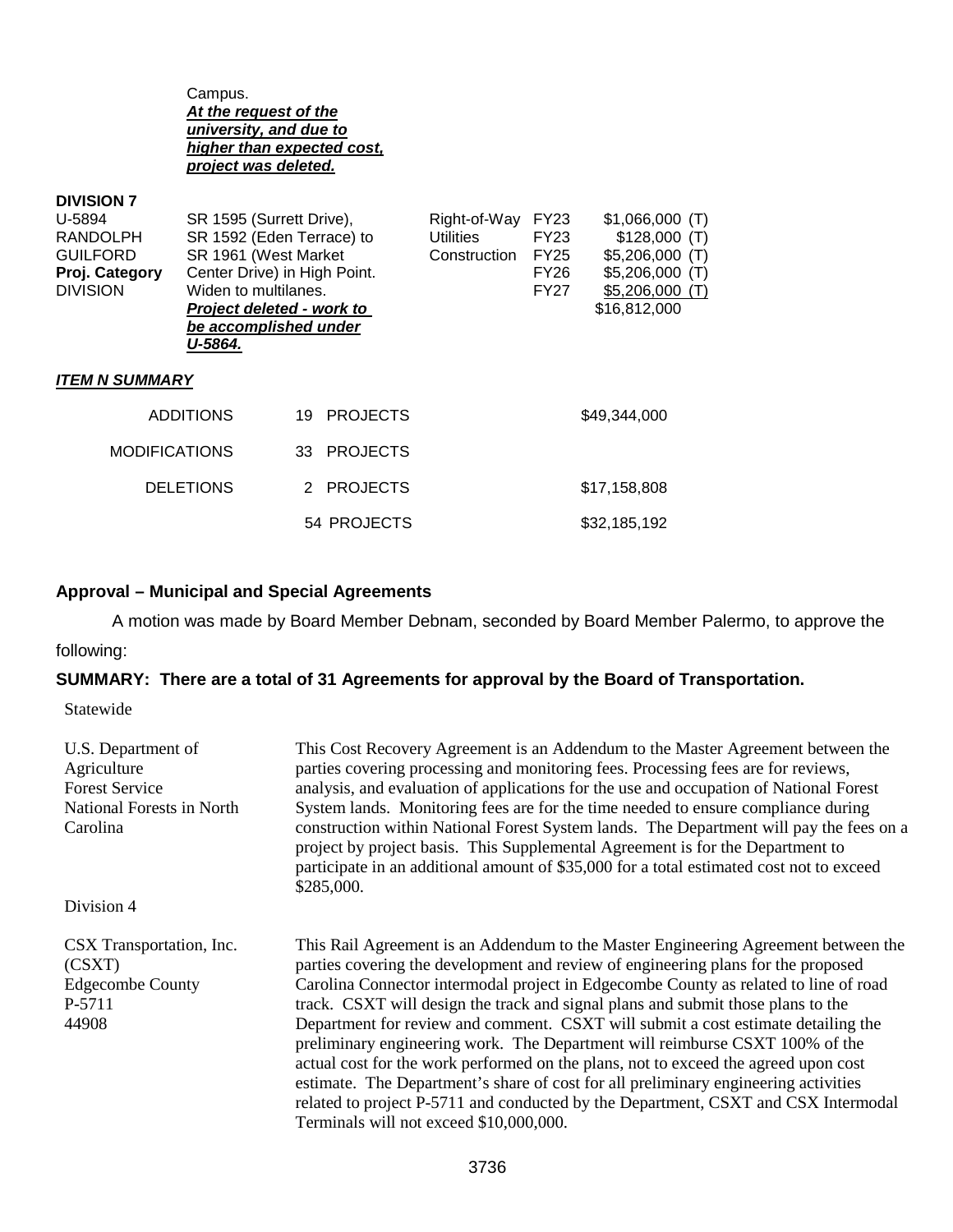CSX Intermodal Terminals, Inc. (CSXIT) Edgecombe County P-5711 44908

#### Division 5

CSX Transportation, Inc. (CSX) Baranof Holdings Storage, LLC (Company) Wake County 38257

National Railroad Passenger Corporation (Amtrak) Wake, Durham, Alamance, & Guilford Counties P-2918 49999.3.STR24 32162

City of Durham Durham County C-5572 4601.3.F1

City of Durham Durham County EB-4707B 38664.3.FD2

City of Durham Durham County W-5205V 45335.3.23 Division 7

Norfolk Southern Railroad Company (NSR) North Carolina Railroad

This Rail Agreement covers the development and review of engineering plans for the proposed Carolina Connector intermodal project in Edgecombe County as related to the facility. CSXIT will prepare the plans and submit those plans to the Department for review and comment. CSXIT will submit a cost estimate detailing the preliminary engineering work. The Department will reimburse CSXIT 100% of the actual cost for the work performed on the plans, not to exceed the agreed upon cost estimate. The Department's share of cost for all preliminary engineering activities related to project P-5711 and conducted by the Department, CSXT and CSX Intermodal Terminals will not exceed \$10,000,000.

This Rail Memorandum of Understanding between the parties provides for Baranof Holdings Storage, LLC to grant the Department and CSX a permanent easement over property the Company is acquiring. Said easement, to run from Capital Boulevard to the Department's Capital Yard, will provide CSX and the Department an alternate access to the Capital Yard facility. The Company is to develop plans for improvements to the acquired property boundary. The Department is to complete improvements on property boundary pursuant to plans provided by Baranof Holdings Storage, LLC. CSX is to transfer a portion of right-of-way to the Department. The total cost to the Department is not to exceed \$75,000.

This Rail Agreement covers the terms under Amtrak would implement Passenger Information Display System (PIDS) at the Cary, Burlington, and Durham stations. Amtrak's responsibilities shall include preparing construction documents; procuring the software, hardware and infrastructure; installation; and confirming integration of hardware and software with Amtrak's real time data system. The Department, utilizing federal ARRA funds, shall reimburse Amtrak 100% of the cost to procure, install, and integrate the PIDS. The estimated cost of the Amtrak PIDS scope is \$1,260,816. In addition, the Department, through state funds, shall reimburse Amtrak monthly operating costs estimated to be up to \$11,067.

This Project consists of construction of Phase II of the northern section of the North/South Greenway Trail, the final stretch of the West Ellerbee Creek Trail in Durham. This Supplemental Agreement is to increase funding for the Project. The Department agrees to reimburse the Municipality an additional \$359,200 (80%) of Congestion Mitigation and Air Quality (CMAQ) funds. The Municipality will provide an additional amount of \$89,800 (20%) as their local match and all costs which exceed the total project estimated cost of \$1,801,000.

This Project consists of construction of bicycle lanes and sidewalks along Old Durham Chapel Hill Road. At the request of the Municipality, the Department shall include provisions in the construction contract for the contractor to adjust and/or relocate municipally water and sewer lines. The Municipality shall reimburse the Department the entire cost of said utility work. The estimated cost is \$559,998.

This Project consists of construction of a roundabout at intersection of SR 1104 (Herndon Road) and SR 1106 (Barbee Road) in Durham. The Department is responsible for all phases of the work. The Municipality has requested additional work for which it will reimburse the Department. The estimated reimbursement is \$100,000.

This Rail Agreement covers NSR's preliminary engineering and flagging costs for work within operating railroad right-of-way of the NCRR located along US 70 in Mebane. Work will be between mileposts H 29.78 and H 29.91, and between mileposts H 30.08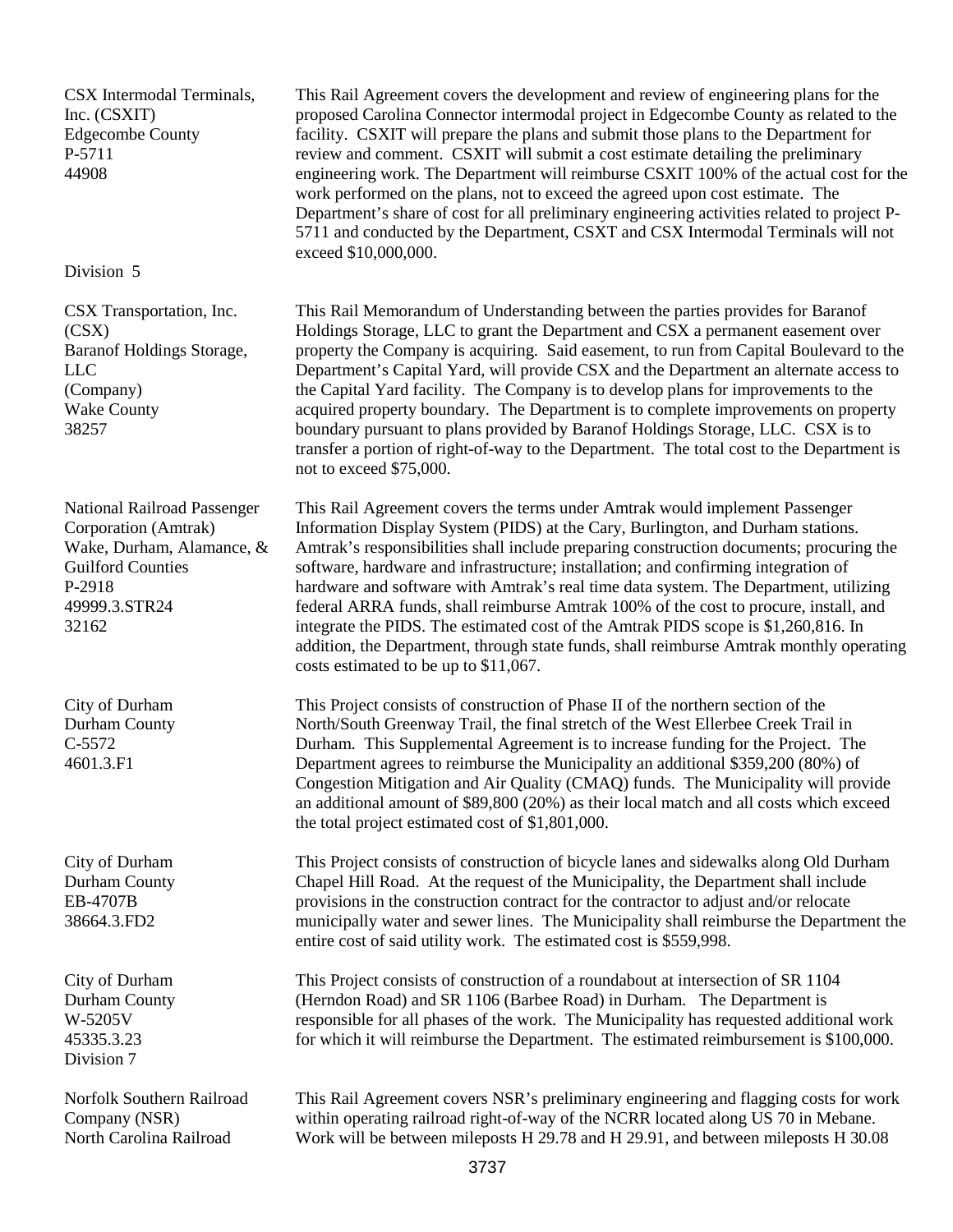#### Company (NCRR) Alamance County U-3109A 34900.3.GV2

Division 7 and 9

Piedmont Authority For Regional Transportation (PART) C-4936 44036.3.1 Division 8

CSX Transportation, Inc. (CSXT) Scotland County C-5600B 50061

Division 9

City of Lexington Davidson County 17BP.9.R.34

Division 10

City of Wingate Union County R-3329/R-2559 34533.5.TA9

City of Monroe Union County R-3329/R-2559 34533.5.TA9

City of Charlotte Mecklenburg County W-5601EC 50138.1.131 50138.2.131 50138.3.131

and H 30.345. The Department will be responsible for all costs incurred by NSR. The estimated project cost is \$50,000.

This Program is for the implementation of a Regional Air Quality Awareness Program in Alamance, Caswell, Davidson, Davie, Forsyth, Guilford, Randolph and Rockingham Counties. This Supplemental Agreement is to update the agreement provide additional funding in the amount of \$182,660 (80%) from CMAQ funds. The PART shall provide \$45,665 (20%) as the non-federal match.

This Rail Agreement is an Addendum to the Master Engineering Agreement between the parties covering the development and review of track and signal plans for the proposed Dixie Siding project in Scotland County. The Department will design or cause to be designed the track and signal plans and submit those plans to CSXT and the Department for review and comment. CSXT will submit a cost estimate detailing related preliminary engineering work for this element of project C-5600B. The Department's costs for all preliminary engineering activities conducted by the Department and CSXT related to this improvement under project C-5600B will not exceed \$3,635,200.

This Project consists of the replacement of Bridge No. 424 on SR 1243, including sidewalk at the interchange between Center Street and NC 8 in Lexington. This Supplemental Agreement is to include grooving on the sidewalk along East Center Street at the Talbert Street interchange. The new sidewalk shall be installed with a grooving which matches the existing sidewalk. The Municipality will reimburse the Department 100% of the actual cost of the work. The estimated cost is \$18,000.

This Project consists of highway improvements on US 74 Bypass from US 74 east of I-485 near Matthews and Stallings to US 74 east of Wingate and west of Marshville (Section 3A). At the request of the Municipality, the Department shall include provisions in the construction contract for the contractor to adjust and/or relocate municipallyowned water and sewer lines. The Municipality shall reimburse the Department the entire cost of said utility work. The estimated cost to the Municipality is \$30,203.28.

This Project consists of highway improvements on US 74 Bypass from US 74 just east of I-485 near Matthews and Stallings to US 74 just east of Wingate and west of Marshville (Sections 2B and 2C). At the request of the Municipality, the Department shall include provisions in the construction contract for the contractor to adjust and/or relocate municipally-owned water and sewer lines. The Municipality shall reimburse the Department the entire cost of said utility work. The estimated cost to the Municipality is \$1,032,383.15.

This Project consists of the installation of a roundabout at the intersection of Moores Chapel Road (SR 1601) and Rhyne Road (SR 1609) and the installation of right turn lanes at the existing roundabouts on Moores Chapel Road (SR 1601) at both I-485 ramps. The Department is responsible for all phases of the Project. The estimated cost of the Project is \$1,475,000. The Municipality shall participate in the Preliminary Engineering costs in the amount of \$50,000.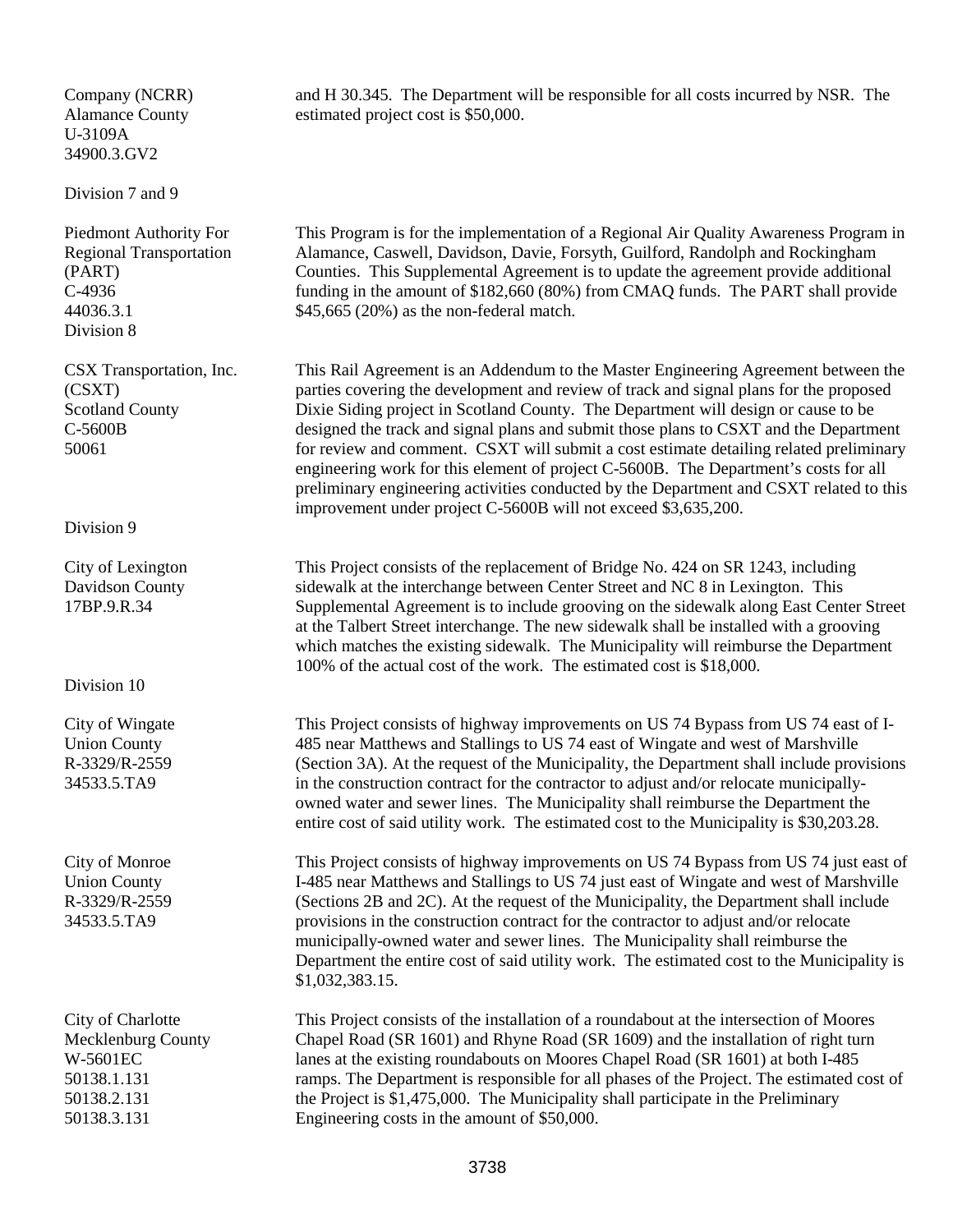City of Charlotte Mecklenburg County U-5805 44377.3.1

Town of Cornelius Mecklenburg County EB-5010 41124.3.FD1

Town of Cornelius Mecklenburg County EB-5775 46417.2.1 46417.3.1

Town of Cornelius Mecklenburg County EB-5817 44837.1.1 44837.3.1

Town of Waxhaw Union County EB-5819 44839.1.1 44839.3.1

Town of Huntersville Mecklenburg County U-5908 46453.1.1

Centralina Council of Governments Mecklenburg County M-0512 44843.10.12

Norfolk Southern Railroad Company (NSR) North Carolina Railroad Company (NCRR) Cabarrus County I-3802A 36780.3.FS1

This Project consists of improvements at the intersection of Monroe Road (SR 1009) and Rama Road/Idlewild Road. The Municipality is responsible for all phases of the Project. The Department shall participate in the actual construction costs of the Project in an amount not to exceed \$3,400,000. Costs which exceed this amount shall be borne by the Municipality.

This Project consists of construction of approximately 2.6 miles of greenway trail beginning at Bailey Road Park in Cornelius and ending at Caldwell Commons on US 21. This Supplemental Agreement is to provide additional funding in the amount of \$1,011,537 from STPDA funds. The Municipality shall provide \$252,884 as the nonfederal match and all costs that exceed the total estimated cost of \$3,414,421.

This Project consists of the construction of the South Prong Rocky River Greenway. This Supplemental Agreement is to provide additional funding in the amount of \$119,000 (80%) from STP-DA funds. The Municipality shall provide \$29,750 (20%) as the nonfederal match and all costs that exceed the total estimated cost of \$1,050,000.

This Project consists of the design and construction of the McDowell Creek Greenway between Magnolia Estates Drive at West Catawba Avenue and Westmoreland Road. The Municipality shall be responsible for all phases of the Project. The Department shall reimburse 50% of approved eligible costs from TAP funds, not to exceed \$1,200,000. The Municipality will be responsible for providing the 50% (\$1,200,000) non-federal match and all costs that exceed the total estimated cost of \$2,400,000.

This Project consists of the design and construction of pedestrian and bicycle facility enhancements to include bike parking, bike shelters, bike lockers, signals, sidewalk, pedestrian crossing beacons, and other improvements in accordance with the Town's Downtown Vision Plan, the Comprehensive Pedestrian Plan and the Parks, Recreation and Cultural Resources Masterplan. The Municipality is responsible for all phases of the Project. The Department shall reimburse 50% of approved eligible costs from TAP funds, not to exceed \$514,575. The Municipality will be responsible for providing the 50% (\$514,575) non-federal match and all costs that exceed the total estimated cost of \$1,029,150.

This Project consists of improvements on US 115 (Main Street) in Huntersville. This Agreement addresses the review and oversight of the Preliminary Engineering (PE) phase of the Project. The Department will use STP funds allocated to the Town for the Project and the Municipality will provide the non-federal match to the STP funds.

This Project consists of the development of a Greater Charlotte Regional Freight Mobility Plan. The Agency will develop a partnership with area agencies to initiate the study. The Department will reimburse 100% of eligible costs with Federal SPR funds (\$168,408) and state match (\$42,102) up to a maximum amount of \$210,510.

This Rail Agreement covers NSR's preliminary engineering and flagging costs for work within operating railroad right-of-way of the NCRR located along South Ridge Avenue in Concord. Work will be between mileposts 352.60 and 352.80, and between mileposts 352.92 and 352.93. The Department will be responsible for all costs incurred by NSR. The estimated project cost is \$50,000.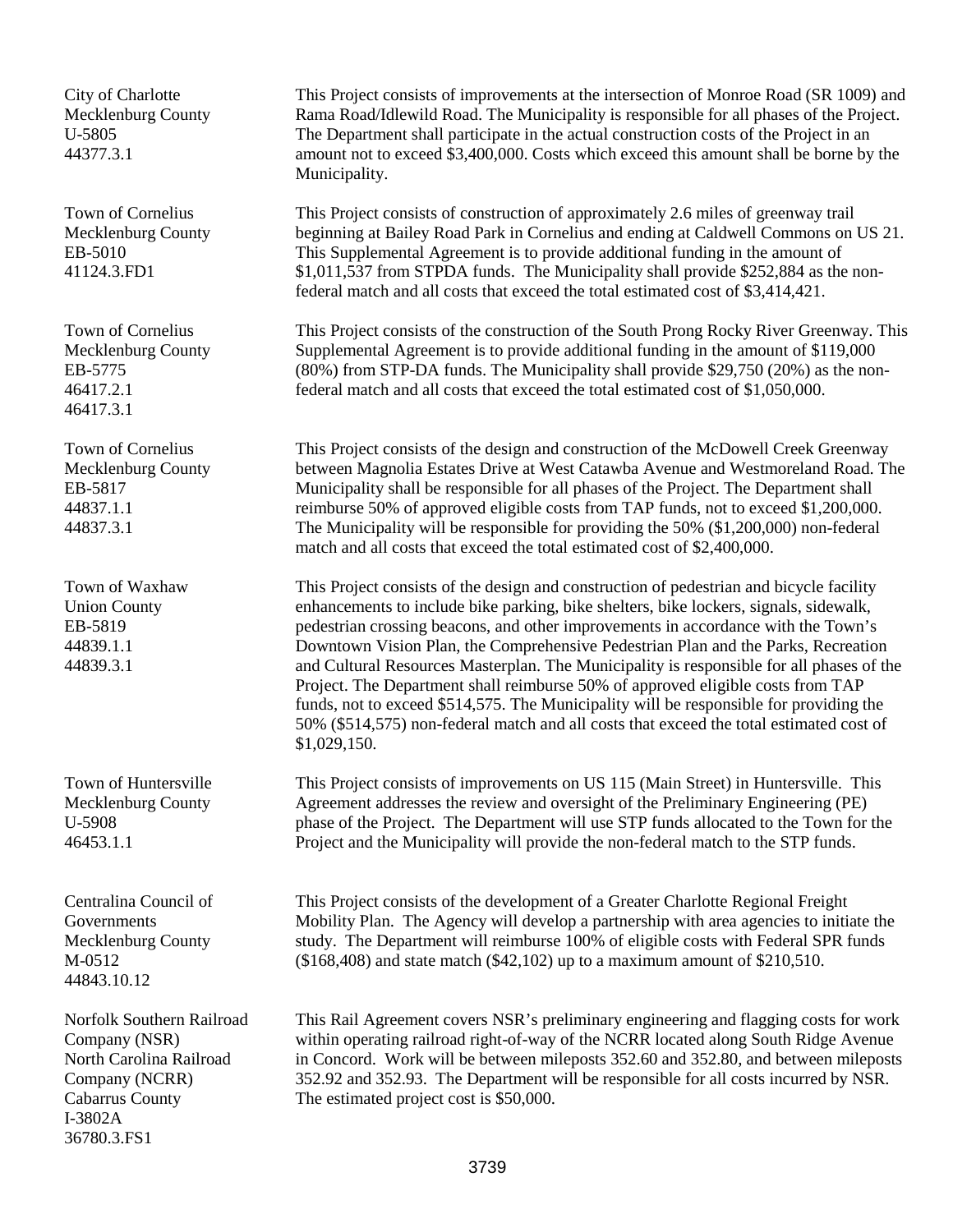## Division 12

| City of Statesville<br><b>Iredell County</b><br>EB-5818<br>44841.1.1<br>44841.3.1         | This Project consists of extension of an existing greenway from property owned by Duke<br>Power west under US 21 (Turnersburg Highway) to the existing greenway at Pump<br>Station Road. The Municipality is responsible for all phases of the Project. The<br>Department shall reimburse 72% of approved eligible costs from TAP funds, not to<br>exceed \$1,200,000. The Municipality will be responsible for providing the 28%<br>(\$466,666) non-federal match and all costs that exceed the total estimated cost of<br>\$1,666,666.                                                                                                                                                                                                  |  |
|-------------------------------------------------------------------------------------------|-------------------------------------------------------------------------------------------------------------------------------------------------------------------------------------------------------------------------------------------------------------------------------------------------------------------------------------------------------------------------------------------------------------------------------------------------------------------------------------------------------------------------------------------------------------------------------------------------------------------------------------------------------------------------------------------------------------------------------------------|--|
| City of Gastonia<br><b>Gaston County</b><br>$C-5562$<br>44109.1.1<br>44109.3.FD1          | This Project consists of constructing missing sidewalk links, crosswalks and bicycle<br>facilities to provide a connection between downtown Gastonia and Lineberger Park. This<br>Supplemental Agreement is to provide additional funding in the amount of \$75,000<br>(80%) from CMAQ funds. The Municipality shall provide \$18,750 (20%) as the non-<br>federal match and all costs that exceed the total estimated costs.                                                                                                                                                                                                                                                                                                             |  |
| City of Gastonia<br><b>Gaston County</b><br>C-4934<br>44034.1.1<br>44034.2.1<br>44034.3.1 | This Project consists of traffic lane widening from a four-lane section to five-lane<br>sections of New Hope Road (NC 279) from Burtonwood Drive to Garrison Boulevard<br>(SR 2466). This Supplemental Agreement is to address the change in Project<br>responsibilities. At the request of the Municipality, the Department shall administer the<br>construction contract for the Project. The Department will utilize available CMAQ funds<br>for 75% of the construction and inspection costs. The Municipality shall be responsible<br>for the non-federal match (25%) and all costs that exceed the total estimated cost of<br>\$5,844,175.                                                                                          |  |
| City of Hickory<br>Catawba County<br>51214.01C                                            | This Project consists of the repair of the sinkhole at the intersection of US 70 and $7th$<br>Street Southeast in Hickory. The Department shall be responsible for the design and<br>construction of the sinkhole repair. The Department shall provide \$1,000,000 towards the<br>cost of the Project. The Municipality shall provide of \$2,200,000 and will share in costs<br>that exceed the total estimated cost of \$3,200,000.                                                                                                                                                                                                                                                                                                      |  |
| City of Mount Holly<br><b>Gaston County</b><br>U-3633<br>37649.3.FR1                      | This Project consists of improvements on NC 273 (South Main Street) from Tuckaseegee<br>Road at Beatty Drive to Highland Street at A & E Drive in Mount Holly. The<br>Department shall prepare the environmental and/or planning document, project plans and<br>specifications, construct the Project, and acquire any needed right of way. At the request<br>of the Municipality, the Department shall include in its construction contract the<br>construction of betterments including new sidewalk and powder-coated master arms and<br>pedestrian pedestals. The estimated reimbursement from the Municipality is \$113,859.                                                                                                         |  |
| Town of Mcadenville<br><b>Gaston County</b><br>17BP.12.R.13                               | This Project consists of the replacement of Gaston Bridge #8 with an arch culvert. It also<br>includes the construction of sidewalk, curb and gutter, decorative railing, guardrail and<br>resurfacing of SR 2209 (Weslyn Avenue) the southern approach of the bridge and up to<br>the intersection of NC 7 on the Northern approach. The Department is responsible for all<br>phases of the Project. The Department shall include provisions in its construction<br>contract for the installation of decorative railing with light posts on all corners in lieu of<br>standard guardrail. The Municipality shall reimburse the Department a lump sum amount<br>for the betterments. The reimbursement from the Municipality is \$60,000. |  |
| Division 13                                                                               |                                                                                                                                                                                                                                                                                                                                                                                                                                                                                                                                                                                                                                                                                                                                           |  |
| Blue Ridge Southern Railroad<br>(BLU)<br>Buncombe & Jackson                               | This Rail Agreement supersedes part of the BLU Rail Freight Assistance Agreement<br>agenda item that was approved at the May 5, 2016 Board of Transportation meeting.<br>The Agreement has been modified to amend the counties of work from Buncombe,                                                                                                                                                                                                                                                                                                                                                                                                                                                                                     |  |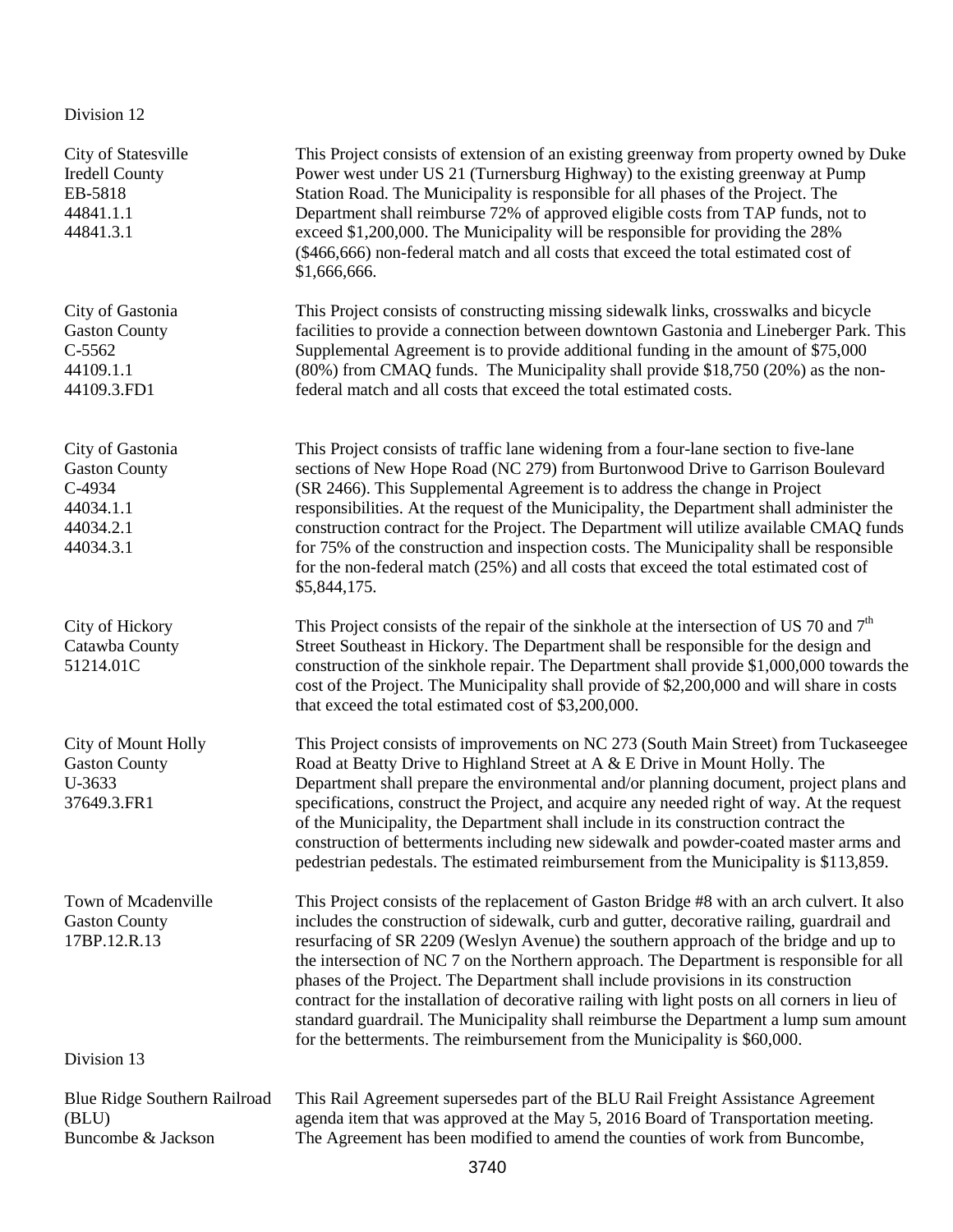| Counties<br>80000.1.4.31                                                                      | Haywood, and Jackson to Buncombe and Jackson, and reflects a decrease in the cost of<br>the Department's participation from 50% or up to \$70,300.72, to 50% or up to<br>\$55,696.69. The agreement's scope modification shall consist of the rehabilitation of six<br>bridges, in lieu of eight bridges, on the BLU T line at mileposts T 11, 36.9, 38, 39.6,<br>40.1, and 44. All other provisions of the agreement approved at the May 5, 2016 Board<br>of Transportation meeting shall remain the same. |
|-----------------------------------------------------------------------------------------------|-------------------------------------------------------------------------------------------------------------------------------------------------------------------------------------------------------------------------------------------------------------------------------------------------------------------------------------------------------------------------------------------------------------------------------------------------------------------------------------------------------------|
| Division 14                                                                                   |                                                                                                                                                                                                                                                                                                                                                                                                                                                                                                             |
| Eastern Federal Lands<br><b>Highway Division (EFLHD)</b><br><b>Henderson County</b><br>R-5780 | This Project consist of Resurfacing, Shoulder Improvements, and Paint Markings on SR<br>1345 (North Mills River Road) from NC 280 to the end of pavement. The project will be<br>funded by \$477,144.40 in Federal Lands Access Program (FLAP) Funds. The<br>Department shall provide the non-federal match of \$116,778.60 and all cost that exceed<br>the total estimated Project Cost of \$593,893.                                                                                                      |

# **SUMMARY: There are a total of 31 agreements for informational purposes only.**

# STATEWIDE

| North Carolina State<br>University<br>Statewide<br>C-4902A<br>44002.1.2<br>Division 1 | This project consists of the implementation and operation of the Clean Fuel Awareness<br>Technology (CFAT) program by North Carolina State University. This Supplemental<br>Agreement modifies the end date of the project and limits the funding available for<br>reimbursement of educational and outreach activities.                                                                                                                                                     |  |
|---------------------------------------------------------------------------------------|------------------------------------------------------------------------------------------------------------------------------------------------------------------------------------------------------------------------------------------------------------------------------------------------------------------------------------------------------------------------------------------------------------------------------------------------------------------------------|--|
| Town of Southern Shores<br>Dare County<br>44788<br>Division 3                         | This Project consists of drainage improvements at the intersection of NC 12 and<br>Dogwood Trail. The Municipality shall be responsible for all phases of the Project. The<br>Department shall participate in actual construction costs in an amount not to exceed<br>\$150,000. Costs which exceed this amount shall be borne by the Municipality.                                                                                                                          |  |
| City of Wilmington<br>New Hanover<br>36249.3675                                       | This Project consists of installation of traffic signals at two intersections along 10th<br>Street and US 76 eastbound and US 76 westbound, and two intersections along 13th<br>Street at US 76 eastbound and US 76 westbound (Wooster Street). The Municipality<br>shall reimburse 100% of the cost for the Department's review and inspection of the<br>signal. The estimated reimbursement is \$10,000.                                                                   |  |
| <b>Brunswick County</b><br>36249.3676                                                 | This Project consists of installation of a traffic signal at NC 87 (River Road SE) and<br>Dosher Cutoff Road SE associated with the Smithville Park development and driveway.<br>The County shall reimburse 100% of the cost for the Department's review and inspection<br>of the signal. The estimated reimbursement is \$5,000.                                                                                                                                            |  |
| Bailey and Associates, Inc.<br><b>New Hanover County</b><br>36249.3680                | This Project consists of installation of a traffic signal at US 74-76 (Eastwood Road) and<br>SR 2782 (Wrightsville Avenue/Canal Street). The Developer shall reimburse 100% of<br>the cost for the Department's review and inspection of the signal. The estimated<br>reimbursement is \$5,000.                                                                                                                                                                              |  |
| City of Clinton<br><b>Sampson County</b><br>44790                                     | This Project consists of installation of curb & gutter, sidewalk, curb ramps, driveway<br>aprons and catch basin at southwest corner of the intersection of SR 1855 (College<br>Street.) and Eastover Avenue in Clinton. The Municipality shall be responsible for all<br>phases of the Project. The Department shall participate in actual construction costs in an<br>amount not to exceed \$27,000. Costs which exceed this amount shall be borne by the<br>Municipality. |  |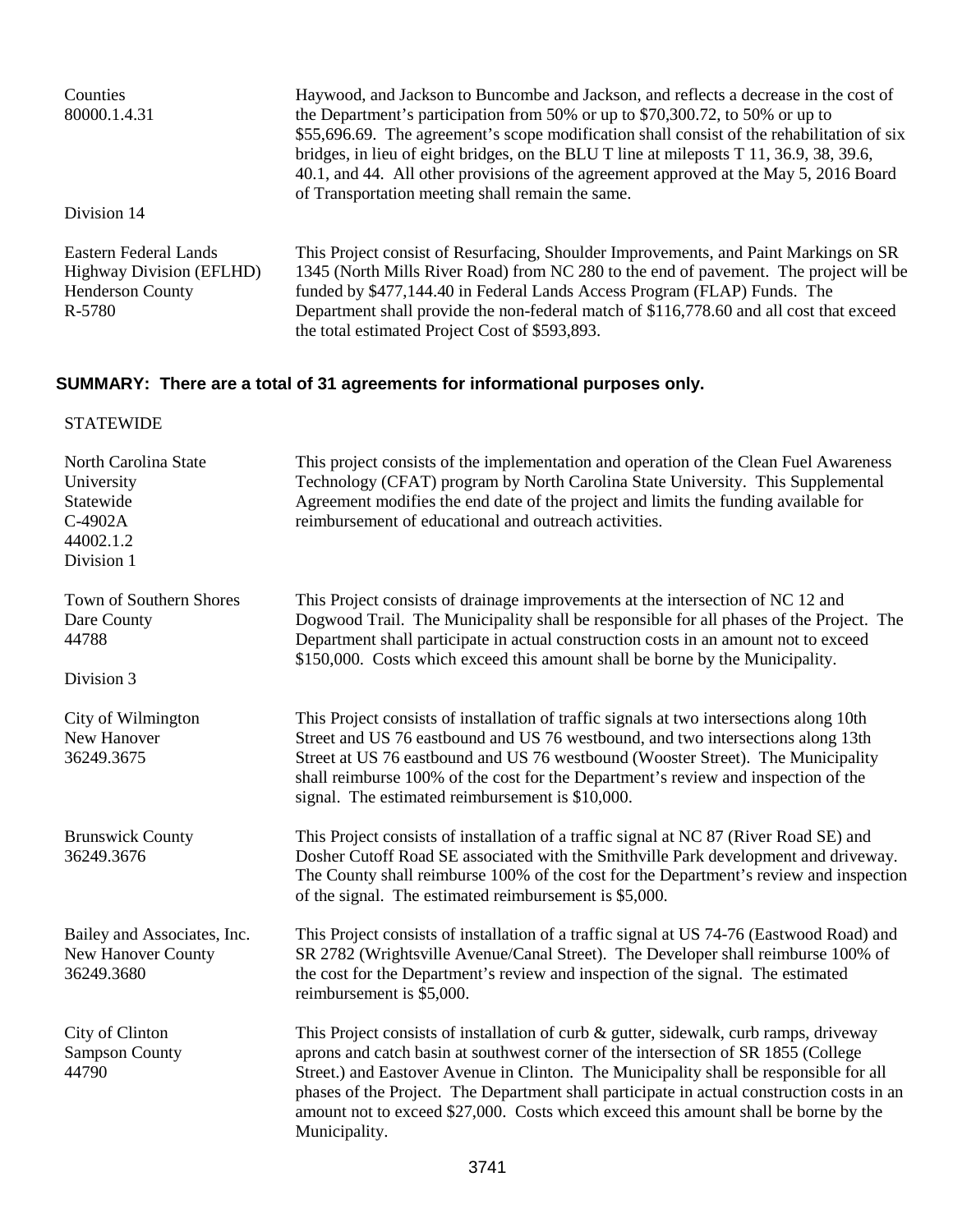## Division 5

| Town of Rolesville<br><b>Wake County</b>                                               | This Agreement is to allow Disaster Related Debris Removal by the Municipality during<br>a State of Disaster or Imminent Threat of Disaster and/or a State of Emergency. The<br>Municipality shall remove and dispose of disaster related debris on all released State<br>Routes. The Municipality shall apply directly to FEMA for reimbursement of<br>eligible debris removal costs.                              |  |
|----------------------------------------------------------------------------------------|---------------------------------------------------------------------------------------------------------------------------------------------------------------------------------------------------------------------------------------------------------------------------------------------------------------------------------------------------------------------------------------------------------------------|--|
| Generation II Carolina, LLC<br><b>Wake County</b><br>36249.3673                        | This Project consists of the installation of a new traffic signal at Sunset Lake Road and<br>Products Road in Fuquay-Varina. The Developer shall reimburse 100% of the cost for<br>the Department's review and inspection of the signal. The estimated reimbursement is<br>\$5,000.                                                                                                                                 |  |
| Self Help Credit<br>Union/Venture Fund<br>Durham County<br>36249.3674                  | This Project consists of modification of the existing traffic signal at the intersection of<br>Holloway Street at N Hyde Park Avenue in Durham. The Developer shall reimburse<br>100% of the cost for the Department's review and inspection of the signal. The<br>estimated reimbursement is \$3,000.                                                                                                              |  |
| <b>Highland Falls North Carolina</b><br><b>LLC</b><br><b>Wake County</b><br>36249.3679 | This Project consists of a signal upgrade at the intersection of Vandora Springs Road and<br>West Garner Road. The Developer shall reimburse 100% of the cost for the<br>Department's review and inspection of the signal. The estimated reimbursement is<br>\$5,000.                                                                                                                                               |  |
| Wake County Board of<br>Education<br><b>Wake County</b><br>44925<br>Division 6         | This Project consists of road improvements SR 2707 (Bryan Road) as part of the Bryan<br>Road Elementary School construction in Garner. The Agency is responsible for all<br>phases of the Project. The Department shall participate in the actual construction costs<br>up to a maximum amount of \$678,054. Costs which exceed this amount shall be borne<br>by the Agency. Total estimated costs are \$2,178,054. |  |
| Columbus Jobs Foundation<br><b>Columbus County</b><br>36249.3681<br>Division 7         | This Project consists of design, fabrication, and installation of directional signs for<br>Southeast Regional Park on US 74/76 at both approaches of Exit 238. The Developer<br>shall reimburse 100% of the actual cost of the Department's work. The estimated<br>reimbursement is \$1,200.                                                                                                                        |  |
| City of Greensboro<br>EL-5101DO<br>41823.2.FD17<br>41823.3.FD17                        | This Project consists of constructing various phases of the Downtown Greenway in<br>Greensboro. This Supplemental Agreement is to extend the completion date of the<br>Project to January 28, 2018 in lieu of June 30, 2016.                                                                                                                                                                                        |  |
| City of Greensboro<br>U-5306A<br>47026.2.2<br>47026.3.F2                               | This Project consists of improving intersection approaches to include access management<br>and sidewalk construction on Battleground Avenue, Benjamin Parkway, and Cone<br>Boulevard from Battleground Avenue to west of Patriot Court. This Supplemental<br>Agreement is to extend the completion date of the Project to February 4, 2018 in lieu of<br>January 31, 2016.                                          |  |
| City of Greensboro<br>U-5306C<br>47026.2.FR4<br>47026.3.FR4<br>Division 8              | This Project consists of improving intersection approaches to include access management<br>and sidewalk construction on Battleground Ave and New Garden Road from to 750 feet<br>east of Battleground Avenue. This Supplemental Agreement is to extend the completion<br>date of the Project to November 9, 2018 in lieu of June 20, 2016.                                                                          |  |
| Town of Pittsboro                                                                      | This Project consists of construction of concrete sidewalk along SR 1967 (Pittsboro                                                                                                                                                                                                                                                                                                                                 |  |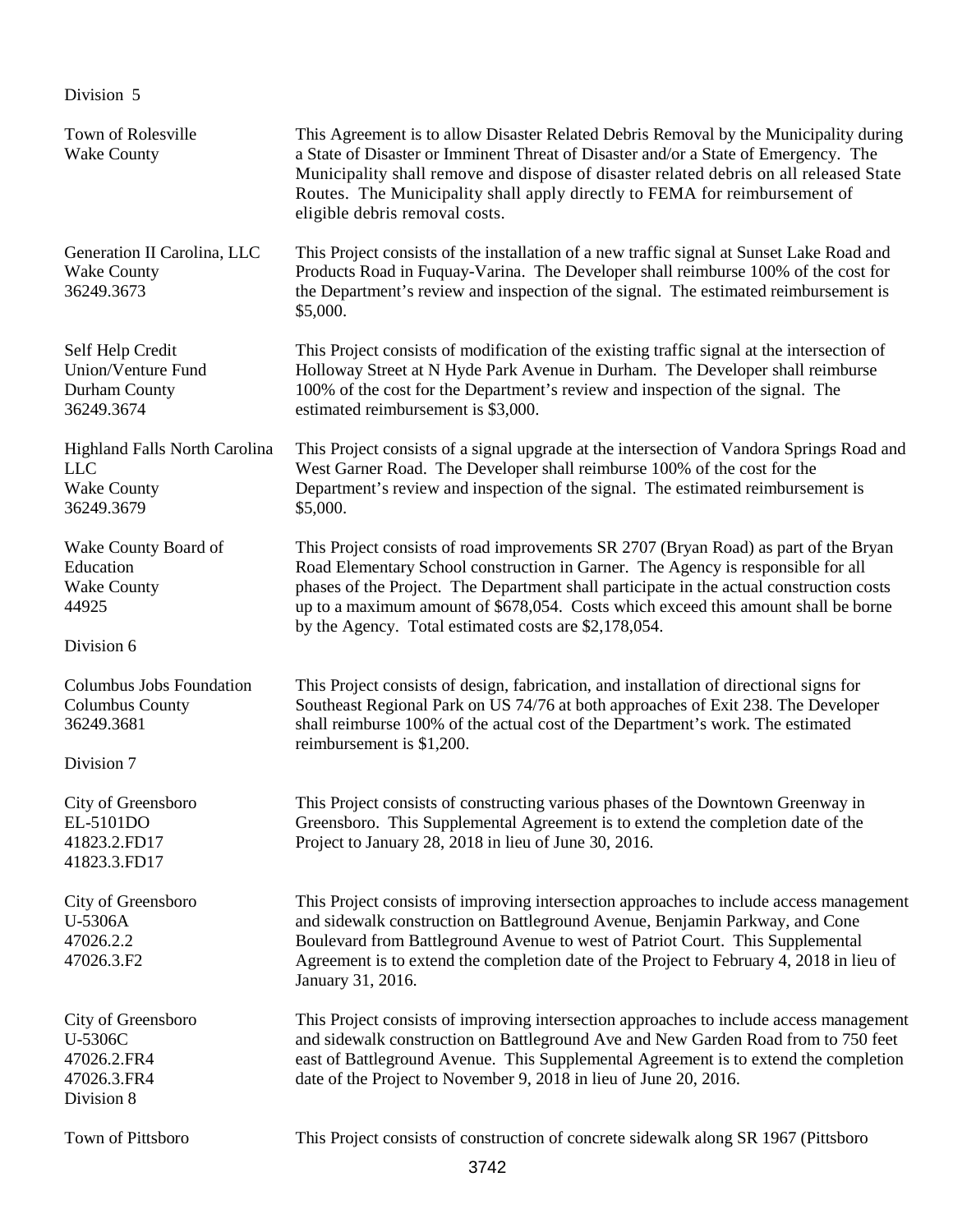Chatham County 3608.3.07

City of Sanford Lee County 3608.3.12

Division 9

GEMCAP Holdings LLC Forsyth County 36249.3684

City of Winston-Salem Forsyth County B-5007 41111.1.1

Division 10

City of Charlotte Mecklenburg County 10.106012

City of Charlotte Mecklenburg County 10.106012

Town of Fairview Union County 44794

City of Charlotte Mecklenburg County M-0512 44843.10.6

Town of Davidson Mecklenburg County 50138.3.227

Division 11

Elementary School Road). This Supplemental Agreement is to extend the completion date of the Project to December 30, 2016 in lieu of September 30, 2016.

This Project consists of construction of sidewalk along SR 1514 (Bragg Street) and SR 1519 (Nash Street) and the addition of pedestrian signals at the intersections of Bragg Street and SR 1519, and Nash Street and SR 1521 (Kelly Drive) in Sanford. This Supplemental Agreement is to extend the completion date of the Project to December 30, 2016 in lieu of December 11, 2015.

This Project consists of installation of a signal at SR 1627 (Hanes Mill Road) at US 52 northbound Ramp. The Developer shall reimburse 100% of the cost for the Department's review and inspection of the signal. The estimated reimbursement is \$5,500.

This Project consists of preliminary engineering to replace Bridge Number 296 over the Norfolk Southern Railway. This Supplemental Agreement is to extend the completion date of the Project to September 30, 2020 in lieu of June 30, 2016.

This Municipal Maintenance Agreement (Schedule A) is for the installation, repair and maintenance of traffic control devices. The Municipality shall install and maintain signs and supports on the State Highway System Streets located within the Municipality. The Department will reimburse the Municipality for the cost of signs and supports. The reimbursement to the Municipality for FY 2016-2017 is \$50,000.

This Municipal Maintenance Agreement (Schedule B) is for the Municipality to install and maintain pavement marking materials and pavement markers on the State Highway System Streets located within the Municipality. The Department will reimburse the Municipality for the cost of pavement markings and markers. The reimbursement to the Municipality for FY 2016-2017 is \$25,000.

This Project consists of the construction of a left turn lane on US 601 at Fairview Park and extension of 30" reinforced pipe at the drive entrance. The Municipality shall be responsible for all phases of the Project. The Department shall participate in actual construction costs in an amount not to exceed \$185,000. Costs which exceed this amount shall be borne by the Municipality.

This Project consists of a feasibility study [FS-1610A] for improvements to the I-277 loop from the I-77/Brookshire Freeway Interchange to the I-77/Belk Freeway Interchange. The Department will be responsible for all phases of the Project. The Municipality shall participate in the costs of the Project in the amount of \$99,900.

This Project consists of the extension of Kincaid Greenway from the west side of SR 2693 (Davidson-Concord Road) southward 50 feet before crossing to Davidson-Concord Road to include a crosswalk and pedestrian refuge island. At the request of the Municipality and in conjunction with the Project, the Department will install a Rectangular Rapid Flashing Beacon (RRFB) at the intersection of Davidson-Concord Road and Appolinaire Drive in Davidson. The Department shall provide \$20,000 towards the cost of the RRFB. The Municipality shall be responsible for any costs over \$20,000, and for maintenance of upon completion of the Project.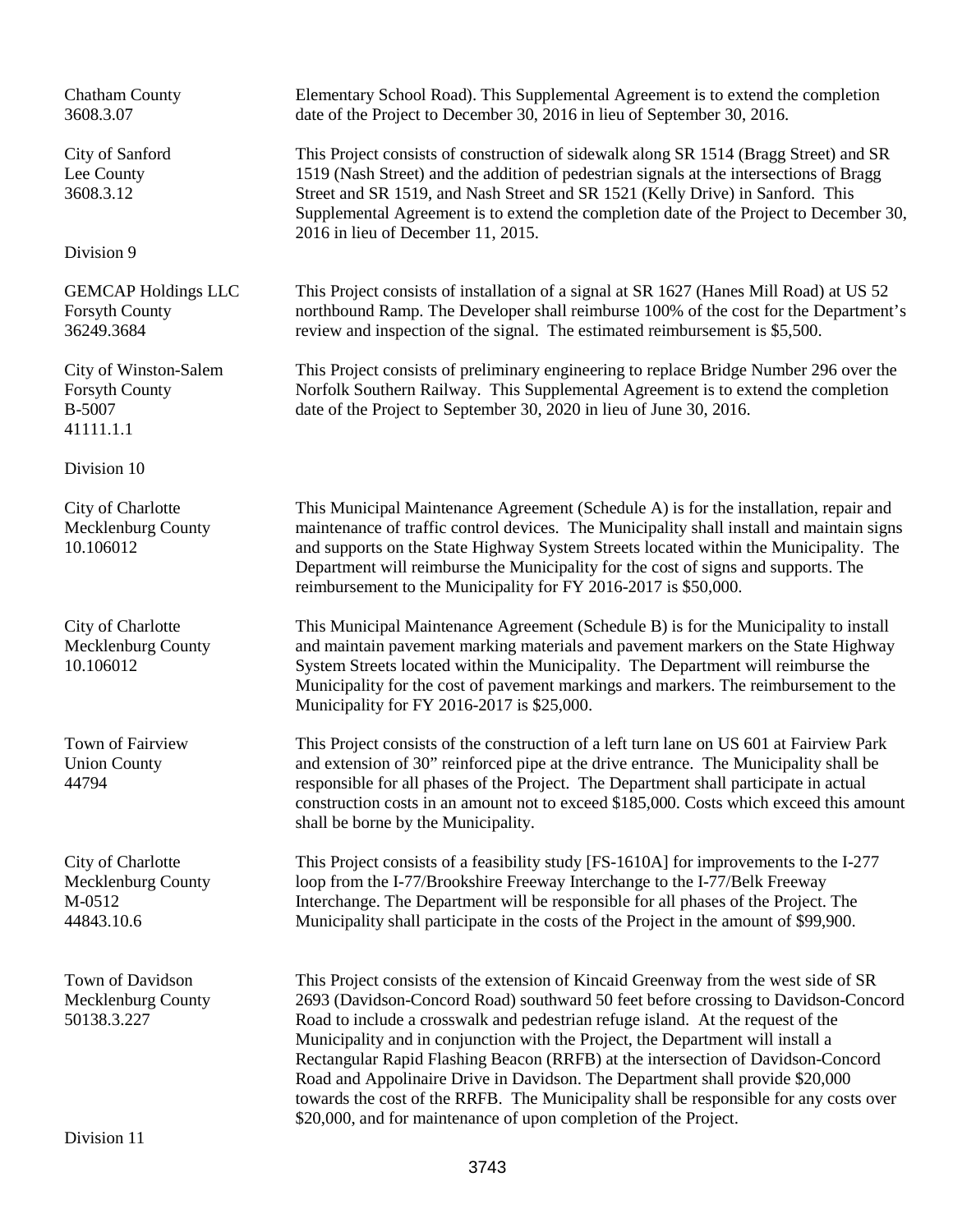| <b>Starbucks Coffee Company</b><br>Watauga County<br>36249.3682<br>Division 12 | This Project consists of modifying the existing traffic signal at the intersection of US<br>221/321 and Boone Heights Drive by adding the fourth leg opposite of Boone Heights<br>Drive as well as phasing for eastbound and westbound left turn movements on Blowing<br>Rock Road. The Developer will reimburse 100% of the cost for the Department's review<br>and inspection of the signal. The estimated reimbursement is \$5,000. |  |
|--------------------------------------------------------------------------------|----------------------------------------------------------------------------------------------------------------------------------------------------------------------------------------------------------------------------------------------------------------------------------------------------------------------------------------------------------------------------------------------------------------------------------------|--|
| D.R. Horton, Inc.<br>Catawba County<br>36249.3670                              | This Project consists of signal modifications of the signal located at the intersection of<br>NC 150 and SR 1848 (Sherrills Ford Road). The Developer will reimburse 100% of the<br>cost for the Department's review and inspection of the signal. The estimated<br>reimbursement is \$5,000.                                                                                                                                          |  |
| Division 13                                                                    |                                                                                                                                                                                                                                                                                                                                                                                                                                        |  |
| City of Morganton<br><b>Burke County</b><br>U-2550B<br>34831.3.5               | This Project consists of landscaping at the I-40 and NC 18 (South Sterling Street)<br>Interchange, Exit 105. The Department shall develop the landscape design, prepare plans<br>and site and install the plantings. The Municipality shall assume maintenance of the<br>plantings after one year.                                                                                                                                     |  |
| City of Morganton<br><b>Burke County</b><br>U-2551<br>34832.3.2                | This Project consists of landscaping at the I-40 and SR 1922 (Enola Road) Interchange,<br>Exit 104. The Department shall develop the landscape design, prepare plans and site and<br>install the plantings. The Municipality shall assume maintenance of the plantings after<br>one year.                                                                                                                                              |  |
| <b>CIP</b> Construction<br><b>Buncombe County</b><br>36249.3598                | This Project consists of installation of a new traffic signal on US 25 (Hendersonville<br>Road) and Ascot Point Circle. The Developer shall reimburse 100% of the cost for the<br>Department's review and inspection of the signal. The estimated reimbursement is<br>\$7,500.                                                                                                                                                         |  |
| Ingles Markets, Inc.<br><b>Burke County</b><br>36249.3678                      | This Project consists of the installation of a traffic signal to include pedestrian<br>accommodations at the intersection of US 70 (Carbon City Road) and the main entrance<br>to Ingles Markets, Inc. The Developer shall reimburse 100% of the cost for the<br>Department's review and inspection of the signal. The estimated reimbursement is<br>\$7,500.                                                                          |  |
| Division 14                                                                    |                                                                                                                                                                                                                                                                                                                                                                                                                                        |  |
|                                                                                |                                                                                                                                                                                                                                                                                                                                                                                                                                        |  |
| <b>Macon County</b><br>36249.3677                                              | This Project consists of an Asphalt Surface Treatment for Parker's Meadow greenway<br>and parking lot access in Macon County. The Department shall be responsible for all<br>phases of the Project. The Municipality shall reimburse the Department \$13,000 for the<br>work performed by the Department.                                                                                                                              |  |

## **Preliminary Right of Way Plans**

A motion was made by Board Member Debnam, seconded by Board Member Palermo, to approve the following:

The Preliminary Right of Way Plans for the below projects, including Secondary Roads and Industrial Access Roads, provide for the construction, design, drainage and control of access as shown on the respective plans.

Based upon the recommendations of the Manager of the Right of Way Unit, the Board finds that such rights of way as shown on these preliminary plans and drawings, including existing public dedicated right of way, are for a public use and are necessary for the construction of said projects.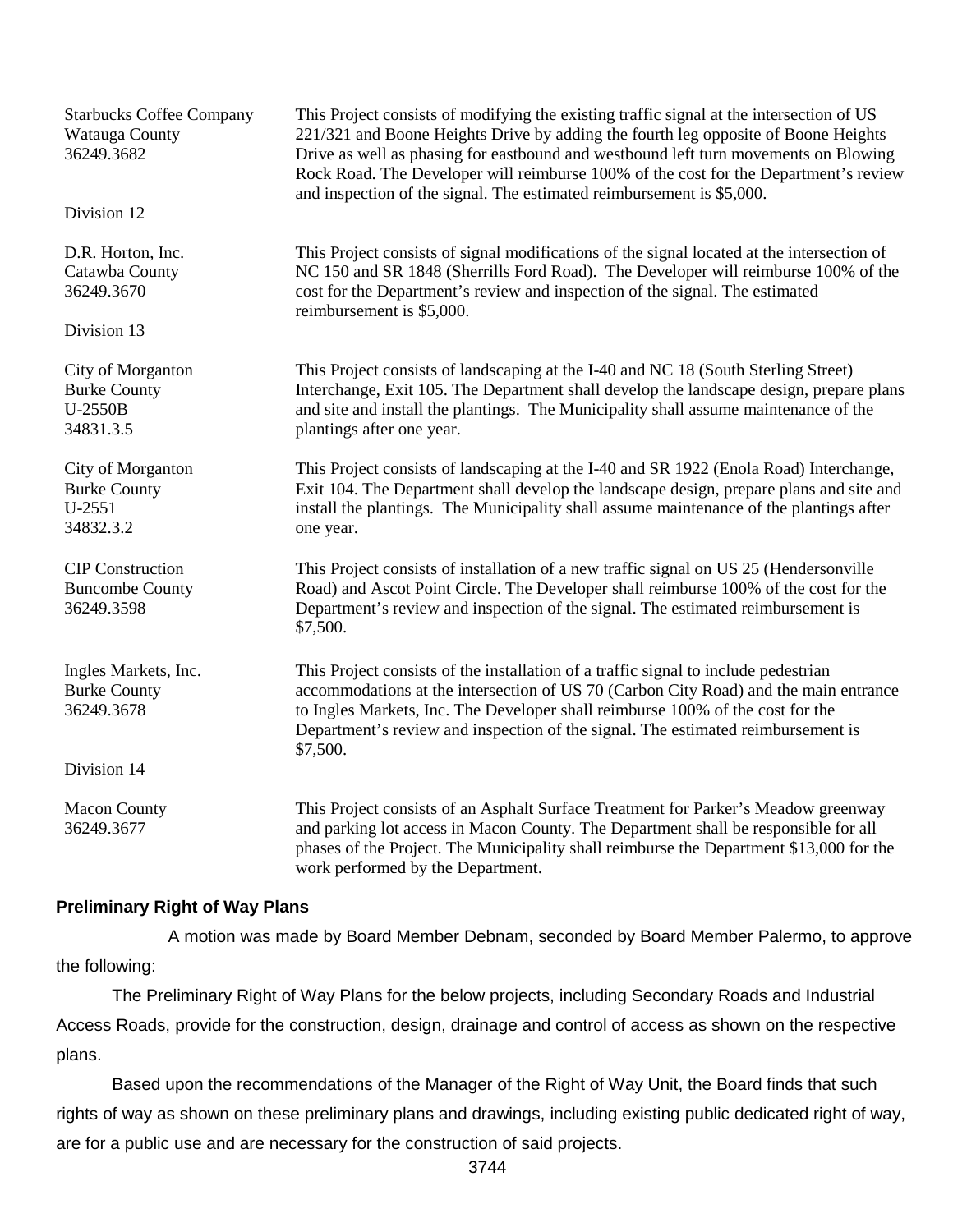The rights of way for the location, construction, relocation, and control of access of highways embraced in the below projects shall be as shown in detail on the preliminary right of ways plans and drawings for said projects on file in the Right of Way Branch in the Department of Transportation in Raleigh.

The Board finds such right of way acquisition to be necessary and hereby authorizes the Right of Way Branch to acquire right of way on the below projects either by negotiation or by condemnation through the Attorney General's Office.

#### **(Division 3)**

#### **Onslow County; I.D. No. W-5203X; Project No. 45333.2.FS24:**

US 17 (New Bern Highway) and SR 1407 (Wolf Swamp Road) and SR 1326 (Drummer Kellum Road

#### **(Division 4)**

#### **Johnston County; I.D. No. B-4770; Project No. 38542.2.1:**

Bridge No. 32 over Hannah Creek on SR 1185

## **(Division 5)**

#### **Wake County; I.D. No. W-5601AB; Project No. 50138.2.29:** NC 96 at NC 98, install a roundabout

## **(Division 6)**

#### **Cumberland County; I.D. No. B-4950; Project No. 40108.2.1:** Bridges No. 171 and 172 over South River on SR 1851/SR 1426

#### **Cumberland County; I.D. No. U-4405; Project No. 39049.2.1:**

US 401 (Raeford Road) from West of Hampton Oaks Drive to East of Fairway Drive in Fayetteville

#### **(Division 7)**

## **Orange County; I.D. No. B-5348; Project No. 46062.2.1:**

Bridge No. 85 over Phil's Creek on SR 1005

#### **Guilford County; I.D. No. EL-5101DL; Project No. 41823.2.F15:**

Greensboro – Greensboro sidewalk designs

#### **(Division 8)**

#### **Moore County; I.D. No. B-5758; Project No. 45714.2.1:** Bridge No. 13 over Aberdeen Creek on SR 1102 (Addor Road)

#### **Chatham County; I.D. No. B-5747; Project No. 45703.2.1:** Bridge No. 157 over Cedar Creek on SR 2145 (R. Jordan Road)

#### **Richmond County; I.D. No. B-5760; Project No. 45716.2.1:** Bridge No. 79 over Naked Creek on SR 1424 (Jones Spring Church Road)

# **Randolph County; I.D. No. W-5601HV; Project No. 50138.2.231:**

NC 42 near SR 2895 (Moffit Mill Road), safety improvements

#### **Randolph County; I.D. No. B-5739; Project No. 45695.2.1:** Bridge No. 170 over Reed Creek on SR 2621

#### **Randolph County; I.D. No. B-5763; Project No. 45719.2.1:** Bridge No. 129 over a branch of Sandy Creek on SR 2407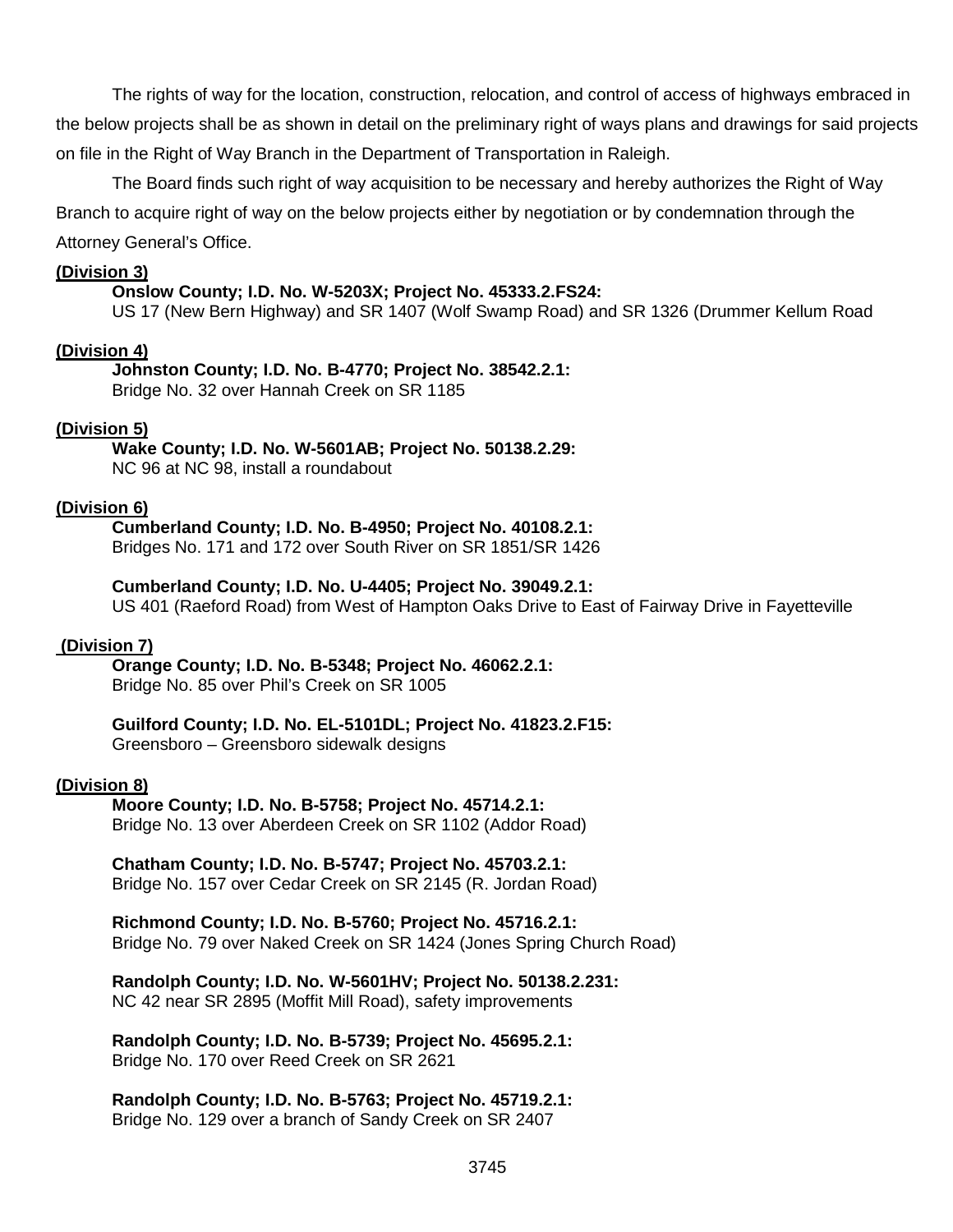# **Richmond County; I.D. No. R-3421A; Project No. 34542.2.6:** US 220 Bypass from US 74 Bypass West of Rockingham at SR 1109 (Zion Church Road) Interchange to South of SR 1140 (Old Charlotte Highway) Utilities **(Division 10) Union County; I.D. No. W-5601BK; Project No. 50138.2.64:** NC 200 (Lancaster) and SR 1117 (Providence Road South) **Union County; I.D. No. U-3467; Project No. 39019.2.5:** NC 84 from NC 16 to SR 1008 (Waxhaw-Indian Trail Road) in Wesley Chapel **(Division 12) Iredell County; I.D. No. C-5701; Project No. 46446.2.1:** Intersection of NC 801/150 **(Division 13) Burke County; I.D. No. B-4447; Project No. 38371.2.2:** Bridge No. 160 and 162 over SR 1758 (Berea Church Road) **(Division 14) Transylvania County; I.D. No. B-4823; Project No. 38593.2.1:** Bridge No. 12 over Hogsed Creek on SR 1538 **Jackson County: I.D. No. B-5159; Project No. 42334.2.1:** Bridge No. 101 over Caney Creek

## **PRELIMINARY RIGHT OF WAY PLANS 20 PROJECT(S) \$0.00**

## **Final Right of Way Plans**

A motion was made by Board Member Debnam, seconded by Board Member Palermo, to approve the following:

Right of way acquisition in accordance with the preliminary right of way plans on file in the Right of Way Unit has been determined to be necessary for public use and was authorized by the Board. Certain changes in the right of way have necessitated alteration of the preliminary right of way plans. Final plans have been prepared and provide for the construction, design, drainage and control of access for these projects. The Board finds that such rights of way and control of access as shown on the final plans are for a public use and are necessary for construction. The sections of roads which were shown on the preliminary plans as sections of roads to be abandoned are hereby abandoned and removed from the State Highway System for Maintenance upon the completion and acceptance of the project.

The rights of way for the location, design and construction of highways embraced in the following projects shall be as shown in detail on the final plans for said projects as follows:

## **(Division 5)**

## **Project No. 38664.2.2; Durham County; I.D. No. EB-4707B:**

Grading, drainage, paving and signals on bicycle improvements – Durham – Pope Road to Garrett Road with the right of way indicated upon the final plans for said project.

## **(Division 7)**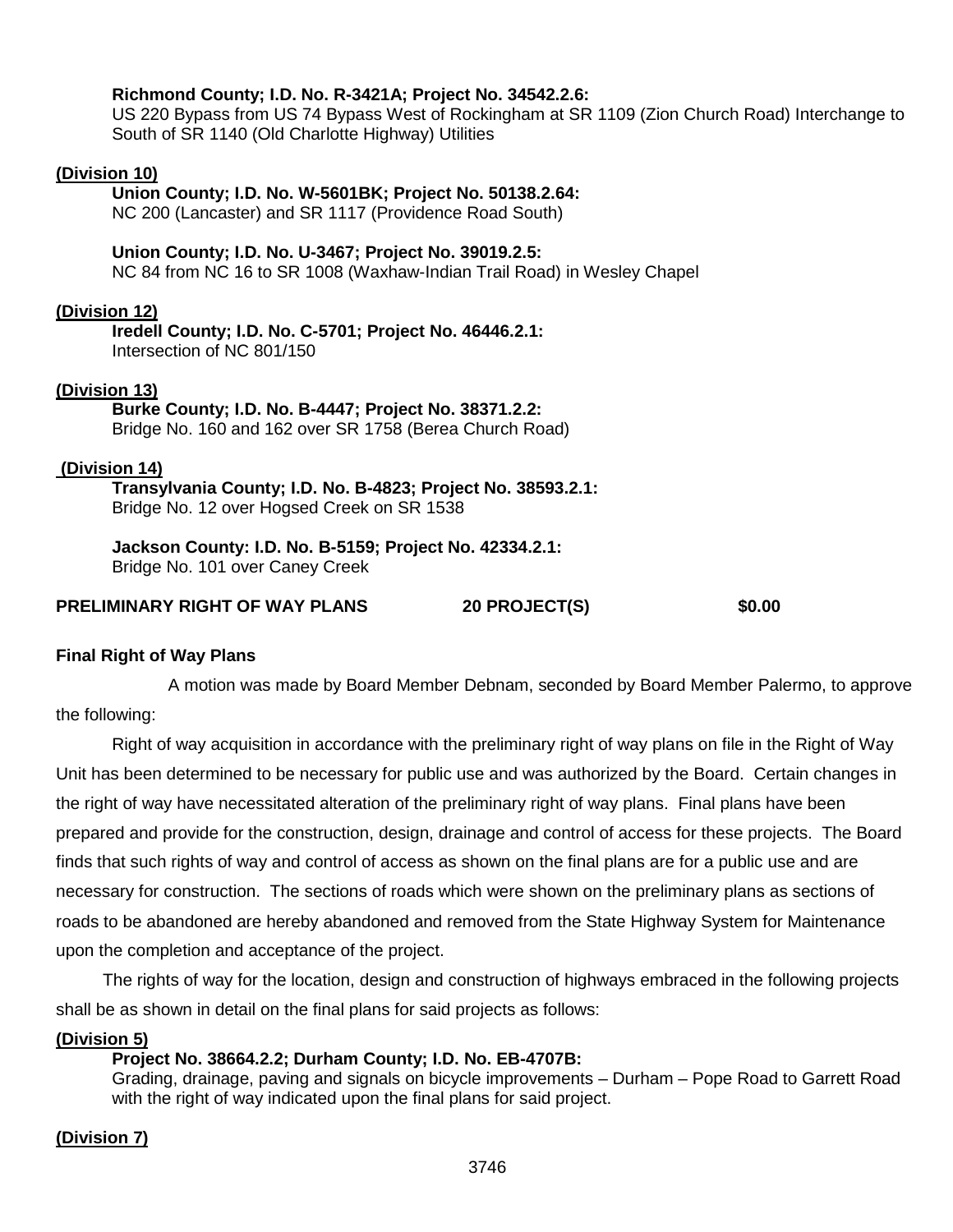## **Project No. 34820.2.19; Guilford County; I.D. No. U-2524D:**

Grading, drainage, culverts, structures, ITS, paving and signals on Greensboro Western Loop – from US 220 (Battleground Avenue) to SR 2303 (Lawndale Drive) with the right of way indicated upon the final plans for said project.

## **(Division 10)**

## **Project No. 32638.2.2; Anson County; I.D. No. B-2506:**

Structure, grading, drainage and paving on Bridge No. 8 over Brown Creek on SR 1627 with the right of way indicated upon the final plans for said project.

#### **(Division 14)**

## **Project No. 42271.2.FR1; Macon County; I.D. No. B-5125:**

Grading, drainage, paving, signal and structure on Bridge No. 22 over Little Tennessee River on US 441 Business with the right of way indicated upon the final plans for said project.

## **FINAL RIGHT OF WAY PLANS 4 PROJECT(S) \$0.00**

## **Revisions of the Final Right of Way Plans**

A motion was made by Board Member Debnam, seconded by Board Member Palermo, to approve the following:

Right of way acquisition in accordance with the final right of way plans for the following projects has been determined to be necessary and authorized by the Board. Plans are on file at the Office of the Secretary to the Board of Transportation as an addendum to the minutes of the meetings hereinafter indicated.

Certain changes in right of way, construction and drainage easements, and control of access have been necessitated by alterations in the construction plans of these projects. Amended plan sheets for these projects have been prepared which provide for changes of certain right of way areas, construction and drainage easements and control of access.

The Board finds that the revised areas of right of way, construction and drainage easements and control of access, as shown on the amended plan sheets hereinafter set out, are for a public purpose and are necessary for the construction of projects.

The right of way, construction and drainage easements and control of access are hereby revised as shown on the plan sheets incorporated herein as an addendum, said projects, date of original final approval, and revised right of way, easements and access being as follows:

#### **(Division 5)**

## **Project No. 34745.2.8; I.D. No. U-0071; Durham County:**

Final Right of Way plans approved on the minutes of the November 6, 2014 Board of Transportation Meeting. Revised additional right of way, easements or control of access shown on plan sheet(s) 5 & 6 as presented at the September 8, 2016 Board of Transportation Meeting.

#### **(Division 7)**

## **Project No. 34429.2.4; I.D. No. R-2413C; Guilford & Rockingham Counties:**

Final Right of Way plans approved on the minutes of the March 8, 2012 Board of Transportation Meeting. Revised additional right of way, easements or control of access shown on plan sheet(s) 21 as presented at the September 8, 2016 Board of Transportation Meeting.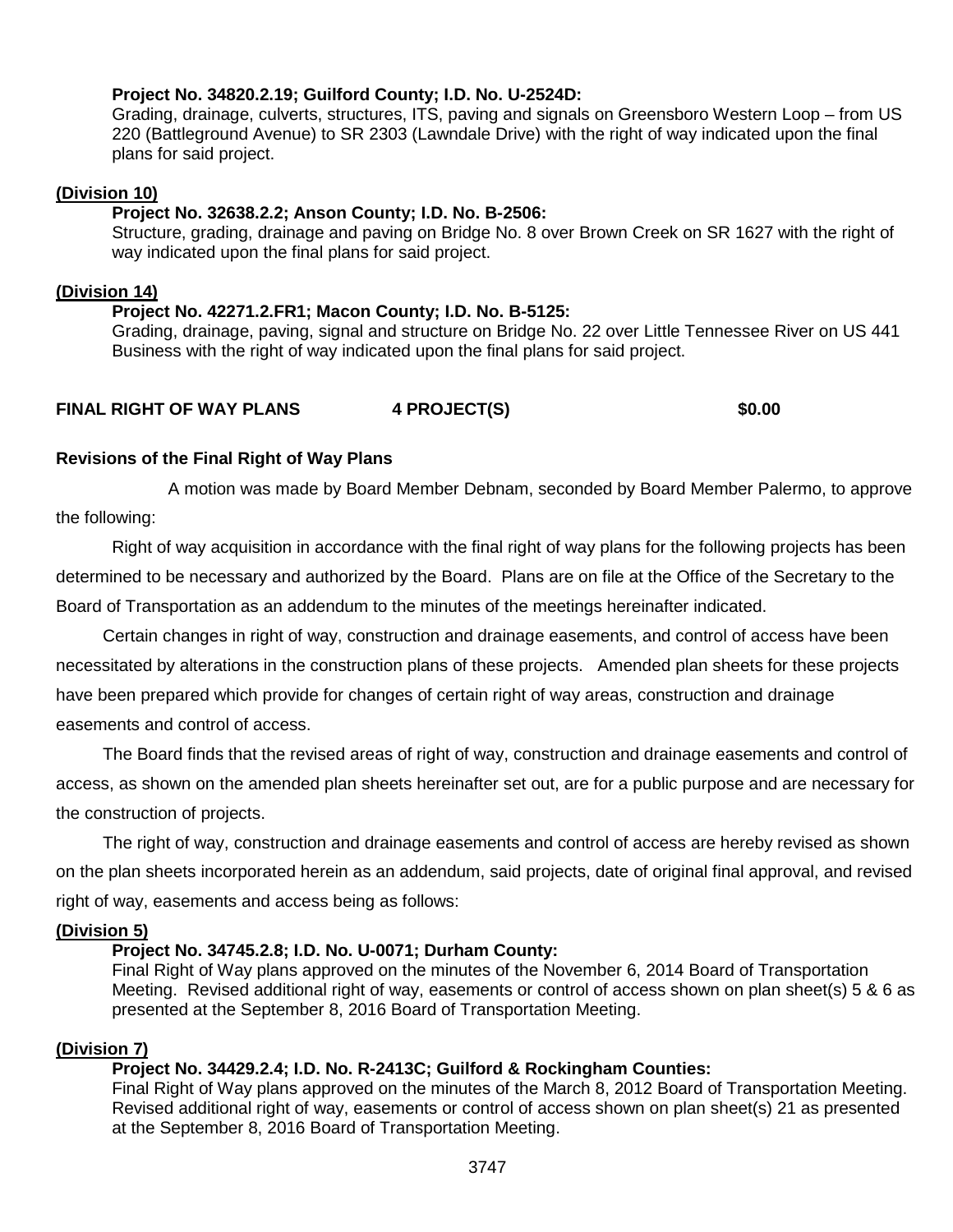#### **REVISION FINAL ROW PLANS 2 PROJECT(S) \$0.00**

#### **Approval of Advance Acquisition of Highway Right of Way**

A motion was made by Board Member Debnam, seconded by Board Member Palermo, to approve the following:

Upon recommendation of the Manager of the Right of Way Unit, the Board has been requested to authorize the acquisition of the following properties through negotiation or condemnation for purposes of highway construction in order to prevent undue hardship on property owners or to protect the right of way corridor from development prior to regular project approval. The Board finds such acquisitions to be necessary, and hereby authorizes the Right of Way Unit to acquire said properties either by negotiation or by condemnation through the Office of the Attorney General.

#### (**Division 5)**

**Property of Southbridge Fellowship Church I.D. No. U-5518B, Parcel #900, WBS 43612.2.3, F. A. Project N/A, County of Wake-Durham**

#### **CONVEYANCE OF ADVANCE ACQUISITION 1 PROJECT(S) \$0.00**

#### **Approval of Conveyance of Highway Right of Way Residues**

A motion was made by Board Member Debnam, seconded by Board Member Palermo, to approve the following:

It is hereby resolved, based upon the recommendation of the Manager of the Right of Way Unit that the

following highway right of way conveyances are approved:

#### **(Division 1)**

**Project 6.149001B, Parcels R-2548B 006 and 007, US 64 from West of SR 1126 (Newland Road) to SR 1139 (Tyson Farm Road)**

#### **Washington County**

Conveyance of an approximate 38.916-acre landlocked residue area to Linden Carolina, LLC, the only interested adjacent owner, for the appraised value of \$53,000.00.

#### **(Division 3)**

**Project 2C.025011, 1302 and 1304 Broad Street in New Bern Craven County**

Conveyance of an approximate 0.200-acre residue area to the City of New Bern for no monetary consideration. The City of New Bern intends to use this residue for the Third Avenue re-alignment project. If the land use changes to anything other for the Third Avenue re-alignment project, the property shall revert back the Department. If any portion is needed for future transportation uses, the City of New Bern will convey back to the Department the portion needed for transportation uses at no cost.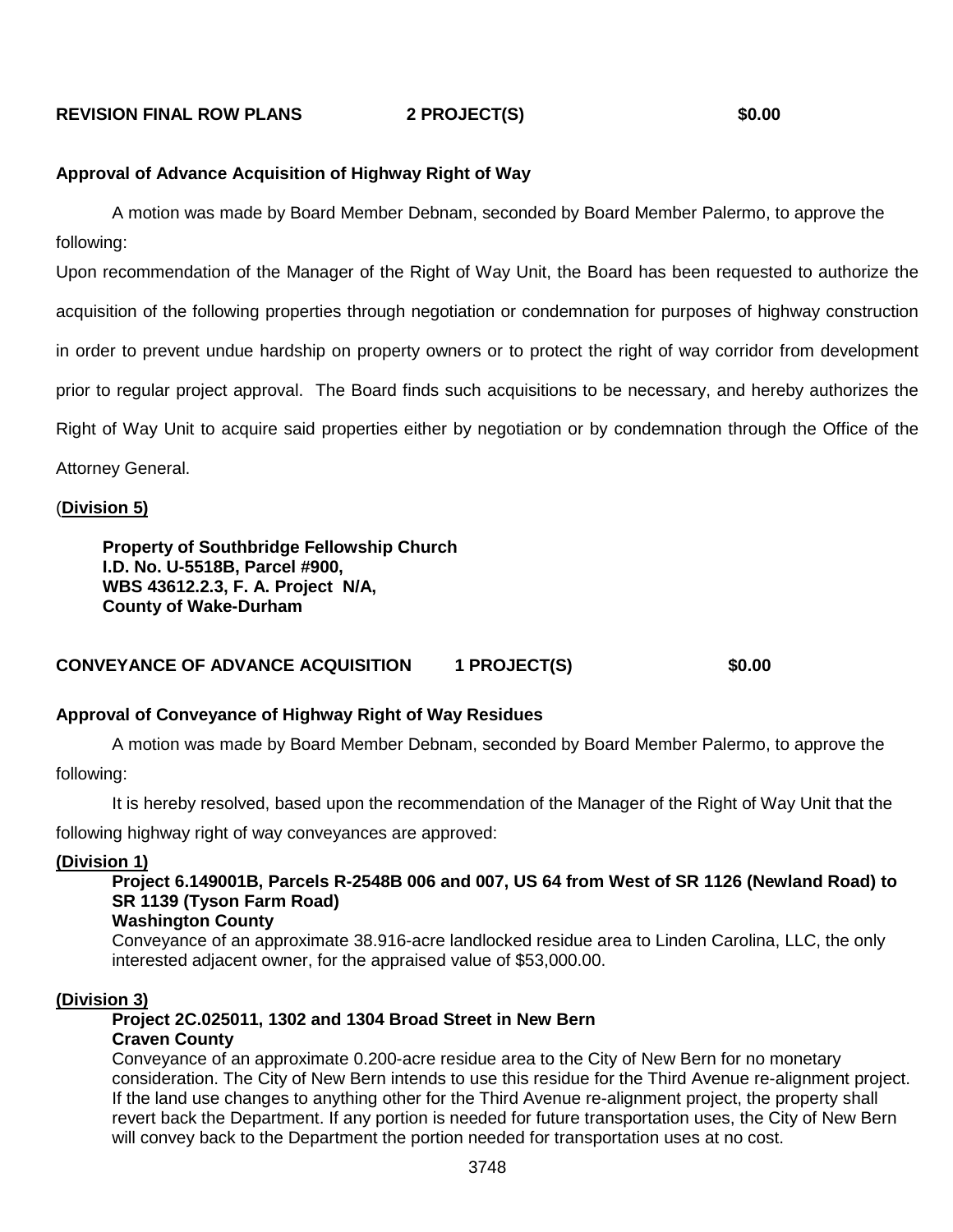## **(Division 5)**

## **Project 35520.5.TA1, Parcel R-2635CI 903, I-540 South of Roberts Road Wake County**

Conveyance of an approximate 0.164-acre landlocked residue area to Pulte Home Corporation, the only interested adjacent owner, for the appraised value of \$10,000.00.

## **(Division 8)**

**Project 34504.2.2, Parcel R-2812 007A, NC 211 from NC 73 in West End to the Traffic Circle in Pinehurst**

## **Moore County**

Conveyance of an approximate 0.390-acre residue area to Charles D. Pope, the highest bidder after advertisement, for the high bid amount of \$5,500.00.

## **(Division 9)**

**Project 8.1620403, Parcel I-900BB 449, I-40 Westbound on Ramp at Union Cross Road in Winston-Salem**

## **Forsyth County**

Conveyance of an approximate 4.385-acre landlocked residue area to First Christian Church Ministries, the only interested adjacent owner, for the appraised value of \$3,500.00.

## **(Division 10)**

## **Project 6.804816, Parcels U-2009A 018 and 019, Westside Bypass from South of I-85 to NC 73 Mecklenburg County**

Conveyance of an approximate 0.256-acre residue area to Ralph Hartsell, Trustee of the Ralph H. Hartsell Living Trust dated November 16, 2012; the highest bidder after advertisement, for the high bid amount of \$2,050.00.

## **Project 6.678008T, Parcel R-2248AC 905, I-485 (Charlotte Western Outer Loop) Mecklenburg County**

Conveyance of an approximate 1.500-acre residue area to Muhammad Development Group Incorporated, the highest bidder after advertisement, for the high bid amount of \$500,000.00.

## **CONVEYANCE OF ROW RESIDUE 7 PROJECT(S) \$574,050.00**

## **Approval of Conveyance of Surplus Highway Right of Way**

A motion was made by Board Member Debnam, seconded by Board Member Palermo, to approve the

following:

It is hereby resolved, based upon the recommendation of the Manager of the Right of

Way Unit that the following highway right of way conveyances are approved:

#### **(Division 11)**

**Project 8.1740901, Parcel R-2917 068, US 601 from US 52/I-77 Connector to SR 1365 South of Mt. Airy**

#### **Surry County**

Conveyance of an approximate 1.624-acre surplus right of way area to the City of Mount Airy for no monetary consideration.

#### **(Division 14)**

**Project 8.18362 and 34334.3.1, Parcels R-0505 060, 061, and 062; SR 1807 (Oak Grove Road) near SR 1809 (Tabor Road) in Flat Rock**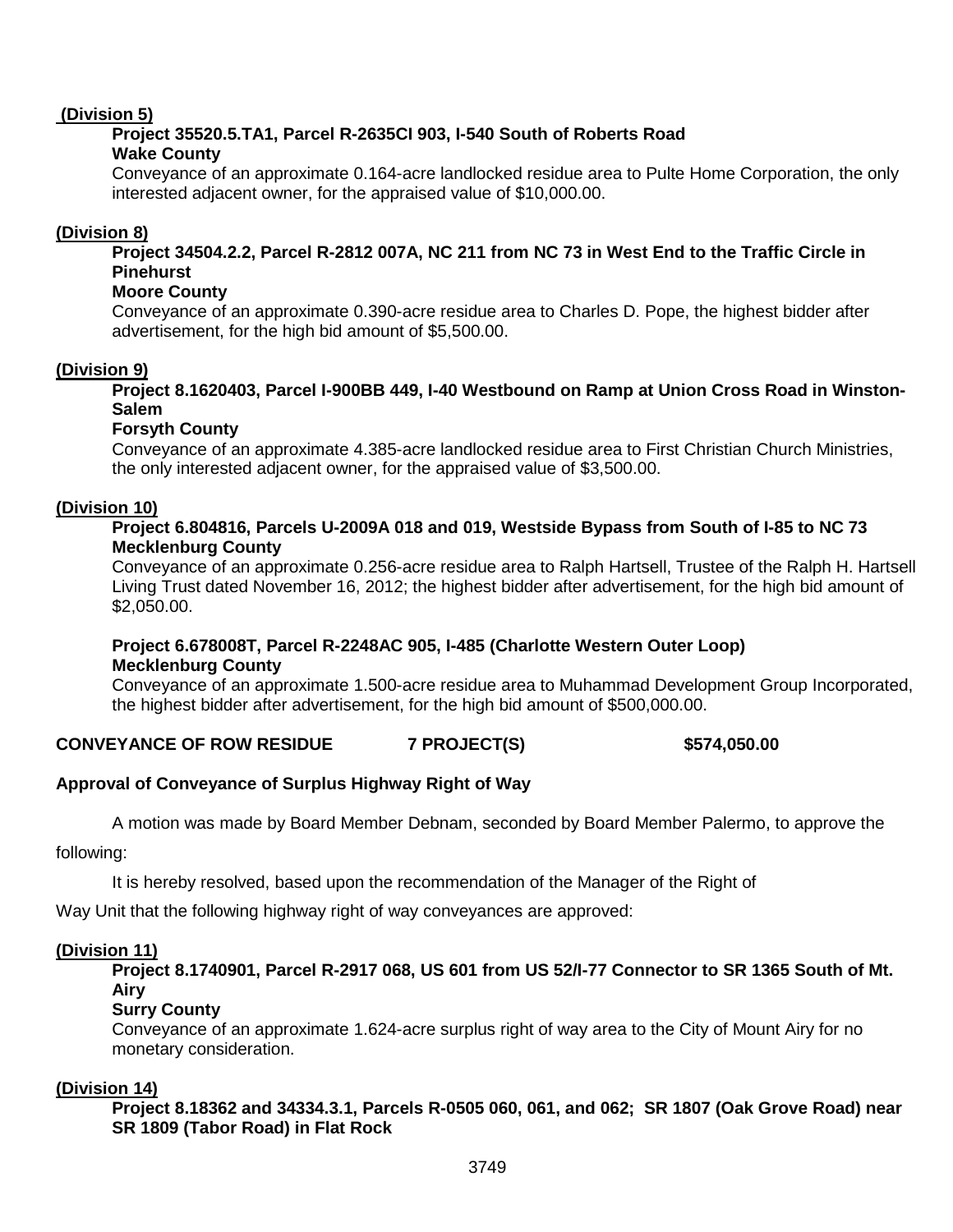## **Henderson County**

Conveyance of an approximate 0.245-acre surplus right of way area to Teardrop Investments, LLC for the appraised value of \$7,900.00.

#### **CONVEYANCE OF SURPLUS RIGHT OF WAY 2 PROJECT(S) \$7,900.00**

#### **Approval of Revision of Control of Access**

A motion was made by Board Member Debnam, seconded by Board Member Palermo, to approve

the following:

It is hereby resolved, based upon the recommendation of the Manager of the Right of

Way Unit that the following highway right of way conveyances are approved:

#### **(Division 10)**

#### **Project 8.1654827, Parcel 004, I-277 in Charlotte from I-77 to Third Street Mecklenburg County**

Grant of a revisions in the existing control of access to CUSA N.C. Holdings L. P. for the relocation of the existing control access to the from front of the sidewalk along South Boulevard at parcel 004 near the I-277/Caldwell Street Interchange, and also for two control access breaks for pedestrian access adjacent to parcel 004 in Charlotte, for the no monetary consideration.

#### **APPROVAL OF REVISION IN CONTROL OF ACCESS 1 PROJECT(S) \$0.00**

| <b>R-ITEM SUMMARY</b><br>37 PROJECT(S) | TOTAL: \$581,950.00 |
|----------------------------------------|---------------------|
|----------------------------------------|---------------------|

## **APPROVAL - RECOMMENDED ALLOCATION OF HIGHWAY MAINTENANCE APPROPRIATIONS FISCAL YEAR 2016 – 2017 SUPPLEMENTAL ALLOCATION**

A motion was made by Board Member Perkins , seconded by Board Member Palermo, to approve the following:

At the time of preparation of this agenda item the General Assembly had ratified House Bill 1030. Accordingly, it is recommended that General Maintenance Reserve, Pavement Preservation, Contract Resurfacing, and Bridge Program allocations be made in accordance with the Session Law 2016-94.

The staff recommends these funds be allocated to the Divisions in accordance with the following:

|                                                 | TOTAL             |
|-------------------------------------------------|-------------------|
| <b>SCHEDULE I - GENERAL MAINTENANCE RESERVE</b> | <b>ALLOCATION</b> |
| Road and Bridge Maintenance                     | 337,398,999       |
| State and Federal Obligation                    | 21,835,000        |
| Asset Maintenance and Operation                 | 17,800,000        |
| Research and Development                        | 550,000           |
| Emergency                                       | 90,000,000        |
| <b>SUBTOTAL</b>                                 | \$467,583,999     |
| <b>SCHEDULE II - PAVEMENT PRESERVATION</b>      | \$85,045,024      |
| <b>SCHEDULE III - CONTRACT RESURFACING</b>      | \$497,946,495     |
| <b>SCHEDULE IV - BRIDGE PROGRAM</b>             | \$242,374,444     |
| <b>GRAND TOTAL</b>                              | \$1,292,949,962   |